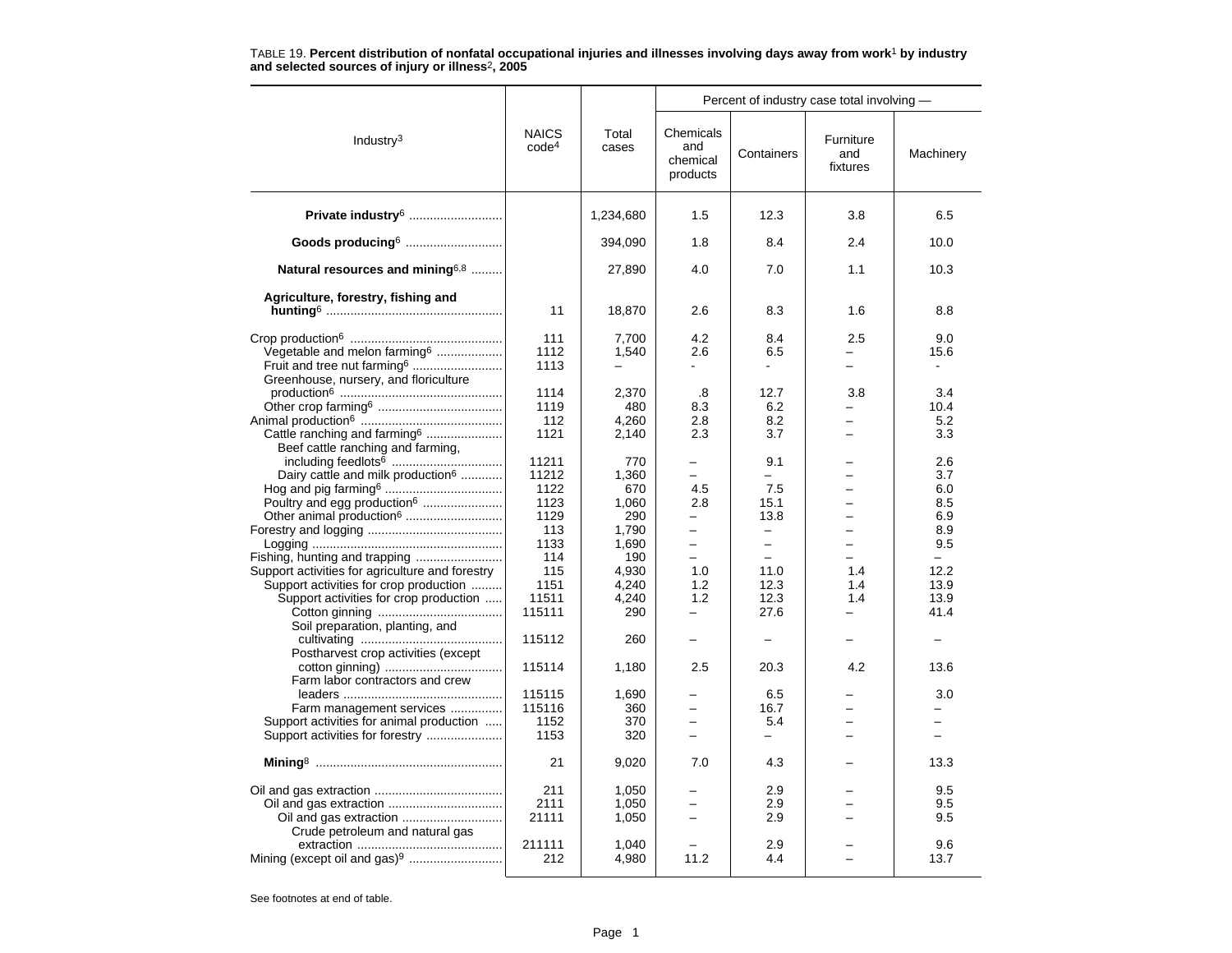|                                                                                                                                     |                                                 |                                    |                                                  | Percent of industry case total involving -         |                                                 |                                                      |                                      |
|-------------------------------------------------------------------------------------------------------------------------------------|-------------------------------------------------|------------------------------------|--------------------------------------------------|----------------------------------------------------|-------------------------------------------------|------------------------------------------------------|--------------------------------------|
| Industry $3$                                                                                                                        | Parts<br>and<br>materials                       | Worker<br>motion<br>or<br>position | Floors,<br>walkways,<br>or<br>ground<br>surfaces | Handtools                                          | Vehicles                                        | Health<br>care<br>patient                            | All<br>other<br>sources <sup>5</sup> |
| Private industry <sup>6</sup>                                                                                                       | 10.4                                            | 14.7                               | 19.0                                             | 4.6                                                | 8.9                                             | 4.4                                                  | 13.9                                 |
| Goods producing <sup>6</sup>                                                                                                        | 19.5                                            | 15.5                               | 15.6                                             | 6.8                                                | 5.7                                             | (7)                                                  | 14.3                                 |
| Natural resources and mining6,8                                                                                                     | 11.8                                            | 10.4                               | 17.4                                             | 5.7                                                | 9.5                                             |                                                      | 22.8                                 |
| Agriculture, forestry, fishing and                                                                                                  |                                                 |                                    |                                                  |                                                    |                                                 |                                                      |                                      |
|                                                                                                                                     | 9.0                                             | 13.0                               | 18.5                                             | 5.6                                                | 9.6                                             |                                                      | 23.0                                 |
| Vegetable and melon farming <sup>6</sup><br>Fruit and tree nut farming <sup>6</sup><br>Greenhouse, nursery, and floriculture        | 8.8<br>17.5<br>$\sim$                           | 15.8<br>12.3<br>$\blacksquare$     | 17.9<br>13.6                                     | 4.8<br>7.8                                         | 11.4<br>7.1<br>$\blacksquare$                   | $\equiv$                                             | 17.1<br>10.4                         |
| Cattle ranching and farming <sup>6</sup>                                                                                            | 5.1<br>16.7<br>5.9<br>6.1                       | 18.6<br>12.5<br>11.5<br>9.8        | 21.1<br>12.5<br>17.1<br>18.7                     | 3.4<br>4.2<br>1.9                                  | 16.5<br>10.4<br>7.0<br>4.2                      | $\equiv$                                             | 14.8<br>16.7<br>40.4<br>50.9         |
| Beef cattle ranching and farming,<br>Dairy cattle and milk production <sup>6</sup><br>Poultry and egg production <sup>6</sup>       | 8.8<br>4.5<br>5.7                               | 5.2<br>11.8<br>4.5<br>17.9         | 23.4<br>16.2<br>6.0<br>20.8                      | $\overline{\phantom{0}}$<br>6.0<br>1.9             | 7.8<br>4.5<br>15.1                              |                                                      | 44.2<br>55.1<br>55.2<br>11.3         |
| Other animal production <sup>6</sup>                                                                                                | 6.9<br>18.4<br>19.5<br>$\overline{\phantom{0}}$ | 13.8<br>7.8<br>6.5<br>26.3         | 20.7<br>24.6<br>21.9<br>21.1                     | $\equiv$<br>6.1<br>6.5<br>$\overline{\phantom{0}}$ | $\equiv$<br>6.1<br>6.5<br>-                     | $\overline{\phantom{0}}$<br>$\overline{\phantom{0}}$ | 31.0<br>25.7<br>27.2<br>10.5         |
| Support activities for agriculture and forestry<br>Support activities for crop production<br>Support activities for crop production | 8.5<br>8.0<br>8.0                               | 11.4<br>11.6<br>11.6               | 18.5<br>17.2<br>17.2                             | 9.7<br>9.9<br>9.9                                  | 9.7<br>10.6<br>10.6<br>$\overline{\phantom{0}}$ | $\overline{\phantom{0}}$<br>$\overline{\phantom{0}}$ | 16.6<br>13.9<br>13.9                 |
| Soil preparation, planting, and                                                                                                     | 34.6                                            | 7.7                                | 7.7                                              |                                                    | 26.9                                            |                                                      | 15.4                                 |
| Postharvest crop activities (except<br>Farm labor contractors and crew                                                              | 5.9                                             | 11.9                               | 14.4                                             | 10.2                                               | 13.6                                            | -                                                    | 5.1                                  |
| Farm management services<br>Support activities for animal production<br>Support activities for forestry                             | 5.9<br>11.1<br>$\equiv$<br>25.0                 | 18.3<br>8.1<br>12.5                | 20.7<br>33.3<br>32.4<br>18.8                     | 10.7<br>11.1<br>$\equiv$<br>15.6                   | 11.2<br>5.6<br>-<br>6.2                         | $\equiv$                                             | 22.5<br>13.9<br>45.9<br>18.8         |
|                                                                                                                                     | 17.7                                            | 4.8                                | 15.2                                             | 5.9                                                | 9.4                                             |                                                      | 22.3                                 |
| Crude petroleum and natural gas                                                                                                     | 23.8<br>23.8<br>23.8                            | 16.2<br>16.2<br>16.2               | 15.2<br>15.2<br>15.2                             | 6.7<br>6.7<br>6.7                                  | 15.2<br>15.2<br>15.2                            |                                                      | 9.5<br>9.5<br>9.5                    |
| Mining (except oil and gas) <sup>9</sup>                                                                                            | 24.0<br>10.0                                    | 16.3<br>.8                         | 14.4<br>18.9                                     | 6.7<br>5.6                                         | 15.4<br>7.8                                     |                                                      | 9.6<br>27.3                          |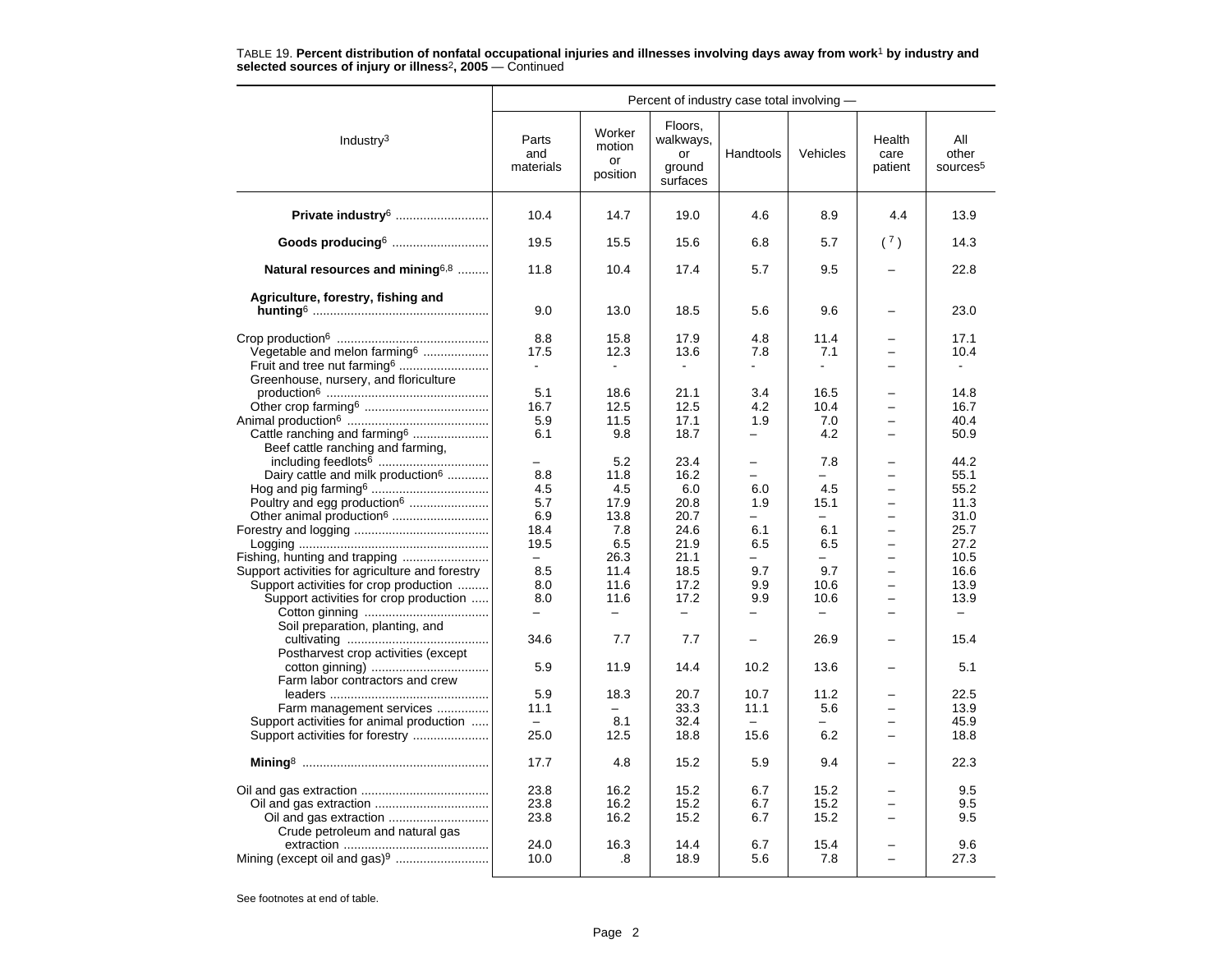| Percent of industry case total involving -                                                 |                                   |                |                                                      |                          |                               |              |
|--------------------------------------------------------------------------------------------|-----------------------------------|----------------|------------------------------------------------------|--------------------------|-------------------------------|--------------|
| Industry $3$                                                                               | <b>NAICS</b><br>code <sup>4</sup> | Total<br>cases | Chemicals<br>and<br>chemical<br>products             | Containers               | Furniture<br>and<br>fixtures  | Machinery    |
|                                                                                            |                                   |                |                                                      |                          |                               |              |
|                                                                                            | 2121<br>21211                     | 2,910<br>2,910 | 17.9<br>17.9                                         | 3.8<br>3.8               |                               | 13.7<br>13.7 |
| Bituminous coal and lignite surface                                                        |                                   |                |                                                      |                          |                               |              |
|                                                                                            | 212111                            | 620            | 8.1                                                  | 4.8                      |                               | 19.4         |
| Bituminous coal underground mining <sup>9</sup>                                            | 212112                            | 2,250          | 21.3                                                 | 3.6                      |                               | 12.0         |
|                                                                                            | 212113                            | 30             | $\equiv$                                             | $\overline{\phantom{0}}$ |                               | $\equiv$     |
|                                                                                            | 2122                              | 320            | $\overline{\phantom{0}}$                             | 6.2                      |                               | 9.4          |
|                                                                                            | 21221                             | 50             |                                                      |                          |                               |              |
| Gold ore and silver ore mining <sup>9</sup>                                                | 21222                             | 80             | $\equiv$                                             | $\overline{a}$           |                               |              |
|                                                                                            | 212221                            | 70             | $\overline{\phantom{0}}$                             | -                        | -                             | ÷.           |
| Silver ore mining <sup>9</sup>                                                             | 212222                            | 20             |                                                      |                          |                               |              |
| Copper, nickel, lead, and zinc mining <sup>9</sup>                                         | 21223                             | 130            |                                                      |                          |                               |              |
| Lead ore and zinc ore mining <sup>9</sup><br>Copper ore and nickel ore mining <sup>9</sup> | 212231<br>212234                  | 20<br>110      | $\overline{\phantom{0}}$<br>$\overline{\phantom{0}}$ | -<br>$=$                 | $\overline{\phantom{0}}$<br>÷ |              |
|                                                                                            | 21229                             | 60             | $\overline{\phantom{0}}$                             | L.                       |                               |              |
| Other metal ore mining <sup>9</sup><br>All other metal ore mining <sup>9</sup>             | 212299                            | 50             | $\overline{\phantom{0}}$                             | -                        |                               |              |
| Nonmetallic mineral mining and quarrying <sup>9</sup>                                      | 2123                              | 1,750          | 1.7                                                  | 5.1                      |                               | 14.3         |
| Stone mining and quarrying <sup>9</sup>                                                    | 21231                             | 920            |                                                      | 4.3                      |                               | 14.1         |
| Dimension stone mining and                                                                 |                                   |                |                                                      |                          |                               |              |
|                                                                                            | 212311                            | 210            |                                                      |                          |                               |              |
| Crushed and broken limestone mining                                                        |                                   |                |                                                      |                          |                               |              |
|                                                                                            | 212312                            | 450            |                                                      | 4.4                      |                               | 17.8         |
| Crushed and broken granite mining                                                          |                                   |                |                                                      |                          |                               |              |
|                                                                                            | 212313                            | 70             |                                                      |                          |                               |              |
| Other crushed and broken stone                                                             |                                   |                |                                                      |                          |                               |              |
| mining and quarrying <sup>9</sup>                                                          | 212319                            | 190            |                                                      |                          |                               | 15.8         |
| Sand, gravel, clay, and ceramic and                                                        |                                   |                |                                                      |                          |                               |              |
| refractory minerals mining and                                                             |                                   |                |                                                      |                          |                               |              |
|                                                                                            | 21232                             | 640            |                                                      | 6.2                      |                               | 15.6         |
| Construction sand and gravel mining <sup>9</sup>                                           | 212321                            | 530            |                                                      | 5.7                      |                               | 15.1         |
| Kaolin and ball clay mining <sup>9</sup><br>Clay and ceramic and refractory                | 212324                            | 60             |                                                      |                          |                               |              |
|                                                                                            | 212325                            | 60             |                                                      |                          |                               |              |
| Other nonmetallic mineral mining and                                                       |                                   |                |                                                      |                          |                               |              |
|                                                                                            | 21239                             | 190            |                                                      |                          |                               | 15.8         |
| Potash, soda, and borate mineral                                                           |                                   |                |                                                      |                          |                               |              |
|                                                                                            | 212391                            | 90             |                                                      |                          |                               |              |
| Phosphate rock mining <sup>9</sup>                                                         | 212392                            | 20             |                                                      |                          |                               |              |
| Other chemical and fertilizer mineral                                                      |                                   |                |                                                      |                          |                               |              |
|                                                                                            | 212393                            | 50             |                                                      |                          |                               |              |
| All other nonmetallic mineral mining <sup>9</sup>                                          | 212399                            | 30             | $\equiv$                                             | L.                       |                               |              |
| Support activities for mining                                                              | 213                               | 2,990          | 2.0                                                  | 5.0                      |                               | 14.0         |
| Support activities for mining                                                              | 2131                              | 2,990          | 2.0                                                  | 5.0                      |                               | 14.0         |
| Support activities for mining                                                              | 21311                             | 2,990          | 2.0                                                  | 5.0                      |                               | 14.0         |
| Drilling oil and gas wells                                                                 | 213111                            | 1,480          | 2.0                                                  | 2.0                      |                               | 13.5         |
| Support activities for oil and gas                                                         |                                   |                |                                                      |                          |                               |              |
|                                                                                            | 213112                            | 1,510          | 1.3                                                  | 7.9                      |                               | 14.6         |
|                                                                                            |                                   |                |                                                      |                          |                               |              |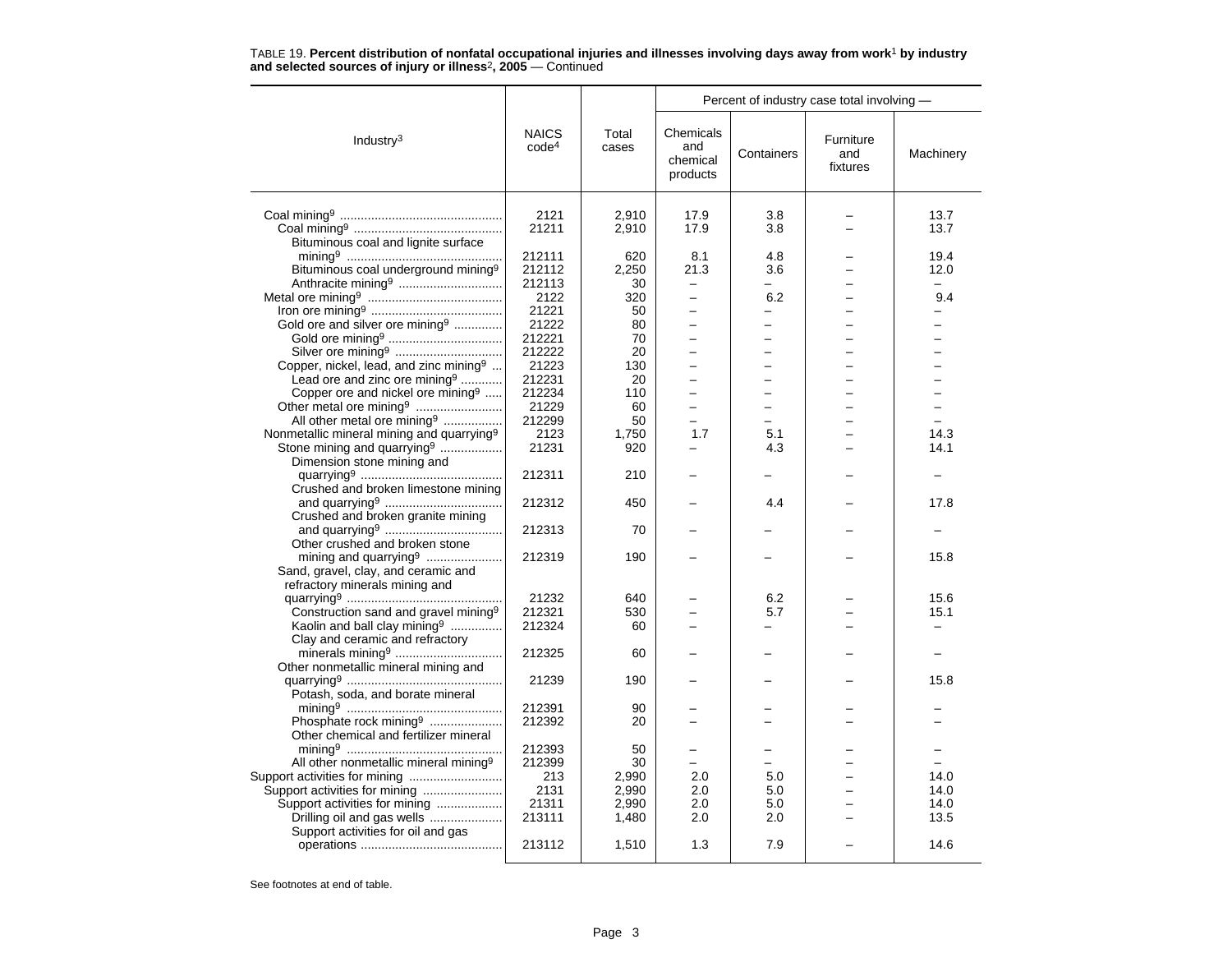|                                                       | Percent of industry case total involving - |                                    |                                                  |                          |                          |                           |                                      |  |  |
|-------------------------------------------------------|--------------------------------------------|------------------------------------|--------------------------------------------------|--------------------------|--------------------------|---------------------------|--------------------------------------|--|--|
| Industry <sup>3</sup>                                 | Parts<br>and<br>materials                  | Worker<br>motion<br>or<br>position | Floors,<br>walkways,<br>or<br>ground<br>surfaces | Handtools                | Vehicles                 | Health<br>care<br>patient | All<br>other<br>sources <sup>5</sup> |  |  |
|                                                       |                                            |                                    |                                                  |                          |                          |                           |                                      |  |  |
|                                                       | 13.7<br>13.7                               | 0.7<br>.7                          | 17.9<br>17.9                                     | 3.8<br>3.8               | 8.9<br>8.9               | $\overline{\phantom{0}}$  | 19.6<br>19.6                         |  |  |
| Bituminous coal and lignite surface                   |                                            |                                    |                                                  |                          |                          |                           |                                      |  |  |
|                                                       | 4.8                                        |                                    | 25.8                                             | 3.2                      | 11.3                     |                           | 22.6                                 |  |  |
| Bituminous coal underground mining <sup>9</sup>       | 16.4                                       |                                    | 15.6                                             | 3.6                      | 8.4                      | —                         | 18.7                                 |  |  |
|                                                       | $-$                                        |                                    | $-$                                              |                          | $\equiv$                 |                           | $-$                                  |  |  |
|                                                       | 6.2                                        | -                                  | 18.8                                             | 6.2                      | 9.4                      | -                         | 37.5                                 |  |  |
|                                                       | $\overline{\phantom{0}}$                   |                                    | $\equiv$                                         |                          |                          |                           | 40.0                                 |  |  |
| Gold ore and silver ore mining <sup>9</sup>           | $\overline{a}$                             |                                    | 25.0                                             |                          | $\equiv$                 |                           | 37.5                                 |  |  |
|                                                       | $\equiv$                                   | $\overline{\phantom{0}}$           | $\overline{\phantom{m}}$                         | -                        | $\overline{\phantom{0}}$ | $\overline{\phantom{0}}$  | 42.9                                 |  |  |
|                                                       | $\overline{a}$                             | ÷                                  | $\overline{a}$                                   | L.                       | $\equiv$                 | $\equiv$                  | $\equiv$                             |  |  |
| Copper, nickel, lead, and zinc mining <sup>9</sup>    | $-$                                        | -                                  | 15.4                                             | $\overline{\phantom{0}}$ | -                        |                           | 38.5                                 |  |  |
| Lead ore and zinc ore mining <sup>9</sup>             |                                            | $\overline{a}$                     |                                                  |                          |                          | $\overline{\phantom{0}}$  | $\equiv$                             |  |  |
| Copper ore and nickel ore mining <sup>9</sup>         | $\overline{a}$                             | $\overline{\phantom{0}}$           | 18.2                                             | $\overline{\phantom{0}}$ | $\overline{\phantom{0}}$ | $\overline{\phantom{0}}$  | 36.4                                 |  |  |
|                                                       | $\overline{\phantom{0}}$                   | $\overline{\phantom{0}}$           | $\equiv$                                         | -                        | -                        | -                         | 33.3                                 |  |  |
| All other metal ore mining <sup>9</sup>               |                                            |                                    |                                                  |                          |                          |                           | 40.0                                 |  |  |
| Nonmetallic mineral mining and quarrying <sup>9</sup> | 4.6                                        | 1.1                                | 20.6                                             | 8.6                      | 5.7                      | $\overline{\phantom{0}}$  | 38.3                                 |  |  |
| Stone mining and quarrying <sup>9</sup>               | 4.3                                        |                                    | 18.5                                             | 8.7                      | 6.5                      | -                         | 41.3                                 |  |  |
| Dimension stone mining and                            |                                            |                                    |                                                  |                          |                          |                           |                                      |  |  |
|                                                       |                                            |                                    | 9.5                                              | 14.3                     |                          |                           | 61.9                                 |  |  |
| Crushed and broken limestone mining                   |                                            |                                    |                                                  |                          |                          |                           |                                      |  |  |
|                                                       | 4.4                                        |                                    | 20.0                                             | 6.7                      | 8.9                      |                           | 35.6                                 |  |  |
| Crushed and broken granite mining                     |                                            |                                    |                                                  |                          |                          |                           |                                      |  |  |
|                                                       |                                            |                                    | 28.6                                             |                          |                          |                           | 28.6                                 |  |  |
| Other crushed and broken stone                        |                                            |                                    |                                                  |                          |                          |                           |                                      |  |  |
|                                                       |                                            |                                    | 21.1                                             | 10.5                     |                          |                           | 36.8                                 |  |  |
| Sand, gravel, clay, and ceramic and                   |                                            |                                    |                                                  |                          |                          |                           |                                      |  |  |
| refractory minerals mining and                        | 4.7                                        |                                    | 23.4                                             | 9.4                      | 4.7                      |                           | 35.9                                 |  |  |
| Construction sand and gravel mining <sup>9</sup>      | 3.8                                        |                                    | 22.6                                             | 9.4                      | 3.8                      |                           | 39.6                                 |  |  |
| Kaolin and ball clay mining <sup>9</sup>              | $\equiv$                                   |                                    | 33.3                                             |                          | $\overline{\phantom{0}}$ |                           |                                      |  |  |
| Clay and ceramic and refractory                       |                                            |                                    |                                                  |                          |                          |                           |                                      |  |  |
|                                                       | $\equiv$                                   |                                    | 33.3                                             |                          |                          |                           | 33.3                                 |  |  |
| Other nonmetallic mineral mining and                  |                                            |                                    |                                                  |                          |                          |                           |                                      |  |  |
|                                                       | 10.5                                       |                                    | 21.1                                             |                          |                          |                           | 31.6                                 |  |  |
| Potash, soda, and borate mineral                      |                                            |                                    |                                                  |                          |                          |                           |                                      |  |  |
|                                                       |                                            |                                    | 22.2                                             |                          |                          |                           | 22.2                                 |  |  |
| Phosphate rock mining <sup>9</sup>                    |                                            |                                    |                                                  |                          |                          |                           |                                      |  |  |
| Other chemical and fertilizer mineral                 |                                            |                                    |                                                  |                          |                          |                           |                                      |  |  |
|                                                       | $\qquad \qquad -$                          | -                                  | 40.0                                             |                          | $\equiv$                 |                           |                                      |  |  |
| All other nonmetallic mineral mining <sup>9</sup>     |                                            |                                    |                                                  |                          |                          |                           | 66.7                                 |  |  |
|                                                       | 28.4                                       | 7.4                                | 9.0                                              | 5.7                      | 10.0                     | $\overline{\phantom{0}}$  | 18.7                                 |  |  |
| Support activities for mining                         | 28.4                                       | 7.4                                | 9.0                                              | 5.7                      | 10.0                     | $\overline{\phantom{0}}$  | 18.7                                 |  |  |
| Support activities for mining                         | 28.4                                       | 7.4                                | 9.0                                              | 5.7                      | 10.0                     |                           | 18.7                                 |  |  |
| Drilling oil and gas wells                            | 39.9                                       | 8.8                                | 10.1                                             | 8.1                      | 4.1                      |                           | 10.8                                 |  |  |
| Support activities for oil and gas                    |                                            |                                    |                                                  |                          |                          |                           |                                      |  |  |
|                                                       | 17.2                                       | 6.0                                | 7.9                                              | 3.3                      | 15.9                     |                           | 25.8                                 |  |  |
|                                                       |                                            |                                    |                                                  |                          |                          |                           |                                      |  |  |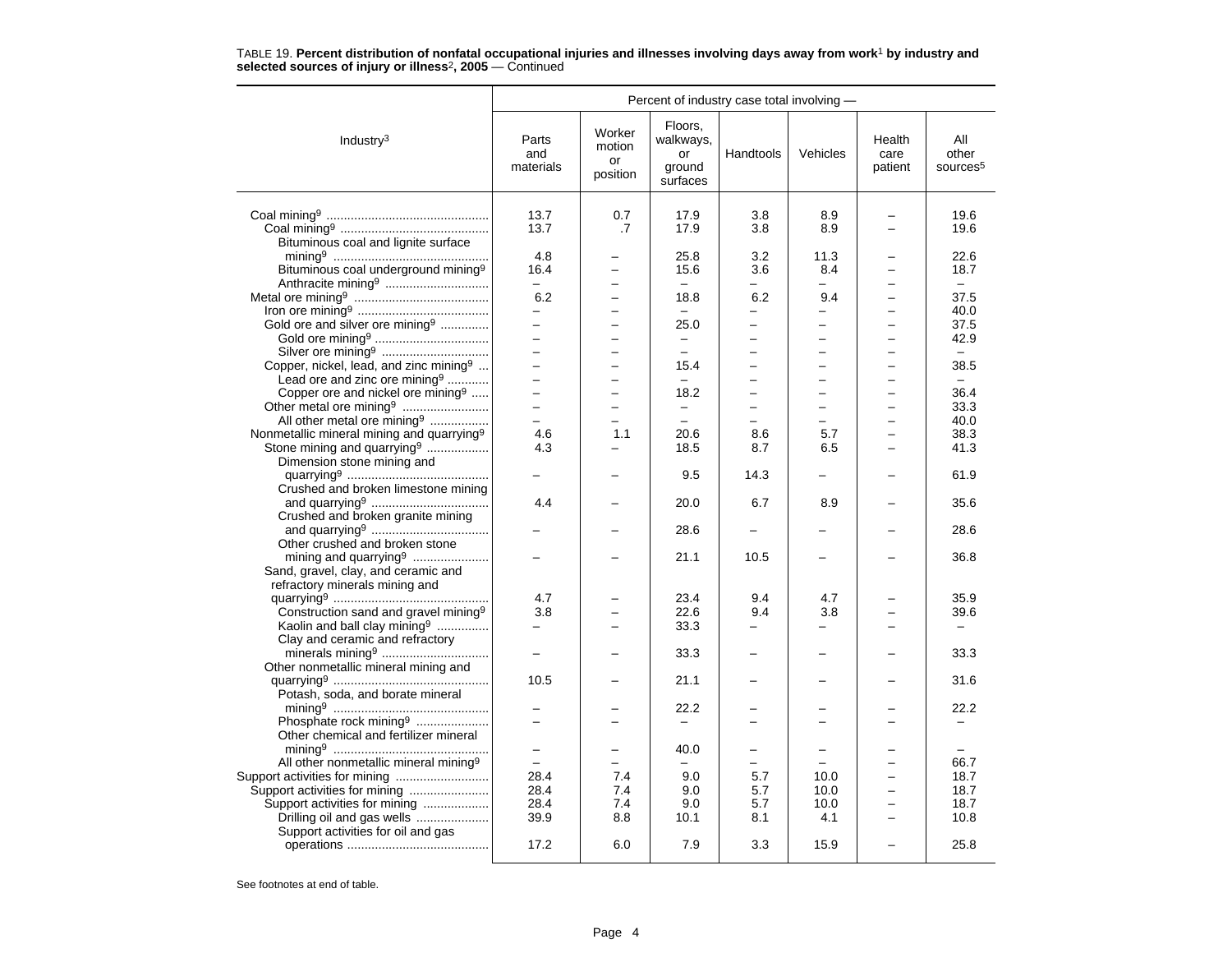|                                                                                                                                                                                                                                                                                                                                                                                           |                                                                                                               |                                                                                                                                 | Percent of industry case total involving -                                                  |                                                                                                                    |                                                                              |                                                                                                 |  |  |
|-------------------------------------------------------------------------------------------------------------------------------------------------------------------------------------------------------------------------------------------------------------------------------------------------------------------------------------------------------------------------------------------|---------------------------------------------------------------------------------------------------------------|---------------------------------------------------------------------------------------------------------------------------------|---------------------------------------------------------------------------------------------|--------------------------------------------------------------------------------------------------------------------|------------------------------------------------------------------------------|-------------------------------------------------------------------------------------------------|--|--|
| Industry <sup>3</sup>                                                                                                                                                                                                                                                                                                                                                                     | <b>NAICS</b><br>code <sup>4</sup>                                                                             | Total<br>cases                                                                                                                  | Chemicals<br>and<br>chemical<br>products                                                    | Containers                                                                                                         | Furniture<br>and<br>fixtures                                                 | Machinery                                                                                       |  |  |
|                                                                                                                                                                                                                                                                                                                                                                                           |                                                                                                               |                                                                                                                                 |                                                                                             |                                                                                                                    |                                                                              |                                                                                                 |  |  |
|                                                                                                                                                                                                                                                                                                                                                                                           |                                                                                                               | 157,070                                                                                                                         | 1.0                                                                                         | 4.3                                                                                                                | 1.8                                                                          | 6.2                                                                                             |  |  |
|                                                                                                                                                                                                                                                                                                                                                                                           | 23                                                                                                            | 157,070                                                                                                                         | 1.0                                                                                         | 4.3                                                                                                                | 1.8                                                                          | 6.2                                                                                             |  |  |
| Residential building construction<br>Nonresidential building construction<br>Heavy and civil engineering construction<br>Utility system construction<br>Highway, street, and bridge construction<br>Other heavy and civil engineering<br>Foundation, structure, and building exterior<br>Poured concrete foundation and<br>structure contractors<br>Structural steel and precast concrete | 236<br>2361<br>2362<br>237<br>2371<br>2372<br>2373<br>2379<br>238<br>2381<br>23811<br>23812<br>23813<br>23814 | 31,190<br>19,520<br>11.670<br>18,860<br>8,860<br>820<br>6,950<br>2,230<br>107,020<br>31,270<br>5,870<br>2,360<br>7,710<br>5,290 | 1.0<br>1.0<br>.9<br>1.4<br>1.0<br>2.4<br>2.0<br>1.3<br>1.0<br>.9<br>2.0<br>2.3              | 3.4<br>2.5<br>5.1<br>4.0<br>3.6<br>$\overline{\phantom{0}}$<br>5.5<br>1.8<br>4.7<br>4.1<br>4.9<br>2.5<br>.9<br>6.4 | 2.2<br>2.9<br>1.1<br>.6<br>.5<br>1.2<br>1.9<br>.9<br>.8<br>1.9               | 4.6<br>4.4<br>5.1<br>9.9<br>7.6<br>6.1<br>9.8<br>21.1<br>6.0<br>3.0<br>6.1<br>4.2<br>1.6<br>3.4 |  |  |
| Other foundation, structure, and building                                                                                                                                                                                                                                                                                                                                                 | 23816<br>23817                                                                                                | 6,130<br>1,250                                                                                                                  | .3                                                                                          | 6.4<br>3.2                                                                                                         | .7                                                                           | 1.6<br>2.4                                                                                      |  |  |
| exterior contractors<br>Building equipment contractors<br>Plumbing, heating, and air-conditioning                                                                                                                                                                                                                                                                                         | 23819<br>2382<br>23821                                                                                        | 740<br>40,490<br>17,860                                                                                                         | .9<br>.8                                                                                    | 4.5<br>3.8                                                                                                         | 2.7<br>4.5                                                                   | 4.1<br>6.3<br>4.5                                                                               |  |  |
| Other building equipment contractors<br>Building finishing contractors<br>Drywall and insulation contractors<br>Painting and wall covering contractors<br>Finish carpentry contractors<br>Other building finishing contractors<br>Other specialty trade contractors<br>Site preparation contractors<br>All other special trade contractors                                                | 23822<br>23829<br>2383<br>23831<br>23832<br>23833<br>23835<br>23839<br>2389<br>23891<br>23899                 | 20,740<br>1,890<br>20,820<br>9.240<br>3,660<br>1,080<br>4,600<br>1,450<br>14,440<br>7,290<br>7,150<br>209,130                   | .9<br>1.1<br>.9<br>1.1<br>1.1<br>$\overline{\phantom{0}}$<br>2.1<br>1.7<br>.4<br>2.9<br>2.2 | 5.0<br>6.3<br>6.8<br>8.0<br>7.7<br>13.0<br>.9<br>4.1<br>3.3<br>3.2<br>3.4<br>11.6                                  | 1.3<br>2.6<br>3.0<br>1.4<br>3.8<br>7.4<br>4.6<br>3.4<br>$\cdot$<br>.3<br>2.9 | 7.6<br>9.0<br>5.1<br>1.9<br>4.9<br>2.8<br>11.3<br>6.9<br>12.9<br>16.7<br>9.0<br>12.9            |  |  |
|                                                                                                                                                                                                                                                                                                                                                                                           | $31 - 33$                                                                                                     | 209,130                                                                                                                         | 2.2                                                                                         | 11.6                                                                                                               | 2.9                                                                          | 12.9                                                                                            |  |  |
|                                                                                                                                                                                                                                                                                                                                                                                           | 311<br>3111                                                                                                   | 23,470<br>890                                                                                                                   | 3.0<br>2.2                                                                                  | 17.9<br>14.6                                                                                                       | 2.9                                                                          | 11.6<br>9.0                                                                                     |  |  |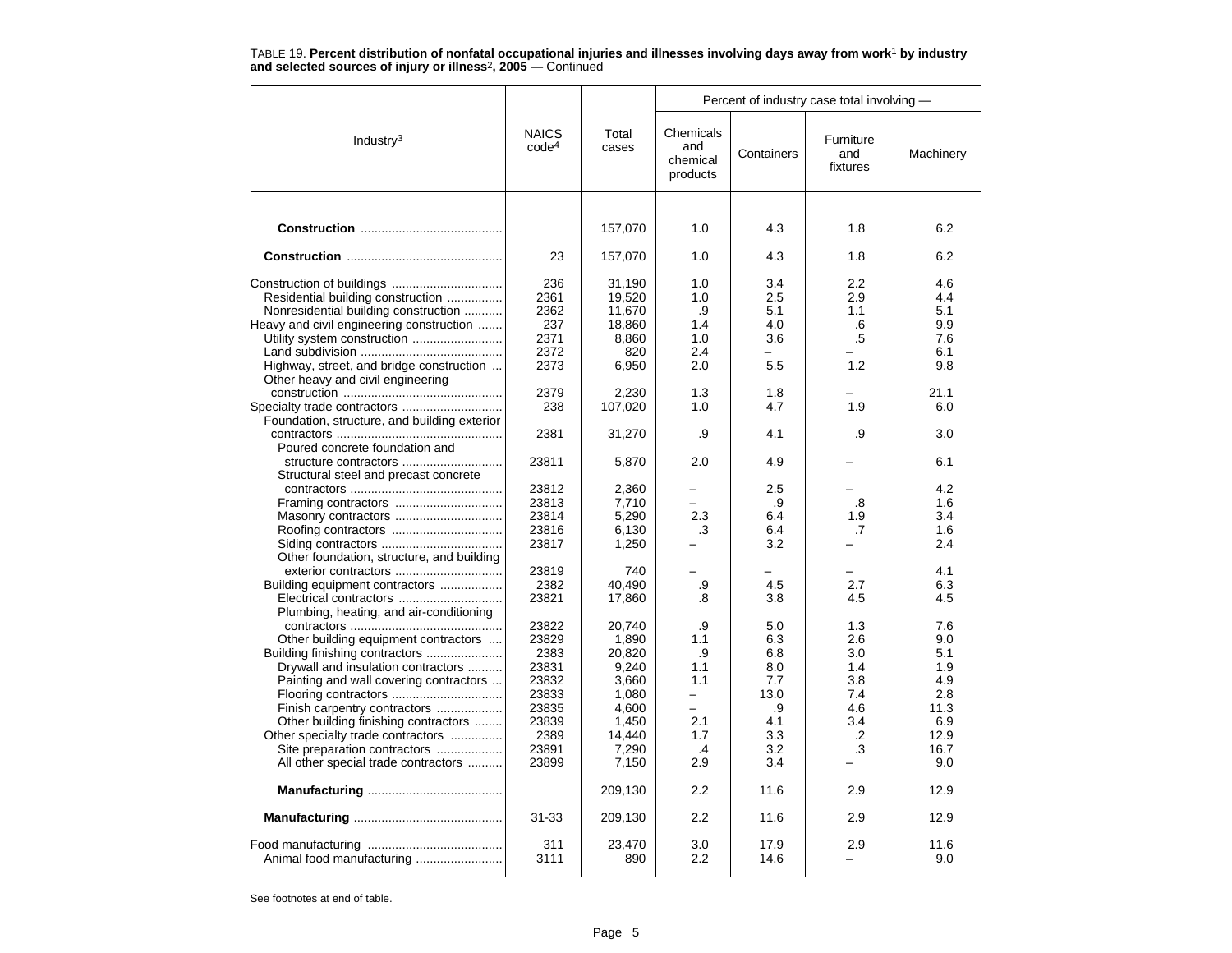|                                                                                                                                                                                                                                                                                                                                                                                           | Percent of industry case total involving -                                                   |                                                                                             |                                                                                              |                                                                                     |                                                                                                          |                                                                                         |                                                                                              |  |
|-------------------------------------------------------------------------------------------------------------------------------------------------------------------------------------------------------------------------------------------------------------------------------------------------------------------------------------------------------------------------------------------|----------------------------------------------------------------------------------------------|---------------------------------------------------------------------------------------------|----------------------------------------------------------------------------------------------|-------------------------------------------------------------------------------------|----------------------------------------------------------------------------------------------------------|-----------------------------------------------------------------------------------------|----------------------------------------------------------------------------------------------|--|
| Industry $3$                                                                                                                                                                                                                                                                                                                                                                              | Parts<br>and<br>materials                                                                    | Worker<br>motion<br>or<br>position                                                          | Floors,<br>walkways,<br>or<br>ground<br>surfaces                                             | Handtools                                                                           | Vehicles                                                                                                 | Health<br>care<br>patient                                                               | All<br>other<br>sources <sup>5</sup>                                                         |  |
|                                                                                                                                                                                                                                                                                                                                                                                           |                                                                                              |                                                                                             |                                                                                              |                                                                                     |                                                                                                          |                                                                                         |                                                                                              |  |
|                                                                                                                                                                                                                                                                                                                                                                                           | 23.4                                                                                         | 13.2                                                                                        | 20.4                                                                                         | 8.4                                                                                 | 5.3                                                                                                      | (7)                                                                                     | 15.8                                                                                         |  |
|                                                                                                                                                                                                                                                                                                                                                                                           | 23.4                                                                                         | 13.2                                                                                        | 20.4                                                                                         | 8.4                                                                                 | 5.3                                                                                                      | (7)                                                                                     | 15.8                                                                                         |  |
| Residential building construction<br>Nonresidential building construction<br>Heavy and civil engineering construction<br>Utility system construction<br>Highway, street, and bridge construction<br>Other heavy and civil engineering<br>Foundation, structure, and building exterior<br>Poured concrete foundation and<br>structure contractors<br>Structural steel and precast concrete | 23.5<br>21.8<br>26.5<br>23.7<br>25.2<br>26.8<br>19.9<br>28.7<br>23.3<br>28.0<br>26.4<br>38.6 | 12.4<br>11.5<br>13.9<br>12.6<br>13.9<br>11.0<br>12.5<br>8.1<br>13.6<br>10.7<br>11.1<br>7.6  | 22.5<br>26.0<br>16.6<br>15.4<br>17.2<br>23.2<br>13.2<br>12.1<br>20.6<br>20.6<br>18.2<br>22.0 | 11.5<br>12.5<br>9.9<br>6.8<br>7.6<br>4.9<br>5.5<br>8.1<br>7.8<br>8.8<br>12.4<br>4.2 | 3.2<br>2.6<br>4.1<br>10.3<br>7.1<br>7.3<br>15.7<br>7.6<br>5.1<br>4.0<br>6.6<br>3.0                       | $\overline{\phantom{0}}$<br>$\overline{\phantom{0}}$                                    | 15.5<br>14.9<br>16.7<br>15.2<br>16.3<br>17.1<br>15.0<br>10.8<br>16.1<br>19.0<br>12.1<br>17.4 |  |
| Masonry contractors<br>Other foundation, structure, and building                                                                                                                                                                                                                                                                                                                          | 33.5<br>25.0<br>23.3<br>23.2                                                                 | 9.3<br>12.1<br>9.1<br>10.4                                                                  | 20.9<br>16.6<br>28.1<br>28.8                                                                 | 13.1<br>3.2<br>8.5<br>2.4                                                           | .8<br>5.3<br>1.6<br>11.2                                                                                 | $\overline{\phantom{0}}$                                                                | 19.2<br>23.8<br>20.4<br>16.8                                                                 |  |
| Building equipment contractors<br>Plumbing, heating, and air-conditioning                                                                                                                                                                                                                                                                                                                 | 18.9<br>24.5<br>21.9                                                                         | 5.4<br>15.3<br>16.0                                                                         | 18.9<br>19.5<br>22.1                                                                         | 18.9<br>7.3<br>7.0                                                                  | 6.8<br>5.0<br>6.2                                                                                        | -<br>$\overline{\phantom{0}}$                                                           | 23.0<br>13.7<br>13.1                                                                         |  |
| Other building equipment contractors<br>Drywall and insulation contractors<br>Painting and wall covering contractors<br>Finish carpentry contractors<br>Other building finishing contractors<br>Other specialty trade contractors<br>Site preparation contractors<br>All other special trade contractors                                                                                  | 26.6<br>28.0<br>17.6<br>23.4<br>7.1<br>15.7<br>15.0<br>13.1<br>17.7<br>15.5<br>19.9<br>17.6  | 15.1<br>11.6<br>14.5<br>15.9<br>16.1<br>16.7<br>9.6<br>14.5<br>13.6<br>11.8<br>15.4<br>17.9 | 17.6<br>16.9<br>25.5<br>26.6<br>30.9<br>16.7<br>23.5<br>26.2<br>16.7<br>18.8<br>14.4<br>11.7 | 7.9<br>4.2<br>7.1<br>4.9<br>6.3<br>19.4<br>8.7<br>4.8<br>8.2<br>7.5<br>9.0<br>5.8   | 3.9<br>7.4<br>2.8<br>3.7<br>2.2<br>$\overline{\phantom{0}}$<br>2.0<br>3.4<br>10.8<br>10.3<br>11.2<br>5.5 | $\overline{\phantom{0}}$<br>$\overline{\phantom{0}}$<br>$\overline{\phantom{0}}$<br>(7) | 14.3<br>13.8<br>16.8<br>13.1<br>19.7<br>8.3<br>24.6<br>22.8<br>15.1<br>15.4<br>14.8<br>11.9  |  |
|                                                                                                                                                                                                                                                                                                                                                                                           |                                                                                              |                                                                                             |                                                                                              |                                                                                     |                                                                                                          |                                                                                         |                                                                                              |  |
|                                                                                                                                                                                                                                                                                                                                                                                           | 17.6                                                                                         | 17.9                                                                                        | 11.7                                                                                         | 5.8                                                                                 | 5.5                                                                                                      | (7)                                                                                     | 11.9                                                                                         |  |
| Animal food manufacturing                                                                                                                                                                                                                                                                                                                                                                 | 5.7<br>5.6                                                                                   | 16.9<br>12.4                                                                                | 17.5<br>18.0                                                                                 | 4.6<br>18.0                                                                         | 7.4<br>13.5                                                                                              |                                                                                         | 12.6<br>9.0                                                                                  |  |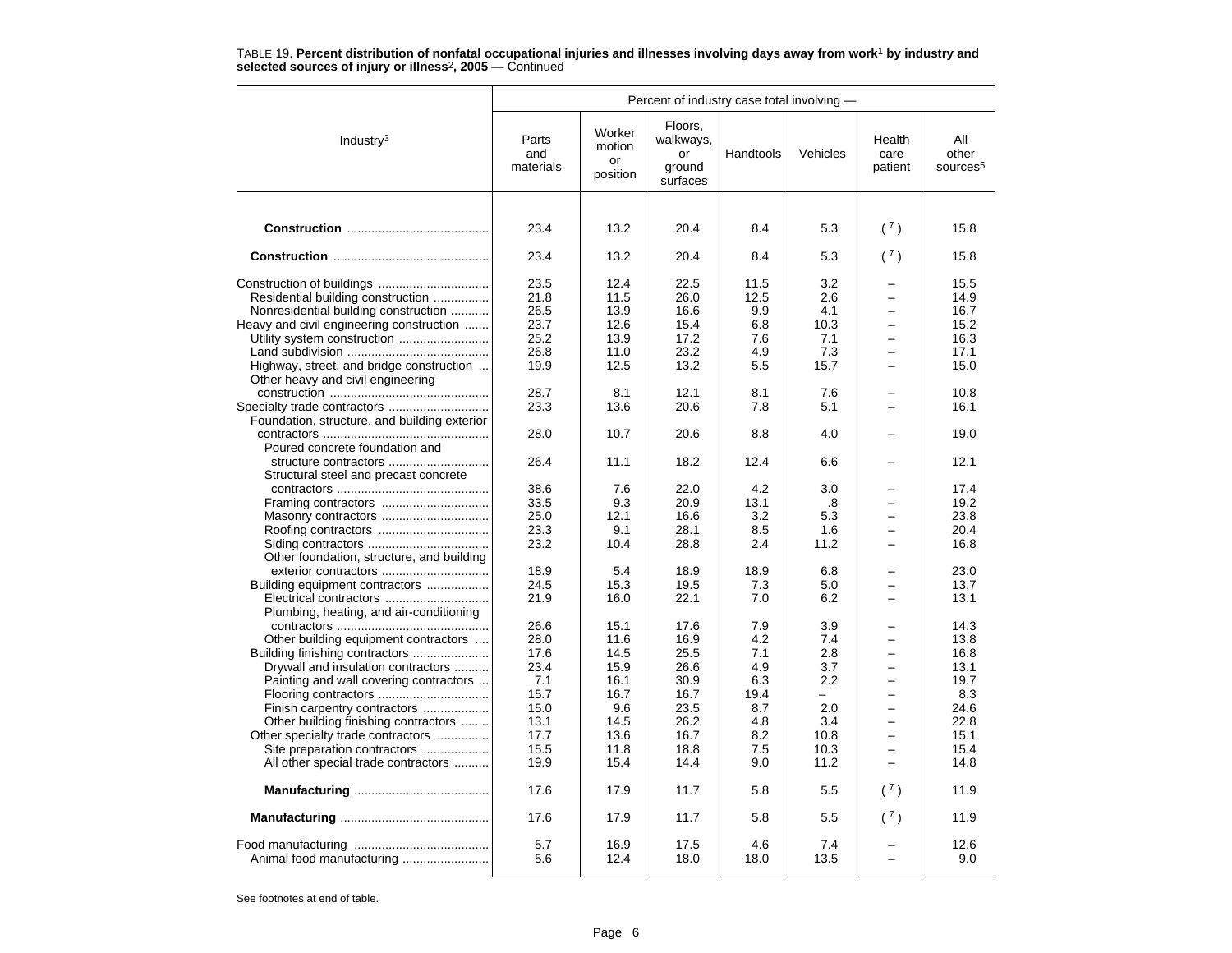|                                                   |                                   |                | Percent of industry case total involving -           |                          |                              |                          |  |  |
|---------------------------------------------------|-----------------------------------|----------------|------------------------------------------------------|--------------------------|------------------------------|--------------------------|--|--|
| Industry $3$                                      | <b>NAICS</b><br>code <sup>4</sup> | Total<br>cases | Chemicals<br>and<br>chemical<br>products             | Containers               | Furniture<br>and<br>fixtures | Machinery                |  |  |
| Animal food manufacturing                         | 31111                             | 890            | 2.2                                                  | 14.6                     |                              | 9.0                      |  |  |
|                                                   |                                   |                | $\overline{\phantom{0}}$                             |                          | $\overline{\phantom{0}}$     |                          |  |  |
| Dog and cat food manufacturing                    | 311111                            | 250            |                                                      | 20.0                     | $\overline{\phantom{0}}$     | 20.0                     |  |  |
| Other animal food manufacturing                   | 311119                            | 640            | $\overline{\phantom{0}}$<br>$\overline{\phantom{0}}$ | 12.5                     |                              | 4.7                      |  |  |
|                                                   | 3112                              | 780            |                                                      | 19.2                     | $\overline{\phantom{0}}$     | 7.7                      |  |  |
| Flour milling and malt manufacturing              | 31121                             | 380            | -                                                    | 15.8                     | -                            | 7.9                      |  |  |
|                                                   | 311211                            | 200            |                                                      | 10.0                     |                              |                          |  |  |
|                                                   | 311212                            | 110            | $\overline{\phantom{0}}$                             | 36.4                     |                              |                          |  |  |
| Starch and vegetable fats and oils                |                                   |                |                                                      |                          |                              |                          |  |  |
|                                                   | 31122                             | 200            |                                                      | 20.0                     |                              |                          |  |  |
|                                                   | 311221                            | 60             | −                                                    |                          |                              |                          |  |  |
| Breakfast cereal manufacturing                    | 31123                             | 190            |                                                      | 26.3                     |                              | 15.8                     |  |  |
| Sugar and confectionery product                   |                                   |                |                                                      |                          |                              |                          |  |  |
|                                                   | 3113                              | 1,080          |                                                      | 13.9                     |                              | 15.7                     |  |  |
| Sugar manufacturing                               | 31131                             | 330            | $\overline{\phantom{0}}$                             | 6.1                      |                              | 12.1                     |  |  |
|                                                   | 311311                            | 120            | -                                                    | $\overline{\phantom{0}}$ | L,                           | $\overline{\phantom{0}}$ |  |  |
|                                                   | 311312                            | 30             |                                                      |                          |                              |                          |  |  |
| Beet sugar manufacturing                          | 311313                            | 180            |                                                      |                          |                              | 11.1                     |  |  |
| Confectionery manufacturing from                  |                                   |                |                                                      |                          |                              |                          |  |  |
| purchased chocolate<br>Nonchocolate confectionery | 31133                             | 310            |                                                      | 12.9                     |                              | 9.7                      |  |  |
|                                                   | 31134                             | 310            |                                                      | 19.4                     |                              | 29.0                     |  |  |
| Fruit and vegetable preserving and                |                                   |                |                                                      |                          |                              |                          |  |  |
| specialty food manufacturing                      | 3114                              | 2,950          | 4.1                                                  | 20.0                     | 1.4                          | 12.5                     |  |  |
| Frozen food manufacturing                         | 31141                             | 1,320          | 3.8                                                  | 22.0                     | 2.3                          | 11.4                     |  |  |
| Frozen fruit, juice, and vegetable                |                                   |                |                                                      |                          |                              |                          |  |  |
|                                                   | 311411                            | 710            | 5.6                                                  | 18.3                     |                              | 5.6                      |  |  |
| Frozen specialty food manufacturing               | 311412                            | 610            |                                                      | 26.2                     | 4.9                          | 18.0                     |  |  |
| Fruit and vegetable canning, pickling,            |                                   |                |                                                      |                          |                              |                          |  |  |
|                                                   | 31142                             | 1.630          | 4.3                                                  | 18.4                     |                              | 13.5                     |  |  |
| Fruit and vegetable canning                       | 311421                            | 1,240          | 5.6                                                  | 17.7                     |                              | 11.3                     |  |  |
| Dried and dehydrated food                         |                                   |                |                                                      |                          |                              |                          |  |  |
|                                                   | 311423                            | 340            |                                                      | 23.5                     |                              | 17.6                     |  |  |
| Dairy product manufacturing                       | 3115                              | 3,420          | 3.8                                                  | 23.1                     | 2.3                          | 8.2                      |  |  |
| Dairy product (except frozen)                     |                                   |                |                                                      |                          |                              |                          |  |  |
|                                                   | 31151                             | 3,000          | 4.0                                                  | 24.0                     | 1.3                          | 7.7                      |  |  |
| Fluid milk manufacturing                          | 311511                            | 1,900          | 2.1                                                  | 28.4                     |                              | 6.8                      |  |  |
| Creamery butter manufacturing                     | 311512                            | 60             |                                                      |                          | L.                           | 33.3                     |  |  |
| Cheese manufacturing                              | 311513                            | 900            | 4.4                                                  | 15.6                     | 3.3                          | 8.9                      |  |  |
| Dry, condensed, and evaporated                    |                                   |                |                                                      |                          |                              |                          |  |  |
| dairy product manufacturing                       | 311514                            | 150            | 26.7                                                 | 26.7                     |                              |                          |  |  |
| Ice cream and frozen dessert                      |                                   |                |                                                      |                          |                              |                          |  |  |
|                                                   | 31152                             | 420            |                                                      | 14.3                     | 9.5                          | 9.5                      |  |  |
| Animal slaughtering and processing                | 3116                              | 6,730          | 3.6                                                  | 11.3                     | 2.8                          | 12.3                     |  |  |
| Animal slaughtering and processing                | 31161                             | 6,730          | 3.6                                                  | 11.3                     | 2.8                          | 12.3                     |  |  |
| Animal (except poultry) slaughtering              | 311611                            | 2,430          | 1.6                                                  | 10.3                     | 3.3                          | 8.2                      |  |  |
| Meat processed from carcasses                     | 311612                            | 1,640          | 3.7                                                  | 15.9                     | 3.0                          | 13.4                     |  |  |
| Rendering and meat byproduct                      |                                   |                |                                                      |                          |                              |                          |  |  |
|                                                   | 311613                            | 340            |                                                      | 8.8                      |                              | 5.9                      |  |  |
|                                                   |                                   |                |                                                      |                          |                              |                          |  |  |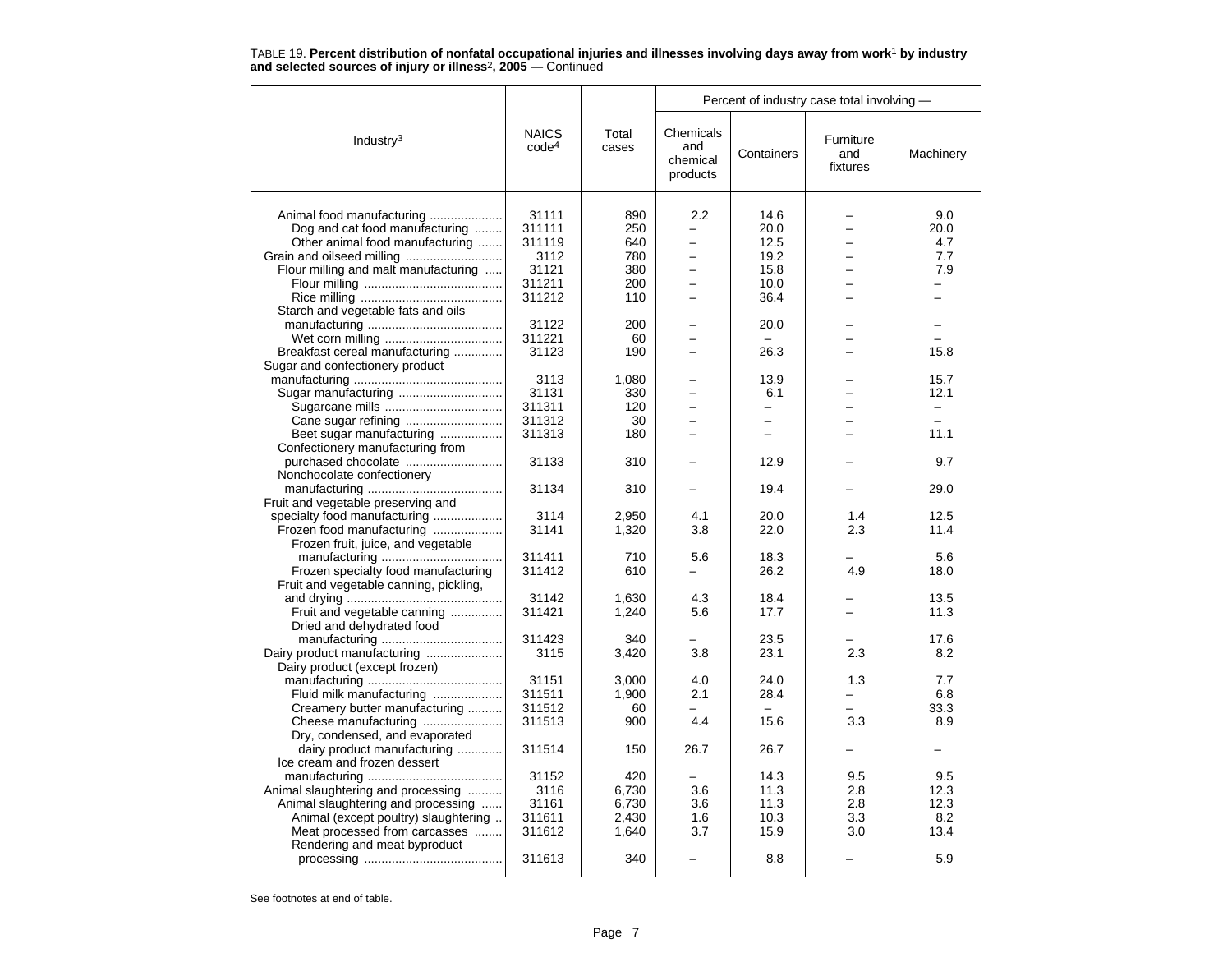|                                                           | Percent of industry case total involving - |                                    |                                                  |                          |                          |                           |                                      |  |
|-----------------------------------------------------------|--------------------------------------------|------------------------------------|--------------------------------------------------|--------------------------|--------------------------|---------------------------|--------------------------------------|--|
| Industry $3$                                              | Parts<br>and<br>materials                  | Worker<br>motion<br>or<br>position | Floors,<br>walkways,<br>or<br>ground<br>surfaces | Handtools                | Vehicles                 | Health<br>care<br>patient | All<br>other<br>sources <sup>5</sup> |  |
| Animal food manufacturing                                 | 5.6                                        | 12.4                               | 18.0                                             | 18.0                     | 13.5                     |                           | 9.0                                  |  |
| Dog and cat food manufacturing                            |                                            | 20.0                               | 20.0                                             |                          | 8.0                      | -                         | 8.0                                  |  |
| Other animal food manufacturing                           | 6.2                                        | 9.4                                | 17.2                                             | 23.4                     | 14.1                     | -                         | 9.4                                  |  |
|                                                           | 14.1                                       | 21.8                               | 11.5                                             | 3.8                      | 9.0                      |                           | 10.3                                 |  |
| Flour milling and malt manufacturing                      | 21.1                                       | 15.8                               | 13.2                                             | $\overline{\phantom{0}}$ | 7.9                      | -                         | 13.2                                 |  |
|                                                           | 25.0                                       | 20.0                               | $\overline{\phantom{m}}$                         | -                        | 15.0                     | $\overline{\phantom{0}}$  | 15.0                                 |  |
|                                                           | $\overline{\phantom{0}}$                   | $\overline{\phantom{0}}$           | $\equiv$                                         | ÷                        | $\qquad \qquad$          | -                         | $\qquad \qquad -$                    |  |
| Starch and vegetable fats and oils                        |                                            |                                    |                                                  |                          |                          |                           |                                      |  |
|                                                           | $\qquad \qquad -$                          | 40.0                               | 10.0                                             |                          | 10.0                     |                           | 10.0                                 |  |
|                                                           | L.                                         | 50.0                               |                                                  |                          |                          |                           |                                      |  |
| Breakfast cereal manufacturing                            | $\overline{\phantom{0}}$                   | 15.8                               | 15.8                                             | 10.5                     | $\overline{\phantom{m}}$ |                           | $\overline{\phantom{0}}$             |  |
| Sugar and confectionery product                           |                                            |                                    |                                                  |                          |                          |                           |                                      |  |
|                                                           | 8.3                                        | 23.1                               | 21.3                                             | 3.7                      | 3.7                      |                           | 10.2                                 |  |
| Sugar manufacturing                                       | 18.2                                       | 21.2                               | 24.2                                             |                          | 9.1                      |                           | 9.1                                  |  |
|                                                           | 16.7                                       | $\overline{\phantom{0}}$           | 25.0                                             | $\overline{\phantom{0}}$ | $\overline{\phantom{0}}$ |                           | 16.7                                 |  |
|                                                           | $\equiv$                                   |                                    |                                                  | $\overline{\phantom{0}}$ |                          |                           |                                      |  |
| Beet sugar manufacturing                                  | 16.7                                       | 27.8                               | 22.2                                             |                          |                          |                           |                                      |  |
| Confectionery manufacturing from                          |                                            |                                    |                                                  |                          |                          |                           |                                      |  |
|                                                           | $\overline{\phantom{0}}$                   | 29.0                               | 32.3                                             | 6.5                      |                          |                           |                                      |  |
| Nonchocolate confectionery                                |                                            |                                    |                                                  |                          |                          |                           |                                      |  |
|                                                           | 6.5                                        | 22.6                               | 9.7                                              | $\overline{\phantom{0}}$ | $\equiv$                 |                           | 6.5                                  |  |
| Fruit and vegetable preserving and                        |                                            |                                    |                                                  |                          |                          |                           |                                      |  |
| specialty food manufacturing                              | 6.1                                        | 16.3                               | 18.0                                             | 2.4                      | 5.4                      |                           | 13.9                                 |  |
| Frozen food manufacturing                                 | 5.3                                        | 15.2                               | 15.2                                             | 3.0                      | 6.1                      |                           | 15.2                                 |  |
| Frozen fruit, juice, and vegetable                        |                                            |                                    |                                                  |                          |                          |                           |                                      |  |
|                                                           | 5.6                                        | 15.5                               | 19.7                                             | 2.8                      | 8.5                      |                           | 16.9                                 |  |
| Frozen specialty food manufacturing                       | 4.9                                        | 14.8                               | 11.5                                             | 3.3                      | 3.3                      |                           | 13.1                                 |  |
| Fruit and vegetable canning, pickling,                    |                                            |                                    |                                                  |                          |                          |                           |                                      |  |
|                                                           | 6.7                                        | 17.2                               | 20.2                                             | 1.8                      | 4.9                      |                           | 12.3                                 |  |
| Fruit and vegetable canning                               | 6.5                                        | 16.1                               | 20.2                                             | 2.4                      | 6.5                      |                           | 12.9                                 |  |
| Dried and dehydrated food                                 |                                            |                                    |                                                  |                          |                          |                           |                                      |  |
|                                                           | 8.8                                        | 20.6                               | 17.6                                             |                          |                          |                           | 11.8                                 |  |
|                                                           | 5.3                                        | 17.3                               | 19.0                                             | 1.8                      | 9.4                      |                           | 9.9                                  |  |
| Dairy product (except frozen)                             | 5.0                                        | 17.7                               | 20.3                                             | 1.7                      | 9.0                      |                           | 9.0                                  |  |
|                                                           | 5.3                                        | 15.8                               | 23.2                                             | 1.1                      | 9.5                      |                           | 7.4                                  |  |
| Fluid milk manufacturing<br>Creamery butter manufacturing |                                            |                                    |                                                  |                          |                          |                           |                                      |  |
| Cheese manufacturing                                      | 4.4                                        | 23.3                               | 15.6                                             | 2.2                      | 8.9                      |                           | 12.2                                 |  |
| Dry, condensed, and evaporated                            |                                            |                                    |                                                  |                          |                          |                           |                                      |  |
| dairy product manufacturing                               |                                            |                                    | 20.0                                             |                          |                          |                           | 13.3                                 |  |
| Ice cream and frozen dessert                              |                                            |                                    |                                                  |                          |                          |                           |                                      |  |
|                                                           | 9.5                                        | 14.3                               | 11.9                                             |                          | 11.9                     |                           | 16.7                                 |  |
| Animal slaughtering and processing                        | 5.1                                        | 19.0                               | 15.2                                             | 6.7                      | 7.1                      |                           | 16.9                                 |  |
| Animal slaughtering and processing                        | 5.1                                        | 19.0                               | 15.2                                             | 6.7                      | 7.1                      | -                         | 16.9                                 |  |
| Animal (except poultry) slaughtering                      | 4.1                                        | 20.6                               | 13.6                                             | 10.3                     | 5.3                      |                           | 23.0                                 |  |
| Meat processed from carcasses                             | 4.9                                        | 20.7                               | 14.0                                             | 4.3                      | 8.5                      |                           | 12.2                                 |  |
| Rendering and meat byproduct                              |                                            |                                    |                                                  |                          |                          |                           |                                      |  |
|                                                           | 14.7                                       | 11.8                               | 20.6                                             |                          | 14.7                     |                           | 14.7                                 |  |
|                                                           |                                            |                                    |                                                  |                          |                          |                           |                                      |  |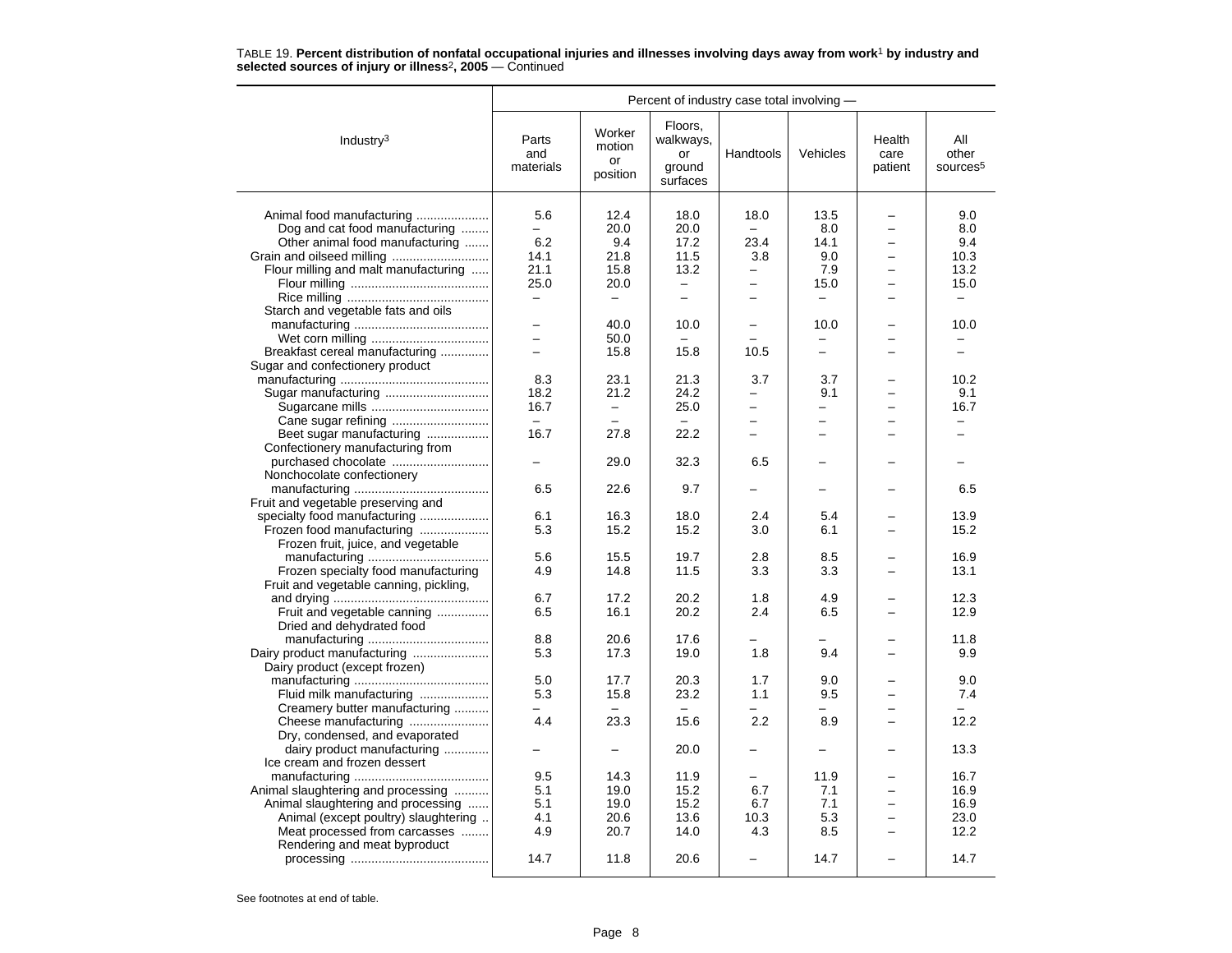|                                                      |                                   |                | Percent of industry case total involving - |              |                              |              |  |  |
|------------------------------------------------------|-----------------------------------|----------------|--------------------------------------------|--------------|------------------------------|--------------|--|--|
| Industry <sup>3</sup>                                | <b>NAICS</b><br>code <sup>4</sup> | Total<br>cases | Chemicals<br>and<br>chemical<br>products   | Containers   | Furniture<br>and<br>fixtures | Machinery    |  |  |
|                                                      | 311615                            | 2,330          | 6.0                                        | 9.4          | 2.6                          | 16.7         |  |  |
| Seafood product preparation and                      |                                   |                |                                            |              |                              |              |  |  |
|                                                      | 3117                              | 1,090          | 3.7                                        | 22.9         | 4.6                          | 8.3          |  |  |
| Seafood product preparation and                      |                                   |                |                                            |              |                              |              |  |  |
|                                                      | 31171                             | 1,090          | 3.7                                        | 22.9         | 4.6                          | 8.3          |  |  |
| Fresh and frozen seafood processing                  | 311712                            | 650            | 3.1                                        | 21.5         | 6.2                          | 10.8         |  |  |
| Bakeries and tortilla manufacturing                  | 3118                              | 4,310          | .7                                         | 18.8         | 6.7                          | 14.4         |  |  |
| Bread and bakery product                             |                                   |                |                                            |              |                              |              |  |  |
|                                                      | 31181                             | 3,450          | .6                                         | 18.3         | 7.8                          | 14.5         |  |  |
|                                                      | 311811<br>311812                  | 510            | $\cdot$ 7                                  | 21.6<br>16.8 | 9.3                          | 11.8<br>15.7 |  |  |
| Commercial bakeries<br>Frozen cakes, pies, and other |                                   | 2,680          |                                            |              |                              |              |  |  |
| pastries manufacturing                               | 311813                            | 260            |                                            | 23.1         | 11.5                         | 7.7          |  |  |
| Cookie, cracker, and pasta                           |                                   |                |                                            |              |                              |              |  |  |
|                                                      | 31182                             | 730            |                                            | 21.9         |                              | 12.3         |  |  |
| Cookie and cracker manufacturing                     | 311821                            | 450            |                                            | 24.4         |                              | 11.1         |  |  |
| Flour mixes and dough manufacturing                  |                                   |                |                                            |              |                              |              |  |  |
| from purchased flour                                 | 311822                            | 190            | $\overline{\phantom{0}}$                   | 26.3         |                              | 10.5         |  |  |
| Dry pasta manufacturing                              | 311823                            | 90             | $\equiv$                                   | $\equiv$     |                              |              |  |  |
|                                                      | 3119                              | 2,230          | 4.9                                        | 25.1         | 1.3                          | 11.2         |  |  |
| Snack food manufacturing                             | 31191                             | 580            | 3.4                                        | 19.0         |                              | 6.9          |  |  |
| Roasted nuts and peanut butter                       |                                   |                |                                            |              |                              |              |  |  |
|                                                      | 311911                            | 130            |                                            |              |                              | 15.4         |  |  |
| Other snack food manufacturing                       | 311919                            | 450            | 4.4                                        | 22.2         |                              | 6.7          |  |  |
| Flavoring syrup and concentrate                      |                                   |                |                                            |              |                              |              |  |  |
|                                                      | 31193                             | 140            | 21.4                                       | 14.3         |                              |              |  |  |
| Seasoning and dressing manufacturing                 | 31194                             | 340            | 5.9                                        | 14.7         |                              | 26.5         |  |  |
| Spice and extract manufacturing                      | 311942                            | 140            |                                            | 14.3         |                              | 14.3         |  |  |
| All other food manufacturing                         | 31199                             | 910            | 4.4                                        | 26.4         | 2.2                          | 8.8          |  |  |
| Perishable prepared food                             |                                   |                |                                            |              |                              |              |  |  |
| All other miscellaneous food                         | 311991                            | 510            |                                            | 25.5         |                              | 11.8         |  |  |
|                                                      | 311999                            | 390            | 10.3                                       | 28.2         |                              | 5.1          |  |  |
| Beverage and tobacco product manufacturing           | 312                               | 4,680          | 2.6                                        | 29.5         | 3.0                          | 9.8          |  |  |
|                                                      | 3121                              | 4,280          | 2.3                                        | 30.8         | 3.3                          | 8.9          |  |  |
| Soft drink and ice manufacturing                     | 31211                             | 3,410          | 1.8                                        | 35.5         | 3.8                          | 8.8          |  |  |
| Soft drink manufacturing                             | 312111                            | 2,630          | 1.9                                        | 35.7         | 4.6                          | 6.5          |  |  |
| Bottled water manufacturing                          | 312112                            | 550            | $\overline{\phantom{0}}$                   | 36.4         |                              | 5.5          |  |  |
|                                                      | 312113                            | 240            | $\equiv$                                   | 29.2         | $\overline{\phantom{0}}$     | 41.7         |  |  |
|                                                      | 31212                             | 170            | 11.8                                       | 11.8         | $\equiv$                     | 11.8         |  |  |
|                                                      | 31213                             | 610            |                                            | 9.8          |                              | 9.8          |  |  |
|                                                      | 3122                              | 400            | 5.0                                        | 15.0         |                              | 20.0         |  |  |
| Tobacco stemming and redrying                        | 31221                             | 30             | -                                          | $\equiv$     |                              | $\equiv$     |  |  |
| Tobacco product manufacturing                        | 31222                             | 370            | 5.4                                        | 13.5         |                              | 21.6         |  |  |
| Cigarette manufacturing                              | 312221                            | 250            | -                                          | 16.0         | $\overline{\phantom{0}}$     | 24.0         |  |  |
| Other tobacco product manufacturing                  | 312229                            | 120            | 16.7                                       | $-$          |                              | 16.7         |  |  |
|                                                      | 313                               | 1,780          | 5.6                                        | 17.4         | 1.1                          | 16.3         |  |  |
|                                                      | 3131                              | 250            |                                            | 12.0         |                              | 20.0         |  |  |
|                                                      |                                   |                |                                            |              |                              |              |  |  |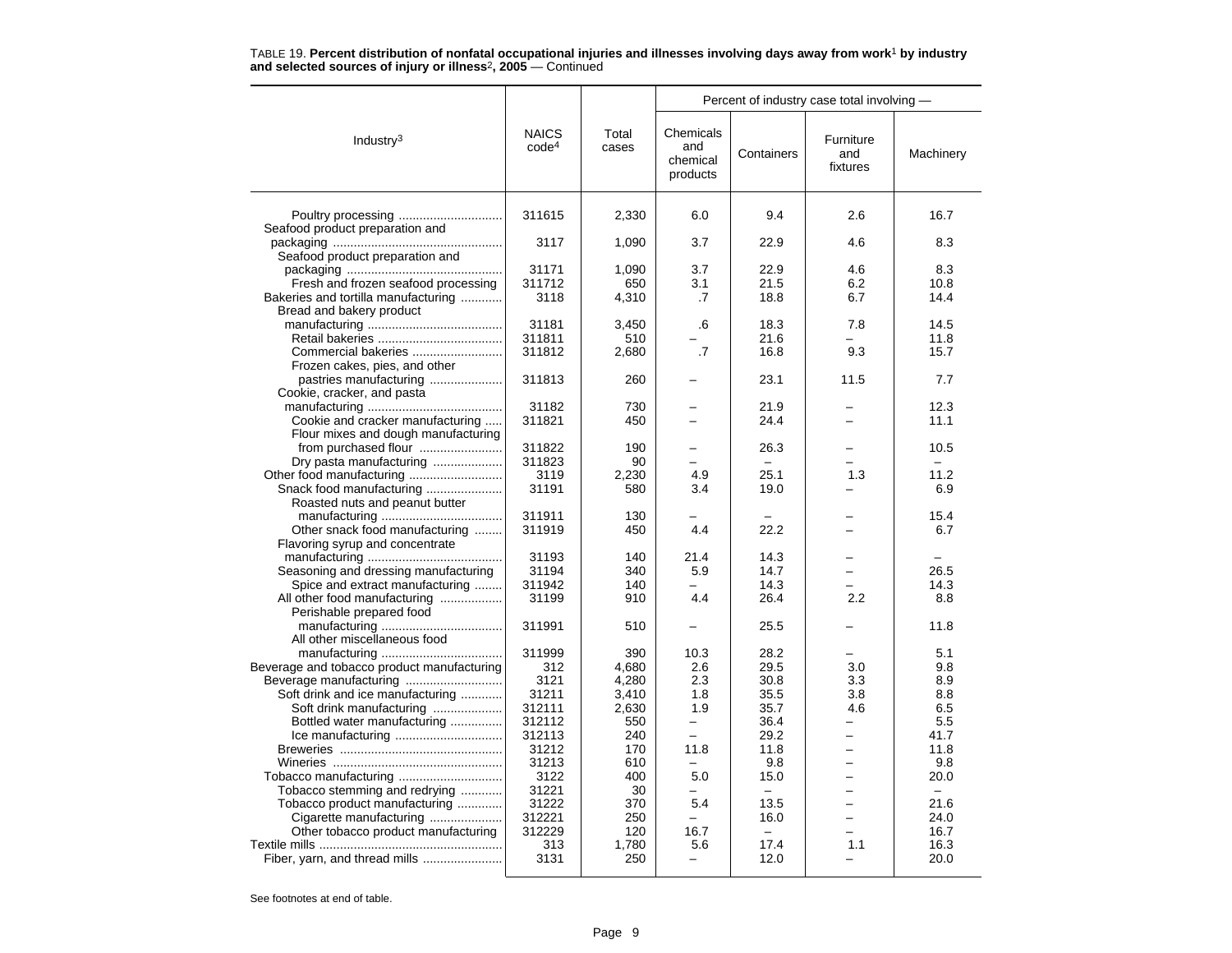|                                            | Percent of industry case total involving - |                                           |                                                  |                          |                          |                           |                                      |  |
|--------------------------------------------|--------------------------------------------|-------------------------------------------|--------------------------------------------------|--------------------------|--------------------------|---------------------------|--------------------------------------|--|
| Industry $3$                               | Parts<br>and<br>materials                  | Worker<br>motion<br><b>or</b><br>position | Floors.<br>walkways,<br>or<br>ground<br>surfaces | Handtools                | Vehicles                 | Health<br>care<br>patient | All<br>other<br>sources <sup>5</sup> |  |
| Poultry processing                         | 5.2                                        | 16.7                                      | 17.2                                             | 5.2                      | 7.3                      |                           | 13.7                                 |  |
| Seafood product preparation and            |                                            |                                           |                                                  |                          |                          |                           |                                      |  |
|                                            | 3.7                                        | 10.1                                      | 19.3                                             | 5.5                      | 8.3                      |                           | 12.8                                 |  |
| Seafood product preparation and            | 3.7                                        |                                           |                                                  |                          |                          |                           |                                      |  |
|                                            |                                            | 10.1                                      | 19.3                                             | 5.5                      | 8.3                      |                           | 12.8                                 |  |
| Fresh and frozen seafood processing        | 4.6                                        | 10.8                                      | 20.0                                             | 7.7                      | 4.6                      | $\equiv$                  | 10.8                                 |  |
| Bakeries and tortilla manufacturing        | 4.9                                        | 15.5                                      | 19.5                                             | 2.6                      | 7.2                      |                           | 9.7                                  |  |
| Bread and bakery product                   |                                            |                                           |                                                  |                          |                          |                           |                                      |  |
|                                            | 4.9                                        | 12.8                                      | 20.6                                             | 2.0                      | 8.4                      |                           | 9.9                                  |  |
|                                            |                                            | 9.8                                       | 25.5                                             | 5.9                      | 5.9                      |                           | 15.7                                 |  |
| Commercial bakeries                        | 6.0                                        | 11.6                                      | 19.8                                             | 1.5                      | 9.7                      | $=$                       | 9.0                                  |  |
| Frozen cakes, pies, and other              |                                            |                                           |                                                  |                          |                          |                           |                                      |  |
| pastries manufacturing                     |                                            | 30.8                                      | 19.2                                             |                          | $\overline{a}$           |                           | 7.7                                  |  |
| Cookie, cracker, and pasta                 |                                            |                                           |                                                  |                          |                          |                           |                                      |  |
|                                            | 5.5                                        | 24.7                                      | 15.1                                             | 5.5                      | 2.7                      |                           | 8.2                                  |  |
| Cookie and cracker manufacturing           | 4.4                                        | 17.8                                      | 17.8                                             | 8.9                      | -                        |                           | 6.7                                  |  |
| Flour mixes and dough manufacturing        |                                            |                                           |                                                  |                          |                          |                           |                                      |  |
|                                            | $\overline{\phantom{0}}$                   | 21.1                                      | 15.8                                             |                          | $\overline{\phantom{0}}$ |                           | 15.8                                 |  |
| Dry pasta manufacturing                    | $\overline{\phantom{0}}$                   | 66.7                                      |                                                  | ÷                        | $\overline{\phantom{0}}$ |                           | $\equiv$                             |  |
| Other food manufacturing                   | 4.9                                        | 14.3                                      | 16.6                                             | 3.6                      | 6.7                      |                           | 11.2                                 |  |
| Snack food manufacturing                   | 5.2                                        | 20.7                                      | 20.7                                             | 5.2                      | 6.9                      |                           | 8.6                                  |  |
| Roasted nuts and peanut butter             |                                            |                                           |                                                  |                          |                          |                           |                                      |  |
|                                            |                                            | 15.4                                      | 15.4                                             | 15.4                     |                          |                           | 15.4                                 |  |
| Other snack food manufacturing             | 4.4                                        | 22.2                                      | 22.2                                             | $\overline{\phantom{0}}$ | 6.7                      | -                         | 6.7                                  |  |
|                                            |                                            |                                           |                                                  |                          |                          |                           |                                      |  |
| Flavoring syrup and concentrate            |                                            |                                           |                                                  |                          |                          |                           |                                      |  |
|                                            |                                            | 21.4                                      |                                                  |                          |                          |                           | 14.3                                 |  |
| Seasoning and dressing manufacturing       |                                            | 5.9                                       | 11.8                                             | 5.9                      | 8.8                      |                           | 14.7                                 |  |
| Spice and extract manufacturing            | $\equiv$                                   | 14.3                                      | 21.4                                             |                          |                          |                           | 14.3                                 |  |
| All other food manufacturing               | 5.5                                        | 15.4                                      | 16.5                                             | 3.3                      | 6.6                      | $\equiv$                  | 11.0                                 |  |
| Perishable prepared food                   |                                            |                                           |                                                  |                          |                          |                           |                                      |  |
|                                            |                                            | 21.6                                      | 13.7                                             | 3.9                      | 7.8                      |                           | 13.7                                 |  |
| All other miscellaneous food               |                                            |                                           |                                                  |                          |                          |                           |                                      |  |
|                                            | 7.7                                        | 7.7                                       | 23.1                                             | 5.1                      | 5.1                      |                           | 10.3                                 |  |
| Beverage and tobacco product manufacturing | 4.1                                        | 15.2                                      | 12.8                                             | 1.3                      | 13.2                     |                           | 8.5                                  |  |
|                                            | 3.5                                        | 15.2                                      | 13.3                                             | .9                       | 13.8                     |                           | 8.2                                  |  |
| Soft drink and ice manufacturing           | 3.2                                        | 12.3                                      | 11.4                                             | .9                       | 14.7                     |                           | 7.3                                  |  |
| Soft drink manufacturing                   | 3.8                                        | 14.1                                      | 10.3                                             | .8                       | 14.8                     | $\overline{\phantom{0}}$  | 7.6                                  |  |
| Bottled water manufacturing                |                                            | 7.3                                       | 16.4                                             |                          | 18.2                     |                           | 9.1                                  |  |
|                                            | $\overline{\phantom{0}}$                   | $\overline{\phantom{0}}$                  |                                                  |                          | $\overline{\phantom{0}}$ |                           | $\equiv$                             |  |
|                                            |                                            | 17.6                                      | 23.5                                             | $\overline{\phantom{0}}$ | 11.8                     |                           | 11.8                                 |  |
|                                            | 3.3                                        | 29.5                                      | 21.3                                             | $\equiv$                 | 9.8                      | $\overline{a}$            | 11.5                                 |  |
| Tobacco manufacturing                      | 10.0                                       | 15.0                                      | 10.0                                             | 5.0                      | 7.5                      | ÷                         | 12.5                                 |  |
| Tobacco stemming and redrying              |                                            |                                           |                                                  |                          |                          |                           |                                      |  |
| Tobacco product manufacturing              | 8.1                                        | 16.2                                      | 8.1                                              | 5.4                      | 8.1                      | $\overline{\phantom{0}}$  | 13.5                                 |  |
|                                            | 12.0                                       | 20.0                                      | 8.0                                              |                          | 8.0                      | $\overline{\phantom{0}}$  | 8.0                                  |  |
| Cigarette manufacturing                    | $\equiv$                                   |                                           |                                                  |                          | $\overline{a}$           |                           | 25.0                                 |  |
| Other tobacco product manufacturing        |                                            |                                           |                                                  | 16.7                     |                          |                           |                                      |  |
|                                            | 11.8                                       | 11.2                                      | 14.0                                             | 2.8                      | 2.8                      | $\overline{\phantom{0}}$  | 15.7                                 |  |
| Fiber, yarn, and thread mills              | 8.0                                        | 12.0                                      | 12.0                                             |                          | 8.0                      |                           | 24.0                                 |  |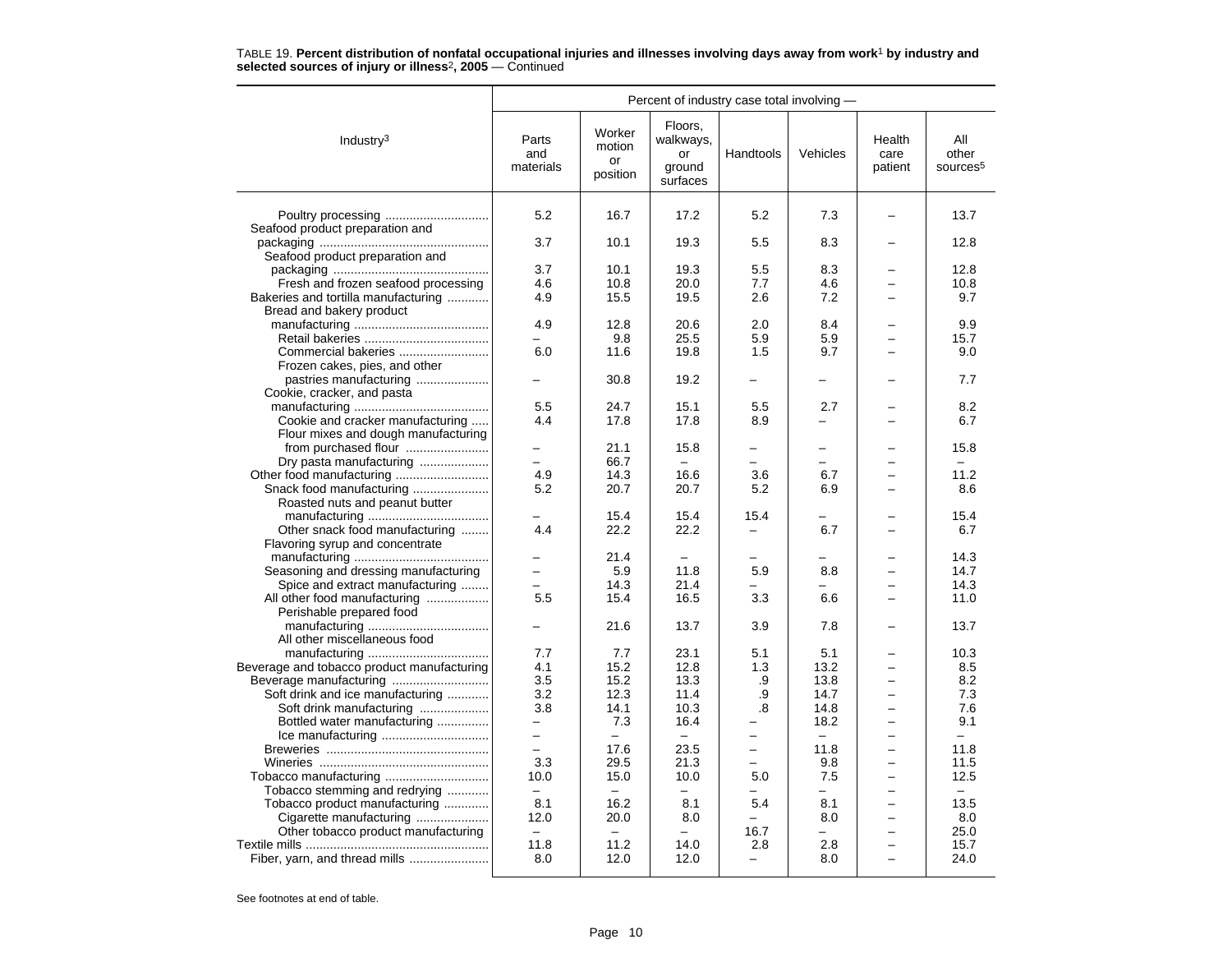|                                                                          |                                   |                | Percent of industry case total involving -           |                          |                              |           |  |  |
|--------------------------------------------------------------------------|-----------------------------------|----------------|------------------------------------------------------|--------------------------|------------------------------|-----------|--|--|
| Industry $3$                                                             | <b>NAICS</b><br>code <sup>4</sup> | Total<br>cases | Chemicals<br>and<br>chemical<br>products             | Containers               | Furniture<br>and<br>fixtures | Machinery |  |  |
|                                                                          |                                   |                |                                                      |                          |                              |           |  |  |
| Fiber, yarn, and thread mills                                            | 31311                             | 250            |                                                      | 12.0                     |                              | 20.0      |  |  |
| Yarn spinning mills                                                      | 313111                            | 170            |                                                      | 11.8                     |                              | 17.6      |  |  |
| Yarn texturizing, throwing, and                                          | 313112                            | 40             |                                                      | $\overline{\phantom{0}}$ |                              |           |  |  |
|                                                                          | 313113                            | 30             |                                                      | $\overline{a}$           |                              |           |  |  |
|                                                                          | 3132                              | 890            | 4.5                                                  | 18.0                     | 2.2                          | 18.0      |  |  |
| Broadwoven fabric mills                                                  | 31321                             | 380            |                                                      | 18.4                     |                              | 18.4      |  |  |
| Narrow fabric mills and schiffli machine                                 |                                   |                |                                                      |                          |                              |           |  |  |
|                                                                          | 31322                             | 140            |                                                      | 14.3                     |                              | 21.4      |  |  |
| Narrow fabric mills                                                      | 313221                            | 140            | -                                                    | 14.3                     |                              | 21.4      |  |  |
| Nonwoven fabric mills                                                    | 31323                             | 160            |                                                      | 25.0                     |                              | 18.8      |  |  |
|                                                                          | 31324                             | 210            | 14.3                                                 | 19.0                     |                              | 9.5       |  |  |
| Weft knit fabric mills                                                   | 313241                            | 90             | 22.2                                                 |                          |                              |           |  |  |
| Other knit fabric and lace mills                                         | 313249                            | 120            | $\overline{\phantom{0}}$                             | 16.7                     |                              |           |  |  |
| Textile and fabric finishing and fabric                                  |                                   |                |                                                      |                          |                              |           |  |  |
|                                                                          | 3133                              | 630            | 9.5                                                  | 19.0                     |                              | 14.3      |  |  |
| Textile and fabric finishing mills                                       | 31331                             | 370            | 8.1                                                  | 21.6                     |                              | 8.1       |  |  |
| Broadwoven fabric finishing mills                                        | 313311                            | 250            | 8.0                                                  | 24.0                     |                              | 12.0      |  |  |
| Textile and fabric finishing (except                                     |                                   |                |                                                      |                          |                              |           |  |  |
| broadwoven fabric) mills                                                 | 313312                            | 120            |                                                      | 25.0                     |                              |           |  |  |
|                                                                          | 31332                             | 260            | ▃                                                    | 15.4                     |                              | 23.1      |  |  |
|                                                                          | 314                               | 1,540          |                                                      | 11.7                     | 1.3                          | 13.0      |  |  |
|                                                                          | 3141                              | 680            | $\equiv$                                             | 14.7                     | 2.9                          | 14.7      |  |  |
|                                                                          | 31411                             | 190            | $\overline{\phantom{0}}$                             | 21.1                     | $\overline{\phantom{0}}$     | 10.5      |  |  |
| Curtain and linen mills                                                  | 31412                             | 480            |                                                      | 12.5                     |                              | 16.7      |  |  |
| Curtain and drapery mills                                                | 314121                            | 250            | $\equiv$                                             | $\overline{\phantom{0}}$ | $\overline{\phantom{0}}$     | 16.0      |  |  |
| Other household textile product mills                                    | 314129                            | 240            | $\equiv$                                             | 20.8                     | $\equiv$                     | 12.5      |  |  |
|                                                                          | 3149                              | 870            |                                                      | 9.2                      |                              | 12.6      |  |  |
| Textile bag and canvas mills                                             | 31491                             | 420            | $\equiv$                                             | $\overline{\phantom{0}}$ |                              | 14.3      |  |  |
| Canvas and related product mills                                         | 314912                            | 370            | $\overline{\phantom{0}}$                             | $\overline{\phantom{0}}$ | $\equiv$                     | 8.1       |  |  |
| All other textile product mills                                          | 31499                             | 450            |                                                      | 13.3                     |                              | 11.1      |  |  |
| Tire cord and tire fabric mills                                          | 314992                            | 70             |                                                      | $\overline{a}$           |                              | 28.6      |  |  |
| All other miscellaneous textile product                                  |                                   |                |                                                      |                          |                              |           |  |  |
|                                                                          | 314999                            | 280            |                                                      | 14.3                     |                              | 10.7      |  |  |
|                                                                          | 315                               | 1,900          | 1.1                                                  | 13.7                     | 3.7                          | 20.5      |  |  |
|                                                                          | 3151                              | 340            | $\overline{\phantom{0}}$<br>$\overline{\phantom{0}}$ | 17.6                     | $\overline{\phantom{0}}$     | 14.7      |  |  |
| Hosiery and sock mills                                                   | 31511                             | 220            |                                                      | 27.3                     |                              | 9.1       |  |  |
| Other hosiery and sock mills                                             | 315119                            | 200            | $\equiv$                                             | 25.0                     |                              | 10.0      |  |  |
| Other apparel knitting mills                                             | 31519                             | 130            | ▃                                                    | $\qquad \qquad -$        | $\overline{\phantom{0}}$     | 30.8      |  |  |
| Outerwear knitting mills                                                 | 315191                            | 60             |                                                      |                          |                              | 22.5      |  |  |
| Cut and sew apparel manufacturing<br>Men's and boys' cut and sew apparel | 3152                              | 1,380          | -                                                    | 13.0                     | 5.1                          |           |  |  |
|                                                                          | 315211                            | 130            |                                                      | 23.1                     |                              | 15.4      |  |  |
| Men's and boys' cut and sew apparel                                      |                                   |                |                                                      |                          |                              |           |  |  |
|                                                                          | 31522                             | 540            |                                                      | 14.8                     |                              | 20.4      |  |  |
| Men's and boys' cut and sew suit,                                        |                                   |                |                                                      |                          |                              |           |  |  |
| coat, and overcoat manufacturing                                         | 315222                            | 110            |                                                      |                          |                              |           |  |  |
|                                                                          |                                   |                |                                                      |                          |                              |           |  |  |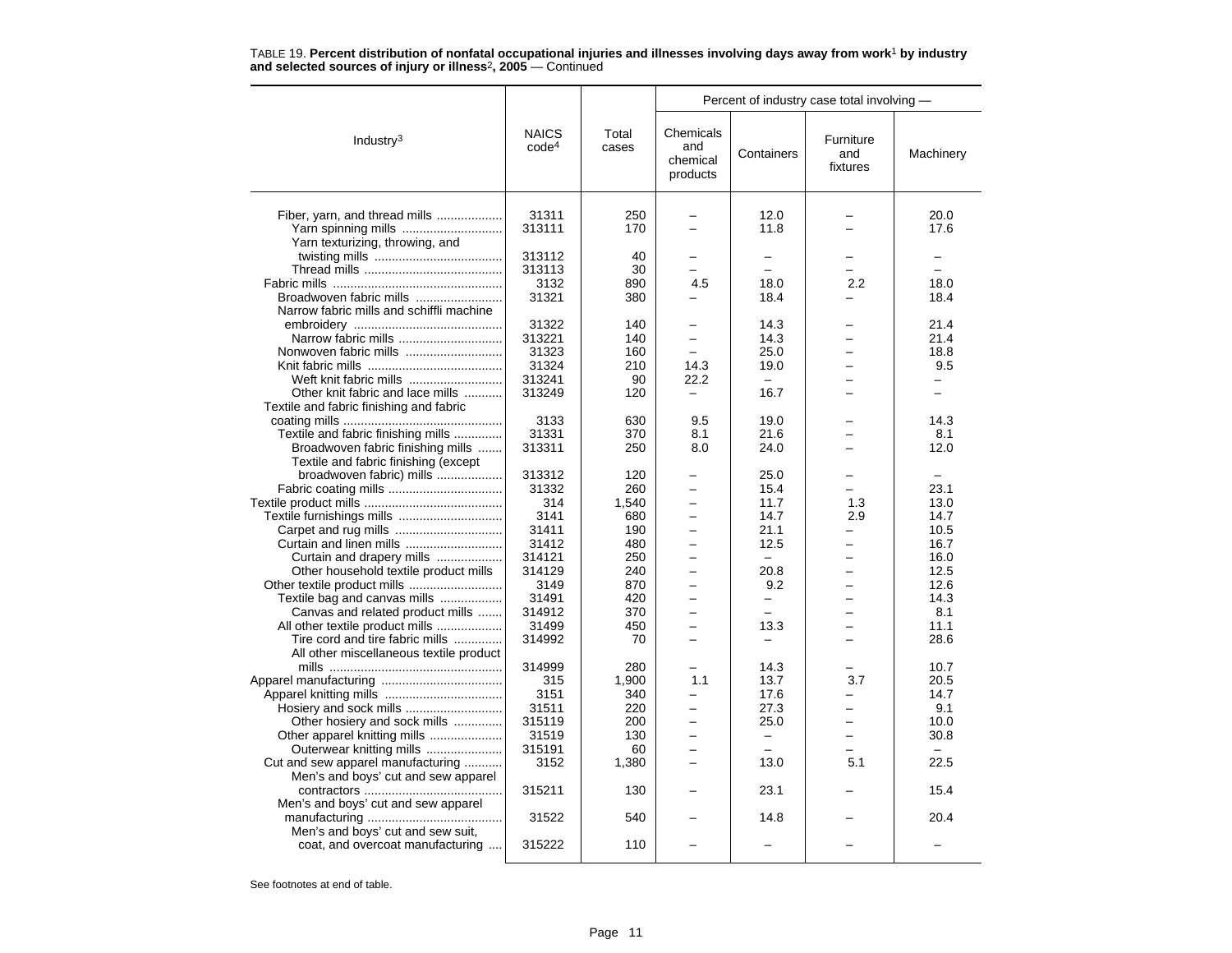|                                                               | Percent of industry case total involving -           |                                    |                                                  |                          |                               |                           |                                      |  |  |
|---------------------------------------------------------------|------------------------------------------------------|------------------------------------|--------------------------------------------------|--------------------------|-------------------------------|---------------------------|--------------------------------------|--|--|
| Industry <sup>3</sup>                                         | Parts<br>and<br>materials                            | Worker<br>motion<br>or<br>position | Floors.<br>walkways,<br>or<br>ground<br>surfaces | Handtools                | Vehicles                      | Health<br>care<br>patient | All<br>other<br>sources <sup>5</sup> |  |  |
|                                                               | 8.0                                                  | 12.0                               | 12.0                                             |                          | 8.0                           |                           | 24.0                                 |  |  |
| Fiber, yarn, and thread mills                                 | $\overline{\phantom{0}}$                             | 11.8                               | 11.8                                             | $\equiv$                 | $\overline{\phantom{0}}$      | $\overline{\phantom{0}}$  | 35.3                                 |  |  |
| Yarn spinning mills<br>Yarn texturizing, throwing, and        |                                                      |                                    |                                                  |                          |                               |                           |                                      |  |  |
|                                                               | $\overline{a}$                                       |                                    | $\overline{\phantom{0}}$                         |                          | $\equiv$                      |                           |                                      |  |  |
|                                                               | $\equiv$                                             | $\equiv$                           | $\equiv$                                         |                          | $\equiv$                      | $\equiv$                  | $\equiv$                             |  |  |
|                                                               | 11.2                                                 | 12.4                               | 18.0                                             | 2.2                      | 2.2                           |                           | 11.2                                 |  |  |
| Broadwoven fabric mills                                       | 10.5                                                 | 15.8                               | 21.1                                             |                          |                               |                           | 10.5                                 |  |  |
| Narrow fabric mills and schiffli machine                      |                                                      |                                    |                                                  |                          |                               |                           |                                      |  |  |
|                                                               |                                                      |                                    | 21.4                                             | 14.3                     |                               |                           |                                      |  |  |
|                                                               | $\equiv$                                             | $\equiv$                           | 21.4                                             | 14.3                     | $\equiv$                      |                           | $\equiv$                             |  |  |
|                                                               | 12.5                                                 |                                    | 12.5                                             | $\overline{\phantom{0}}$ | $\overline{\phantom{0}}$      |                           | 18.8                                 |  |  |
|                                                               | 9.5                                                  | 19.0                               | 9.5                                              |                          | $\overline{\phantom{0}}$      |                           | 14.3                                 |  |  |
| Weft knit fabric mills                                        | $\equiv$                                             |                                    | $\overline{\phantom{0}}$                         |                          | $\equiv$                      |                           | $\equiv$                             |  |  |
| Other knit fabric and lace mills                              | 16.7                                                 | 16.7                               | $\overline{\phantom{0}}$                         |                          | L.                            |                           | 16.7                                 |  |  |
| Textile and fabric finishing and fabric                       |                                                      |                                    |                                                  |                          |                               |                           |                                      |  |  |
|                                                               | 15.9                                                 | 9.5                                | 9.5                                              |                          | 3.2                           |                           | 19.0                                 |  |  |
| Textile and fabric finishing mills                            | 18.9                                                 | 13.5                               | 10.8                                             |                          | 5.4                           |                           | 13.5                                 |  |  |
| Broadwoven fabric finishing mills                             | 16.0                                                 | 16.0                               | 12.0                                             |                          | $\equiv$                      |                           | 12.0                                 |  |  |
| Textile and fabric finishing (except                          |                                                      |                                    |                                                  |                          |                               |                           |                                      |  |  |
| broadwoven fabric) mills                                      | $\qquad \qquad -$                                    | $\overline{\phantom{0}}$           | 16.7                                             |                          | $\overline{\phantom{0}}$      |                           | 16.7                                 |  |  |
|                                                               | 11.5                                                 | $\overline{\phantom{0}}$           | 7.7                                              |                          | $\equiv$                      |                           | 26.9                                 |  |  |
|                                                               | 11.0                                                 | 26.0                               | 13.0                                             | 2.6                      | 5.2                           |                           | 15.6                                 |  |  |
|                                                               | 8.8                                                  | 22.1                               | 14.7                                             | 2.9                      | 8.8                           |                           | 8.8                                  |  |  |
|                                                               | 10.5                                                 | 26.3                               | 15.8                                             |                          | $\equiv$                      | $\overline{\phantom{0}}$  | 10.5                                 |  |  |
|                                                               | 8.3                                                  | 20.8                               | 16.7                                             | 4.2                      | 10.4                          |                           | 10.4                                 |  |  |
| Curtain and drapery mills                                     | 16.0                                                 | 12.0                               | 20.0                                             |                          | 20.0                          |                           | 8.0                                  |  |  |
| Other household textile product mills                         | $\equiv$                                             | 33.3                               | 12.5                                             | $\overline{\phantom{0}}$ | $\equiv$                      |                           | 12.5                                 |  |  |
|                                                               | 12.6                                                 | 27.6                               | 10.3                                             | 2.3                      | 2.3                           | $\overline{\phantom{0}}$  | 20.7                                 |  |  |
| Textile bag and canvas mills                                  | 19.0                                                 | 28.6                               | 9.5                                              |                          | -                             |                           | 21.4                                 |  |  |
| Canvas and related product mills                              | 18.9                                                 | 27.0                               | 10.8                                             |                          | ÷                             |                           | 24.3                                 |  |  |
| All other textile product mills                               | 8.9                                                  | 26.7                               | 11.1                                             | $\equiv$                 | 4.4                           | $\equiv$                  | 20.0                                 |  |  |
| Tire cord and tire fabric mills                               |                                                      | 28.6                               | $\overline{\phantom{0}}$                         |                          |                               |                           | $\overline{\phantom{0}}$             |  |  |
| All other miscellaneous textile product                       |                                                      |                                    |                                                  |                          |                               |                           |                                      |  |  |
|                                                               |                                                      | 35.7                               | 7.1                                              |                          | 7.1                           |                           | 21.4                                 |  |  |
|                                                               | 4.2                                                  | 22.1                               | 14.7                                             | 2.1                      | 4.7                           |                           | 13.2                                 |  |  |
|                                                               | $\overline{\phantom{0}}$<br>$\overline{\phantom{0}}$ | 29.4                               | 11.8                                             | $\equiv$                 | 11.8                          |                           | 14.7                                 |  |  |
|                                                               | $\overline{\phantom{0}}$                             | 45.5                               | 9.1<br>10.0                                      | $\overline{\phantom{0}}$ | $\qquad \qquad -$<br>$\equiv$ | $\overline{\phantom{0}}$  | 9.1<br>10.0                          |  |  |
| Other hosiery and sock mills                                  | $\overline{\phantom{0}}$                             | 50.0<br>$\qquad \qquad -$          | 15.4                                             |                          | 30.8                          |                           | 15.4                                 |  |  |
| Other apparel knitting mills                                  |                                                      | $\overline{\phantom{m}}$           | $\overline{\phantom{0}}$                         |                          |                               | $\overline{\phantom{0}}$  | 33.3                                 |  |  |
| Outerwear knitting mills<br>Cut and sew apparel manufacturing | 4.3                                                  | 19.6                               | 15.9                                             | 2.2                      | 2.9                           | $\equiv$                  | 13.0                                 |  |  |
| Men's and boys' cut and sew apparel                           |                                                      |                                    |                                                  |                          |                               |                           |                                      |  |  |
|                                                               |                                                      | 30.8                               | 30.8                                             |                          |                               |                           |                                      |  |  |
| Men's and boys' cut and sew apparel                           |                                                      |                                    |                                                  |                          |                               |                           |                                      |  |  |
|                                                               | 3.7                                                  | 20.4                               | 14.8                                             | 3.7                      |                               |                           | 22.2                                 |  |  |
| Men's and boys' cut and sew suit,                             |                                                      |                                    |                                                  |                          |                               |                           |                                      |  |  |
| coat, and overcoat manufacturing                              |                                                      | 27.3                               | 18.2                                             |                          |                               |                           | 27.3                                 |  |  |
|                                                               |                                                      |                                    |                                                  |                          |                               |                           |                                      |  |  |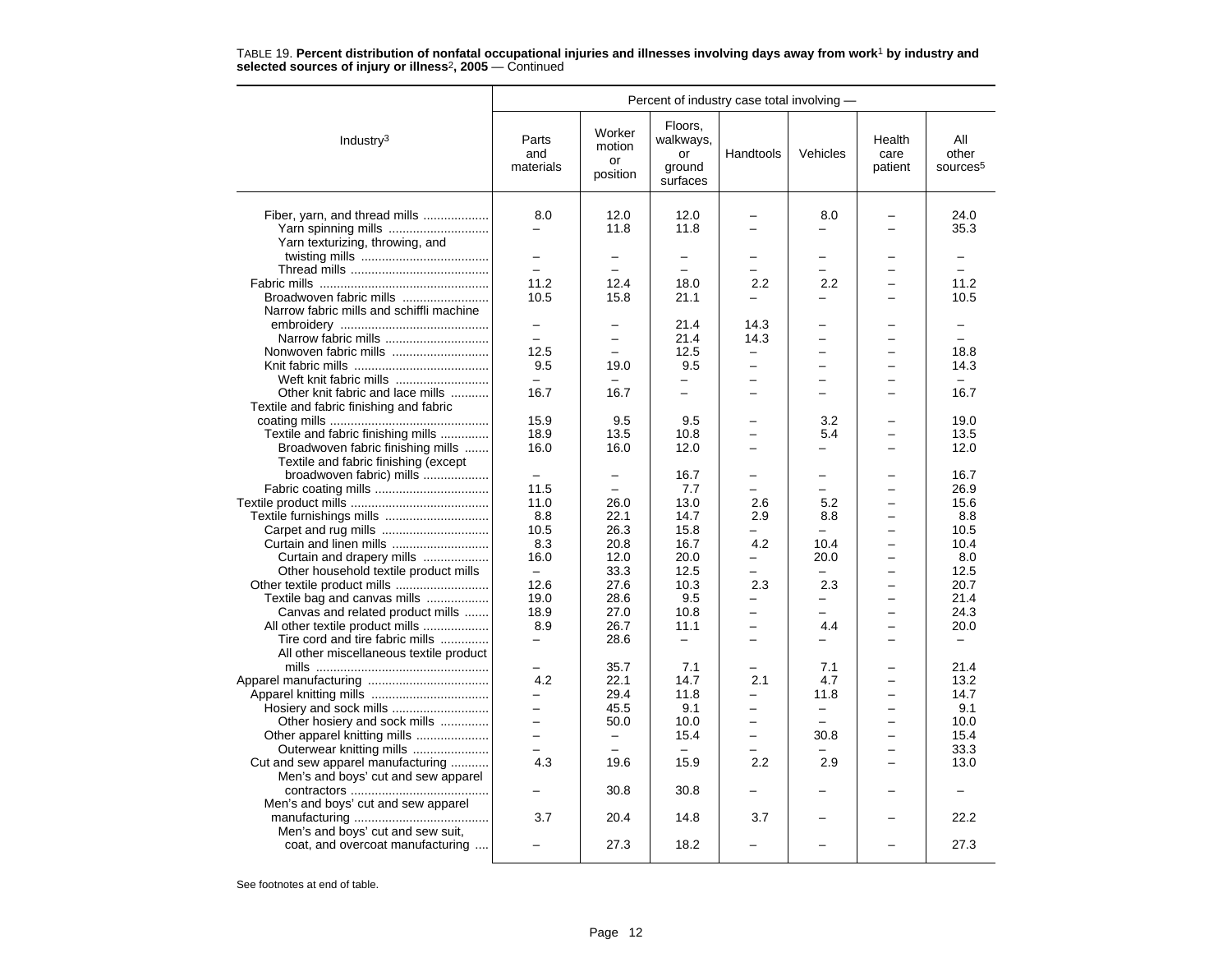|                                                                        |                                   |                |                                          |            |                              | Percent of industry case total involving - |  |  |  |  |
|------------------------------------------------------------------------|-----------------------------------|----------------|------------------------------------------|------------|------------------------------|--------------------------------------------|--|--|--|--|
| Industry <sup>3</sup>                                                  | <b>NAICS</b><br>code <sup>4</sup> | Total<br>cases | Chemicals<br>and<br>chemical<br>products | Containers | Furniture<br>and<br>fixtures | Machinery                                  |  |  |  |  |
|                                                                        |                                   |                |                                          |            |                              |                                            |  |  |  |  |
| Men's and boys' cut and sew shirt<br>(except work shirt) manufacturing | 315223                            | 100            |                                          |            |                              | 20.0                                       |  |  |  |  |
| Men's and boys' cut and sew trouser,                                   |                                   |                |                                          |            |                              |                                            |  |  |  |  |
| slack, and jean manufacturing<br>Men's and boys' cut and sew work      | 315224                            | 70             |                                          |            |                              |                                            |  |  |  |  |
| clothing manufacturing                                                 | 315225                            | 140            |                                          | 21.4       |                              |                                            |  |  |  |  |
| Women's and girls' cut and sew apparel                                 |                                   |                |                                          |            |                              |                                            |  |  |  |  |
|                                                                        | 31523                             | 150            |                                          | 26.7       | 20.0                         |                                            |  |  |  |  |
| Women's and girls' cut and sew suit,                                   |                                   |                |                                          |            |                              |                                            |  |  |  |  |
| coat, tailored jacket, and skirt                                       |                                   |                |                                          |            |                              |                                            |  |  |  |  |
|                                                                        | 315234                            | 20             |                                          | -          |                              |                                            |  |  |  |  |
| Women's and girls' cut and sew other                                   |                                   |                |                                          |            |                              |                                            |  |  |  |  |
| outerwear manufacturing<br>Other cut and sew apparel                   | 315239                            | 50             |                                          |            |                              |                                            |  |  |  |  |
|                                                                        | 31529                             | 90             |                                          | 22.2       |                              |                                            |  |  |  |  |
| All other cut and sew apparel                                          |                                   |                |                                          |            |                              |                                            |  |  |  |  |
|                                                                        | 315299                            | 60             |                                          |            |                              |                                            |  |  |  |  |
| Apparel accessories and other apparel                                  |                                   |                |                                          |            |                              |                                            |  |  |  |  |
|                                                                        | 3159                              | 180            |                                          | 11.1       |                              | 16.7                                       |  |  |  |  |
| Apparel accessories and other apparel                                  |                                   |                |                                          |            |                              |                                            |  |  |  |  |
|                                                                        | 31599                             | 180            |                                          | 11.1       |                              | 16.7                                       |  |  |  |  |
| Leather and allied product manufacturing                               | 316                               | 630            |                                          | 11.1       | 3.2                          | 22.2                                       |  |  |  |  |
|                                                                        | 3162                              | 250            |                                          | 8.0        |                              | 24.0                                       |  |  |  |  |
|                                                                        | 31621                             | 250            |                                          | 8.0        |                              | 24.0                                       |  |  |  |  |
| Rubber and plastics footwear                                           | 316211                            | 30             |                                          |            |                              |                                            |  |  |  |  |
| Men's footwear (except athletic)                                       |                                   |                |                                          |            |                              |                                            |  |  |  |  |
|                                                                        | 316213                            | 150            |                                          |            |                              | 33.3                                       |  |  |  |  |
| Women's footwear (except athletic)                                     |                                   |                |                                          |            |                              |                                            |  |  |  |  |
|                                                                        | 316214                            | 30             |                                          |            |                              |                                            |  |  |  |  |
| Other leather and allied product                                       |                                   |                |                                          |            |                              |                                            |  |  |  |  |
|                                                                        | 3169                              | 180            |                                          | 22.2       |                              | 16.7                                       |  |  |  |  |
| Other leather and allied product                                       |                                   |                |                                          |            |                              |                                            |  |  |  |  |
|                                                                        | 31699                             | 180            |                                          | 22.2       |                              | 16.7                                       |  |  |  |  |
| Wood product manufacturing                                             | 321                               | 13,730         | 0.5                                      | 6.1        | 1.7                          | 13.2                                       |  |  |  |  |
| Sawmills and wood preservation                                         | 3211                              | 3,450          |                                          | 2.3        |                              | 13.0                                       |  |  |  |  |
| Sawmills and wood preservation                                         | 32111                             | 3,450          |                                          | 2.3        |                              | 13.0                                       |  |  |  |  |
|                                                                        | 321113                            | 3,200          | ÷                                        | 2.2        | $\equiv$                     | 13.4                                       |  |  |  |  |
| Wood preservation                                                      | 321114                            | 250            |                                          | $\equiv$   | ÷                            | 12.0                                       |  |  |  |  |
| Veneer, plywood, and engineered wood                                   |                                   |                |                                          |            |                              |                                            |  |  |  |  |
| Veneer, plywood, and engineered wood                                   | 3212                              | 2,580          |                                          | 3.9        | 1.2                          | 12.0                                       |  |  |  |  |
|                                                                        | 32121                             | 2,580          |                                          | 3.9        | 1.2                          | 12.0                                       |  |  |  |  |
| Hardwood veneer and plywood                                            |                                   |                |                                          |            |                              |                                            |  |  |  |  |
|                                                                        | 321211                            | 330            |                                          | 9.1        |                              | 12.1                                       |  |  |  |  |
| Softwood veneer and plywood                                            |                                   |                |                                          |            |                              |                                            |  |  |  |  |
|                                                                        | 321212                            | 250            |                                          |            |                              | 16.0                                       |  |  |  |  |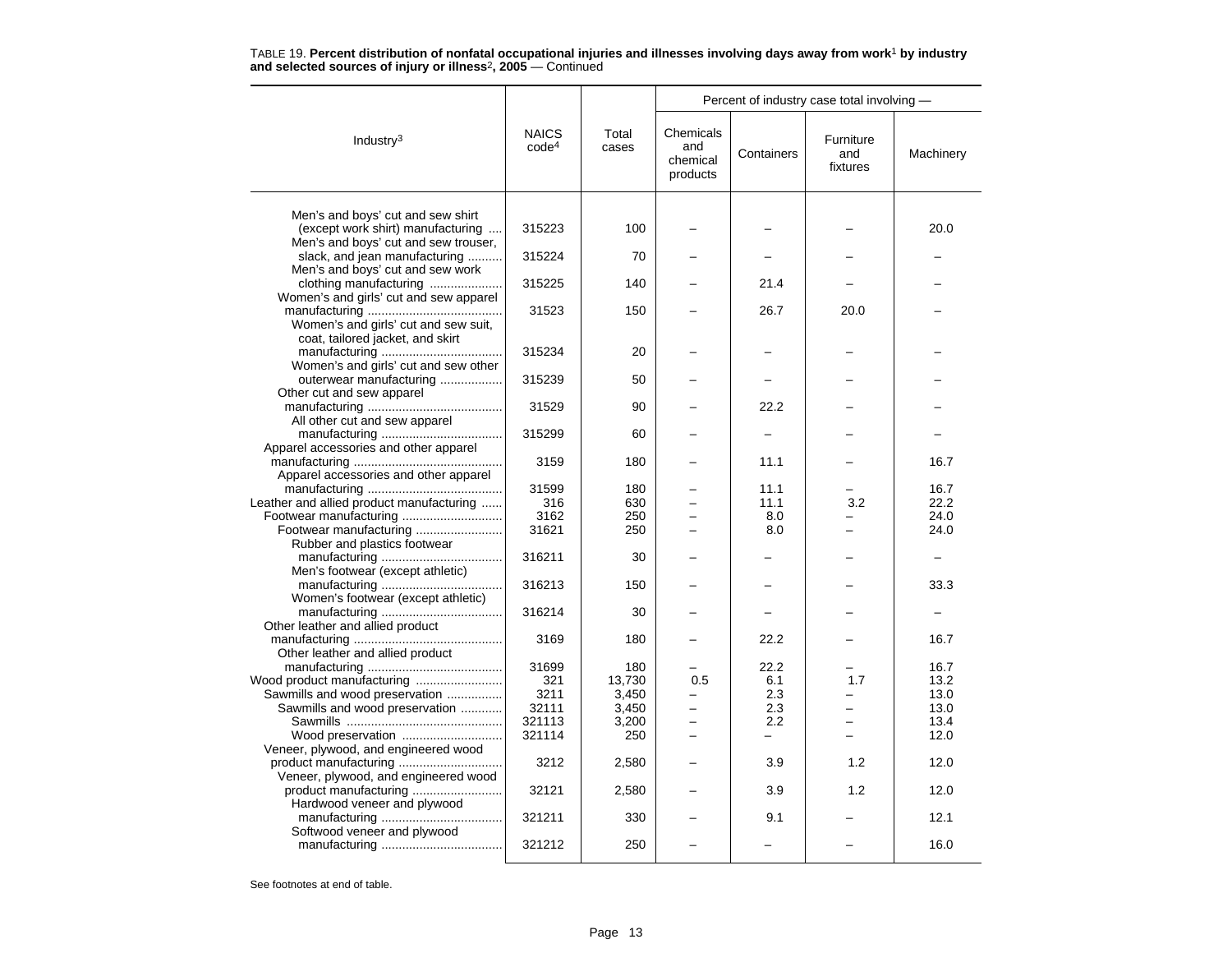|                                          | Percent of industry case total involving - |                                    |                                                  |                |          |                           |                                      |  |  |
|------------------------------------------|--------------------------------------------|------------------------------------|--------------------------------------------------|----------------|----------|---------------------------|--------------------------------------|--|--|
| Industry <sup>3</sup>                    | Parts<br>and<br>materials                  | Worker<br>motion<br>or<br>position | Floors.<br>walkways,<br>or<br>ground<br>surfaces | Handtools      | Vehicles | Health<br>care<br>patient | All<br>other<br>sources <sup>5</sup> |  |  |
|                                          |                                            |                                    |                                                  |                |          |                           |                                      |  |  |
| Men's and boys' cut and sew shirt        |                                            |                                    |                                                  |                |          |                           |                                      |  |  |
| (except work shirt) manufacturing        |                                            | 20.0                               | 20.0                                             |                |          |                           | 20.0                                 |  |  |
| Men's and boys' cut and sew trouser,     |                                            |                                    |                                                  |                |          |                           |                                      |  |  |
| slack, and jean manufacturing            |                                            | 28.6                               |                                                  |                |          |                           |                                      |  |  |
| Men's and boys' cut and sew work         |                                            |                                    |                                                  |                |          |                           |                                      |  |  |
| clothing manufacturing                   |                                            | 14.3                               |                                                  |                |          |                           | 42.9                                 |  |  |
| Women's and girls' cut and sew apparel   |                                            | 26.7                               | 13.3                                             |                |          |                           |                                      |  |  |
| Women's and girls' cut and sew suit,     |                                            |                                    |                                                  |                |          |                           |                                      |  |  |
| coat, tailored jacket, and skirt         |                                            |                                    |                                                  |                |          |                           |                                      |  |  |
|                                          |                                            |                                    |                                                  |                |          |                           |                                      |  |  |
| Women's and girls' cut and sew other     |                                            |                                    |                                                  |                |          |                           |                                      |  |  |
| outerwear manufacturing                  |                                            |                                    |                                                  |                |          |                           |                                      |  |  |
| Other cut and sew apparel                |                                            |                                    |                                                  |                |          |                           |                                      |  |  |
|                                          |                                            | 22.2                               | 22.2                                             |                |          |                           |                                      |  |  |
| All other cut and sew apparel            |                                            |                                    |                                                  |                |          |                           |                                      |  |  |
|                                          |                                            |                                    | 33.3                                             |                |          |                           |                                      |  |  |
| Apparel accessories and other apparel    |                                            |                                    |                                                  |                |          |                           |                                      |  |  |
|                                          | 11.1                                       | 22.2                               | 11.1                                             |                |          |                           | 11.1                                 |  |  |
| Apparel accessories and other apparel    |                                            |                                    |                                                  |                |          |                           |                                      |  |  |
|                                          | 11.1                                       | 22.2                               | 11.1                                             |                |          |                           | 11.1                                 |  |  |
| Leather and allied product manufacturing | 3.2                                        | 27.0                               | 11.1                                             | 7.9            | 6.3      |                           | 6.3                                  |  |  |
| Footwear manufacturing                   | -                                          | 36.0                               | 8.0                                              | 8.0            |          |                           |                                      |  |  |
| Footwear manufacturing                   | -                                          | 36.0                               | 8.0                                              | 8.0            |          |                           |                                      |  |  |
| Rubber and plastics footwear             |                                            |                                    |                                                  |                |          |                           |                                      |  |  |
|                                          |                                            | $\overline{\phantom{0}}$           |                                                  |                |          |                           |                                      |  |  |
| Men's footwear (except athletic)         |                                            |                                    |                                                  |                |          |                           |                                      |  |  |
|                                          |                                            | 33.3                               |                                                  |                |          |                           |                                      |  |  |
| Women's footwear (except athletic)       |                                            |                                    |                                                  |                |          |                           |                                      |  |  |
|                                          |                                            | 66.7                               |                                                  |                |          |                           |                                      |  |  |
| Other leather and allied product         |                                            | 22.2                               | 16.7                                             | 16.7           |          |                           |                                      |  |  |
| Other leather and allied product         |                                            |                                    |                                                  |                |          |                           |                                      |  |  |
|                                          | $\equiv$                                   | 22.2                               | 16.7                                             | 16.7           |          |                           |                                      |  |  |
|                                          | 27.6                                       | 12.2                               | 9.9                                              | 6.9            | 5.2      |                           | 16.6                                 |  |  |
| Sawmills and wood preservation           | 36.5                                       | 14.5                               | 9.3                                              | 4.1            | 4.6      |                           | 15.4                                 |  |  |
| Sawmills and wood preservation           | 36.5                                       | 14.5                               | 9.3                                              | 4.1            | 4.6      |                           | 15.4                                 |  |  |
|                                          |                                            |                                    |                                                  |                |          |                           |                                      |  |  |
|                                          | 37.8                                       | 14.4                               | 9.4                                              | 3.8            | 4.1      |                           | 14.7                                 |  |  |
| Wood preservation                        | 24.0                                       | 16.0                               | 8.0                                              | $\overline{a}$ | 8.0      |                           | 24.0                                 |  |  |
| Veneer, plywood, and engineered wood     | 28.7                                       | 14.3                               | 10.1                                             | 6.6            | 3.9      |                           | 20.2                                 |  |  |
| Veneer, plywood, and engineered wood     |                                            |                                    |                                                  |                |          |                           |                                      |  |  |
| product manufacturing                    | 28.7                                       | 14.3                               | 10.1                                             | 6.6            | 3.9      |                           | 20.2                                 |  |  |
| Hardwood veneer and plywood              |                                            |                                    |                                                  |                |          |                           |                                      |  |  |
|                                          | 21.2                                       | 12.1                               | 6.1                                              | 6.1            |          |                           | 27.3                                 |  |  |
| Softwood veneer and plywood              |                                            |                                    |                                                  |                |          |                           |                                      |  |  |
|                                          | 16.0                                       | 20.0                               | 20.0                                             |                |          |                           | 20.0                                 |  |  |
|                                          |                                            |                                    |                                                  |                |          |                           |                                      |  |  |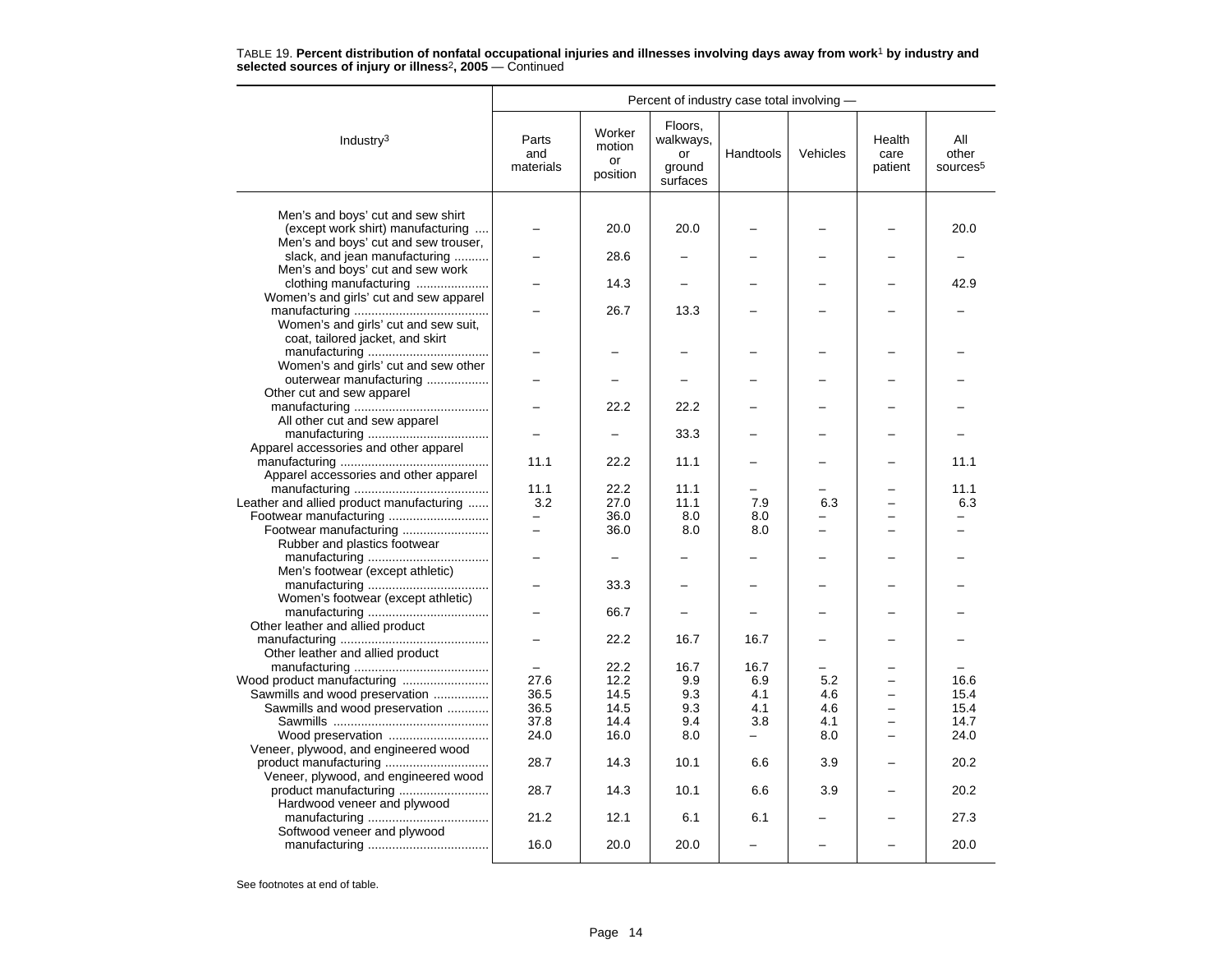|                                        |                                   |                |                                          | Percent of industry case total involving - |                              |           |  |
|----------------------------------------|-----------------------------------|----------------|------------------------------------------|--------------------------------------------|------------------------------|-----------|--|
| Industry $3$                           | <b>NAICS</b><br>code <sup>4</sup> | Total<br>cases | Chemicals<br>and<br>chemical<br>products | Containers                                 | Furniture<br>and<br>fixtures | Machinery |  |
|                                        |                                   |                |                                          |                                            |                              |           |  |
| Engineered wood member (except         |                                   |                |                                          |                                            |                              |           |  |
|                                        | 321213                            | 190            |                                          | 10.5                                       |                              | 15.8      |  |
|                                        | 321214                            | 1,600          |                                          | 1.9                                        |                              | 10.0      |  |
| Reconstituted wood product             | 321219                            | 210            |                                          |                                            |                              | 19.0      |  |
|                                        |                                   |                |                                          |                                            |                              |           |  |
| Other wood product manufacturing       | 3219                              | 7,700          | 0.8                                      | 8.7                                        | 2.7                          | 13.6      |  |
|                                        | 32191                             | 3,390          | .9                                       | 3.5                                        | 2.7                          | 16.2      |  |
| Wood window and door                   |                                   |                |                                          |                                            |                              |           |  |
|                                        | 321911                            | 1,500          |                                          | 4.0                                        | 2.0                          | 14.0      |  |
| Cut stock, resawing lumber, and        |                                   |                |                                          |                                            |                              |           |  |
|                                        | 321912                            | 610            |                                          |                                            |                              | 16.4      |  |
| Other millwork (including flooring)    | 321918                            | 1,280          |                                          | 3.9                                        | 4.7                          | 18.8      |  |
| Wood container and pallet              |                                   |                |                                          |                                            |                              |           |  |
|                                        | 32192                             | 1.440          |                                          | 24.3                                       | 2.8                          | 14.6      |  |
| All other wood product manufacturing   | 32199                             | 2,870          | 1.4                                      | 6.6                                        | 2.8                          | 10.1      |  |
| Manufactured home (mobile home)        |                                   |                |                                          |                                            |                              |           |  |
|                                        | 321991                            | 1,030          |                                          | 2.9                                        | 2.9                          | 6.8       |  |
| Prefabricated wood building            |                                   |                |                                          |                                            |                              |           |  |
|                                        | 321992                            | 860            |                                          | 2.3                                        | 2.3                          | 2.3       |  |
| All other miscellaneous wood product   |                                   |                |                                          |                                            |                              |           |  |
|                                        | 321999                            | 970            |                                          | 14.4                                       | 3.1                          | 20.6      |  |
|                                        | 322                               | 6,130          | 2.0                                      | 15.3                                       | .7                           | 22.5      |  |
| Pulp, paper, and paperboard mills      | 3221                              | 1,590          | 3.8                                      | 14.5                                       |                              | 20.8      |  |
|                                        | 32211                             | 90             | 22.2                                     |                                            |                              |           |  |
|                                        | 32212                             | 1,140          | 2.6                                      | 14.0                                       | $\overline{\phantom{0}}$     | 22.8      |  |
| Paper (except newsprint) mills         | 322121                            | 1,010          | 3.0                                      | 13.9                                       | $\overline{\phantom{0}}$     | 23.8      |  |
|                                        | 322122                            | 130            | ▃                                        | 15.4                                       |                              | 23.1      |  |
|                                        | 32213                             | 360            | $\overline{\phantom{0}}$                 | 16.7                                       |                              | 16.7      |  |
| Converted paper product manufacturing  | 3222                              | 4,540          | 1.3                                      | 15.6                                       | $\overline{.7}$              | 23.1      |  |
| Paperboard container manufacturing     | 32221                             | 2,450          | $\overline{\phantom{0}}$                 | 12.2                                       |                              | 19.6      |  |
| Corrugated and solid fiber box         |                                   |                |                                          |                                            |                              |           |  |
|                                        | 322211                            | 1,410          |                                          | 10.6                                       |                              | 17.0      |  |
| Folding paperboard box                 |                                   |                |                                          |                                            |                              |           |  |
|                                        | 322212                            | 710            |                                          | 16.9                                       |                              | 16.9      |  |
| Fiber can, tube, drum, and similar     |                                   |                |                                          |                                            |                              |           |  |
| products manufacturing                 | 322214                            | 60             |                                          |                                            |                              | 33.3      |  |
| Nonfolding sanitary food container     |                                   |                |                                          |                                            |                              |           |  |
|                                        | 322215                            | 150            |                                          | 13.3                                       |                              | 40.0      |  |
| Paper bag and coated and treated paper |                                   |                |                                          |                                            |                              |           |  |
|                                        | 32222                             | 1,040          | 3.8                                      | 23.1                                       |                              | 25.0      |  |
| Coated and laminated packaging         |                                   |                |                                          |                                            |                              |           |  |
| paper and plastics film                |                                   |                |                                          |                                            |                              |           |  |
|                                        | 322221                            | 210            | 9.5                                      | 38.1                                       |                              | 28.6      |  |
| Coated and laminated paper             |                                   |                |                                          |                                            |                              |           |  |
|                                        | 322222                            | 470            | 4.3                                      | 19.1                                       |                              | 23.4      |  |
| Uncoated paper and multiwall bag       |                                   |                |                                          |                                            |                              |           |  |
|                                        | 322224                            | 240            |                                          | 29.2                                       |                              | 25.0      |  |
| Stationery product manufacturing       | 32223                             | 470            |                                          | 19.1                                       |                              | 23.4      |  |
|                                        |                                   |                |                                          |                                            |                              |           |  |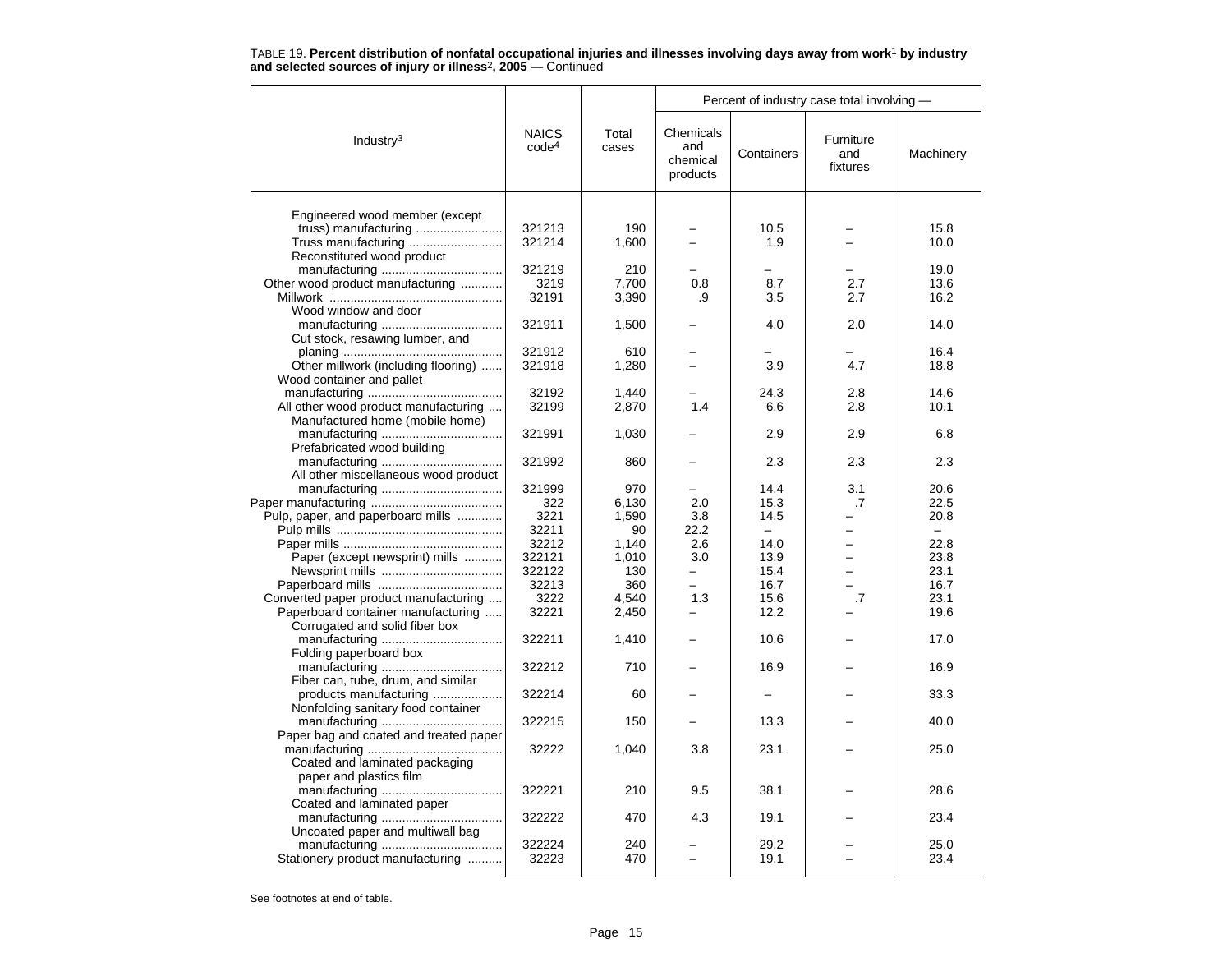|                                        | Percent of industry case total involving - |                                    |                                                  |           |          |                           |                                      |  |  |
|----------------------------------------|--------------------------------------------|------------------------------------|--------------------------------------------------|-----------|----------|---------------------------|--------------------------------------|--|--|
| Industry $3$                           | Parts<br>and<br>materials                  | Worker<br>motion<br>or<br>position | Floors,<br>walkways,<br>or<br>ground<br>surfaces | Handtools | Vehicles | Health<br>care<br>patient | All<br>other<br>sources <sup>5</sup> |  |  |
|                                        |                                            |                                    |                                                  |           |          |                           |                                      |  |  |
| Engineered wood member (except         |                                            |                                    |                                                  |           |          |                           |                                      |  |  |
|                                        | 31.6                                       |                                    | 10.5                                             |           |          |                           | 15.8                                 |  |  |
| Truss manufacturing                    | 31.9                                       | 15.6                               | 8.8                                              | 7.5       | 3.1      |                           | 20.0                                 |  |  |
| Reconstituted wood product             |                                            |                                    |                                                  |           |          |                           |                                      |  |  |
|                                        | 23.8                                       |                                    | 14.3                                             |           | 9.5      |                           | 19.0                                 |  |  |
| Other wood product manufacturing       | 23.2                                       | 10.4                               | 10.3                                             | 8.3       | 6.0      |                           | 16.0                                 |  |  |
|                                        | 22.4                                       | 12.1                               | 8.3                                              | 8.6       | 4.4      |                           | 20.9                                 |  |  |
| Wood window and door                   |                                            |                                    |                                                  |           |          |                           |                                      |  |  |
|                                        | 18.0                                       | 14.0                               | 7.3                                              | 7.3       | 5.3      |                           | 27.3                                 |  |  |
| Cut stock, resawing lumber, and        |                                            |                                    |                                                  |           |          |                           |                                      |  |  |
|                                        | 37.7                                       | 11.5                               | 6.6                                              | 3.3       | 3.3      |                           | 18.0                                 |  |  |
| Other millwork (including flooring)    | 20.3                                       | 10.9                               | 10.2                                             | 12.5      | 3.9      |                           | 14.8                                 |  |  |
| Wood container and pallet              |                                            |                                    |                                                  |           |          |                           |                                      |  |  |
|                                        | 25.0                                       | 8.3                                | 2.8                                              | 6.2       | 6.2      |                           | 9.7                                  |  |  |
| All other wood product manufacturing   | 23.0                                       | 9.8                                | 16.4                                             | 9.1       | 7.7      |                           | 13.2                                 |  |  |
| Manufactured home (mobile home)        |                                            |                                    |                                                  |           |          |                           |                                      |  |  |
|                                        | 32.0                                       | 6.8                                | 22.3                                             | 7.8       | 3.9      |                           | 14.6                                 |  |  |
| Prefabricated wood building            |                                            |                                    |                                                  |           |          |                           |                                      |  |  |
|                                        | 26.7                                       | 10.5                               | 18.6                                             | 7.0       | 12.8     |                           | 17.4                                 |  |  |
| All other miscellaneous wood product   |                                            |                                    |                                                  |           |          |                           |                                      |  |  |
|                                        | 11.3                                       | 11.3                               | 7.2                                              | 12.4      | 7.2      |                           | 9.3                                  |  |  |
|                                        | 10.1                                       | 18.6                               | 12.6                                             | 4.9       | 5.9      |                           | 7.7                                  |  |  |
| Pulp, paper, and paperboard mills      | 8.8                                        | 15.7                               | 14.5                                             | 6.3       | 5.7      |                           | 9.4                                  |  |  |
|                                        | $\overline{\phantom{0}}$                   | 22.2                               | $\overline{\phantom{0}}$                         |           | -        | $\overline{\phantom{0}}$  | $\overline{\phantom{0}}$             |  |  |
|                                        | 8.8                                        | 14.0                               | 14.0                                             | 5.3       | 7.0      |                           | 9.6                                  |  |  |
| Paper (except newsprint) mills         | 8.9                                        | 13.9                               | 14.9                                             | 5.0       | 5.9      |                           | 8.9                                  |  |  |
|                                        |                                            | 15.4                               |                                                  |           | 15.4     |                           | 15.4                                 |  |  |
|                                        | 8.3                                        | 19.4                               | 13.9                                             | 8.3       | $\equiv$ | $\overline{\phantom{0}}$  | 8.3                                  |  |  |
|                                        | 10.4                                       | 19.6                               | 11.9                                             | 4.6       | 5.9      | $\equiv$                  | 7.0                                  |  |  |
| Converted paper product manufacturing  |                                            |                                    |                                                  |           |          |                           |                                      |  |  |
| Paperboard container manufacturing     | 11.4                                       | 20.4                               | 13.1                                             | 5.3       | 8.6      |                           | 8.6                                  |  |  |
| Corrugated and solid fiber box         |                                            |                                    |                                                  |           |          |                           |                                      |  |  |
|                                        | 11.3                                       | 15.6                               | 13.5                                             | 5.7       | 12.8     |                           | 13.5                                 |  |  |
| Folding paperboard box                 |                                            |                                    |                                                  |           |          |                           |                                      |  |  |
|                                        | 15.5                                       | 32.4                               | 9.9                                              |           | 4.2      |                           |                                      |  |  |
| Fiber can, tube, drum, and similar     |                                            |                                    |                                                  |           |          |                           |                                      |  |  |
| products manufacturing                 |                                            |                                    |                                                  | 33.3      |          |                           |                                      |  |  |
| Nonfolding sanitary food container     |                                            |                                    |                                                  |           |          |                           |                                      |  |  |
|                                        | 13.3                                       |                                    |                                                  |           |          |                           |                                      |  |  |
| Paper bag and coated and treated paper |                                            |                                    |                                                  |           |          |                           |                                      |  |  |
|                                        | 7.7                                        | 16.3                               | 11.5                                             | 3.8       | 2.9      |                           | 5.8                                  |  |  |
| Coated and laminated packaging         |                                            |                                    |                                                  |           |          |                           |                                      |  |  |
| paper and plastics film                |                                            |                                    |                                                  |           |          |                           |                                      |  |  |
|                                        |                                            |                                    | 14.3                                             |           |          |                           |                                      |  |  |
| Coated and laminated paper             |                                            |                                    |                                                  |           |          |                           |                                      |  |  |
|                                        | 8.5                                        | 21.3                               | 8.5                                              |           | 4.3      |                           | 6.4                                  |  |  |
| Uncoated paper and multiwall bag       |                                            |                                    |                                                  |           |          |                           |                                      |  |  |
|                                        |                                            | 16.7                               | 16.7                                             |           |          |                           |                                      |  |  |
| Stationery product manufacturing       | 10.6                                       | 25.5                               | 10.6                                             |           |          |                           | 4.3                                  |  |  |
|                                        |                                            |                                    |                                                  |           |          |                           |                                      |  |  |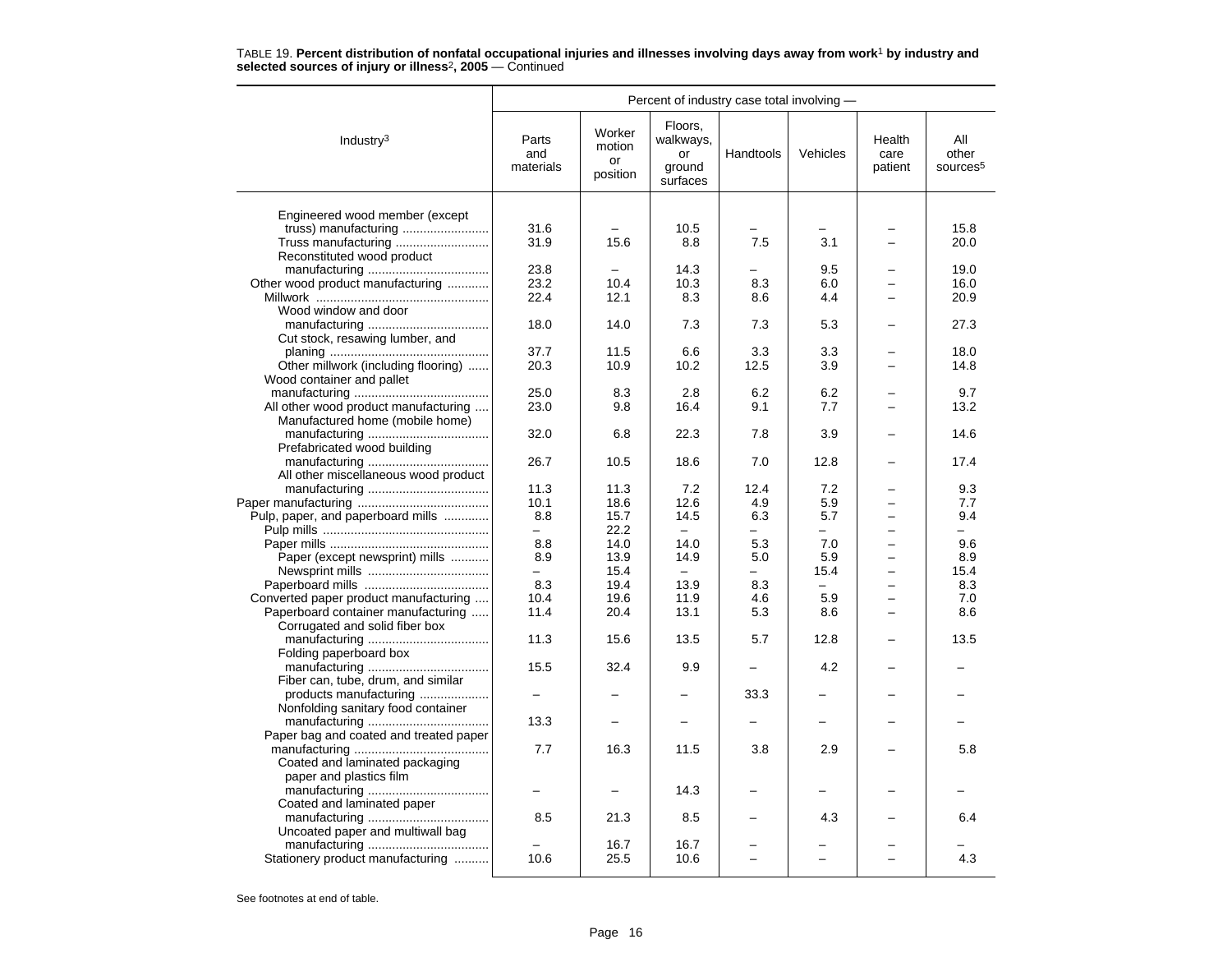|                                           |                                   |                | Percent of industry case total involving - |            |                              |           |  |
|-------------------------------------------|-----------------------------------|----------------|--------------------------------------------|------------|------------------------------|-----------|--|
| Industry <sup>3</sup>                     | <b>NAICS</b><br>code <sup>4</sup> | Total<br>cases | Chemicals<br>and<br>chemical<br>products   | Containers | Furniture<br>and<br>fixtures | Machinery |  |
|                                           |                                   |                |                                            |            |                              |           |  |
| Die-cut paper and paperboard office       |                                   |                |                                            |            |                              |           |  |
| supplies manufacturing                    | 322231                            | 110            |                                            | 18.2       |                              | 36.4      |  |
| Envelope manufacturing                    | 322232                            | 300            |                                            | 16.7       |                              | 20.0      |  |
| Other converted paper product             | 32229                             |                |                                            | 12.1       |                              | 34.5      |  |
|                                           |                                   | 580            | $\equiv$                                   |            |                              |           |  |
| Sanitary paper product manufacturing      | 322291                            | 270            |                                            | 22.2       |                              | 25.9      |  |
| All other converted paper product         | 322299                            | 310            |                                            | 6.5        |                              | 41.9      |  |
| Printing and related support activities   | 323                               | 7,060          | 1.3                                        | 19.5       | 1.0                          | 24.2      |  |
| Printing and related support activities   | 3231                              | 7,060          | 1.3                                        | 19.5       | 1.0                          | 24.2      |  |
|                                           | 32311                             | 6,610          | 1.4                                        | 20.4       | 1.1                          | 23.6      |  |
| Commercial lithographic printing          | 323110                            | 3,560          | 1.1                                        | 19.9       | .8                           | 21.6      |  |
| Commercial gravure printing               | 323111                            | 90             | $\overline{\phantom{0}}$                   | 22.2       |                              | 22.2      |  |
| Commercial flexographic printing          | 323112                            | 760            | $\overline{\phantom{0}}$                   | 18.4       |                              | 34.2      |  |
| Commercial screen printing                | 323113                            | 650            | $\overline{\phantom{0}}$                   | 23.1       |                              | 18.5      |  |
|                                           | 323114                            | 240            |                                            | 8.3        | 8.3                          | 12.5      |  |
|                                           | 323115                            | 90             | $\overline{\phantom{0}}$                   |            |                              | 33.3      |  |
|                                           | 323117                            | 230            | $\overline{\phantom{0}}$                   | 26.1       |                              | 17.4      |  |
| Blankbook, looseleaf binders, and         |                                   |                |                                            |            |                              |           |  |
| devices manufacturing                     | 323118                            | 50             |                                            | 40.0       |                              | 60.0      |  |
| Other commercial printing                 | 323119                            | 530            |                                            | 22.6       |                              | 35.8      |  |
| Support activities for printing           | 32312                             | 450            | $\overline{\phantom{0}}$                   | 4.4        |                              | 31.1      |  |
| Tradebinding and related work             | 323121                            | 260            | $\overline{\phantom{0}}$                   | 7.7        |                              | 34.6      |  |
| Prepress services                         | 323122                            | 190            | $\overline{a}$                             |            |                              | 31.6      |  |
| Petroleum and coal products manufacturing | 324                               | 1,200          | 7.5                                        | 10.0       |                              | 8.3       |  |
| Petroleum and coal products               |                                   |                |                                            |            |                              |           |  |
|                                           | 3241                              | 1,200          | 7.5                                        | 10.0       |                              | 8.3       |  |
| Petroleum refineries                      | 32411                             | 330            |                                            |            |                              |           |  |
| Asphalt paving, roofing, and saturated    |                                   |                |                                            |            |                              |           |  |
| materials manufacturing                   | 32412                             | 440            |                                            | 4.5        |                              | 13.6      |  |
| Asphalt paving mixture and block          |                                   |                |                                            |            |                              |           |  |
|                                           | 324121                            | 260            |                                            |            |                              | 7.7       |  |
| Asphalt shingle and coating materials     |                                   |                |                                            |            |                              |           |  |
|                                           | 324122                            | 180            |                                            |            |                              | 22.2      |  |
| Other petroleum and coal products         |                                   |                |                                            |            |                              |           |  |
|                                           | 32419                             | 420            | 19.0                                       | 21.4       |                              | 9.5       |  |
|                                           | 325                               | 7,230          | 10.2                                       | 21.2       | 1.4                          | 7.6       |  |
| Basic chemical manufacturing              | 3251                              | 1,170          | 17.9                                       | 17.9       | 3.4                          | 3.4       |  |
| Petrochemical manufacturing               | 32511                             | 50             |                                            |            |                              |           |  |
| Industrial gas manufacturing              | 32512                             | 220            | $\equiv$                                   | 40.9       | $\equiv$                     | $\equiv$  |  |
| Synthetic dye and pigment                 |                                   |                |                                            |            |                              |           |  |
|                                           | 32513                             | 310            | 29.0                                       | 12.9       |                              | 6.5       |  |
| Inorganic dye and pigment                 |                                   |                |                                            |            |                              |           |  |
|                                           | 325131                            | 230            | 34.8                                       |            |                              |           |  |
| Synthetic organic dye and pigment         |                                   |                |                                            |            |                              |           |  |
|                                           | 325132                            | 80             | 25.0                                       |            |                              |           |  |
| Other basic inorganic chemical            |                                   |                |                                            |            |                              |           |  |
|                                           | 32518                             | 340            | 26.5                                       | 11.8       |                              |           |  |
|                                           |                                   |                |                                            |            |                              |           |  |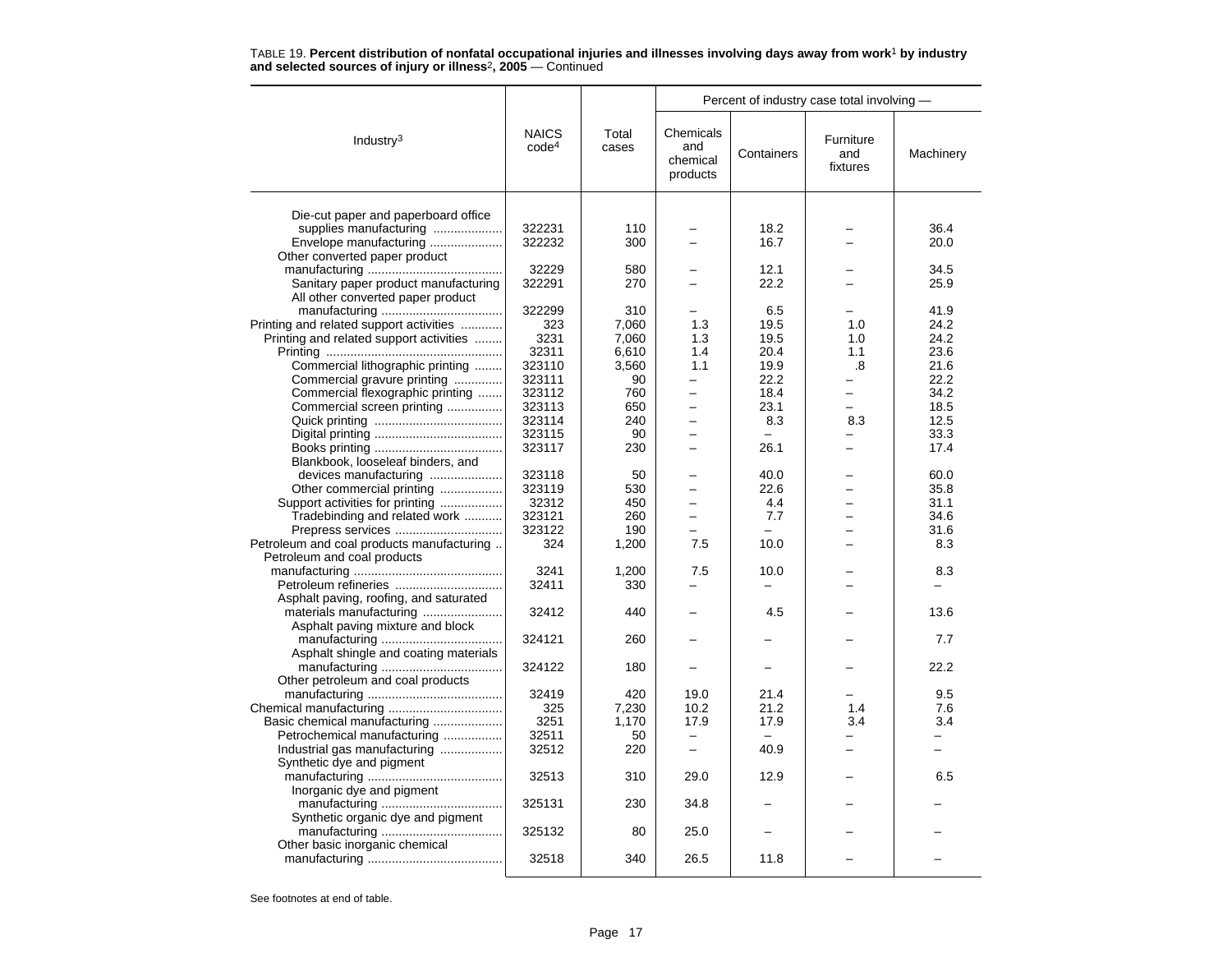|                                           | Percent of industry case total involving - |                                    |                                                  |                          |                          |                           |                                      |  |
|-------------------------------------------|--------------------------------------------|------------------------------------|--------------------------------------------------|--------------------------|--------------------------|---------------------------|--------------------------------------|--|
| Industry <sup>3</sup>                     | Parts<br>and<br>materials                  | Worker<br>motion<br>or<br>position | Floors,<br>walkways,<br>or<br>ground<br>surfaces | Handtools                | Vehicles                 | Health<br>care<br>patient | All<br>other<br>sources <sup>5</sup> |  |
|                                           |                                            |                                    |                                                  |                          |                          |                           |                                      |  |
| Die-cut paper and paperboard office       |                                            |                                    |                                                  |                          |                          |                           |                                      |  |
| supplies manufacturing                    |                                            |                                    |                                                  |                          |                          |                           |                                      |  |
| Envelope manufacturing                    | 13.3                                       | 33.3                               | 10.0                                             | $\equiv$                 | $\overline{ }$           |                           |                                      |  |
| Other converted paper product             |                                            | 17.2                               |                                                  |                          |                          |                           |                                      |  |
|                                           | 10.3                                       |                                    | 8.6                                              | 5.2<br>$\equiv$          | 5.2                      |                           | 3.4                                  |  |
| Sanitary paper product manufacturing      | —                                          | 14.8                               | 14.8                                             |                          |                          |                           |                                      |  |
| All other converted paper product         | 16.1                                       | 19.4                               |                                                  | 6.5                      | 6.5                      |                           |                                      |  |
| Printing and related support activities   | 6.5                                        | 15.2                               | 10.3                                             | 6.2                      | 5.9                      |                           | 9.9                                  |  |
| Printing and related support activities   | 6.5                                        | 15.2                               | 10.3                                             | 6.2                      | 5.9                      |                           | 9.9                                  |  |
|                                           | 6.2                                        | 15.3                               | 10.4                                             | 6.5                      | 5.9                      |                           | 9.2                                  |  |
| Commercial lithographic printing          | 5.6                                        | 16.9                               | 10.7                                             | 10.4                     | 4.2                      |                           | 9.0                                  |  |
| Commercial gravure printing               | $\overline{\phantom{0}}$                   | $\overline{\phantom{0}}$           | 22.2                                             |                          | $\overline{\phantom{0}}$ |                           | $\overline{\phantom{0}}$             |  |
| Commercial flexographic printing          | 7.9                                        | 6.6                                | 14.5                                             | 2.6                      | 9.2                      |                           | 6.6                                  |  |
| Commercial screen printing                | 15.4                                       | 20.0                               | 6.2                                              | $\overline{\phantom{0}}$ | 3.1                      | $\overline{\phantom{0}}$  | 7.7                                  |  |
|                                           | -                                          | 12.5                               | $\overline{\phantom{0}}$                         | $\overline{\phantom{0}}$ | 45.8                     | ÷                         | —                                    |  |
|                                           |                                            |                                    | 22.2                                             |                          |                          |                           |                                      |  |
|                                           | 8.7                                        | 21.7                               | 13.0                                             | $\overline{\phantom{0}}$ | $\overline{\phantom{0}}$ |                           | 8.7                                  |  |
| Blankbook, looseleaf binders, and         |                                            |                                    |                                                  |                          |                          |                           |                                      |  |
| devices manufacturing                     | $\overline{a}$                             |                                    |                                                  |                          | $\overline{\phantom{0}}$ |                           |                                      |  |
| Other commercial printing                 | $\overline{a}$                             | 9.4                                | 9.4                                              |                          | $\overline{a}$           |                           | 11.3                                 |  |
| Support activities for printing           | 11.1                                       | 13.3                               | 8.9                                              |                          | 6.7                      |                           | 17.8                                 |  |
| Tradebinding and related work             | $\equiv$                                   | 23.1                               | $\overline{\phantom{0}}$                         |                          | 7.7                      |                           | 19.2                                 |  |
| Prepress services                         | 21.1                                       | $\qquad \qquad -$                  | 21.1                                             |                          |                          |                           | 21.1                                 |  |
| Petroleum and coal products manufacturing | 13.3                                       | 11.7                               | 14.2                                             | 5.0                      | 10.8                     |                           | 19.2                                 |  |
| Petroleum and coal products               |                                            |                                    |                                                  |                          |                          |                           |                                      |  |
|                                           | 13.3                                       | 11.7                               | 14.2                                             | 5.0                      | 10.8                     |                           | 19.2                                 |  |
|                                           | 15.2                                       | 15.2                               | 18.2                                             |                          | 6.1                      |                           | 36.4                                 |  |
| Asphalt paving, roofing, and saturated    |                                            |                                    |                                                  |                          |                          |                           |                                      |  |
| materials manufacturing                   | 22.7                                       | 11.4                               | 11.4                                             | 4.5                      | 20.5                     |                           | 11.4                                 |  |
| Asphalt paving mixture and block          |                                            |                                    |                                                  |                          |                          |                           |                                      |  |
|                                           | 26.9                                       |                                    | 11.5                                             |                          | 34.6                     |                           | 11.5                                 |  |
| Asphalt shingle and coating materials     |                                            |                                    |                                                  |                          |                          |                           |                                      |  |
|                                           | 16.7                                       | 22.2                               | 11.1                                             |                          |                          |                           | 11.1                                 |  |
| Other petroleum and coal products         |                                            |                                    |                                                  |                          |                          |                           |                                      |  |
|                                           |                                            | 9.5                                | 11.9                                             | 7.1                      |                          |                           | 14.3                                 |  |
|                                           | 5.1                                        | 15.6                               | 15.4                                             | 3.3                      | 7.7                      |                           | 12.4                                 |  |
| Basic chemical manufacturing              | 3.4                                        | 12.0                               | 15.4                                             | 4.3                      | 2.6                      |                           | 19.7                                 |  |
| Petrochemical manufacturing               | -                                          | 40.0                               | $\overline{\phantom{0}}$                         | $\overline{\phantom{0}}$ | -                        |                           | -                                    |  |
| Industrial gas manufacturing              |                                            |                                    |                                                  |                          |                          |                           |                                      |  |
| Synthetic dye and pigment                 |                                            |                                    |                                                  |                          |                          |                           |                                      |  |
|                                           |                                            |                                    |                                                  |                          |                          |                           | 25.8                                 |  |
| Inorganic dye and pigment                 |                                            |                                    |                                                  |                          |                          |                           |                                      |  |
|                                           | -                                          |                                    |                                                  |                          |                          |                           | 30.4                                 |  |
| Synthetic organic dye and pigment         |                                            |                                    |                                                  |                          |                          |                           |                                      |  |
|                                           |                                            |                                    |                                                  |                          |                          |                           |                                      |  |
| Other basic inorganic chemical            |                                            |                                    |                                                  |                          |                          |                           |                                      |  |
|                                           |                                            | 23.5                               | 14.7                                             |                          | 5.9                      |                           | 8.8                                  |  |
|                                           |                                            |                                    |                                                  |                          |                          |                           |                                      |  |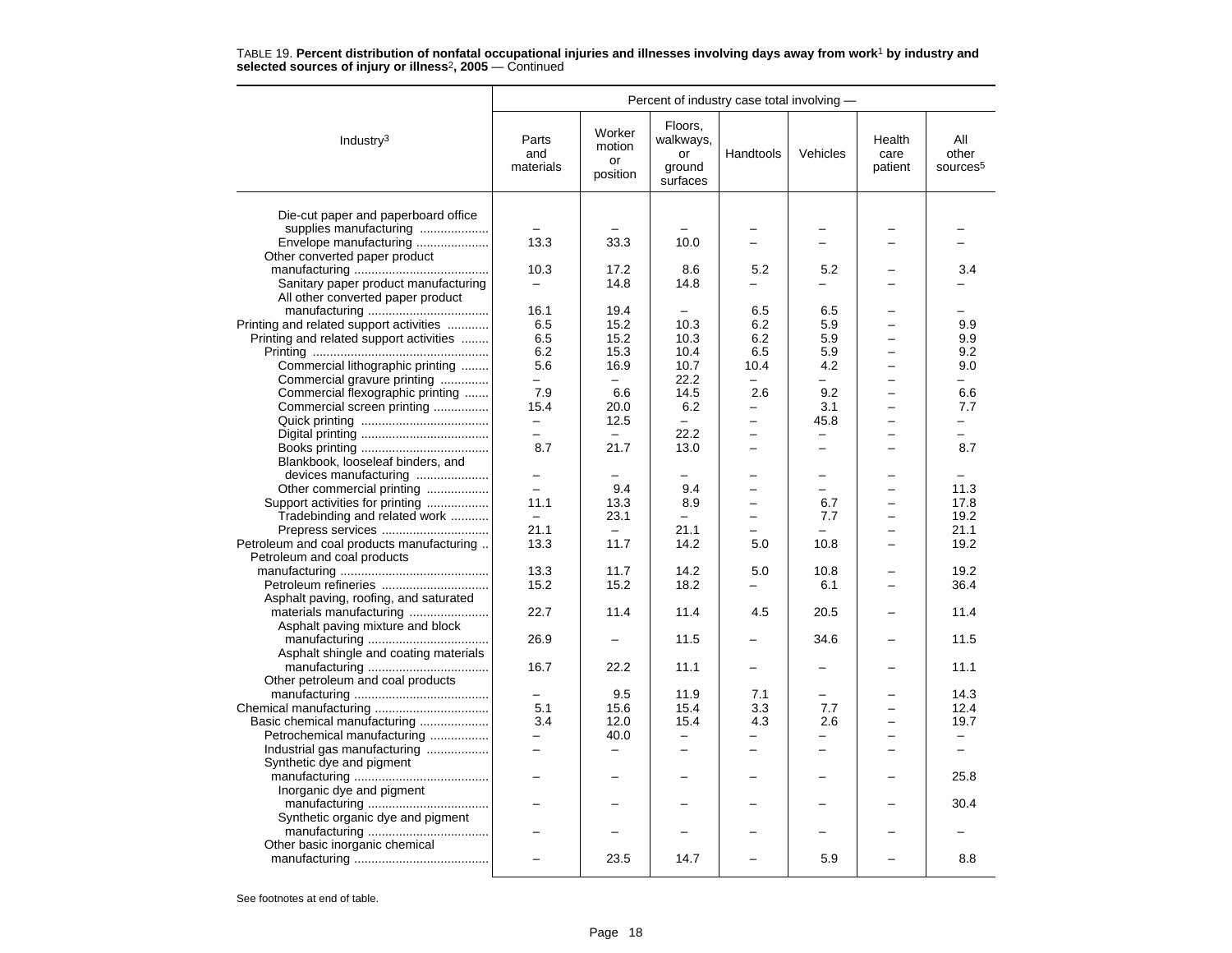|                                                                               |                                   |                | Percent of industry case total involving - |            |                              |           |  |  |
|-------------------------------------------------------------------------------|-----------------------------------|----------------|--------------------------------------------|------------|------------------------------|-----------|--|--|
| Industry $3$                                                                  | <b>NAICS</b><br>code <sup>4</sup> | Total<br>cases | Chemicals<br>and<br>chemical<br>products   | Containers | Furniture<br>and<br>fixtures | Machinery |  |  |
| Alkalies and chlorine manufacturing<br>All other basic inorganic chemical     | 325181                            | 90             |                                            |            |                              |           |  |  |
|                                                                               | 325188                            | 250            | 32.0                                       | 12.0       |                              |           |  |  |
| Other basic organic chemical                                                  | 32519                             | 250            | 8.0                                        | 16.0       |                              |           |  |  |
| Gum and wood chemical                                                         | 325191                            | 20             |                                            |            |                              |           |  |  |
| Ethyl alcohol manufacturing                                                   | 325193                            | 30             |                                            |            |                              |           |  |  |
| All other basic organic chemical                                              |                                   |                |                                            |            |                              |           |  |  |
| Resin, synthetic rubber, and artificial and<br>synthetic fibers and filaments | 325199                            | 190            | 10.5                                       | 15.8       |                              |           |  |  |
| Resin and synthetic rubber                                                    | 3252                              | 1,040          | 8.7                                        | 9.6        |                              | 5.8       |  |  |
| Plastics material and resin                                                   | 32521                             | 780            | 10.3                                       | 7.7        |                              | 3.8       |  |  |
|                                                                               | 325211                            | 350            | 22.9                                       |            |                              |           |  |  |
| Synthetic rubber manufacturing                                                | 325212                            | 440            |                                            | 11.4       |                              |           |  |  |
| Artificial and synthetic fibers and                                           |                                   |                |                                            |            |                              |           |  |  |
| filaments manufacturing                                                       | 32522                             | 260            |                                            | 11.5       |                              | 11.5      |  |  |
| Cellulosic organic fiber manufacturing<br>Noncellulosic organic fiber         | 325221                            | 40             |                                            |            |                              |           |  |  |
| Pesticide, fertilizer, and other agricultural                                 | 325222                            | 220            |                                            | 13.6       |                              | 9.1       |  |  |
|                                                                               | 3253                              | 350            | 8.6                                        | 28.6       |                              | 8.6       |  |  |
| Fertilizer manufacturing                                                      | 32531                             | 280            |                                            | 28.6       |                              | 10.7      |  |  |
| Nitrogenous fertilizer manufacturing                                          | 325311                            | 60             |                                            |            |                              | 50.0      |  |  |
| Pesticide and other agricultural chemical                                     |                                   |                |                                            |            |                              |           |  |  |
|                                                                               | 32532                             | 70             | 42.9                                       |            |                              |           |  |  |
| Pharmaceutical and medicine                                                   | 3254                              | 2,000          | 9.0                                        | 25.0       | 1.5                          | 6.0       |  |  |
| Pharmaceutical and medicine                                                   |                                   |                |                                            |            |                              |           |  |  |
| Medicinal and botanical                                                       | 32541                             | 2,000          | 9.0                                        | 25.0       | 1.5                          | 6.0       |  |  |
| Pharmaceutical preparation                                                    | 325411                            | 210            | 19.0                                       | 23.8       |                              |           |  |  |
|                                                                               | 325412                            | 1,560          | 8.3                                        | 26.3       | 1.3                          | 7.1       |  |  |
| In-vitro diagnostic substance                                                 | 325413                            | 50             |                                            |            |                              |           |  |  |
| Biological product (except diagnostic)                                        | 325414                            | 180            |                                            | 22.2       |                              |           |  |  |
| Paint, coating, and adhesive                                                  |                                   |                |                                            |            |                              |           |  |  |
|                                                                               | 3255                              | 500            | 12.0                                       | 30.0       |                              | 10.0      |  |  |
| Paint and coating manufacturing                                               | 32551                             | 320            | 12.5                                       | 31.2       |                              | 9.4       |  |  |
| Adhesive manufacturing                                                        | 32552                             | 180            | 11.1                                       | 27.8       |                              | 11.1      |  |  |
| Soap, cleaning compound, and toilet<br>preparation manufacturing              | 3256                              | 910            | 9.9                                        | 19.8       | 2.2                          | 11.0      |  |  |
|                                                                               |                                   |                |                                            |            |                              |           |  |  |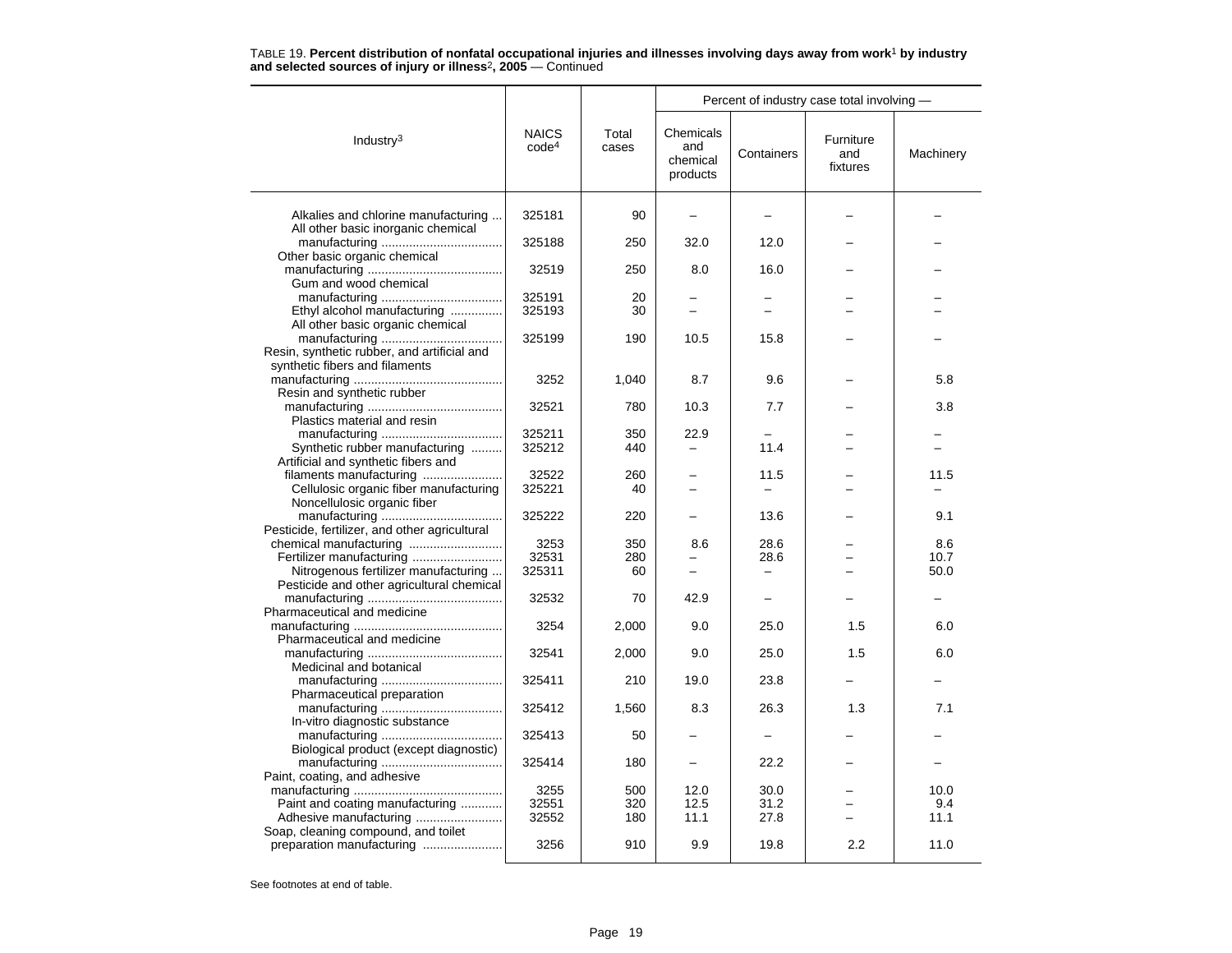|                                                                                                          | Percent of industry case total involving -           |                                    |                                                  |                                 |                          |                           |                                      |  |  |
|----------------------------------------------------------------------------------------------------------|------------------------------------------------------|------------------------------------|--------------------------------------------------|---------------------------------|--------------------------|---------------------------|--------------------------------------|--|--|
| Industry <sup>3</sup>                                                                                    | Parts<br>and<br>materials                            | Worker<br>motion<br>or<br>position | Floors,<br>walkways,<br>or<br>ground<br>surfaces | Handtools                       | Vehicles                 | Health<br>care<br>patient | All<br>other<br>sources <sup>5</sup> |  |  |
| Alkalies and chlorine manufacturing<br>All other basic inorganic chemical                                |                                                      | 33.3                               | 22.2                                             |                                 |                          |                           |                                      |  |  |
| Other basic organic chemical                                                                             |                                                      | 20.0                               | 16.0                                             |                                 |                          |                           | 8.0                                  |  |  |
| Gum and wood chemical                                                                                    | 8.0                                                  | 8.0                                | 32.0                                             |                                 |                          |                           | 16.0                                 |  |  |
| Ethyl alcohol manufacturing                                                                              | -                                                    | $\equiv$                           | $\equiv$                                         |                                 |                          |                           |                                      |  |  |
| All other basic organic chemical<br>Resin, synthetic rubber, and artificial and                          |                                                      | 10.5                               | 31.6                                             |                                 |                          |                           | 10.5                                 |  |  |
| synthetic fibers and filaments                                                                           | 5.8                                                  | 22.1                               | 13.5                                             | 2.9                             | 22.1                     |                           | 9.6                                  |  |  |
| Resin and synthetic rubber<br>Plastics material and resin                                                | 6.4                                                  | 15.4                               | 15.4                                             |                                 | 29.5                     |                           | 9.0                                  |  |  |
| Synthetic rubber manufacturing                                                                           | 11.4                                                 | 11.4<br>20.5                       | 25.7                                             | $\overline{\phantom{0}}$        | 50.0                     |                           | 17.1                                 |  |  |
| Artificial and synthetic fibers and<br>filaments manufacturing<br>Cellulosic organic fiber manufacturing |                                                      | 42.3                               | 7.7                                              | 7.7                             |                          |                           | 11.5                                 |  |  |
| Noncellulosic organic fiber                                                                              | -                                                    | 45.5                               | 9.1                                              | 9.1                             |                          |                           | 9.1                                  |  |  |
| Pesticide, fertilizer, and other agricultural                                                            | 5.7                                                  | 17.1                               | 8.6                                              | 5.7                             | 8.6                      |                           | 8.6                                  |  |  |
| Nitrogenous fertilizer manufacturing                                                                     | 7.1<br>$\equiv$                                      | 17.9<br>$\overline{\phantom{0}}$   | 7.1                                              | 7.1<br>$\overline{\phantom{0}}$ | 7.1                      |                           | 7.1                                  |  |  |
| Pesticide and other agricultural chemical                                                                | $\overline{\phantom{0}}$                             | $\overline{\phantom{0}}$           |                                                  |                                 |                          |                           |                                      |  |  |
| Pharmaceutical and medicine<br>Pharmaceutical and medicine                                               | 6.5                                                  | 17.0                               | 16.0                                             | 2.5                             | 5.5                      |                           | 10.5                                 |  |  |
| Medicinal and botanical                                                                                  | 6.5                                                  | 17.0                               | 16.0                                             | 2.5                             | 5.5                      |                           | 10.5                                 |  |  |
| Pharmaceutical preparation                                                                               | 14.3                                                 | 14.3                               | 9.5                                              |                                 |                          |                           | 14.3                                 |  |  |
| In-vitro diagnostic substance                                                                            | 3.8                                                  | 17.3                               | 17.3                                             | 3.2                             | 7.1                      |                           | 9.6                                  |  |  |
| Biological product (except diagnostic)                                                                   | 22.2                                                 | 40.0<br>11.1                       | 16.7                                             |                                 | $\overline{\phantom{m}}$ |                           | 16.7                                 |  |  |
| Paint, coating, and adhesive                                                                             |                                                      | 10.0                               | 18.0                                             |                                 | 4.0                      |                           | 12.0                                 |  |  |
| Paint and coating manufacturing<br>Adhesive manufacturing                                                | $\overline{\phantom{0}}$<br>$\overline{\phantom{0}}$ | 9.4<br>$-$                         | 21.9<br>11.1                                     | $\overline{\phantom{0}}$        | 6.2<br>$=$               | $\overline{\phantom{0}}$  | 9.4<br>16.7                          |  |  |
| Soap, cleaning compound, and toilet<br>preparation manufacturing                                         | 2.2                                                  | 14.3                               | 17.6                                             | 4.4                             | 3.3                      |                           | 15.4                                 |  |  |
|                                                                                                          |                                                      |                                    |                                                  |                                 |                          |                           |                                      |  |  |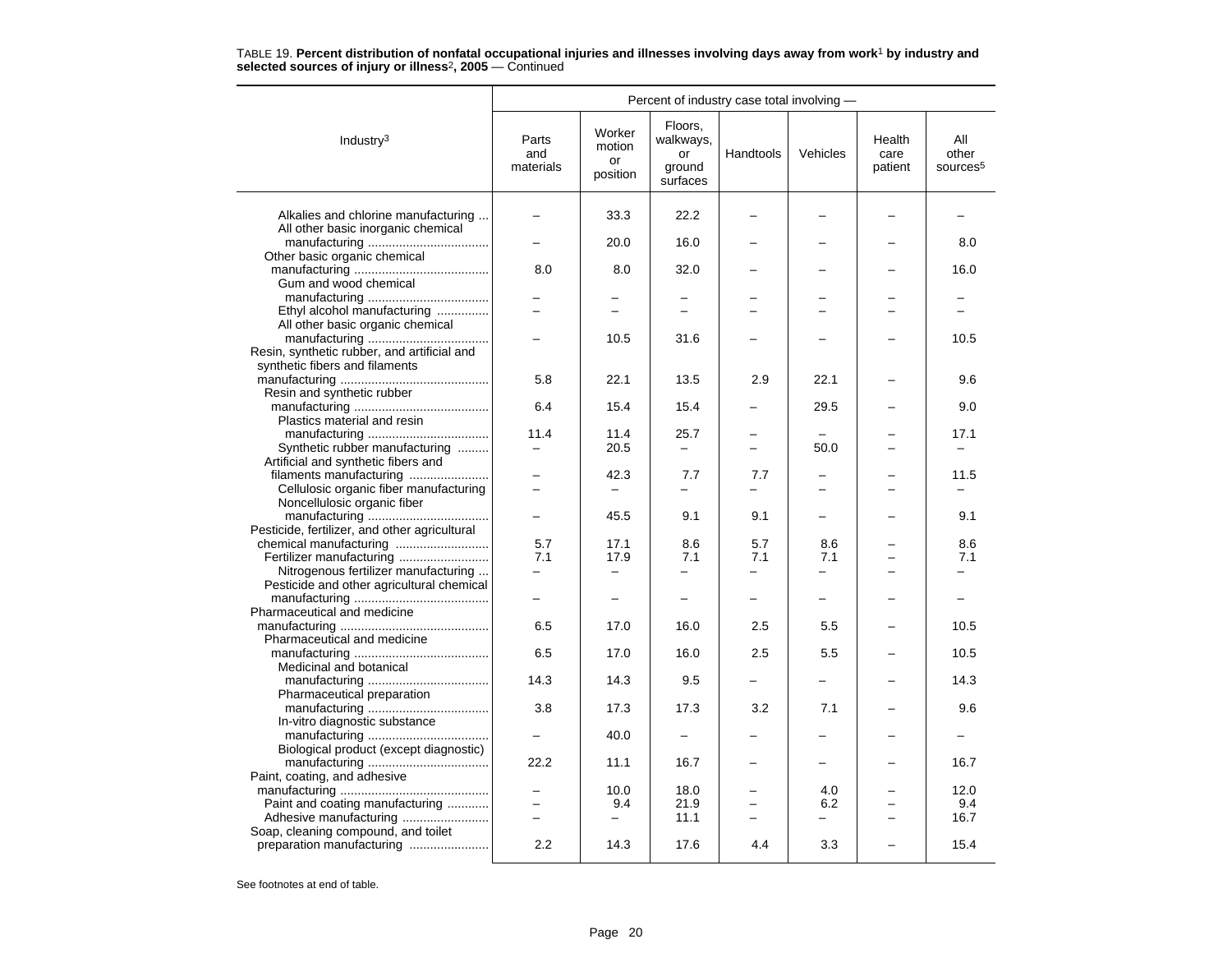|                                                                |                                   |                | Percent of industry case total involving - |                          |                              |           |  |  |
|----------------------------------------------------------------|-----------------------------------|----------------|--------------------------------------------|--------------------------|------------------------------|-----------|--|--|
| Industry $3$                                                   | <b>NAICS</b><br>code <sup>4</sup> | Total<br>cases | Chemicals<br>and<br>chemical<br>products   | Containers               | Furniture<br>and<br>fixtures | Machinery |  |  |
|                                                                |                                   |                |                                            |                          |                              |           |  |  |
| Soap and cleaning compound                                     | 32561                             | 540            | 14.8                                       | 18.5                     |                              | 7.4       |  |  |
| Polish and other sanitation good                               |                                   |                |                                            |                          |                              |           |  |  |
|                                                                | 325612                            | 270            | 22.2                                       | 18.5                     |                              |           |  |  |
| Surface active agent manufacturing                             | 325613                            | 90             | $\equiv$                                   |                          |                              |           |  |  |
| Toilet preparation manufacturing                               | 32562                             | 370            | $\overline{\phantom{0}}$                   | 21.6                     | 5.4                          | 13.5      |  |  |
| Other chemical product and preparation                         |                                   |                |                                            |                          |                              |           |  |  |
|                                                                | 3259                              | 1,260          | 5.6                                        | 23.8                     |                              | 11.9      |  |  |
| Printing ink manufacturing                                     | 32591                             | 150            |                                            |                          |                              | 20.0      |  |  |
| Explosives manufacturing                                       | 32592                             | 30             | $\overline{\phantom{0}}$                   | $\overline{\phantom{0}}$ |                              |           |  |  |
| All other chemical product and                                 |                                   |                |                                            |                          |                              |           |  |  |
| preparation manufacturing                                      | 32599                             | 1,080          | 6.5                                        | 25.9                     |                              | 11.1      |  |  |
| Custom compounding of purchased                                |                                   |                |                                            |                          |                              |           |  |  |
|                                                                | 325991                            | 430            | 4.7                                        | 20.9                     |                              | 14.0      |  |  |
| Photographic film, paper, plate, and<br>chemical manufacturing | 325992                            | 290            |                                            | 17.2                     |                              | 10.3      |  |  |
| All other miscellaneous chemical                               |                                   |                |                                            |                          |                              |           |  |  |
| product and preparation                                        |                                   |                |                                            |                          |                              |           |  |  |
|                                                                | 325998                            | 360            | 11.1                                       | 38.9                     |                              | 8.3       |  |  |
| Plastics and rubber products manufacturing                     | 326                               | 14,040         | 2.4                                        | 15.7                     | 2.3                          | 18.7      |  |  |
| Plastics product manufacturing                                 | 3261                              | 11,080         | 2.6                                        | 15.8                     | 2.2                          | 19.9      |  |  |
| Unsupported plastics film, sheet, and                          |                                   |                |                                            |                          |                              |           |  |  |
|                                                                | 32611                             | 1,820          | 3.8                                        | 17.6                     |                              | 32.4      |  |  |
| Unsupported plastics bag                                       |                                   |                |                                            |                          |                              |           |  |  |
|                                                                | 326111                            | 370            |                                            | 21.6                     |                              | 32.4      |  |  |
| Unsupported plastics film and sheet                            |                                   |                |                                            |                          |                              |           |  |  |
| (except packaging) manufacturing                               | 326113                            | 1,360          | 5.1                                        | 16.2                     |                              | 27.9      |  |  |
| Plastics pipe, pipe fitting, and                               |                                   |                |                                            |                          |                              |           |  |  |
| unsupported profile shape                                      |                                   |                |                                            |                          |                              |           |  |  |
|                                                                | 32612                             | 720            |                                            | 12.5                     |                              | 20.8      |  |  |
| Unsupported plastics profile shape                             |                                   |                |                                            |                          |                              |           |  |  |
|                                                                | 326121                            | 260            |                                            | 15.4                     |                              | 15.4      |  |  |
| Plastics pipe and pipe fitting                                 | 326122                            | 470            |                                            | 8.5                      |                              | 23.4      |  |  |
| Polystyrene foam product manufacturing                         | 32614                             | 630            |                                            | 20.6                     |                              | 17.5      |  |  |
| Urethane and other foam product                                |                                   |                |                                            |                          |                              |           |  |  |
| (except polystyrene) manufacturing                             | 32615                             | 550            | 16.4                                       | 12.7                     |                              | 14.5      |  |  |
| Plastics bottle manufacturing                                  | 32616                             | 600            |                                            | 25.0                     |                              | 20.0      |  |  |
| Other plastics product manufacturing                           | 32619                             | 6,370          | 1.9                                        | 14.9                     | 3.0                          | 17.4      |  |  |
| Plastics plumbing fixture                                      |                                   |                |                                            |                          |                              |           |  |  |
|                                                                | 326191                            | 420            |                                            | 4.8                      | 9.5                          | 9.5       |  |  |
| Resilient floor covering manufacturing                         | 326192                            | 240            | $\overline{\phantom{0}}$                   | 33.3                     |                              |           |  |  |
| All other plastics product                                     |                                   |                |                                            |                          |                              |           |  |  |
|                                                                | 326199                            | 5,710          | 2.1                                        | 14.9                     | 2.5                          | 18.4      |  |  |
| Rubber product manufacturing                                   | 3262                              | 2.960          | 1.4                                        | 15.9                     | 2.7                          | 14.5      |  |  |
|                                                                | 32621                             | 1,080          |                                            | 8.3                      | 3.7                          | 11.1      |  |  |
| Tire manufacturing (except                                     |                                   |                |                                            |                          |                              |           |  |  |
|                                                                | 326211                            | 1,020          |                                            | 8.8                      | 3.9                          | 11.8      |  |  |
|                                                                |                                   |                |                                            |                          |                              |           |  |  |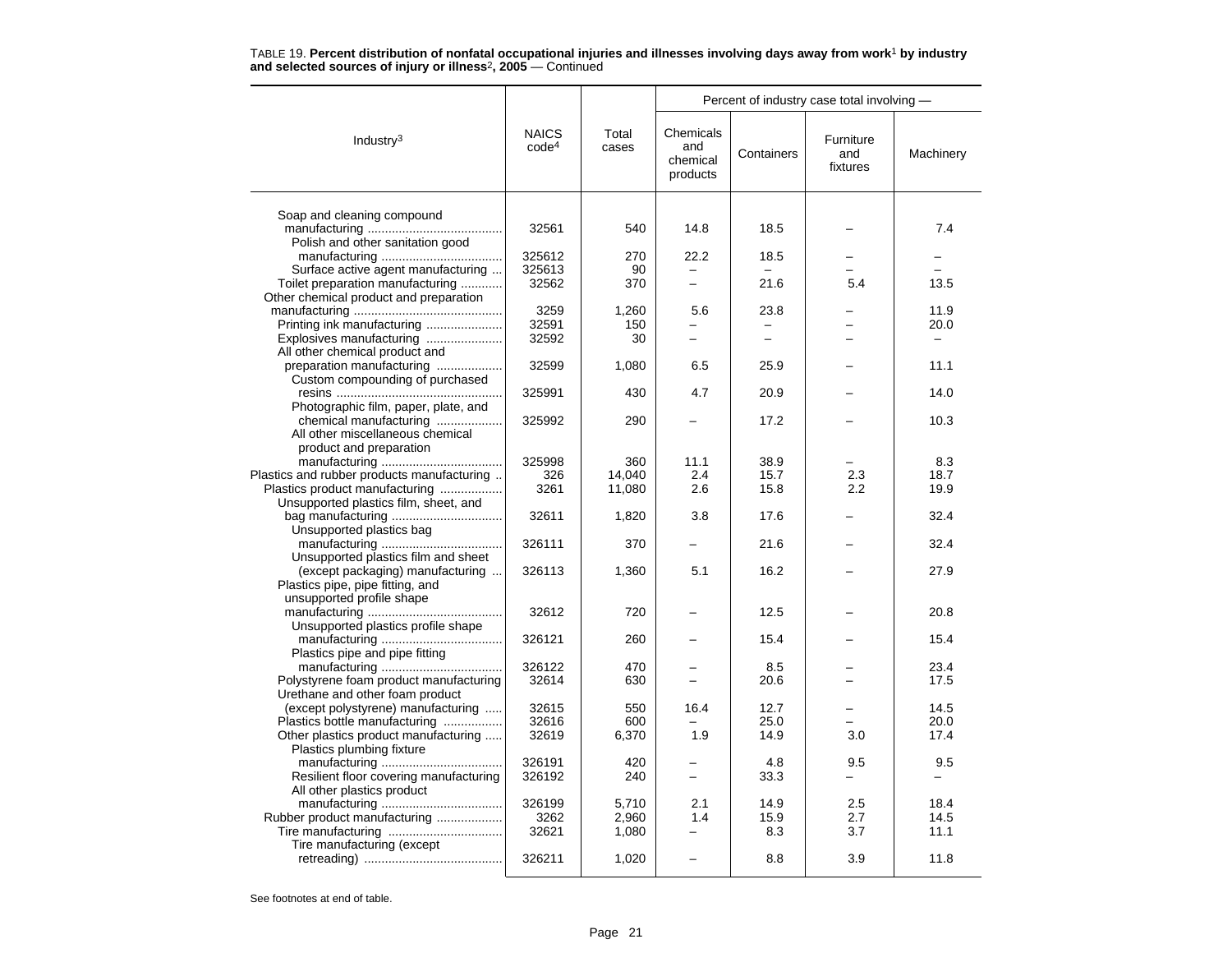|                                                             | Percent of industry case total involving - |                                    |                                                  |                          |                          |                           |                                      |  |
|-------------------------------------------------------------|--------------------------------------------|------------------------------------|--------------------------------------------------|--------------------------|--------------------------|---------------------------|--------------------------------------|--|
| Industry <sup>3</sup>                                       | Parts<br>and<br>materials                  | Worker<br>motion<br>or<br>position | Floors.<br>walkways,<br>or<br>ground<br>surfaces | Handtools                | Vehicles                 | Health<br>care<br>patient | All<br>other<br>sources <sup>5</sup> |  |
|                                                             |                                            |                                    |                                                  |                          |                          |                           |                                      |  |
| Soap and cleaning compound                                  |                                            | 14.8                               | 16.7                                             |                          | 3.7                      |                           | 18.5                                 |  |
| Polish and other sanitation good                            |                                            |                                    |                                                  |                          |                          |                           |                                      |  |
|                                                             |                                            | 7.4                                | 25.9                                             |                          |                          |                           | 18.5<br>L.                           |  |
| Surface active agent manufacturing                          | $\overline{\phantom{0}}$                   |                                    |                                                  | $\overline{\phantom{0}}$ | $\equiv$                 |                           |                                      |  |
| Toilet preparation manufacturing                            | $\equiv$                                   | 13.5                               | 18.9                                             | 8.1                      | $\equiv$                 |                           | 10.8                                 |  |
| Other chemical product and preparation                      |                                            |                                    |                                                  |                          |                          |                           |                                      |  |
|                                                             | 6.3                                        | 15.1                               | 15.1                                             | 3.2                      | 7.9                      |                           | 10.3                                 |  |
| Printing ink manufacturing                                  | $\overline{a}$                             | $\overline{\phantom{0}}$           | 33.3                                             | $\overline{\phantom{0}}$ | $\overline{\phantom{0}}$ |                           | $\equiv$                             |  |
| Explosives manufacturing                                    |                                            |                                    | $\overline{\phantom{0}}$                         |                          |                          |                           |                                      |  |
| All other chemical product and<br>preparation manufacturing | 5.6                                        | 16.7                               | 13.0                                             | 3.7                      | 6.5                      |                           | 10.2                                 |  |
| Custom compounding of purchased                             |                                            |                                    |                                                  |                          |                          |                           |                                      |  |
|                                                             | 4.7                                        | 23.3                               | 7.0                                              | 7.0                      | 7.0                      |                           | 11.6                                 |  |
| Photographic film, paper, plate, and                        |                                            |                                    |                                                  |                          |                          |                           |                                      |  |
| chemical manufacturing                                      | 13.8                                       | 27.6                               | 13.8                                             |                          | 6.9                      |                           | 6.9                                  |  |
| All other miscellaneous chemical                            |                                            |                                    |                                                  |                          |                          |                           |                                      |  |
| product and preparation                                     |                                            |                                    |                                                  |                          |                          |                           |                                      |  |
|                                                             |                                            |                                    | 19.4                                             |                          | 5.6                      |                           | 11.1                                 |  |
| Plastics and rubber products manufacturing                  | 12.3                                       | 18.2                               | 11.3                                             | 6.7                      | 4.0                      |                           | 8.5                                  |  |
| Plastics product manufacturing                              | 9.5                                        | 18.7                               | 12.0                                             | 7.2                      | 3.2                      |                           | 9.2                                  |  |
| Unsupported plastics film, sheet, and                       |                                            |                                    |                                                  |                          |                          |                           |                                      |  |
|                                                             | 7.1                                        | 11.0                               | 12.1                                             | 4.9                      |                          |                           | 11.0                                 |  |
| Unsupported plastics bag                                    |                                            |                                    |                                                  |                          |                          |                           |                                      |  |
|                                                             |                                            | 8.1                                | 10.8                                             |                          |                          |                           | 18.9                                 |  |
| Unsupported plastics film and sheet                         |                                            |                                    |                                                  |                          |                          |                           |                                      |  |
| (except packaging) manufacturing                            | 8.8                                        | 11.8                               | 13.2                                             | 6.6                      |                          |                           | 8.8                                  |  |
| Plastics pipe, pipe fitting, and                            |                                            |                                    |                                                  |                          |                          |                           |                                      |  |
| unsupported profile shape                                   |                                            |                                    |                                                  |                          |                          |                           |                                      |  |
|                                                             | 9.7                                        | 22.2                               | 13.9                                             | 6.9                      | 4.2                      |                           | 8.3                                  |  |
| Unsupported plastics profile shape                          |                                            |                                    |                                                  |                          |                          |                           |                                      |  |
|                                                             |                                            | 30.8                               | 11.5                                             | 7.7                      |                          |                           | 7.7                                  |  |
| Plastics pipe and pipe fitting                              |                                            |                                    |                                                  |                          |                          |                           |                                      |  |
|                                                             | 10.6                                       | 17.0                               | 14.9                                             | 8.5                      | 6.4                      |                           | 8.5                                  |  |
| Polystyrene foam product manufacturing                      |                                            | $\overline{\phantom{0}}$           |                                                  |                          | $\equiv$                 |                           |                                      |  |
| Urethane and other foam product                             |                                            |                                    |                                                  |                          |                          |                           |                                      |  |
| (except polystyrene) manufacturing                          | 9.1                                        | 23.6                               | 10.9                                             | 3.6                      |                          |                           | 5.5                                  |  |
| Plastics bottle manufacturing                               | 5.0                                        | 28.3                               | 16.7                                             |                          |                          |                           | 5.0                                  |  |
| Other plastics product manufacturing                        | 10.7                                       | 20.4                               | 10.7                                             | 8.5                      | 3.0                      |                           | 9.6                                  |  |
| Plastics plumbing fixture                                   |                                            |                                    |                                                  |                          |                          |                           |                                      |  |
|                                                             | 16.7                                       | 19.0                               | 14.3                                             | 11.9                     | -                        |                           | 11.9                                 |  |
| Resilient floor covering manufacturing                      | $\overline{\phantom{0}}$                   | 37.5                               | $\overline{\phantom{0}}$                         | —                        |                          |                           | -                                    |  |
| All other plastics product                                  | 9.8                                        | 19.6                               | 10.9                                             | 8.8                      | 3.2                      |                           | 10.0                                 |  |
| Rubber product manufacturing                                | 23.3                                       | 16.2                               | 8.8                                              | 4.7                      | 7.1                      |                           | 5.4                                  |  |
|                                                             | 33.3                                       | 18.5                               | 5.6                                              | 2.8                      | 11.1                     |                           | 4.6                                  |  |
| Tire manufacturing (except                                  |                                            |                                    |                                                  |                          |                          |                           |                                      |  |
|                                                             | 31.4                                       | 19.6                               | 5.9                                              | 2.9                      | 11.8                     |                           | 3.9                                  |  |
|                                                             |                                            |                                    |                                                  |                          |                          |                           |                                      |  |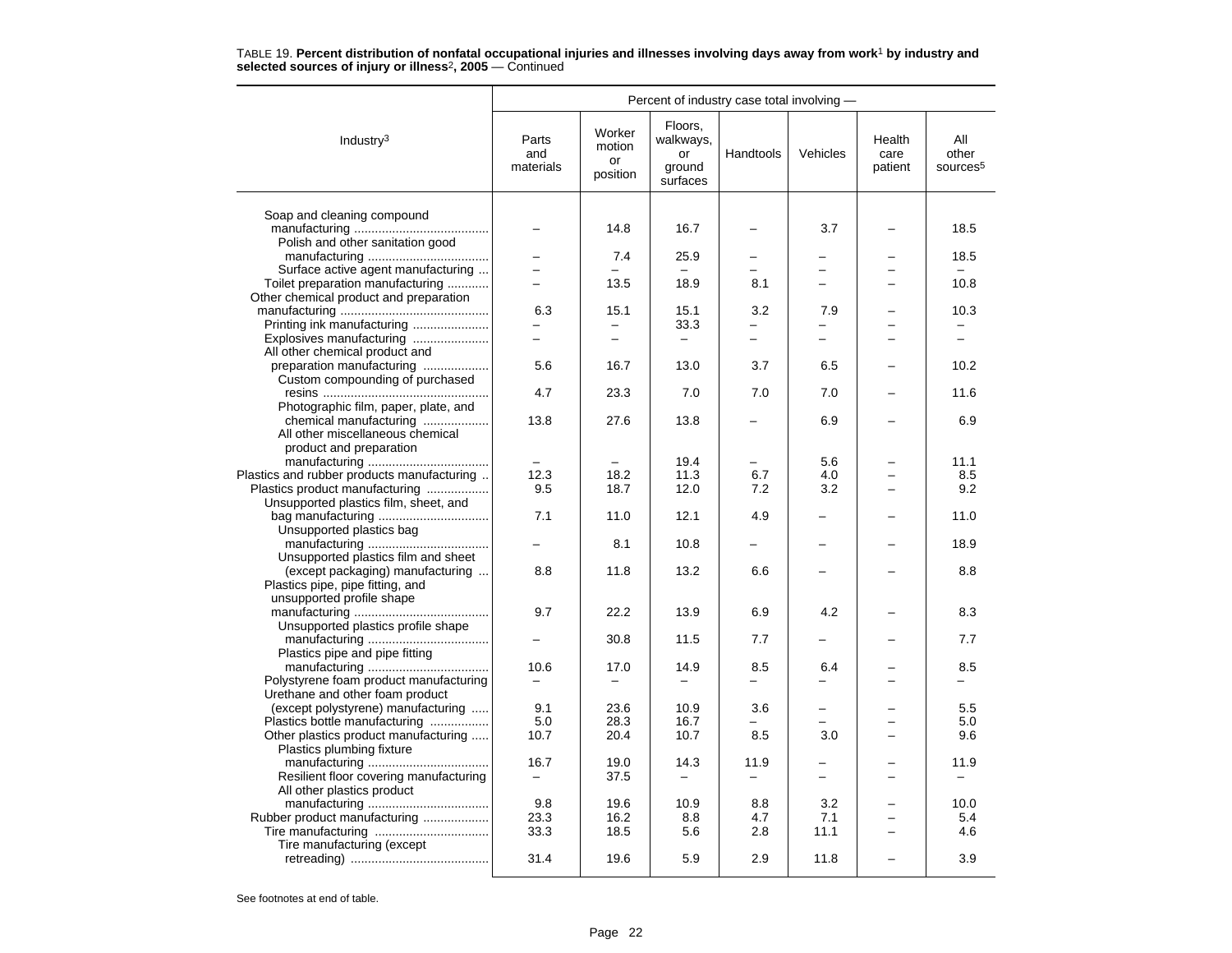|                                                                   |                                   |                | Percent of industry case total involving - |            |                              |                          |  |
|-------------------------------------------------------------------|-----------------------------------|----------------|--------------------------------------------|------------|------------------------------|--------------------------|--|
| Industry <sup>3</sup>                                             | <b>NAICS</b><br>code <sup>4</sup> | Total<br>cases | Chemicals<br>and<br>chemical<br>products   | Containers | Furniture<br>and<br>fixtures | Machinery                |  |
| Rubber and plastics hoses and belting                             |                                   |                |                                            |            |                              |                          |  |
|                                                                   | 32622                             | 640            |                                            | 20.3       | 3.1                          | 17.2                     |  |
| Other rubber product manufacturing                                | 32629                             | 1,240          | 2.4                                        | 20.2       | 1.6                          | 15.3                     |  |
| Rubber product manufacturing for                                  |                                   |                |                                            |            |                              |                          |  |
|                                                                   | 326291                            | 730            | 2.7                                        | 17.8       | 2.7                          | 13.7                     |  |
| All other rubber product                                          |                                   |                |                                            |            |                              |                          |  |
|                                                                   | 326299                            | 510            |                                            | 21.6       |                              | 19.6                     |  |
| Nonmetallic mineral product manufacturing                         | 327                               | 13,090         | 2.8                                        | 6.8        | 2.7                          | 9.5                      |  |
| Clay product and refractory manufacturing                         | 3271                              | 1,570          | 1.3                                        | 8.3        | 1.9                          | 14.0                     |  |
| Pottery, ceramics, and plumbing fixture                           |                                   |                |                                            |            |                              |                          |  |
|                                                                   | 32711                             | 380            |                                            | 7.9        | 5.3                          | 23.7                     |  |
| Vitreous china, fine earthenware, and                             |                                   |                |                                            |            |                              |                          |  |
| other pottery product manufacturing                               | 327112                            | 150            |                                            |            |                              | 13.3                     |  |
| Clay building material and refractories                           |                                   |                |                                            |            |                              |                          |  |
|                                                                   | 32712                             | 1,180          | 1.7                                        | 7.6        | 1.7                          | 11.9                     |  |
| Brick and structural clay tile                                    |                                   |                |                                            |            |                              |                          |  |
|                                                                   | 327121                            | 180            | -                                          | 11.1       |                              |                          |  |
| Clay refractory manufacturing                                     | 327124                            | 300            |                                            |            |                              |                          |  |
| Glass and glass product manufacturing                             | 3272                              | 1,970          | 1.5                                        | 8.1        | 4.1                          | 6.1                      |  |
| Glass and glass product manufacturing                             | 32721                             | 1,970          | 1.5                                        | 8.1        | 4.1                          | 6.1                      |  |
| Flat glass manufacturing                                          | 327211                            | 330            |                                            | 9.1        |                              |                          |  |
| Other pressed and blown glass and                                 |                                   |                |                                            |            |                              |                          |  |
| glassware manufacturing                                           | 327212                            | 260            | 7.7                                        | 11.5       |                              | 7.7                      |  |
| Glass container manufacturing                                     | 327213                            | 360            | ÷                                          | 16.7       |                              | 13.9                     |  |
| Cement and concrete product                                       |                                   |                |                                            |            |                              |                          |  |
|                                                                   | 3273                              | 7.460          | 2.3                                        | 5.2        | .5                           | 9.9                      |  |
| Ready-mix concrete manufacturing                                  | 32732                             | 4,050          | 2.2                                        | 5.4        | .5                           | 9.1                      |  |
| Concrete pipe, brick, and block                                   |                                   |                |                                            |            |                              |                          |  |
|                                                                   | 32733                             | 1,280          |                                            | 3.1        |                              | 12.5                     |  |
| Concrete block and brick                                          |                                   |                |                                            |            |                              |                          |  |
|                                                                   | 327331                            | 990            |                                            | 4.0        |                              | 15.2                     |  |
| Concrete pipe manufacturing                                       | 327332                            | 290            |                                            |            |                              | $\overline{\phantom{0}}$ |  |
| Other concrete product manufacturing                              | 32739                             | 1,990          | 2.5                                        | 5.5        | 1.0                          | 9.0                      |  |
| Lime and gypsum product manufacturing                             | 3274<br>32742                     | 90             | $\overline{\phantom{0}}$                   |            |                              | 22.2                     |  |
| Gypsum product manufacturing<br>Other nonmetallic mineral product |                                   | 80             |                                            |            |                              | 25.0                     |  |
|                                                                   | 3279                              | 2,000          | 7.5                                        | 10.0       | 10.0                         | 7.5                      |  |
| Abrasive product manufacturing                                    | 32791                             | 220            |                                            |            |                              | 31.8                     |  |
| All other nonmetallic mineral product                             |                                   |                |                                            | 13.6       |                              |                          |  |
|                                                                   | 32799                             | 1,780          | 6.7                                        | 9.6        | 11.2                         | 4.5                      |  |
| Cut stone and stone product                                       |                                   |                |                                            |            |                              |                          |  |
|                                                                   | 327991                            | 1,070          |                                            | 4.7        | 18.7                         | 3.7                      |  |
| Mineral wool manufacturing                                        | 327993                            | 280            | 14.3                                       | 21.4       |                              | 14.3                     |  |
| All other miscellaneous nonmetallic                               |                                   |                |                                            |            |                              |                          |  |
| mineral product manufacturing                                     | 327999                            | 350            | 22.9                                       | 11.4       |                              |                          |  |
| Primary metal manufacturing                                       | 331                               | 10,620         | 1.5                                        | 10.3       | 1.3                          | 12.8                     |  |
| Iron and steel mills and ferroalloy                               |                                   |                |                                            |            |                              |                          |  |
|                                                                   | 3311                              | 1,500          | 2.0                                        | 6.7        |                              | 11.3                     |  |
|                                                                   |                                   |                |                                            |            |                              |                          |  |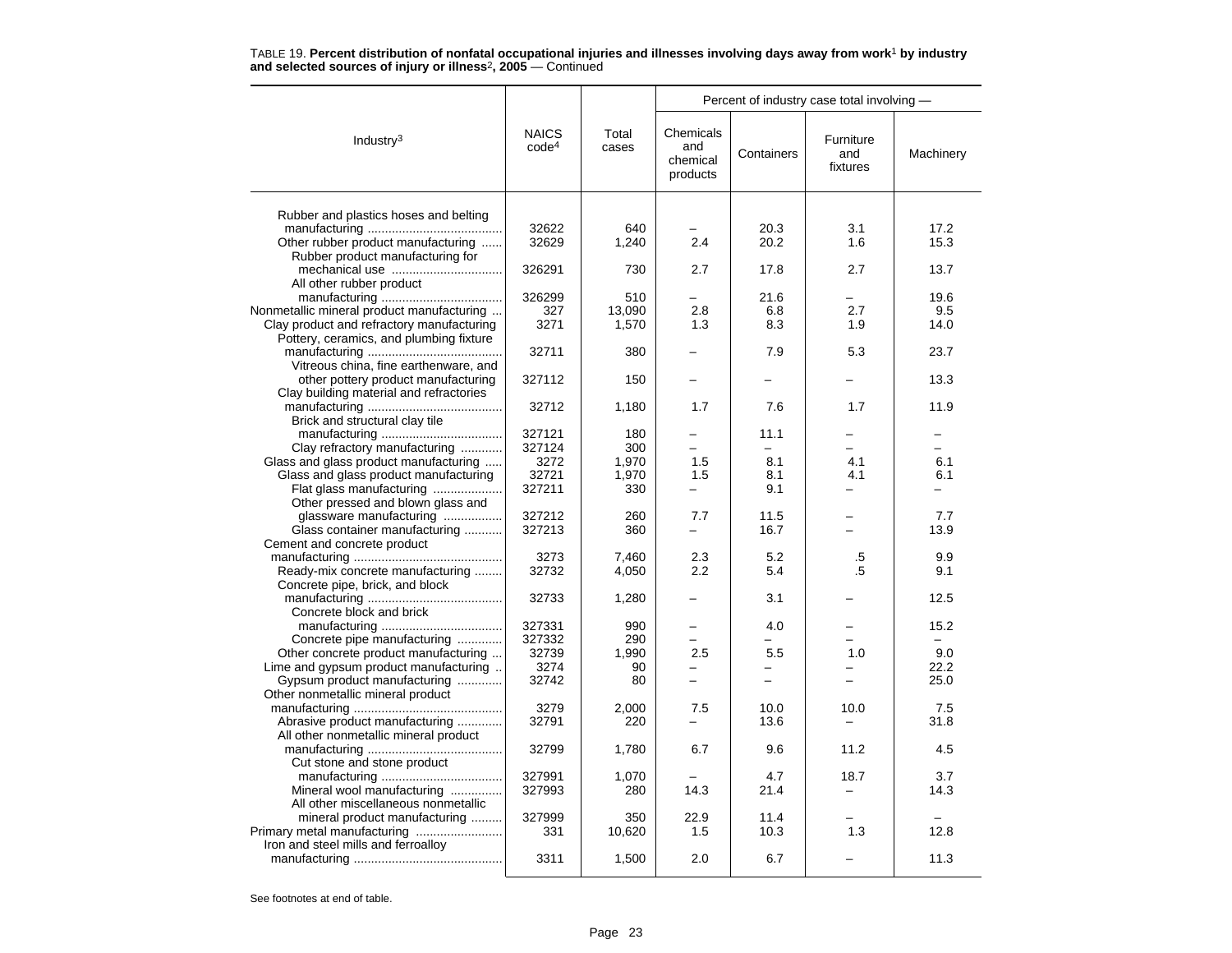|                                                                        | Percent of industry case total involving - |                                    |                                                  |                          |                          |                           |                                      |  |
|------------------------------------------------------------------------|--------------------------------------------|------------------------------------|--------------------------------------------------|--------------------------|--------------------------|---------------------------|--------------------------------------|--|
| Industry <sup>3</sup>                                                  | Parts<br>and<br>materials                  | Worker<br>motion<br>or<br>position | Floors,<br>walkways,<br>or<br>ground<br>surfaces | Handtools                | Vehicles                 | Health<br>care<br>patient | All<br>other<br>sources <sup>5</sup> |  |
|                                                                        |                                            |                                    |                                                  |                          |                          |                           |                                      |  |
| Rubber and plastics hoses and belting                                  |                                            |                                    |                                                  |                          |                          |                           |                                      |  |
|                                                                        | 15.6<br>17.7                               | 14.1<br>16.1                       | 7.8<br>11.3                                      | 7.8<br>4.8               | 7.8<br>3.2               |                           | 4.7<br>6.5                           |  |
| Other rubber product manufacturing<br>Rubber product manufacturing for |                                            |                                    |                                                  |                          |                          |                           |                                      |  |
|                                                                        | 19.2                                       | 19.2                               | 12.3                                             | 5.5                      | 4.1                      |                           | 2.7                                  |  |
| All other rubber product                                               |                                            |                                    |                                                  |                          |                          |                           |                                      |  |
|                                                                        | 17.6                                       | 11.8                               | 9.8                                              |                          |                          |                           | 11.8                                 |  |
| Nonmetallic mineral product manufacturing                              | 21.7                                       | 14.1                               | 14.7                                             | 5.3                      | 10.5                     |                           | 11.9                                 |  |
| Clay product and refractory manufacturing                              | 26.1                                       | 18.5                               | 10.8                                             | 5.1                      | 4.5                      |                           | 9.6                                  |  |
| Pottery, ceramics, and plumbing fixture                                |                                            |                                    |                                                  |                          |                          |                           |                                      |  |
|                                                                        | 10.5                                       | 23.7                               | 13.2                                             |                          | 7.9                      |                           | 7.9                                  |  |
| Vitreous china, fine earthenware, and                                  |                                            |                                    |                                                  |                          |                          |                           |                                      |  |
| other pottery product manufacturing                                    |                                            | 26.7                               | 26.7                                             |                          |                          |                           |                                      |  |
| Clay building material and refractories                                |                                            |                                    |                                                  |                          |                          |                           |                                      |  |
|                                                                        | 31.4                                       | 16.9                               | 10.2                                             | 5.9                      | 3.4                      |                           | 9.3                                  |  |
| Brick and structural clay tile                                         |                                            |                                    |                                                  |                          |                          |                           |                                      |  |
|                                                                        | 38.9                                       | 11.1                               | 11.1                                             |                          | 11.1                     |                           | 11.1                                 |  |
| Clay refractory manufacturing                                          | 26.7                                       | 20.0                               | $\equiv$                                         | 16.7                     | $\overline{\phantom{0}}$ |                           | 20.0                                 |  |
| Glass and glass product manufacturing                                  | 33.5                                       | 16.8                               | 8.1                                              | 8.1                      | 5.6                      |                           | 7.6                                  |  |
| Glass and glass product manufacturing                                  | 33.5                                       | 16.8                               | 8.1                                              | 8.1                      | 5.6                      |                           | 7.6                                  |  |
| Flat glass manufacturing                                               | 36.4                                       | 15.2                               | 6.1                                              | 18.2                     | $\overline{\phantom{0}}$ |                           | 6.1                                  |  |
| Other pressed and blown glass and                                      |                                            |                                    |                                                  |                          |                          |                           |                                      |  |
| glassware manufacturing                                                | 7.7                                        | 30.8                               | 11.5                                             |                          | 11.5                     |                           | 11.5                                 |  |
| Glass container manufacturing                                          | 11.1                                       | 16.7                               | 16.7                                             | $\overline{\phantom{0}}$ |                          |                           | 16.7                                 |  |
| Cement and concrete product                                            |                                            |                                    |                                                  |                          |                          |                           |                                      |  |
|                                                                        | 19.2                                       | 13.9<br>16.3                       | 17.8                                             | 2.8                      | 15.1                     |                           | 13.1                                 |  |
| Ready-mix concrete manufacturing                                       | 9.6                                        |                                    | 23.7                                             | 1.5                      | 22.7                     |                           | 8.6                                  |  |
| Concrete pipe, brick, and block                                        | 38.3                                       | 7.0                                | 7.8                                              | 5.5                      | 5.5                      |                           | 19.5                                 |  |
| Concrete block and brick                                               |                                            |                                    |                                                  |                          |                          |                           |                                      |  |
|                                                                        | 35.4                                       | 6.1                                | 7.1                                              | 5.1                      | 6.1                      |                           | 21.2                                 |  |
| Concrete pipe manufacturing                                            | 48.3                                       | 10.3                               | 13.8                                             | $\overline{\phantom{0}}$ | L.                       |                           | 10.3                                 |  |
| Other concrete product manufacturing                                   | 28.1                                       | 14.6                               | 11.6                                             | 3.5                      | 6.5                      |                           | 18.1                                 |  |
| Lime and gypsum product manufacturing                                  | $\overline{\phantom{a}}$                   | $\qquad \qquad -$                  | $\overline{\phantom{0}}$                         | -                        | $\overline{\phantom{0}}$ | -                         | $\overline{\phantom{0}}$             |  |
| Gypsum product manufacturing                                           |                                            | $\overline{\phantom{0}}$           |                                                  | $\overline{\phantom{0}}$ |                          |                           | -                                    |  |
| Other nonmetallic mineral product                                      |                                            |                                    |                                                  |                          |                          |                           |                                      |  |
|                                                                        | 17.0                                       | 8.0                                | 12.5                                             | 11.5                     | 3.5                      |                           | 13.0                                 |  |
| Abrasive product manufacturing                                         |                                            | 9.1                                |                                                  | 27.3                     | $\equiv$                 |                           |                                      |  |
| All other nonmetallic mineral product                                  |                                            |                                    |                                                  |                          |                          |                           |                                      |  |
|                                                                        | 18.5                                       | 7.9                                | 14.0                                             | 9.6                      | 3.4                      |                           | 14.6                                 |  |
| Cut stone and stone product                                            |                                            |                                    |                                                  |                          |                          |                           |                                      |  |
|                                                                        | 19.6                                       | 4.7                                | 15.0                                             | 11.2                     |                          |                           | 19.6                                 |  |
| Mineral wool manufacturing                                             | 10.7                                       | 10.7                               | 17.9                                             |                          |                          |                           |                                      |  |
| All other miscellaneous nonmetallic                                    |                                            |                                    |                                                  |                          |                          |                           |                                      |  |
| mineral product manufacturing                                          | 22.9                                       |                                    | 11.4                                             |                          |                          |                           | 11.4                                 |  |
|                                                                        | 26.3                                       | 16.0                               | 8.7                                              | 5.1                      | 4.0                      |                           | 14.1                                 |  |
| Iron and steel mills and ferroalloy                                    |                                            |                                    |                                                  |                          |                          |                           |                                      |  |
|                                                                        | 30.0                                       | 16.0                               | 12.7                                             | 6.0                      | 3.3                      |                           | 12.0                                 |  |
|                                                                        |                                            |                                    |                                                  |                          |                          |                           |                                      |  |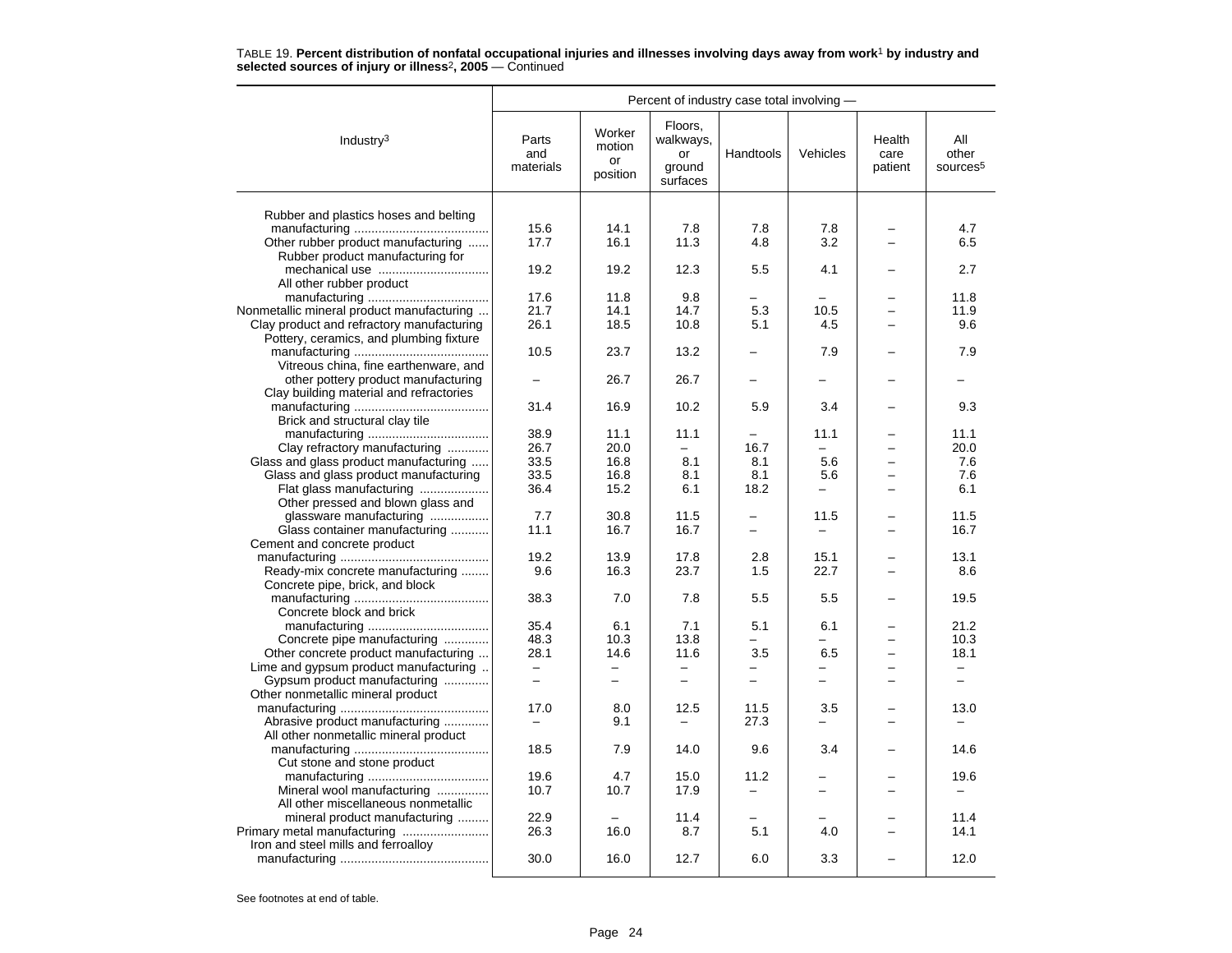|                                         |                                   |                | Percent of industry case total involving - |            |                              |           |  |
|-----------------------------------------|-----------------------------------|----------------|--------------------------------------------|------------|------------------------------|-----------|--|
| Industry $3$                            | <b>NAICS</b><br>code <sup>4</sup> | Total<br>cases | Chemicals<br>and<br>chemical<br>products   | Containers | Furniture<br>and<br>fixtures | Machinery |  |
| Iron and steel mills and ferroalloy     |                                   |                |                                            |            |                              |           |  |
|                                         | 33111                             | 1,500          | 2.0                                        | 6.7        |                              | 11.3      |  |
| Iron and steel mills                    | 331111                            | 1,430          | 2.1                                        | 6.3        |                              | 10.5      |  |
| Steel product manufacturing from        |                                   |                |                                            |            |                              |           |  |
|                                         | 3312                              | 1,410          | 2.1                                        | 9.9        |                              | 13.5      |  |
| Iron and steel pipe and tube            |                                   |                |                                            |            |                              |           |  |
| manufacturing from purchased steel      | 33121                             | 680            |                                            | 5.9        |                              | 13.2      |  |
| Rolling and drawing of purchased steel  | 33122                             | 730            | 2.7                                        | 13.7       |                              | 12.3      |  |
| Rolled steel shape manufacturing        | 331221                            | 470            |                                            | 12.8       |                              | 10.6      |  |
| Steel wire drawing                      | 331222                            | 260            | $\overline{\phantom{0}}$                   | 15.4       |                              | 19.2      |  |
| Alumina and aluminum production and     |                                   |                |                                            |            |                              |           |  |
|                                         | 3313                              | 1,340          | 3.0                                        | 17.9       | 2.2                          | 7.5       |  |
| Alumina and aluminum production and     |                                   |                |                                            |            |                              |           |  |
|                                         | 33131                             | 1,340          | 3.0                                        | 17.9       | 2.2                          | 7.5       |  |
| Primary aluminum production             | 331312                            | 190            | 10.5                                       | -          |                              | 10.5      |  |
| Secondary smelting and alloying of      |                                   |                |                                            |            |                              |           |  |
|                                         | 331314                            | 100            |                                            |            |                              |           |  |
| Aluminum sheet, plate, and foil         |                                   |                |                                            |            |                              |           |  |
|                                         | 331315                            | 160            |                                            |            |                              |           |  |
| Aluminum extruded product               |                                   |                |                                            |            |                              |           |  |
|                                         | 331316                            | 790            |                                            | 25.3       | 3.8                          | 7.6       |  |
| Other aluminum rolling and drawing      | 331319                            | 100            |                                            | 20.0       |                              |           |  |
| Nonferrous metal (except aluminum)      |                                   |                |                                            |            |                              |           |  |
| production and processing               | 3314                              | 1,370          | 1.5                                        | 20.4       |                              | 12.4      |  |
| Nonferrous metal (except aluminum)      |                                   |                |                                            |            |                              |           |  |
| Primary smelting and refining of        | 33141                             | 70             |                                            |            |                              |           |  |
|                                         | 331411                            | 20             |                                            |            |                              |           |  |
| Primary smelting and refining of        |                                   |                |                                            |            |                              |           |  |
| nonferrous metal (except copper and     |                                   |                |                                            |            |                              |           |  |
|                                         | 331419                            | 40             |                                            |            |                              |           |  |
| Copper rolling, drawing, extruding, and |                                   |                |                                            |            |                              |           |  |
|                                         | 33142                             | 1,000          |                                            | 21.0       |                              | 13.0      |  |
| Copper rolling, drawing, and extruding  | 331421                            | 520            |                                            | 11.5       |                              | 11.5      |  |
| Copper wire (except mechanical)         |                                   |                |                                            |            |                              |           |  |
|                                         | 331422                            | 460            |                                            | 32.6       |                              | 13.0      |  |
| Nonferrous metal (except copper and     |                                   |                |                                            |            |                              |           |  |
| aluminum) rolling, drawing, extruding,  |                                   |                |                                            |            |                              |           |  |
|                                         | 33149                             | 310            |                                            | 19.4       |                              | 12.9      |  |
| Nonferrous metal (except copper and     |                                   |                |                                            |            |                              |           |  |
| aluminum) rolling, drawing, and         |                                   |                |                                            |            |                              |           |  |
|                                         | 331491                            | 130            |                                            | 30.8       |                              |           |  |
|                                         | 3315                              | 5,000          | 1.0                                        | 6.6        | 1.6                          | 14.8      |  |
| Ferrous metal foundries                 | 33151                             | 2,680          | .7                                         | 8.6        | 1.1                          | 17.2      |  |
|                                         | 331511                            | 1,950          | 1.0                                        | 8.2        |                              | 19.0      |  |
| Steel foundries (except investment)     | 331513                            | 390            |                                            | 5.1        |                              | 15.4      |  |
| Nonferrous metal foundries              | 33152                             | 2,320          | 1.3                                        | 4.7        | 2.2                          | 12.1      |  |
| Aluminum die-casting foundries          | 331521                            | 660            |                                            | 4.5        |                              | 12.1      |  |
|                                         |                                   |                |                                            |            |                              |           |  |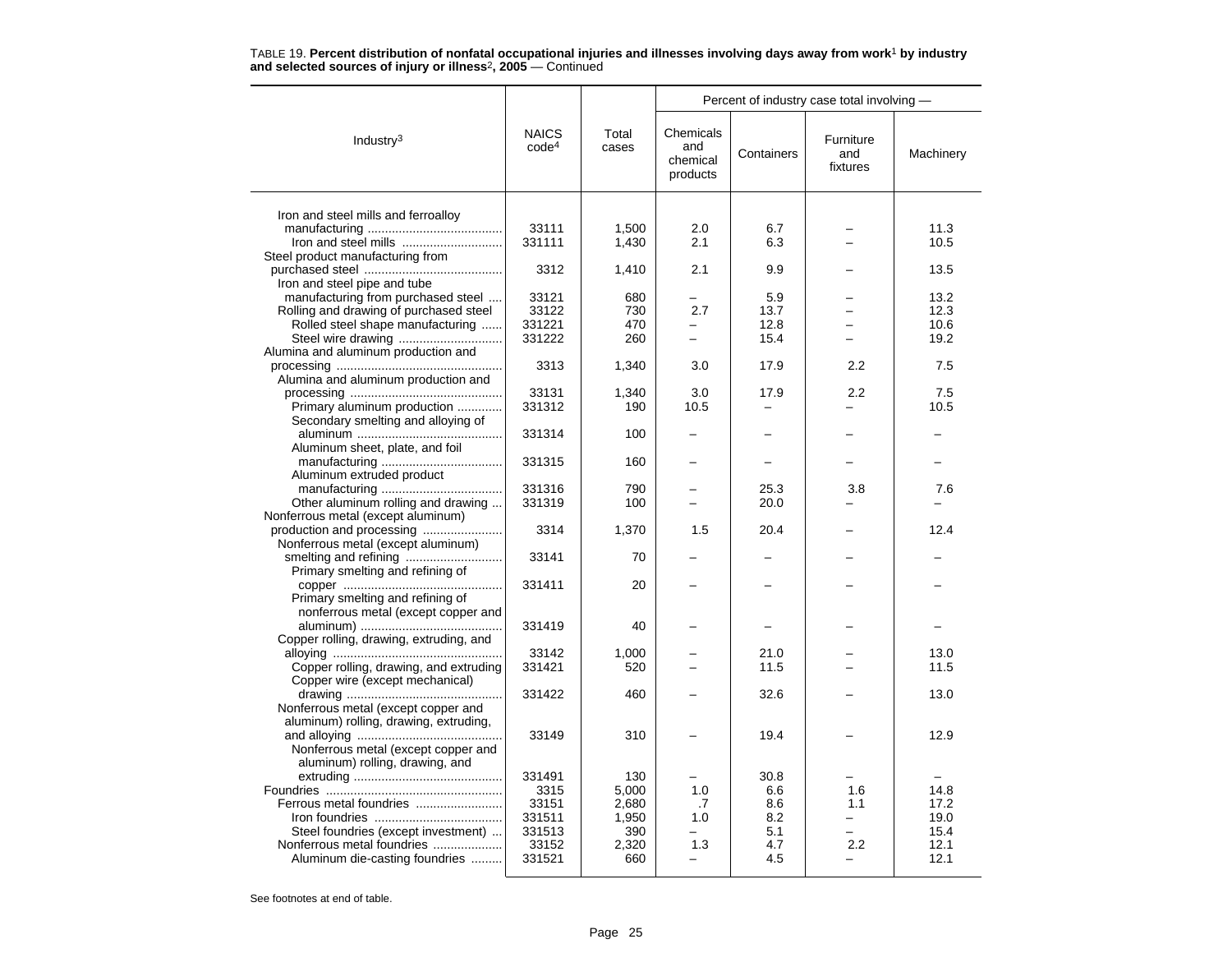|                                         | Percent of industry case total involving - |                                           |                                                  |           |                                 |                           |                                      |  |
|-----------------------------------------|--------------------------------------------|-------------------------------------------|--------------------------------------------------|-----------|---------------------------------|---------------------------|--------------------------------------|--|
| Industry $3$                            | Parts<br>and<br>materials                  | Worker<br>motion<br><b>or</b><br>position | Floors,<br>walkways,<br>or<br>ground<br>surfaces | Handtools | Vehicles                        | Health<br>care<br>patient | All<br>other<br>sources <sup>5</sup> |  |
|                                         |                                            |                                           |                                                  |           |                                 |                           |                                      |  |
| Iron and steel mills and ferroalloy     | 30.0                                       | 16.0                                      | 12.7                                             | 6.0       | 3.3                             |                           | 12.0                                 |  |
|                                         | 30.8                                       | 16.1                                      | 13.3                                             | 6.3       | 2.1                             |                           | 11.9                                 |  |
| Steel product manufacturing from        |                                            |                                           |                                                  |           |                                 |                           |                                      |  |
|                                         | 29.1                                       | 14.9                                      | 11.3                                             | 5.0       | 2.1                             |                           | 12.1                                 |  |
| Iron and steel pipe and tube            |                                            |                                           |                                                  |           |                                 |                           |                                      |  |
| manufacturing from purchased steel      | 27.9                                       | 16.2                                      | 11.8                                             | 4.4       |                                 |                           | 14.7                                 |  |
| Rolling and drawing of purchased steel  | 30.1                                       | 13.7                                      | 11.0                                             | 5.5       | 2.7                             |                           | 9.6                                  |  |
| Rolled steel shape manufacturing        | 34.0                                       | 6.4                                       | 14.9                                             | 6.4       |                                 |                           | 10.6                                 |  |
|                                         | 23.1                                       | 23.1                                      | $\overline{\phantom{0}}$                         |           | $\equiv$                        | -                         | 7.7                                  |  |
| Alumina and aluminum production and     |                                            |                                           |                                                  |           |                                 |                           |                                      |  |
|                                         | 27.6                                       | 18.7                                      | 6.0                                              | 3.7       | 6.0                             |                           | 8.2                                  |  |
| Alumina and aluminum production and     |                                            |                                           |                                                  |           |                                 |                           |                                      |  |
|                                         | 27.6                                       | 18.7                                      | 6.0                                              | 3.7       | 6.0                             |                           | 8.2                                  |  |
| Primary aluminum production             | 21.1                                       | 15.8                                      | 10.5                                             |           | -                               |                           | 21.1                                 |  |
| Secondary smelting and alloying of      |                                            |                                           |                                                  |           |                                 |                           |                                      |  |
|                                         | 50.0                                       |                                           |                                                  |           | 20.0                            |                           | 20.0                                 |  |
| Aluminum sheet, plate, and foil         |                                            |                                           |                                                  |           |                                 |                           |                                      |  |
|                                         | 31.2                                       | 18.8                                      |                                                  |           | 12.5                            |                           |                                      |  |
| Aluminum extruded product               |                                            |                                           |                                                  |           |                                 |                           |                                      |  |
| Other aluminum rolling and drawing      | 27.8<br>$\qquad \qquad -$                  | 20.3<br>30.0                              | 3.8                                              | 3.8       | 3.8<br>$\overline{\phantom{0}}$ |                           | 3.8                                  |  |
| Nonferrous metal (except aluminum)      |                                            |                                           |                                                  |           |                                 |                           |                                      |  |
| production and processing               | 19.7                                       | 16.1                                      | 10.9                                             | 5.1       | 3.6                             |                           | 9.5                                  |  |
| Nonferrous metal (except aluminum)      |                                            |                                           |                                                  |           |                                 |                           |                                      |  |
|                                         |                                            |                                           | 42.9                                             |           |                                 |                           |                                      |  |
| Primary smelting and refining of        |                                            |                                           |                                                  |           |                                 |                           |                                      |  |
|                                         |                                            |                                           |                                                  |           |                                 |                           |                                      |  |
| Primary smelting and refining of        |                                            |                                           |                                                  |           |                                 |                           |                                      |  |
| nonferrous metal (except copper and     |                                            |                                           |                                                  |           |                                 |                           |                                      |  |
|                                         |                                            |                                           | 75.0                                             |           |                                 |                           |                                      |  |
| Copper rolling, drawing, extruding, and |                                            |                                           |                                                  |           |                                 |                           |                                      |  |
|                                         | 21.0                                       | 17.0                                      | 9.0                                              | 6.0       | 3.0                             |                           | 9.0                                  |  |
| Copper rolling, drawing, and extruding  | 21.2                                       | 21.2                                      | 11.5                                             | 9.6       | 3.8                             | $\overline{\phantom{0}}$  | 9.6                                  |  |
| Copper wire (except mechanical)         |                                            |                                           |                                                  |           |                                 |                           |                                      |  |
|                                         | 21.7                                       | 13.0                                      | 6.5                                              |           |                                 |                           | 6.5                                  |  |
| Nonferrous metal (except copper and     |                                            |                                           |                                                  |           |                                 |                           |                                      |  |
| aluminum) rolling, drawing, extruding,  |                                            |                                           |                                                  |           |                                 |                           |                                      |  |
|                                         | 16.1                                       | 16.1                                      | 9.7                                              |           |                                 |                           | 12.9                                 |  |
| Nonferrous metal (except copper and     |                                            |                                           |                                                  |           |                                 |                           |                                      |  |
| aluminum) rolling, drawing, and         | 15.4                                       | 15.4                                      | 15.4                                             |           |                                 |                           |                                      |  |
|                                         | 26.0                                       | 15.4                                      | 7.0                                              | 5.4       | 4.2                             |                           | 18.2                                 |  |
| Ferrous metal foundries                 | 23.5                                       | 13.8                                      | 6.0                                              | 4.9       | 4.5                             | $\overline{\phantom{0}}$  | 19.8                                 |  |
|                                         | 22.6                                       | 16.4                                      | 5.6                                              | 5.6       | 4.6                             |                           | 16.9                                 |  |
| Steel foundries (except investment)     | 30.8                                       | $\overline{\phantom{0}}$                  | 5.1                                              | 5.1       | 5.1                             |                           | 23.1                                 |  |
| Nonferrous metal foundries              | 28.9                                       | 17.2                                      | 7.8                                              | 6.0       | 3.9                             | $\overline{\phantom{0}}$  | 16.4                                 |  |
| Aluminum die-casting foundries          | 19.7                                       | 25.8                                      | 12.1                                             | 4.5       | 6.1                             | $\overline{\phantom{0}}$  | 12.1                                 |  |
|                                         |                                            |                                           |                                                  |           |                                 |                           |                                      |  |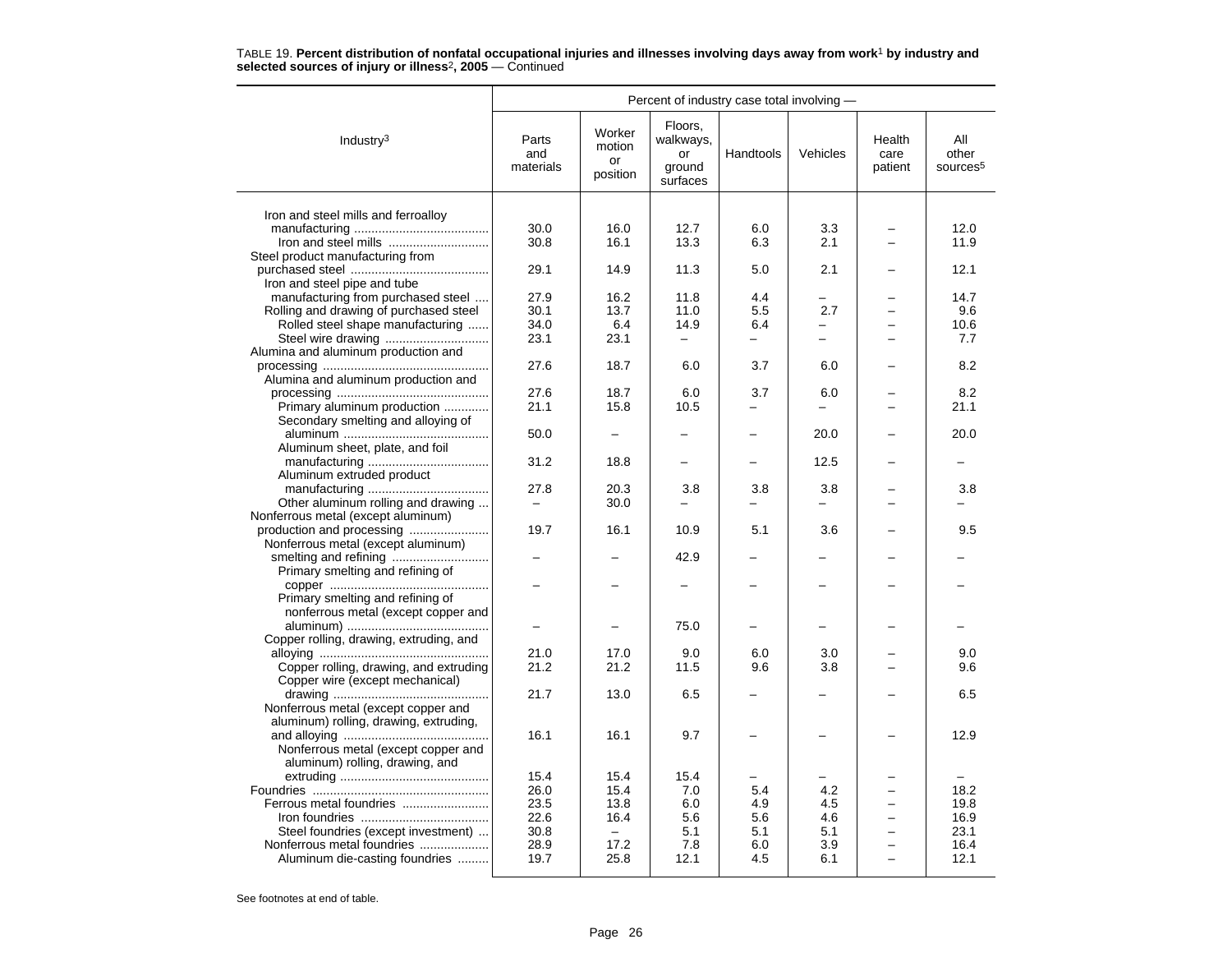|                                                       |                                   |                | Percent of industry case total involving - |                          |                              |              |
|-------------------------------------------------------|-----------------------------------|----------------|--------------------------------------------|--------------------------|------------------------------|--------------|
| Industry $3$                                          | <b>NAICS</b><br>code <sup>4</sup> | Total<br>cases | Chemicals<br>and<br>chemical<br>products   | Containers               | Furniture<br>and<br>fixtures | Machinery    |
|                                                       |                                   |                |                                            |                          |                              |              |
| Nonferrous (except aluminum)<br>die-casting foundries | 331522                            | 120            |                                            |                          |                              | 16.7         |
| Aluminum foundries (except                            |                                   |                |                                            |                          |                              |              |
|                                                       | 331524                            | 1,140          |                                            | 3.5                      | 3.5                          | 6.1          |
| Fabricated metal product manufacturing                | 332                               | 29,200         | 1.6                                        | 8.5                      | 2.7                          | 13.3         |
|                                                       | 3321                              | 2,190          | .9                                         | 6.8                      | 3.2                          | 18.7         |
| Forging and stamping                                  | 33211                             | 2,190          | .9                                         | 6.8                      | 3.2                          | 18.7         |
| Iron and steel forging                                | 332111                            | 580            |                                            | 3.4                      |                              | 10.3         |
|                                                       | 332112                            | 90             |                                            | $\equiv$                 | $\overline{\phantom{0}}$     | 22.2         |
|                                                       | 332114                            | 70             | $\overline{\phantom{0}}$                   | $\overline{\phantom{0}}$ | $\overline{\phantom{0}}$     | $\equiv$     |
|                                                       | 332116                            | 1,130          |                                            | 8.0                      | 4.4                          | 26.5         |
| Powder metallurgy part manufacturing                  | 332117                            | 260            |                                            | 11.5                     |                              | $\equiv$     |
| Cutlery and handtool manufacturing                    | 3322                              | 900            | 3.3                                        | 17.8                     |                              | 10.0         |
| Cutlery and handtool manufacturing                    | 33221                             | 900            | 3.3                                        | 17.8                     |                              | 10.0         |
| Cutlery and flatware (except precious)                |                                   |                |                                            |                          |                              |              |
|                                                       | 332211                            | 90             |                                            | 22.2                     |                              |              |
| Hand and edge tool manufacturing                      | 332212                            | 570            | 3.5                                        | 17.5                     |                              | 12.3         |
| Saw blade and handsaw                                 |                                   |                |                                            |                          |                              |              |
|                                                       | 332213                            | 150            |                                            | 20.0                     |                              |              |
| Architectural and structural metals                   |                                   |                |                                            |                          |                              |              |
|                                                       | 3323                              | 9,460          | .6                                         | 4.7                      | 1.1                          | 10.5         |
| Plate work and fabricated structural                  |                                   |                |                                            |                          |                              |              |
|                                                       | 33231                             | 4,490          | .4                                         | 4.5                      | $\overline{A}$               | 9.1          |
| Prefabricated metal building and                      |                                   |                |                                            |                          |                              |              |
| component manufacturing                               | 332311                            | 570            |                                            |                          |                              | 7.0          |
| Fabricated structural metal                           |                                   |                |                                            |                          |                              |              |
|                                                       | 332312                            | 2.740          | .7                                         | 4.4                      | .7                           | 10.9         |
| Plate work manufacturing                              | 332313                            | 1,180          |                                            | 5.1                      |                              | 5.9          |
| Ornamental and architectural metal                    |                                   |                |                                            |                          |                              |              |
| products manufacturing                                | 33232                             | 4.960          | .8                                         | 4.8                      | 1.6                          | 11.5         |
| Metal window and door manufacturing                   | 332321                            | 1,540          |                                            | 5.2                      |                              | 6.5          |
| Sheet metal work manufacturing                        | 332322                            | 2,260          |                                            | 6.2                      | 2.7                          | 13.3         |
| Ornamental and architectural metal                    |                                   |                |                                            |                          |                              |              |
| work manufacturing                                    | 332323                            | 1,170          |                                            |                          |                              | 14.5         |
| Boiler, tank, and shipping container                  |                                   |                |                                            |                          |                              |              |
|                                                       | 3324                              | 1,680          | 1.8                                        | 10.7<br>10.6             | 1.2                          | 14.9<br>12.1 |
| Metal tank (heavy gauge) manufacturing                | 33242                             | 660            |                                            |                          |                              |              |
| Metal can, box, and other metal                       | 33243                             | 690            |                                            | 13.0                     | 2.9                          | 20.3         |
| container (light gauge) manufacturing                 | 332431                            | 200            |                                            | 20.0                     |                              | 10.0         |
| Metal can manufacturing                               | 3325                              | 460            | $\equiv$                                   |                          | $\overline{\phantom{0}}$     | 13.0         |
| Hardware manufacturing                                | 33251                             | 460            |                                            | 13.0<br>13.0             |                              | 13.0         |
| Spring and wire product manufacturing                 | 3326                              | 1,380          | 1.4                                        | 15.2                     | $\equiv$                     | 11.6         |
| Spring and wire product manufacturing                 | 33261                             | 1,380          | 1.4                                        | 15.2                     |                              | 11.6         |
| Spring (heavy gauge) manufacturing                    | 332611                            | 90             |                                            |                          |                              |              |
| Other fabricated wire product                         |                                   |                |                                            |                          |                              |              |
|                                                       | 332618                            | 1,050          |                                            | 15.2                     |                              | 11.4         |
|                                                       |                                   |                |                                            |                          |                              |              |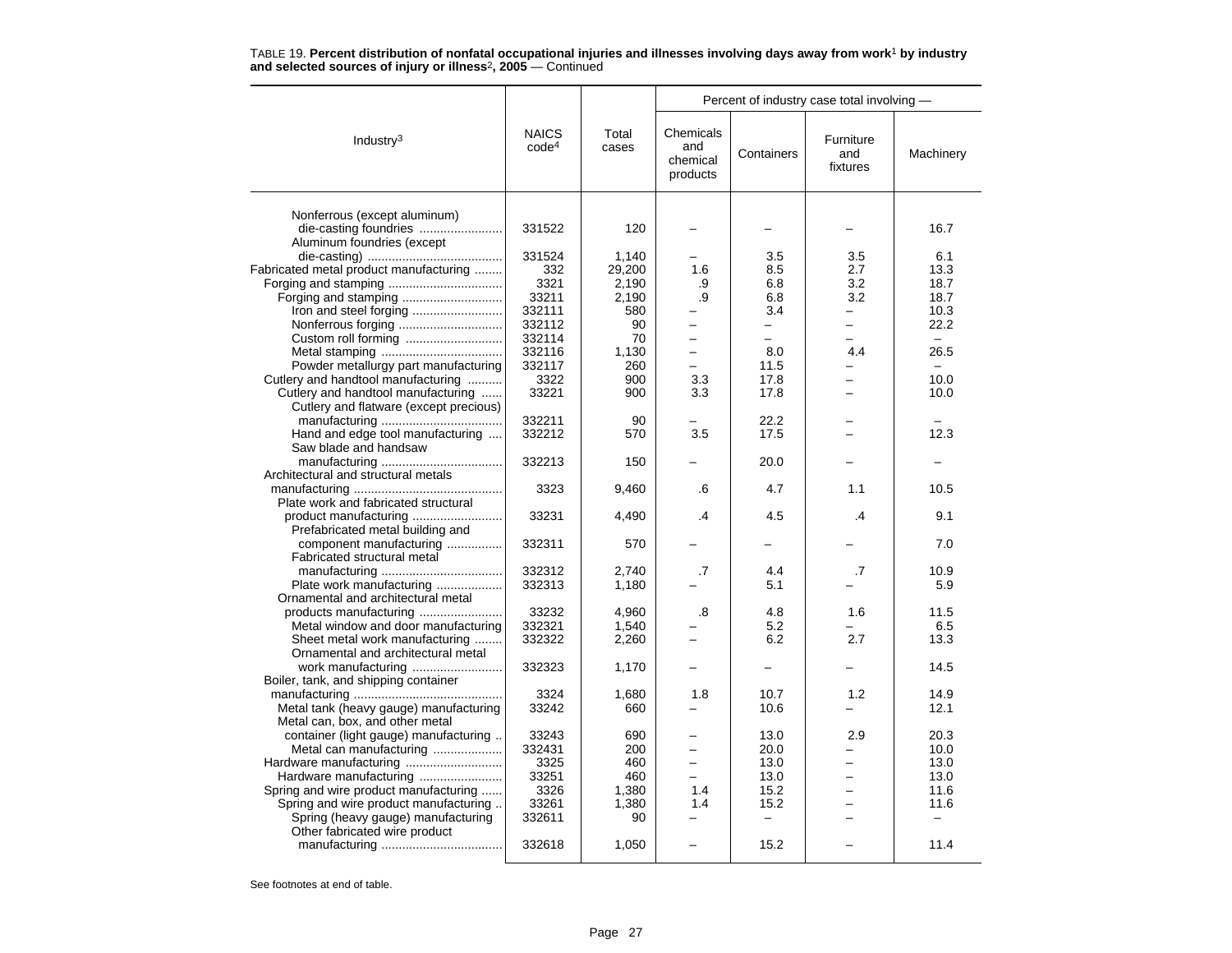| Percent of industry case total involving -                |                           |                                    |                                                  |                          |                                      |                           |                                      |
|-----------------------------------------------------------|---------------------------|------------------------------------|--------------------------------------------------|--------------------------|--------------------------------------|---------------------------|--------------------------------------|
| Industry $3$                                              | Parts<br>and<br>materials | Worker<br>motion<br>or<br>position | Floors,<br>walkways,<br>or<br>ground<br>surfaces | Handtools                | Vehicles                             | Health<br>care<br>patient | All<br>other<br>sources <sup>5</sup> |
|                                                           |                           |                                    |                                                  |                          |                                      |                           |                                      |
| Nonferrous (except aluminum)                              |                           |                                    |                                                  |                          |                                      |                           |                                      |
| Aluminum foundries (except                                | $\overline{\phantom{0}}$  | 16.7                               | 25.0                                             | $\overline{\phantom{0}}$ |                                      |                           |                                      |
|                                                           |                           |                                    |                                                  |                          |                                      |                           | 23.7                                 |
|                                                           | 38.6<br>26.1              | 11.4<br>13.9                       | 1.8<br>8.0                                       | 7.9<br>7.9               | 2.6<br>3.3                           | $\overline{\phantom{0}}$  | 14.8                                 |
| Fabricated metal product manufacturing                    |                           |                                    |                                                  |                          |                                      |                           |                                      |
|                                                           | 27.9                      | 12.8                               | 9.6                                              | 7.3                      | 2.7                                  |                           | 11.0                                 |
|                                                           | 27.9                      | 12.8                               | 9.6                                              | 7.3                      | 2.7                                  |                           | 11.0                                 |
|                                                           | 29.3                      | 12.1                               | 6.9                                              | 13.8                     | $\overline{\phantom{0}}$<br>$\equiv$ |                           | 20.7                                 |
|                                                           | 22.2                      | $\overline{\phantom{0}}$           |                                                  |                          |                                      |                           | 22.2                                 |
|                                                           | 42.9                      | $\equiv$                           |                                                  |                          | $\equiv$                             | $\overline{\phantom{0}}$  | 28.6                                 |
|                                                           | 25.7                      | 10.6                               | 8.8                                              | 5.3                      |                                      |                           | 7.1                                  |
| Powder metallurgy part manufacturing                      | 26.9                      | 19.2                               | 23.1                                             | $\overline{a}$           | 11.5                                 |                           | $\overline{\phantom{0}}$             |
| Cutlery and handtool manufacturing                        | 14.4                      | 17.8                               | 13.3                                             | 5.6                      | 3.3                                  |                           | 13.3                                 |
| Cutlery and handtool manufacturing                        | 14.4                      | 17.8                               | 13.3                                             | 5.6                      | 3.3                                  |                           | 13.3                                 |
| Cutlery and flatware (except precious)                    |                           |                                    |                                                  |                          |                                      |                           |                                      |
|                                                           |                           | 22.2                               |                                                  |                          | ÷                                    |                           | 22.2                                 |
| Hand and edge tool manufacturing<br>Saw blade and handsaw | 15.8                      | 17.5                               | 12.3                                             | 3.5                      |                                      |                           | 14.0                                 |
|                                                           |                           | 20.0                               |                                                  |                          |                                      |                           | 13.3                                 |
| Architectural and structural metals                       |                           |                                    |                                                  |                          |                                      |                           |                                      |
|                                                           | 33.2                      | 11.2                               | 8.7                                              | 8.5                      | 2.5                                  |                           | 19.1                                 |
| Plate work and fabricated structural                      |                           |                                    |                                                  |                          |                                      |                           |                                      |
| Prefabricated metal building and                          | 37.0                      | 11.6                               | 7.6                                              | 8.0                      | 1.6                                  |                           | 19.8                                 |
| component manufacturing                                   | 50.9                      | 8.8                                | 8.8                                              | 15.8                     | 3.5                                  |                           |                                      |
| Fabricated structural metal                               |                           |                                    |                                                  |                          |                                      |                           |                                      |
|                                                           | 35.0                      | 11.3                               | 9.5                                              | 6.2                      | 1.8                                  |                           | 19.7                                 |
| Plate work manufacturing                                  | 34.7                      | 13.6                               | 2.5                                              | 8.5                      |                                      |                           | 28.8                                 |
| Ornamental and architectural metal                        |                           |                                    |                                                  |                          |                                      |                           |                                      |
| products manufacturing                                    | 29.8                      | 10.9                               | 9.9                                              | 8.9                      | 3.2                                  |                           | 18.5                                 |
| Metal window and door manufacturing                       | 24.0                      | 11.0                               | 10.4                                             | 7.1                      | 7.1                                  |                           | 27.3                                 |
| Sheet metal work manufacturing                            | 34.5                      | 10.6                               | 9.3                                              | 9.7                      | 1.8                                  | -                         | 11.1                                 |
| Ornamental and architectural metal                        |                           |                                    |                                                  |                          |                                      |                           |                                      |
|                                                           | 28.2                      | 10.3                               | 10.3                                             | 10.3                     |                                      |                           | 21.4                                 |
| Boiler, tank, and shipping container                      |                           |                                    |                                                  |                          |                                      |                           |                                      |
|                                                           | 26.2                      | 11.9                               | 8.9                                              | 10.1                     | 2.4                                  |                           | 13.1                                 |
| Metal tank (heavy gauge) manufacturing                    | 27.3                      | 7.6                                | 6.1                                              | 16.7                     |                                      |                           | 15.2                                 |
| Metal can, box, and other metal                           |                           |                                    |                                                  |                          |                                      |                           |                                      |
| container (light gauge) manufacturing                     | 24.6                      | 13.0                               | 13.0                                             | 4.3                      | 2.9                                  |                           | 4.3                                  |
| Metal can manufacturing                                   | 15.0                      | 15.0                               | 15.0                                             |                          |                                      |                           | 15.0                                 |
|                                                           | 13.0                      | 15.2                               | 15.2                                             | 15.2                     | $\overline{\phantom{0}}$             | ÷                         | 6.5                                  |
| Hardware manufacturing                                    | 13.0                      | 15.2                               | 15.2                                             | 15.2                     | $\overline{\phantom{0}}$             | $\overline{\phantom{0}}$  | 6.5                                  |
| Spring and wire product manufacturing                     | 18.1                      | 19.6                               | 4.3                                              | 5.8                      | 4.3                                  |                           | 19.6                                 |
| Spring and wire product manufacturing                     | 18.1                      | 19.6                               | 4.3                                              | 5.8                      | 4.3                                  | -                         | 19.6                                 |
| Spring (heavy gauge) manufacturing                        | 44.4                      | $\qquad \qquad -$                  |                                                  | $\equiv$                 |                                      | -                         |                                      |
| Other fabricated wire product                             |                           |                                    |                                                  |                          |                                      |                           |                                      |
|                                                           | 16.2                      | 20.0                               | 2.9                                              | 7.6                      | 3.8                                  |                           | 21.0                                 |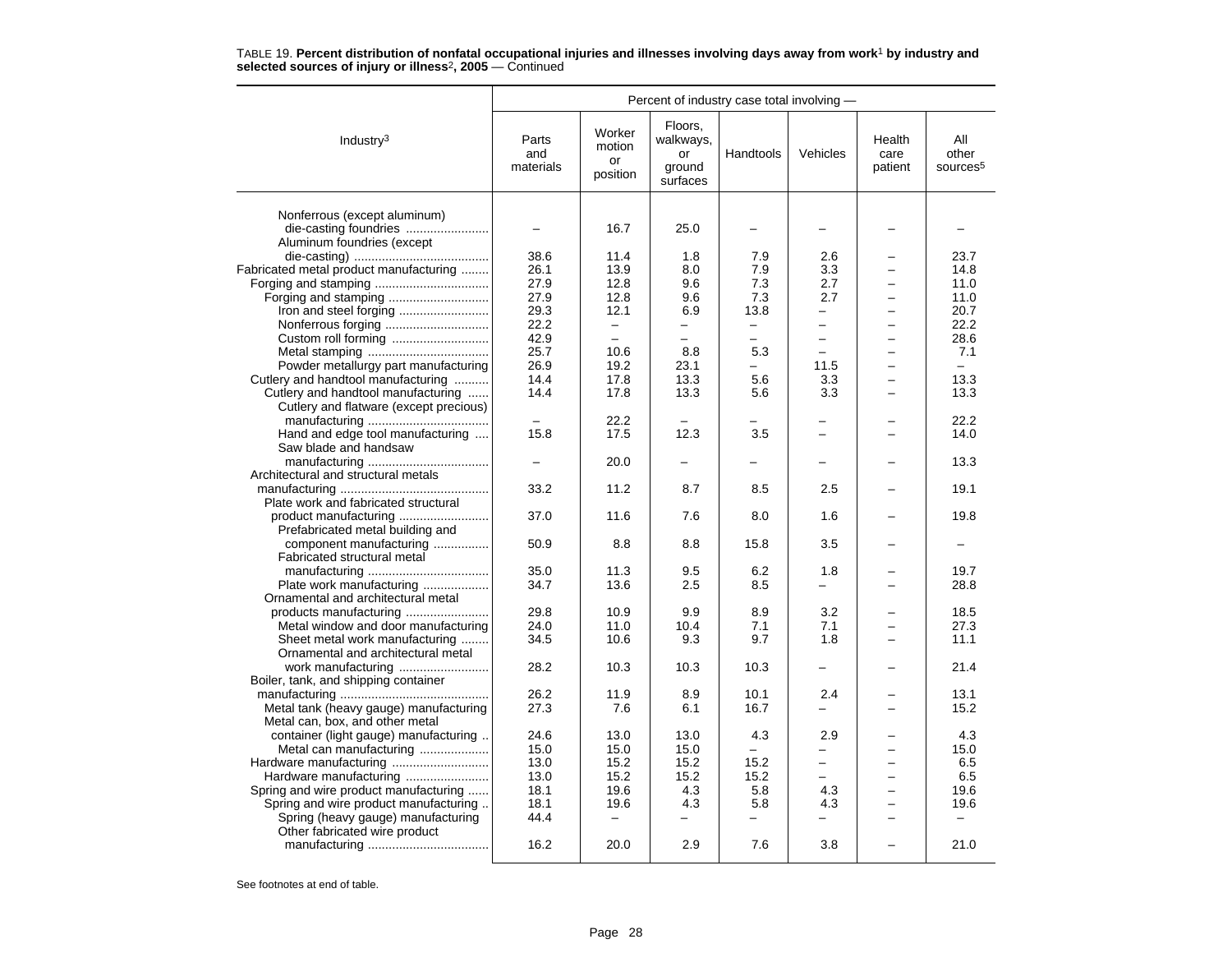|                                                                          |                                   |                | Percent of industry case total involving - |                          |                              |           |  |
|--------------------------------------------------------------------------|-----------------------------------|----------------|--------------------------------------------|--------------------------|------------------------------|-----------|--|
| Industry $3$                                                             | <b>NAICS</b><br>code <sup>4</sup> | Total<br>cases | Chemicals<br>and<br>chemical<br>products   | Containers               | Furniture<br>and<br>fixtures | Machinery |  |
|                                                                          |                                   |                |                                            |                          |                              |           |  |
| Machine shops; turned product; and screw,<br>nut, and bolt manufacturing | 3327                              | 6,180          | 1.5                                        | 8.4                      | 3.1                          | 18.4      |  |
|                                                                          | 33271                             | 4,790          | 1.9                                        | 7.3                      | 3.3                          | 18.4      |  |
| Turned product and screw, nut, and bolt                                  |                                   |                |                                            |                          |                              |           |  |
|                                                                          | 33272                             | 1,380          |                                            | 12.3                     | 2.2                          | 19.6      |  |
| Precision turned product                                                 |                                   |                |                                            |                          |                              |           |  |
|                                                                          | 332721                            | 740            |                                            | 13.5                     |                              | 24.3      |  |
| Bolt, nut, screw, rivet, and washer                                      |                                   |                |                                            |                          |                              |           |  |
| Coating, engraving, heat treating, and                                   | 332722                            | 650            |                                            | 10.8                     | 4.6                          | 13.8      |  |
|                                                                          | 3328                              | 2,880          | 4.2                                        | 9.4                      | 8.7                          | 6.9       |  |
| Coating, engraving, heat treating, and                                   |                                   |                |                                            |                          |                              |           |  |
|                                                                          | 33281                             | 2,880          | 4.2                                        | 9.4                      | 8.7                          | 6.9       |  |
| Metal coating, engraving (except                                         |                                   |                |                                            |                          |                              |           |  |
| jewelry and silverware), and allied                                      |                                   |                |                                            |                          |                              |           |  |
| services to manufacturers<br>Electroplating, plating, polishing,         | 332812                            | 1,170          | 4.3                                        | 6.0                      | 14.5                         | 3.4       |  |
| anodizing, and coloring                                                  | 332813                            | 1,190          | 5.0                                        | 10.9                     | 5.9                          | 10.9      |  |
| Other fabricated metal product                                           |                                   |                |                                            |                          |                              |           |  |
|                                                                          | 3329                              | 4.080          | 2.5                                        | 12.0                     | 2.7                          | 14.0      |  |
| Metal valve manufacturing                                                | 33291                             | 1,400          | 3.6                                        | 13.6                     | 2.1                          | 12.9      |  |
| Industrial valve manufacturing                                           | 332911                            | 260            | ÷.                                         | 7.7                      |                              | 11.5      |  |
| Fluid power valve and hose fitting                                       |                                   |                |                                            |                          |                              |           |  |
| All other fabricated metal product                                       | 332912                            | 410            | 9.8                                        | 14.6                     |                              | 19.5      |  |
|                                                                          | 33299                             | 2,680          | 1.5                                        | 11.2                     | 3.4                          | 14.6      |  |
| Ball and roller bearing manufacturing                                    | 332991                            | 380            |                                            | 23.7                     |                              | 15.8      |  |
| Small arms ammunition                                                    |                                   |                |                                            |                          |                              |           |  |
|                                                                          | 332992                            | 190            |                                            | 15.8                     |                              | 10.5      |  |
| Ammunition (except small arms)                                           |                                   |                |                                            |                          |                              |           |  |
| Small arms manufacturing                                                 | 332993<br>332994                  | 90<br>120      | $\equiv$                                   | $\overline{\phantom{0}}$ |                              |           |  |
| Fabricated pipe and pipe fitting                                         |                                   |                |                                            |                          |                              |           |  |
|                                                                          | 332996                            | 380            | 5.3                                        | 5.3                      |                              | 10.5      |  |
| Enameled iron and metal sanitary                                         |                                   |                |                                            |                          |                              |           |  |
| ware manufacturing                                                       | 332998                            | 130            |                                            | 15.4                     |                              |           |  |
| All other miscellaneous fabricated                                       |                                   |                |                                            |                          |                              |           |  |
| metal product manufacturing                                              | 332999                            | 1,310          | 1.5                                        | 9.2                      | 5.3                          | 16.8      |  |
| Agriculture, construction, and mining                                    | 333                               | 16,360         | 1.2                                        | 7.8                      | 2.4                          | 13.3      |  |
| machinery manufacturing                                                  | 3331                              | 3.420          | .9                                         | 4.7                      | 2.0                          | 13.7      |  |
| Agricultural implement manufacturing                                     | 33311                             | 1,260          |                                            | 4.8                      | 2.4                          | 12.7      |  |
| Farm machinery and equipment                                             |                                   |                |                                            |                          |                              |           |  |
|                                                                          | 333111                            | 1,040          |                                            | 3.8                      | 2.9                          | 12.5      |  |
| Lawn and garden tractor and home                                         |                                   |                |                                            |                          |                              |           |  |
| lawn and garden equipment                                                | 333112                            | 220            |                                            | 9.1                      |                              | 13.6      |  |
| Construction machinery manufacturing                                     | 33312                             | 1,460          | 1.4                                        | 5.5                      |                              | 15.8      |  |
|                                                                          |                                   |                |                                            |                          |                              |           |  |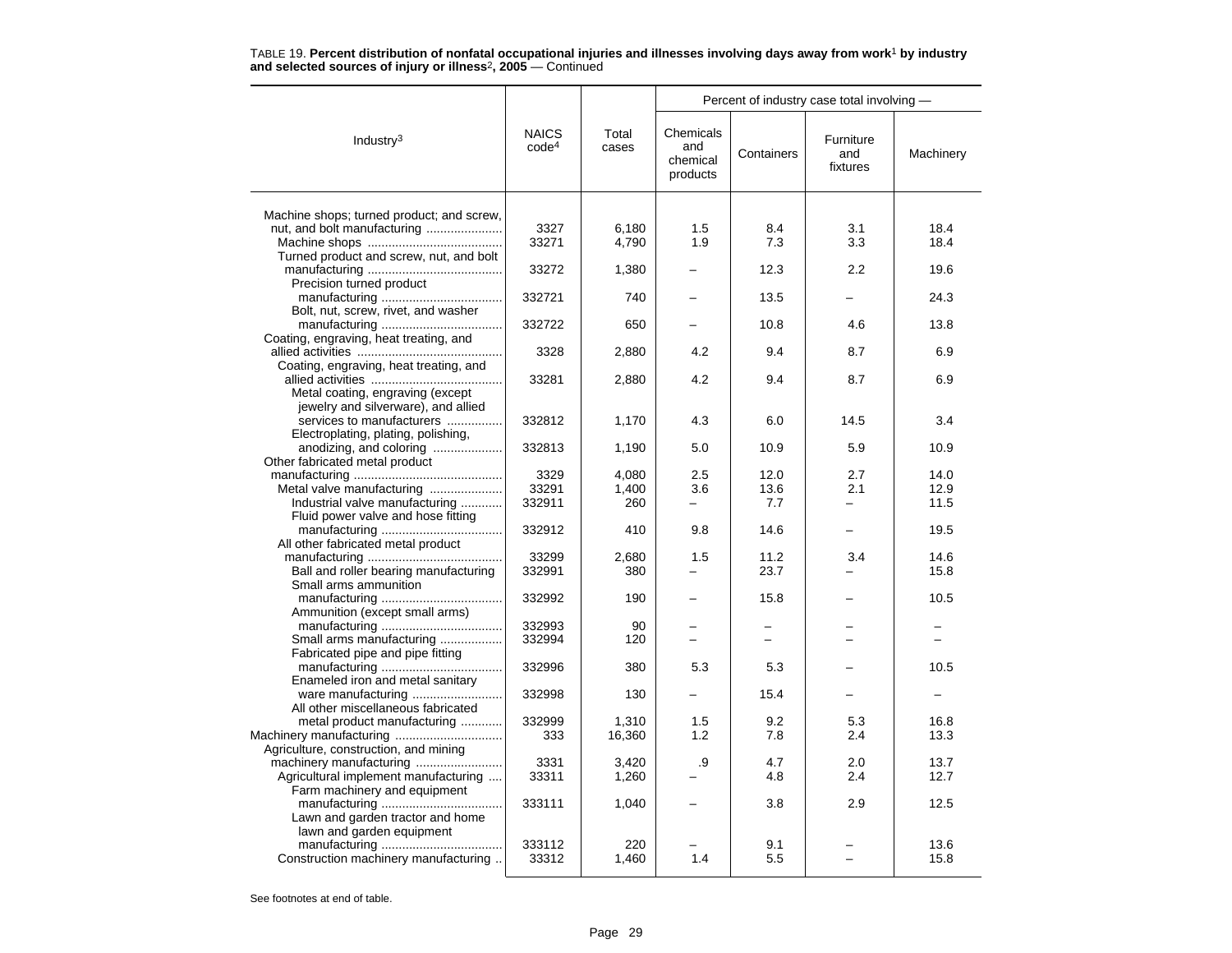|                                                                          | Percent of industry case total involving - |                                    |                                                  |            |            |                           |                                      |  |
|--------------------------------------------------------------------------|--------------------------------------------|------------------------------------|--------------------------------------------------|------------|------------|---------------------------|--------------------------------------|--|
| Industry <sup>3</sup>                                                    | Parts<br>and<br>materials                  | Worker<br>motion<br>or<br>position | Floors,<br>walkways,<br>or<br>ground<br>surfaces | Handtools  | Vehicles   | Health<br>care<br>patient | All<br>other<br>sources <sup>5</sup> |  |
|                                                                          |                                            |                                    |                                                  |            |            |                           |                                      |  |
| Machine shops; turned product; and screw,<br>nut, and bolt manufacturing | 22.2                                       | 12.1                               | 6.5                                              | 10.0       | 3.9        |                           | 13.8                                 |  |
|                                                                          | 22.8                                       | 9.8                                | 5.8                                              | 11.9       | 3.5        |                           | 15.4                                 |  |
| Turned product and screw, nut, and bolt                                  |                                            |                                    |                                                  |            |            |                           |                                      |  |
|                                                                          | 20.3                                       | 20.3                               | 8.7                                              | 4.3        | 5.1        |                           | 8.0                                  |  |
| Precision turned product                                                 |                                            |                                    |                                                  |            |            |                           |                                      |  |
|                                                                          | 14.9                                       | 20.3                               | 6.8                                              | 2.7        | 6.8        |                           | 10.8                                 |  |
| Bolt, nut, screw, rivet, and washer                                      |                                            |                                    |                                                  |            |            |                           |                                      |  |
|                                                                          | 26.2                                       | 20.0                               | 10.8                                             | 4.6        |            |                           | 4.6                                  |  |
| Coating, engraving, heat treating, and                                   |                                            |                                    |                                                  |            |            |                           |                                      |  |
|                                                                          | 26.4                                       | 15.3                               | 6.2                                              | 5.2        | 4.5        |                           | 12.8                                 |  |
| Coating, engraving, heat treating, and                                   | 26.4                                       |                                    | 6.2                                              | 5.2        | 4.5        |                           | 12.8                                 |  |
| Metal coating, engraving (except                                         |                                            | 15.3                               |                                                  |            |            |                           |                                      |  |
| jewelry and silverware), and allied                                      |                                            |                                    |                                                  |            |            |                           |                                      |  |
| services to manufacturers                                                | 30.8                                       | 14.5                               | 4.3                                              | 3.4        | 4.3        |                           | 14.5                                 |  |
| Electroplating, plating, polishing,                                      |                                            |                                    |                                                  |            |            |                           |                                      |  |
| anodizing, and coloring                                                  | 21.8                                       | 15.1                               | 7.6                                              | 5.0        | 4.2        |                           | 13.4                                 |  |
| Other fabricated metal product                                           |                                            |                                    |                                                  |            |            |                           |                                      |  |
|                                                                          | 21.1                                       | 20.6                               | 7.6                                              | 4.7        | 4.2        |                           | 10.0                                 |  |
| Metal valve manufacturing                                                | 21.4                                       | 19.3                               | 7.1                                              | 5.0        | 3.6        |                           | 11.4                                 |  |
| Industrial valve manufacturing                                           | 26.9                                       | 15.4                               | 11.5                                             | 15.4       |            |                           | 7.7                                  |  |
| Fluid power valve and hose fitting                                       |                                            |                                    |                                                  |            |            |                           |                                      |  |
|                                                                          | 12.2                                       | 17.1                               | 7.3                                              |            | -          |                           | 17.1                                 |  |
| All other fabricated metal product                                       |                                            |                                    |                                                  | 4.9        |            |                           |                                      |  |
| Ball and roller bearing manufacturing                                    | 20.9<br>15.8                               | 21.3<br>13.2                       | 7.5<br>13.2                                      | 5.3        | 4.9<br>5.3 |                           | 9.3<br>5.3                           |  |
| Small arms ammunition                                                    |                                            |                                    |                                                  |            |            |                           |                                      |  |
|                                                                          | 10.5                                       | 36.8                               |                                                  | 10.5       |            |                           | 10.5                                 |  |
| Ammunition (except small arms)                                           |                                            |                                    |                                                  |            |            |                           |                                      |  |
|                                                                          |                                            | 44.4                               |                                                  |            |            |                           | 33.3                                 |  |
| Small arms manufacturing                                                 | 25.0                                       | 25.0                               |                                                  |            |            |                           | 16.7                                 |  |
| Fabricated pipe and pipe fitting                                         |                                            |                                    |                                                  |            |            |                           |                                      |  |
|                                                                          | 15.8                                       | 13.2                               | 15.8                                             |            | 10.5       |                           | 21.1                                 |  |
| Enameled iron and metal sanitary                                         |                                            |                                    |                                                  |            |            |                           |                                      |  |
|                                                                          | 15.4                                       | 15.4                               | 23.1                                             |            | 15.4       |                           |                                      |  |
| All other miscellaneous fabricated                                       |                                            |                                    |                                                  |            |            |                           |                                      |  |
| metal product manufacturing                                              | 25.2<br>27.3                               | 22.9<br>16.8                       | 4.6<br>8.9                                       | 3.8<br>7.2 | 3.8<br>3.2 | $\overline{\phantom{0}}$  | 5.3<br>12.0                          |  |
| Agriculture, construction, and mining                                    |                                            |                                    |                                                  |            |            |                           |                                      |  |
|                                                                          | 30.1                                       | 17.3                               | 8.8                                              | 7.9        | 3.2        |                           | 11.4                                 |  |
| Agricultural implement manufacturing                                     | 23.8                                       | 21.4                               | 8.7                                              | 4.8        | 5.6        |                           | 15.1                                 |  |
| Farm machinery and equipment                                             |                                            |                                    |                                                  |            |            |                           |                                      |  |
|                                                                          | 26.0                                       | 22.1                               | 9.6                                              | 3.8        | 4.8        |                           | 15.4                                 |  |
| Lawn and garden tractor and home                                         |                                            |                                    |                                                  |            |            |                           |                                      |  |
| lawn and garden equipment                                                |                                            |                                    |                                                  |            |            |                           |                                      |  |
|                                                                          | 18.2                                       | 18.2                               | 9.1                                              | 9.1        | 9.1        |                           | 13.6                                 |  |
| Construction machinery manufacturing                                     | 34.9                                       | 11.0                               | 11.0                                             | 9.6        | 2.7        |                           | 7.5                                  |  |
|                                                                          |                                            |                                    |                                                  |            |            |                           |                                      |  |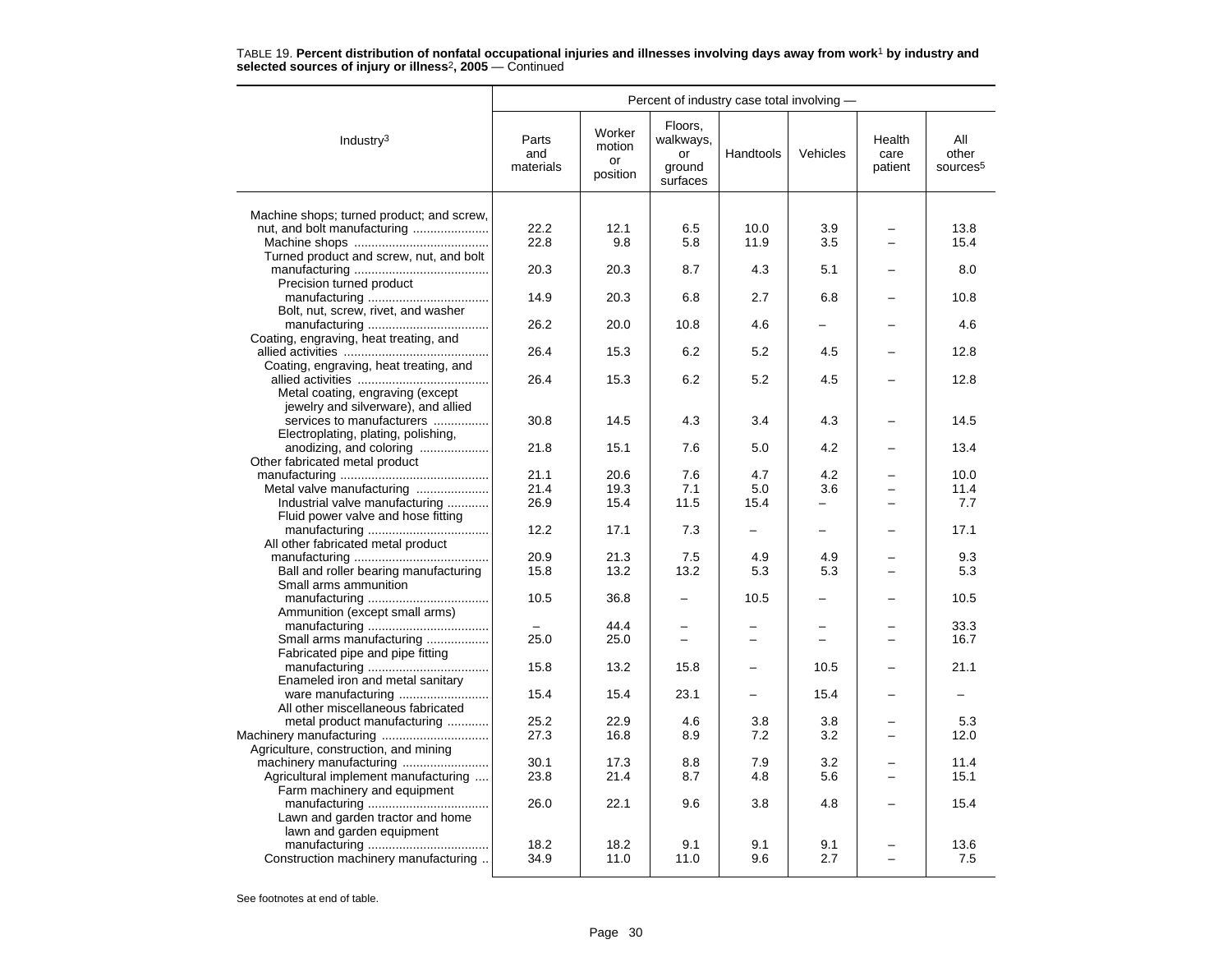|                                                                         |                                   |                | Percent of industry case total involving - |            |                              |           |  |
|-------------------------------------------------------------------------|-----------------------------------|----------------|--------------------------------------------|------------|------------------------------|-----------|--|
| Industry <sup>3</sup>                                                   | <b>NAICS</b><br>code <sup>4</sup> | Total<br>cases | Chemicals<br>and<br>chemical<br>products   | Containers | Furniture<br>and<br>fixtures | Machinery |  |
| Mining and oil and gas field machinery                                  |                                   |                |                                            |            |                              |           |  |
|                                                                         | 33313                             | 700            |                                            | 2.9        | 4.3                          | 12.9      |  |
| Mining machinery and equipment                                          |                                   |                |                                            |            |                              |           |  |
| Oil and gas field machinery and                                         | 333131                            | 280            |                                            |            |                              | 21.4      |  |
| equipment manufacturing                                                 | 333132                            | 420            |                                            | 4.8        | 7.1                          | 4.8       |  |
| Industrial machinery manufacturing                                      | 3332                              | 1,640          | 1.2                                        | 11.0       | 1.2                          | 10.4      |  |
| Plastics and rubber industry machinery                                  |                                   |                |                                            |            |                              |           |  |
| Other industrial machinery                                              | 33322                             | 210            |                                            | 14.3       |                              |           |  |
|                                                                         | 33329                             | 1,240          |                                            | 12.1       |                              | 12.1      |  |
| Paper industry machinery                                                |                                   |                |                                            |            |                              |           |  |
|                                                                         | 333291                            | 130            |                                            | -          |                              |           |  |
| Textile machinery manufacturing                                         | 333292                            | 90             |                                            |            |                              |           |  |
| Printing machinery and equipment                                        |                                   |                |                                            |            |                              |           |  |
| Semiconductor machinery                                                 | 333293                            | 250            |                                            | 12.0       |                              | 20.0      |  |
|                                                                         | 333295                            | 70             |                                            |            |                              |           |  |
| All other industrial machinery                                          |                                   |                |                                            |            |                              |           |  |
|                                                                         | 333298                            | 450            |                                            | 4.4        |                              | 4.4       |  |
| Commercial and service industry                                         |                                   |                |                                            |            |                              |           |  |
| machinery manufacturing                                                 | 3333                              | 870            |                                            | 9.2        | 3.4                          | 12.6      |  |
| Commercial and service industry<br>machinery manufacturing              | 33331                             | 870            |                                            | 9.2        | 3.4                          | 12.6      |  |
| Automatic vending machine                                               |                                   |                |                                            |            |                              |           |  |
|                                                                         | 333311                            | 120            |                                            |            |                              |           |  |
| Office machinery manufacturing                                          | 333313                            | 60             |                                            | 33.3       |                              |           |  |
| Optical instrument and lens                                             |                                   |                |                                            |            |                              |           |  |
|                                                                         | 333314                            | 100            |                                            |            |                              |           |  |
| Photographic and photocopying<br>equipment manufacturing                | 333315                            | 80             |                                            |            |                              |           |  |
| Other commercial and service                                            |                                   |                |                                            |            |                              |           |  |
| industry machinery manufacturing                                        | 333319                            | 430            |                                            | 11.6       |                              | 18.6      |  |
| Ventilation, heating, air-conditioning, and                             |                                   |                |                                            |            |                              |           |  |
| commercial refrigeration equipment                                      |                                   |                |                                            |            |                              |           |  |
|                                                                         | 3334                              | 2,180          | 1.8                                        | 7.8        | 2.3                          | 15.6      |  |
| Ventilation, heating, air-conditioning,<br>and commercial refrigeration |                                   |                |                                            |            |                              |           |  |
| equipment manufacturing                                                 | 33341                             | 2,180          | 1.8                                        | 7.8        | 2.3                          | 15.6      |  |
| Air purification equipment                                              |                                   |                |                                            |            |                              |           |  |
|                                                                         | 333411                            | 320            |                                            | 6.2        |                              | 9.4       |  |
| Industrial and commercial fan and                                       |                                   |                |                                            |            |                              |           |  |
| blower manufacturing                                                    | 333412                            | 200            |                                            |            |                              | 10.0      |  |
| Heating equipment (except warm air<br>furnaces) manufacturing           | 333414                            | 350            | 5.7                                        | 11.4       |                              | 25.7      |  |
|                                                                         |                                   |                |                                            |            |                              |           |  |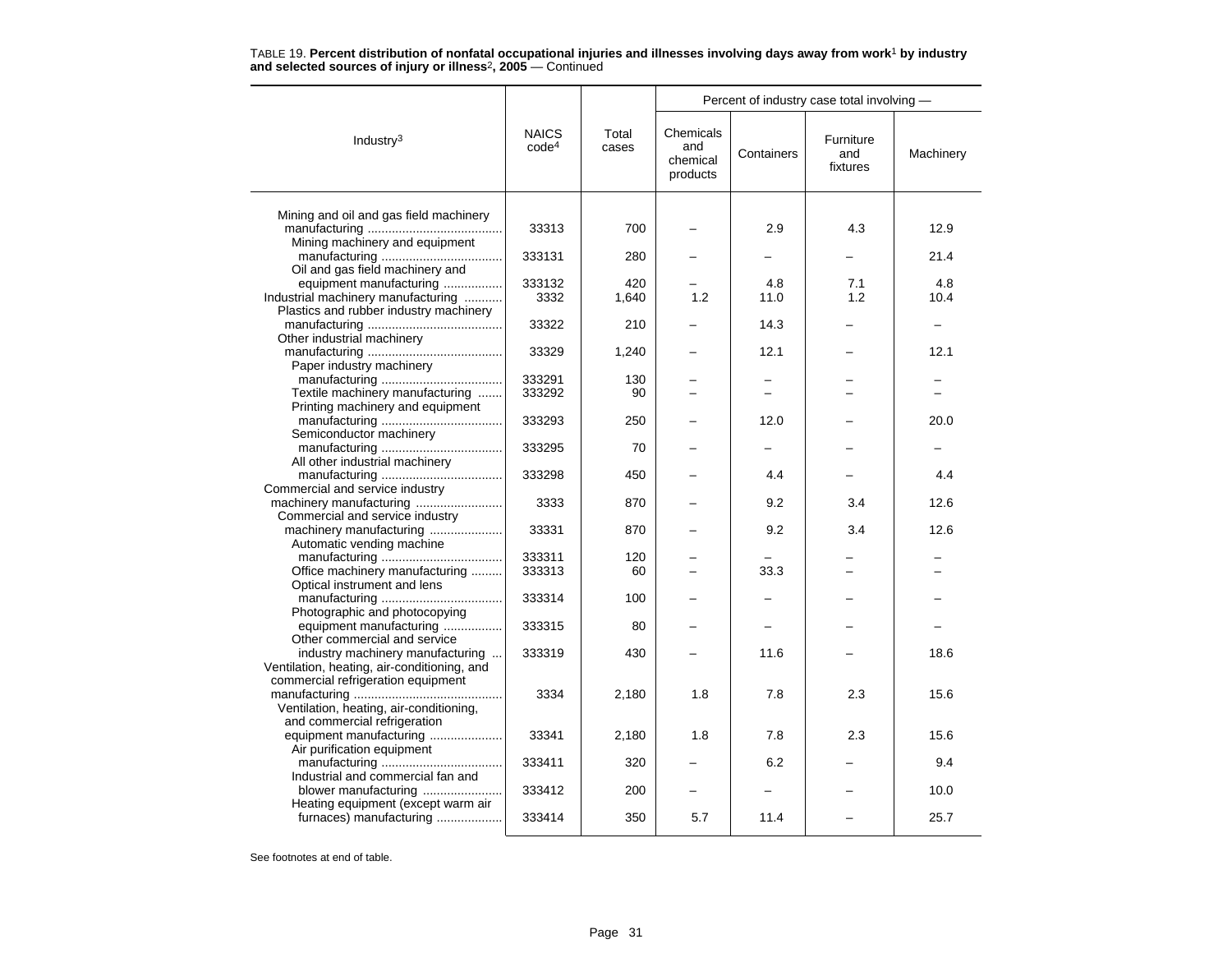|                                                                  | Percent of industry case total involving - |                                    |                                                  |                          |          |                           |                                      |  |  |
|------------------------------------------------------------------|--------------------------------------------|------------------------------------|--------------------------------------------------|--------------------------|----------|---------------------------|--------------------------------------|--|--|
| Industry <sup>3</sup>                                            | Parts<br>and<br>materials                  | Worker<br>motion<br>or<br>position | Floors.<br>walkways,<br>or<br>ground<br>surfaces | Handtools                | Vehicles | Health<br>care<br>patient | All<br>other<br>sources <sup>5</sup> |  |  |
|                                                                  |                                            |                                    |                                                  |                          |          |                           |                                      |  |  |
| Mining and oil and gas field machinery                           | 31.4                                       | 21.4                               | 4.3                                              | 10.0                     |          |                           | 11.4                                 |  |  |
| Mining machinery and equipment                                   |                                            |                                    |                                                  |                          |          |                           |                                      |  |  |
| Oil and gas field machinery and                                  | 35.7                                       | 10.7                               |                                                  | 17.9                     |          |                           | 10.7                                 |  |  |
| equipment manufacturing                                          | 28.6                                       | 31.0                               | 4.8                                              | 7.1                      |          |                           | 11.9                                 |  |  |
| Industrial machinery manufacturing                               | 27.4                                       | 14.0                               | 11.0                                             | 6.1                      | 1.8      |                           | 15.2                                 |  |  |
| Plastics and rubber industry machinery                           |                                            |                                    |                                                  |                          |          |                           |                                      |  |  |
|                                                                  | 14.3                                       | 14.3                               |                                                  |                          |          |                           | 28.6                                 |  |  |
| Other industrial machinery                                       |                                            |                                    |                                                  |                          |          |                           |                                      |  |  |
| Paper industry machinery                                         | 21.0                                       | 16.1                               | 12.9                                             | 7.3                      | 2.4      |                           | 14.5                                 |  |  |
|                                                                  | 30.8                                       |                                    | 15.4                                             |                          |          |                           | 23.1                                 |  |  |
| Textile machinery manufacturing                                  | 22.2                                       | $\overline{\phantom{0}}$           | 22.2                                             | $\overline{\phantom{0}}$ | ▃        |                           |                                      |  |  |
| Printing machinery and equipment                                 |                                            |                                    |                                                  |                          |          |                           |                                      |  |  |
|                                                                  | 16.0                                       | 16.0                               | 8.0                                              | 8.0                      |          |                           | 8.0                                  |  |  |
| Semiconductor machinery                                          |                                            |                                    |                                                  |                          |          |                           |                                      |  |  |
|                                                                  | 28.6                                       |                                    |                                                  |                          |          |                           |                                      |  |  |
| All other industrial machinery                                   |                                            |                                    |                                                  |                          |          |                           |                                      |  |  |
|                                                                  | 20.0                                       | 24.4                               | 15.6                                             | 6.7                      |          |                           | 22.2                                 |  |  |
| Commercial and service industry                                  | 14.9                                       |                                    | 12.6                                             |                          |          |                           |                                      |  |  |
| Commercial and service industry                                  |                                            | 26.4                               |                                                  | 3.4                      | 4.6      |                           | 11.5                                 |  |  |
| machinery manufacturing                                          | 14.9                                       | 26.4                               | 12.6                                             | 3.4                      | 4.6      |                           | 11.5                                 |  |  |
| Automatic vending machine                                        |                                            |                                    |                                                  |                          |          |                           |                                      |  |  |
|                                                                  | 25.0                                       | 50.0                               |                                                  |                          |          |                           |                                      |  |  |
| Office machinery manufacturing                                   |                                            |                                    |                                                  |                          |          |                           |                                      |  |  |
| Optical instrument and lens                                      |                                            |                                    |                                                  |                          |          |                           |                                      |  |  |
|                                                                  | $\overline{\phantom{0}}$                   | 30.0                               |                                                  |                          |          |                           | 30.0                                 |  |  |
| Photographic and photocopying                                    |                                            |                                    |                                                  |                          |          |                           |                                      |  |  |
| equipment manufacturing                                          |                                            | 37.5                               |                                                  |                          |          |                           |                                      |  |  |
| Other commercial and service<br>industry machinery manufacturing | 16.3                                       | 16.3                               | 14.0                                             | 4.7                      |          |                           | 14.0                                 |  |  |
| Ventilation, heating, air-conditioning, and                      |                                            |                                    |                                                  |                          |          |                           |                                      |  |  |
| commercial refrigeration equipment                               |                                            |                                    |                                                  |                          |          |                           |                                      |  |  |
|                                                                  | 26.1                                       | 18.3                               | 9.2                                              | 4.1                      | 4.6      |                           | 10.6                                 |  |  |
| Ventilation, heating, air-conditioning,                          |                                            |                                    |                                                  |                          |          |                           |                                      |  |  |
| and commercial refrigeration                                     |                                            |                                    |                                                  |                          |          |                           |                                      |  |  |
| equipment manufacturing                                          | 26.1                                       | 18.3                               | 9.2                                              | 4.1                      | 4.6      |                           | 10.6                                 |  |  |
| Air purification equipment                                       |                                            |                                    |                                                  |                          |          |                           |                                      |  |  |
|                                                                  | 12.5                                       | 12.5                               | 15.6                                             | 6.2                      | 12.5     |                           | 18.8                                 |  |  |
| Industrial and commercial fan and                                |                                            |                                    |                                                  |                          |          |                           |                                      |  |  |
| blower manufacturing<br>Heating equipment (except warm air       | 25.0                                       | 25.0                               |                                                  |                          |          |                           | 25.0                                 |  |  |
| furnaces) manufacturing                                          | 22.9                                       | 14.3                               |                                                  |                          |          |                           | 11.4                                 |  |  |
|                                                                  |                                            |                                    |                                                  |                          |          |                           |                                      |  |  |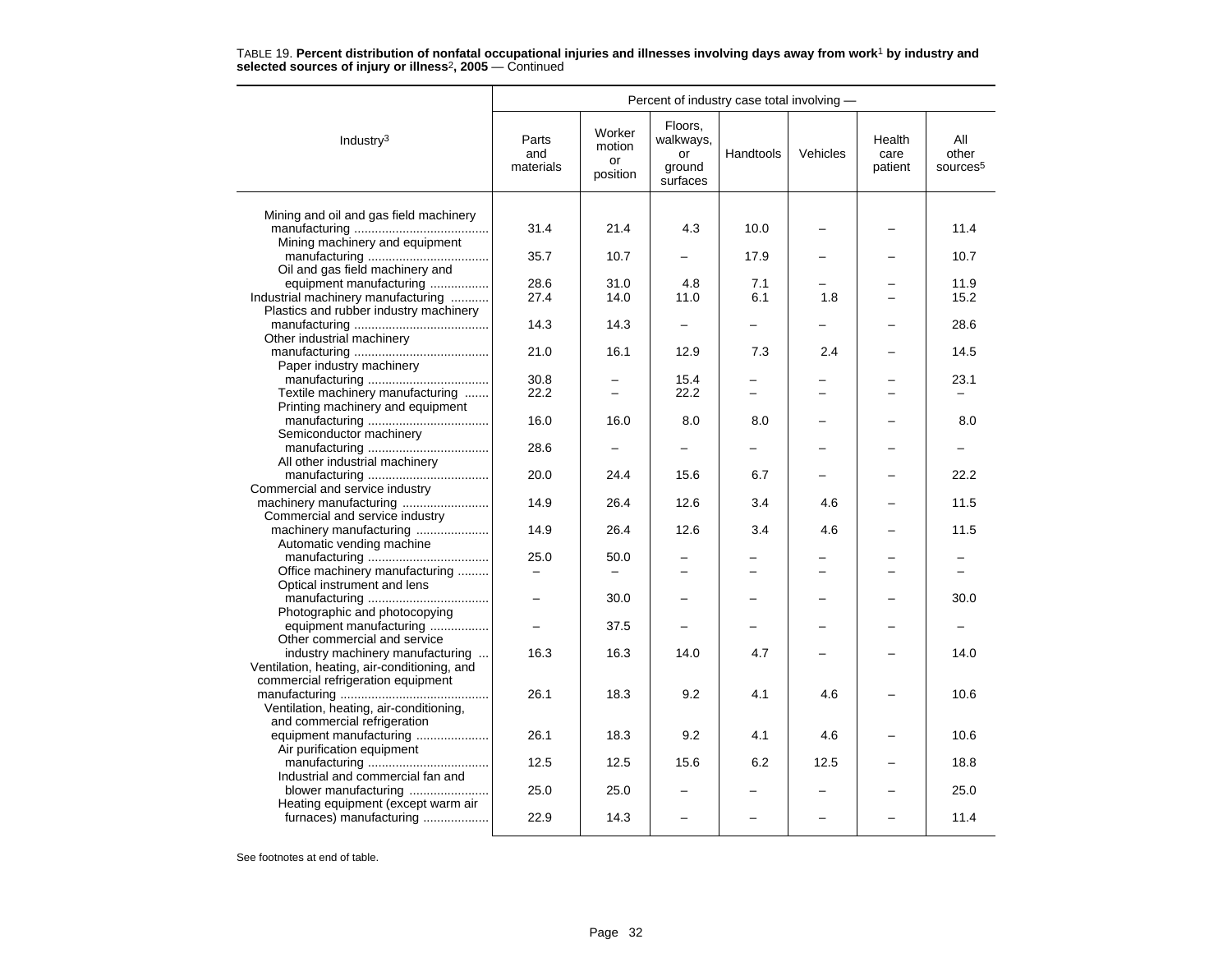|                                                                             | TABLE 19. Percent distribution of nonfatal occupational injuries and illnesses involving days away from work <sup>1</sup> by industry |  |
|-----------------------------------------------------------------------------|---------------------------------------------------------------------------------------------------------------------------------------|--|
| and selected sources of injury or illness <sup>2</sup> , $2005 -$ Continued |                                                                                                                                       |  |

|                                                                        |                                   |                | Percent of industry case total involving - |            |                              |              |  |
|------------------------------------------------------------------------|-----------------------------------|----------------|--------------------------------------------|------------|------------------------------|--------------|--|
| Industry $3$                                                           | <b>NAICS</b><br>code <sup>4</sup> | Total<br>cases | Chemicals<br>and<br>chemical<br>products   | Containers | Furniture<br>and<br>fixtures | Machinery    |  |
| Air-conditioning and warm air heating                                  |                                   |                |                                            |            |                              |              |  |
| equipment and commercial and                                           |                                   |                |                                            |            |                              |              |  |
| industrial refrigeration equipment                                     |                                   |                |                                            |            |                              |              |  |
| Metalworking machinery manufacturing                                   | 333415<br>3335                    | 1,310<br>3,030 | 1.5<br>.7                                  | 7.6<br>4.0 | 3.1<br>4.0                   | 14.5<br>15.2 |  |
| Metalworking machinery manufacturing                                   | 33351                             | 3,030          | .7                                         | 4.0        | 4.0                          | 15.2         |  |
| Industrial mold manufacturing                                          | 333511                            | 830            |                                            |            | 6.0                          | 13.3         |  |
| Machine tool (metal cutting types)                                     |                                   |                |                                            |            |                              |              |  |
|                                                                        | 333512                            | 260            |                                            |            |                              | 19.2         |  |
| Machine tool (metal forming types)                                     |                                   |                |                                            |            |                              |              |  |
|                                                                        | 333513                            | 260            |                                            |            |                              | 23.1         |  |
| Special die and tool, die set, jig, and                                |                                   |                |                                            |            |                              |              |  |
| fixture manufacturing                                                  | 333514                            | 1,120          |                                            | 6.2        | 4.5                          | 12.5         |  |
| Cutting tool and machine tool                                          |                                   |                |                                            |            |                              |              |  |
| accessory manufacturing<br>Engine, turbine, and power transmission     | 333515                            | 310            |                                            |            |                              | 29.0         |  |
|                                                                        | 3336                              | 1,220          |                                            | 9.8        |                              | 13.9         |  |
| Engine, turbine, and power transmission                                |                                   |                |                                            |            |                              |              |  |
| equipment manufacturing                                                | 33361                             | 1,220          |                                            | 9.8        |                              | 13.9         |  |
| Turbine and turbine generator set                                      |                                   |                |                                            |            |                              |              |  |
| units manufacturing                                                    | 333611                            | 130            |                                            | 15.4       |                              |              |  |
| Speed changer, industrial high-speed                                   |                                   |                |                                            |            |                              |              |  |
| drive, and gear manufacturing                                          | 333612                            | 210            |                                            |            |                              | 28.6         |  |
| Mechanical power transmission                                          |                                   |                |                                            |            |                              |              |  |
| equipment manufacturing                                                | 333613                            | 330            |                                            | 15.2       |                              | 15.2         |  |
| Other engine equipment                                                 | 333618                            | 550            |                                            | 7.3        |                              | 9.1          |  |
| Other general purpose machinery                                        |                                   |                |                                            |            |                              |              |  |
|                                                                        | 3339                              | 4,010          | 1.5                                        | 10.7       | 2.2                          | 11.5         |  |
| Pump and compressor manufacturing                                      | 33391                             | 600            | 3.3                                        | 13.3       |                              | 15.0         |  |
| Pump and pumping equipment                                             |                                   |                |                                            |            |                              |              |  |
|                                                                        | 333911                            | 400            |                                            | 10.0       |                              | 15.0         |  |
| Air and gas compressor                                                 |                                   |                |                                            |            |                              |              |  |
|                                                                        | 333912                            | 170            | 11.8                                       | 17.6       |                              | 11.8         |  |
| Measuring and dispensing pump                                          | 333913                            | 30             |                                            |            |                              |              |  |
| Material handling equipment                                            |                                   |                |                                            |            |                              |              |  |
|                                                                        | 33392                             | 1,410          |                                            | 9.2        | 3.5                          | 7.1          |  |
| Conveyor and conveying equipment                                       |                                   |                |                                            |            |                              |              |  |
|                                                                        | 333922                            | 540            |                                            | 20.4       | 5.6                          | 11.1         |  |
| Overhead traveling crane, hoist, and                                   |                                   |                |                                            |            |                              |              |  |
| monorail system manufacturing                                          | 333923                            | 310            |                                            |            |                              |              |  |
| Industrial truck, tractor, trailer, and                                |                                   |                |                                            | 4.7        |                              | 7.0          |  |
| stacker machinery manufacturing<br>All other general purpose machinery | 333924                            | 430            |                                            |            | 4.7                          |              |  |
|                                                                        | 33399                             | 2,010          | 1.0                                        | 10.9       | 2.0                          | 13.4         |  |
| Power-driven handtool manufacturing                                    | 333991                            | 110            |                                            | 18.2       |                              |              |  |
|                                                                        |                                   |                |                                            |            |                              |              |  |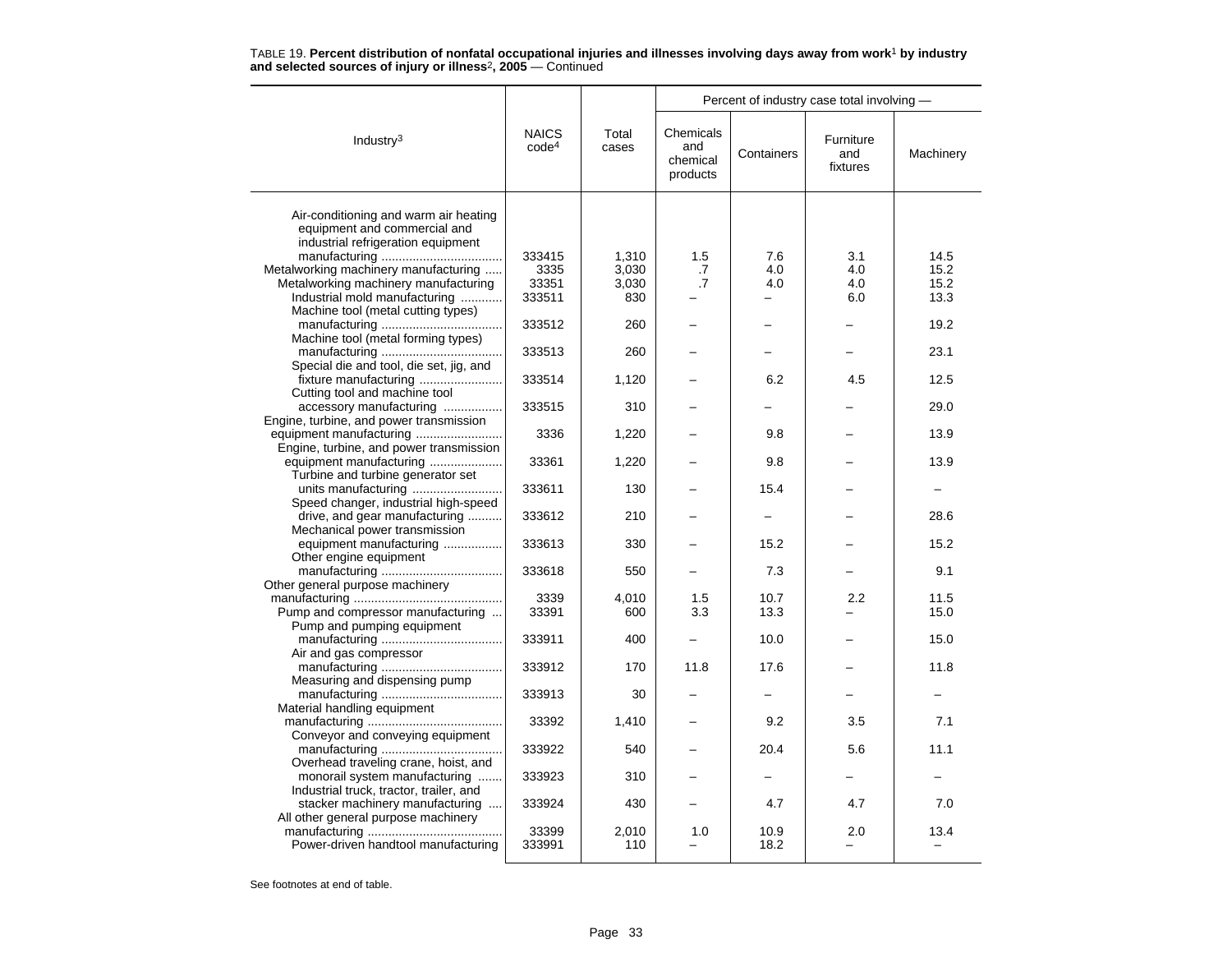|                                                                          | Percent of industry case total involving - |                                    |                                                  |             |            |                           |                                      |  |
|--------------------------------------------------------------------------|--------------------------------------------|------------------------------------|--------------------------------------------------|-------------|------------|---------------------------|--------------------------------------|--|
| Industry <sup>3</sup>                                                    | Parts<br>and<br>materials                  | Worker<br>motion<br>or<br>position | Floors,<br>walkways,<br>or<br>ground<br>surfaces | Handtools   | Vehicles   | Health<br>care<br>patient | All<br>other<br>sources <sup>5</sup> |  |
| Air-conditioning and warm air heating<br>equipment and commercial and    |                                            |                                    |                                                  |             |            |                           |                                      |  |
| industrial refrigeration equipment                                       |                                            |                                    |                                                  |             |            |                           |                                      |  |
| Metalworking machinery manufacturing                                     | 30.5<br>30.7                               | 19.8<br>10.6                       | 9.9<br>6.9                                       | 3.8<br>7.9  | 3.1<br>2.6 |                           | 6.1<br>17.2                          |  |
| Metalworking machinery manufacturing                                     | 30.7                                       | 10.6                               | 6.9                                              | 7.9         | 2.6        |                           | 17.2                                 |  |
| Industrial mold manufacturing                                            | 39.8                                       | 9.6                                | 10.8                                             | 7.2         | 6.0        |                           | 4.8                                  |  |
| Machine tool (metal cutting types)                                       |                                            |                                    |                                                  |             |            |                           |                                      |  |
|                                                                          | 11.5                                       | 23.1                               |                                                  |             |            |                           | 30.8                                 |  |
| Machine tool (metal forming types)                                       |                                            |                                    |                                                  |             |            |                           |                                      |  |
|                                                                          | 34.6                                       | 11.5                               |                                                  |             |            |                           | 19.2                                 |  |
| Special die and tool, die set, jig, and                                  |                                            |                                    |                                                  |             |            |                           |                                      |  |
| fixture manufacturing<br>Cutting tool and machine tool                   | 27.7                                       | 5.4                                | 3.6                                              | 11.6        |            |                           | 26.8                                 |  |
| accessory manufacturing<br>Engine, turbine, and power transmission       | 29.0                                       | 16.1                               |                                                  | 6.5         |            |                           | 6.5                                  |  |
| Engine, turbine, and power transmission                                  | 23.8                                       | 18.9                               | 10.7                                             | 7.4         | 4.1        |                           | 9.8                                  |  |
| equipment manufacturing<br>Turbine and turbine generator set             | 23.8                                       | 18.9                               | 10.7                                             | 7.4         | 4.1        |                           | 9.8                                  |  |
| Speed changer, industrial high-speed                                     |                                            | 30.8                               | 15.4                                             |             |            |                           | 15.4                                 |  |
| drive, and gear manufacturing<br>Mechanical power transmission           | 38.1                                       | 9.5                                | 9.5                                              |             |            |                           |                                      |  |
| equipment manufacturing<br>Other engine equipment                        | 24.2                                       | 18.2                               |                                                  | 9.1         |            |                           | 18.2                                 |  |
|                                                                          | 23.6                                       | 18.2                               | 16.4                                             | 9.1         | 5.5        |                           | 7.3                                  |  |
| Other general purpose machinery                                          | 26.4                                       | 18.7                               | 8.2                                              | 8.7         | 2.7        |                           | 9.2                                  |  |
| Pump and compressor manufacturing<br>Pump and pumping equipment          | 23.3                                       | 18.3                               | 10.0                                             | 5.0         |            |                           | 10.0                                 |  |
| Air and gas compressor                                                   | 27.5                                       | 17.5                               | 7.5                                              | 5.0         |            |                           | 15.0                                 |  |
| Measuring and dispensing pump                                            | 17.6                                       | 17.6                               |                                                  |             |            |                           |                                      |  |
| Material handling equipment                                              |                                            |                                    | 66.7                                             |             |            |                           |                                      |  |
| Conveyor and conveying equipment                                         | 30.5                                       | 16.3                               | 8.5                                              | 9.9         | 4.3        |                           | 7.8                                  |  |
| Overhead traveling crane, hoist, and                                     | 24.1                                       | 14.8                               |                                                  | 9.3         |            |                           | 9.3                                  |  |
| monorail system manufacturing<br>Industrial truck, tractor, trailer, and | 32.3                                       | 9.7                                | 19.4                                             | 22.6        |            |                           | 6.5                                  |  |
| stacker machinery manufacturing<br>All other general purpose machinery   | 39.5                                       | 20.9                               | 7.0                                              | 4.7         | 4.7        |                           | 9.3                                  |  |
| Power-driven handtool manufacturing                                      | 24.4                                       | 20.4<br>$\overline{\phantom{0}}$   | 7.0<br>$\overline{\phantom{0}}$                  | 9.0<br>18.2 | 2.0        | $\equiv$                  | 10.0                                 |  |
|                                                                          |                                            |                                    |                                                  |             |            |                           |                                      |  |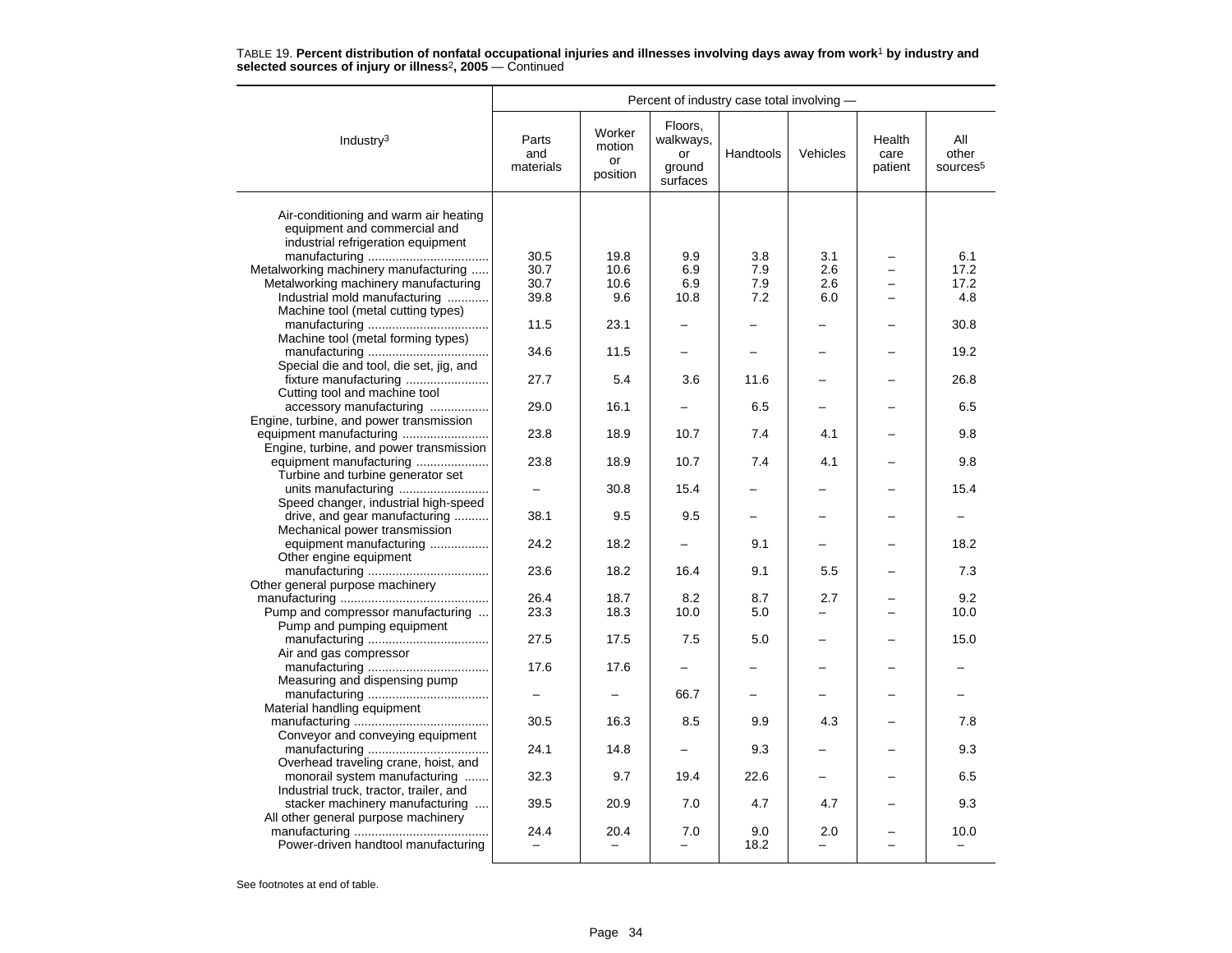|                                                                    |                                   |                | Percent of industry case total involving - |            |                              |           |  |
|--------------------------------------------------------------------|-----------------------------------|----------------|--------------------------------------------|------------|------------------------------|-----------|--|
| Industry $3$                                                       | <b>NAICS</b><br>code <sup>4</sup> | Total<br>cases | Chemicals<br>and<br>chemical<br>products   | Containers | Furniture<br>and<br>fixtures | Machinery |  |
|                                                                    |                                   |                |                                            |            |                              |           |  |
| Welding and soldering equipment                                    |                                   |                |                                            |            |                              |           |  |
|                                                                    | 333992                            | 210            |                                            |            |                              |           |  |
| Packaging machinery manufacturing                                  | 333993                            | 180            |                                            | 11.1       |                              | 11.1      |  |
| Industrial process furnace and oven                                |                                   |                |                                            |            |                              |           |  |
|                                                                    | 333994                            | 140            |                                            |            |                              | 28.6      |  |
| Fluid power cylinder and actuator                                  |                                   | 320            |                                            |            |                              | 15.6      |  |
|                                                                    | 333995                            |                |                                            | 12.5       |                              |           |  |
| Fluid power pump and motor                                         |                                   |                |                                            | 8.8        |                              | 14.7      |  |
|                                                                    | 333996                            | 340            |                                            |            |                              |           |  |
| All other miscellaneous general                                    |                                   |                |                                            |            |                              | 13.4      |  |
| purpose machinery manufacturing<br>Computer and electronic product | 333999                            | 670            |                                            | 14.9       |                              |           |  |
|                                                                    | 334                               |                | 2.9                                        | 11.8       |                              | 9.5       |  |
| Computer and peripheral equipment                                  |                                   | 6,110          |                                            |            | 3.3                          |           |  |
|                                                                    | 3341                              | 440            |                                            | 18.2       |                              | 13.6      |  |
| Computer and peripheral equipment                                  |                                   |                |                                            |            |                              |           |  |
|                                                                    | 33411                             | 440            |                                            | 18.2       |                              | 13.6      |  |
| Electronic computer manufacturing                                  | 334111                            | 200            |                                            | 15.0       |                              | 10.0      |  |
| Computer storage device                                            |                                   |                |                                            |            |                              |           |  |
|                                                                    | 334112                            | 80             |                                            | 25.0       |                              |           |  |
| Other computer peripheral equipment                                |                                   |                |                                            |            |                              |           |  |
|                                                                    | 334119                            | 150            |                                            | 26.7       |                              | 20.0      |  |
| Communications equipment manufacturing                             | 3342                              | 660            | 3.0                                        | 9.1        | 6.1                          | 9.1       |  |
| Radio and television broadcasting and                              |                                   |                |                                            |            |                              |           |  |
| wireless communications equipment                                  |                                   |                |                                            |            |                              |           |  |
|                                                                    | 33422                             | 300            |                                            | 16.7       | 6.7                          | 16.7      |  |
| Other communications equipment                                     |                                   |                |                                            |            |                              |           |  |
|                                                                    | 33429                             | 100            |                                            |            |                              |           |  |
| Audio and video equipment manufacturing                            | 3343                              | 260            |                                            | 15.4       |                              | 23.1      |  |
| Semiconductor and other electronic                                 |                                   |                |                                            |            |                              |           |  |
| component manufacturing                                            | 3344                              | 2,210          | 4.1                                        | 9.5        | 1.8                          | 8.6       |  |
| Semiconductor and other electronic                                 |                                   |                |                                            |            |                              |           |  |
| component manufacturing                                            | 33441                             | 2,210          | 4.1                                        | 9.5        | 1.8                          | 8.6       |  |
| Bare printed circuit board                                         |                                   |                |                                            |            |                              |           |  |
|                                                                    | 334412                            | 440            | 11.4                                       | 9.1        |                              | 9.1       |  |
| Semiconductor and related device                                   |                                   |                |                                            |            |                              |           |  |
|                                                                    | 334413                            | 650            |                                            | 6.2        | 3.1                          | 7.7       |  |
| Electronic capacitor manufacturing                                 | 334414                            | 150            | $\equiv$                                   |            |                              |           |  |
| Electronic coil, transformer, and other                            |                                   |                |                                            |            |                              |           |  |
| inductor manufacturing                                             | 334416                            | 170            |                                            | 17.6       |                              |           |  |
| Electronic connector manufacturing                                 | 334417                            | 110            |                                            |            |                              | 18.2      |  |
| Printed circuit assembly (electronic                               |                                   |                |                                            |            |                              |           |  |
| assembly) manufacturing                                            | 334418                            | 240            |                                            | 8.3        |                              | 16.7      |  |
| Other electronic component                                         |                                   |                |                                            |            |                              |           |  |
|                                                                    | 334419                            | 370            |                                            | 13.5       |                              |           |  |
| Navigational, measuring, electromedical,                           |                                   |                |                                            |            |                              |           |  |
| and control instruments manufacturing                              | 3345                              | 2,350          | 2.1                                        | 12.3       | 4.3                          | 8.5       |  |
|                                                                    |                                   |                |                                            |            |                              |           |  |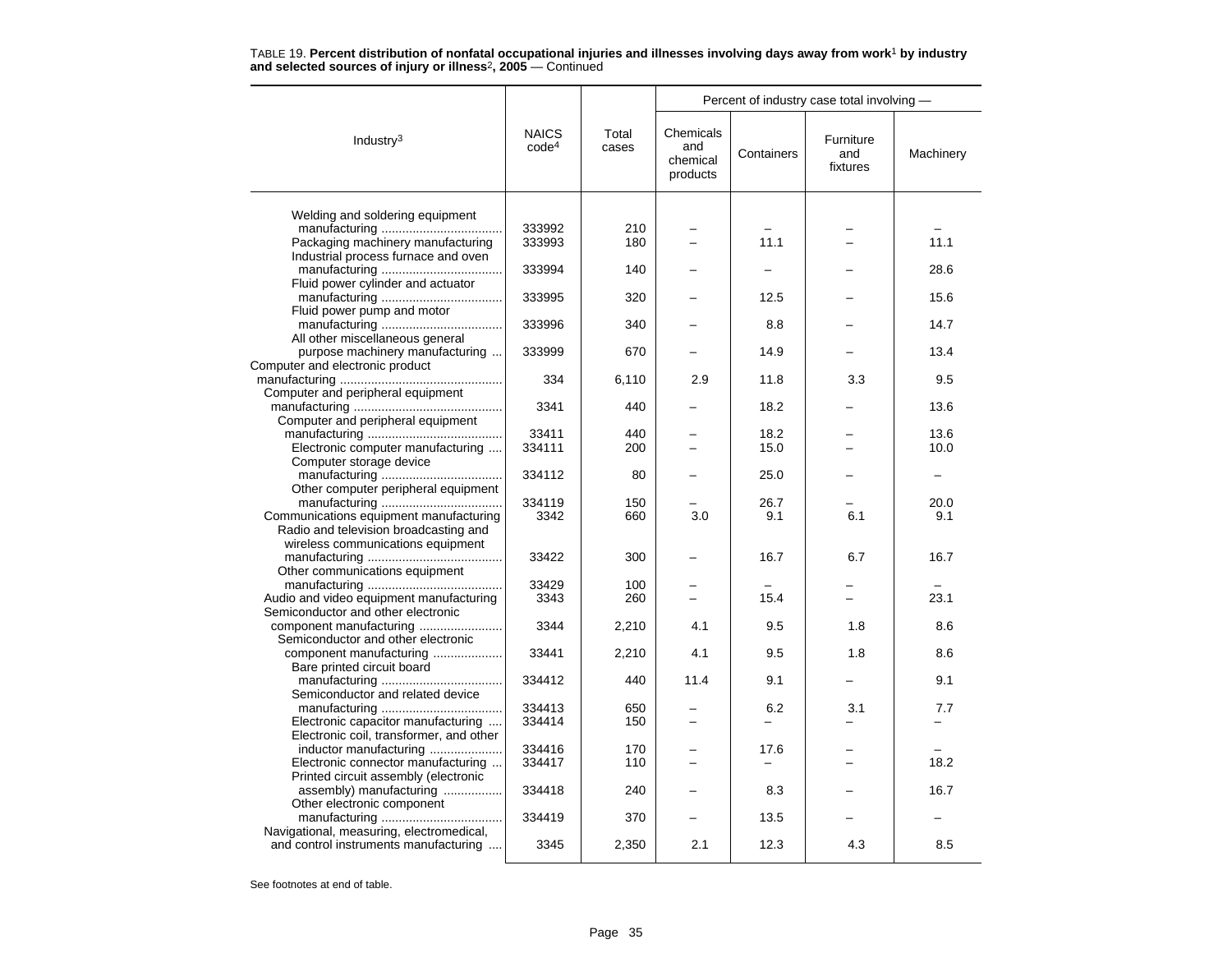|                                                                                   | Percent of industry case total involving - |                                    |                                                  |           |                          |                           |                                      |  |  |
|-----------------------------------------------------------------------------------|--------------------------------------------|------------------------------------|--------------------------------------------------|-----------|--------------------------|---------------------------|--------------------------------------|--|--|
| Industry <sup>3</sup>                                                             | Parts<br>and<br>materials                  | Worker<br>motion<br>or<br>position | Floors,<br>walkways,<br>or<br>ground<br>surfaces | Handtools | Vehicles                 | Health<br>care<br>patient | All<br>other<br>sources <sup>5</sup> |  |  |
|                                                                                   |                                            |                                    |                                                  |           |                          |                           |                                      |  |  |
| Welding and soldering equipment                                                   |                                            |                                    |                                                  |           |                          |                           |                                      |  |  |
|                                                                                   | 42.9<br>22.2                               | 14.3<br>27.8                       | 14.3                                             | 14.3      |                          |                           |                                      |  |  |
| Packaging machinery manufacturing                                                 |                                            |                                    |                                                  | 11.1      |                          |                           |                                      |  |  |
| Industrial process furnace and oven                                               |                                            | 14.3                               | 14.3                                             | 14.3      |                          |                           | 21.4                                 |  |  |
|                                                                                   |                                            |                                    |                                                  |           |                          |                           |                                      |  |  |
| Fluid power cylinder and actuator                                                 | 25.0                                       | 18.8                               |                                                  |           |                          |                           | 12.5                                 |  |  |
| Fluid power pump and motor                                                        |                                            |                                    |                                                  |           |                          |                           |                                      |  |  |
|                                                                                   | 17.6                                       | 23.5                               | 5.9                                              | 8.8       |                          |                           | 17.6                                 |  |  |
| All other miscellaneous general                                                   |                                            |                                    |                                                  |           |                          |                           |                                      |  |  |
| purpose machinery manufacturing                                                   | 28.4                                       | 23.9                               | 6.0                                              | 6.0       |                          |                           | 4.5                                  |  |  |
| Computer and electronic product                                                   |                                            |                                    |                                                  |           |                          |                           |                                      |  |  |
|                                                                                   | 9.7                                        | 27.5                               | 17.2                                             | 3.9       | 3.8                      |                           | 10.5                                 |  |  |
| Computer and peripheral equipment                                                 |                                            |                                    |                                                  |           |                          |                           |                                      |  |  |
|                                                                                   | 6.8                                        | 27.3                               | 15.9                                             |           | 4.5                      |                           | 9.1                                  |  |  |
| Computer and peripheral equipment                                                 |                                            |                                    |                                                  |           |                          |                           |                                      |  |  |
|                                                                                   | 6.8                                        | 27.3                               | 15.9                                             |           | 4.5                      |                           | 9.1                                  |  |  |
| Electronic computer manufacturing                                                 |                                            | 35.0                               | 20.0                                             |           |                          |                           | 10.0                                 |  |  |
| Computer storage device                                                           |                                            |                                    |                                                  |           |                          |                           |                                      |  |  |
|                                                                                   |                                            | 25.0                               |                                                  |           |                          |                           |                                      |  |  |
| Other computer peripheral equipment                                               |                                            |                                    |                                                  |           |                          |                           |                                      |  |  |
|                                                                                   | 13.3                                       | 20.0                               |                                                  |           |                          |                           |                                      |  |  |
| Communications equipment manufacturing                                            | 4.5                                        | 16.7                               | 21.2                                             | 6.1       | 9.1                      |                           | 16.7                                 |  |  |
| Radio and television broadcasting and                                             |                                            |                                    |                                                  |           |                          |                           |                                      |  |  |
| wireless communications equipment                                                 |                                            |                                    |                                                  |           |                          |                           |                                      |  |  |
|                                                                                   | 6.7                                        | 20.0                               | 16.7                                             |           |                          |                           | 6.7                                  |  |  |
| Other communications equipment                                                    |                                            |                                    |                                                  |           |                          |                           |                                      |  |  |
|                                                                                   | 7.7                                        | $\overline{\phantom{0}}$<br>15.4   | 30.0<br>7.7                                      | 30.0      | 20.0                     |                           |                                      |  |  |
| Audio and video equipment manufacturing                                           |                                            |                                    |                                                  | 11.5      |                          |                           |                                      |  |  |
| Semiconductor and other electronic                                                | 9.5                                        | 28.5                               | 21.7                                             | 3.6       | 2.7                      |                           | 9.5                                  |  |  |
| Semiconductor and other electronic                                                |                                            |                                    |                                                  |           |                          |                           |                                      |  |  |
| component manufacturing                                                           | 9.5                                        | 28.5                               | 21.7                                             | 3.6       | 2.7                      |                           | 9.5                                  |  |  |
| Bare printed circuit board                                                        |                                            |                                    |                                                  |           |                          |                           |                                      |  |  |
|                                                                                   | 9.1                                        | 22.7                               | 20.5                                             |           |                          |                           | 13.6                                 |  |  |
| Semiconductor and related device                                                  |                                            |                                    |                                                  |           |                          |                           |                                      |  |  |
|                                                                                   | 7.7                                        | 29.2                               | 30.8                                             |           | 4.6                      |                           | 7.7                                  |  |  |
| Electronic capacitor manufacturing                                                |                                            | 26.7                               | 46.7                                             |           |                          |                           |                                      |  |  |
| Electronic coil, transformer, and other                                           |                                            |                                    |                                                  |           |                          |                           |                                      |  |  |
| inductor manufacturing                                                            |                                            | 52.9                               |                                                  |           |                          |                           |                                      |  |  |
| Electronic connector manufacturing                                                | $\equiv$                                   | 36.4                               | 18.2                                             | ÷         | $\overline{\phantom{0}}$ |                           |                                      |  |  |
| Printed circuit assembly (electronic                                              |                                            |                                    |                                                  |           |                          |                           |                                      |  |  |
| assembly) manufacturing                                                           | 12.5                                       | 25.0                               | 12.5                                             |           |                          |                           | 20.8                                 |  |  |
| Other electronic component                                                        |                                            |                                    |                                                  |           |                          |                           |                                      |  |  |
|                                                                                   | 13.5                                       | 29.7                               | 10.8                                             | 13.5      |                          |                           | 10.8                                 |  |  |
| Navigational, measuring, electromedical,<br>and control instruments manufacturing | 11.9                                       | 30.6                               | 13.2                                             | 3.4       | 3.0                      |                           | 10.6                                 |  |  |
|                                                                                   |                                            |                                    |                                                  |           |                          |                           |                                      |  |  |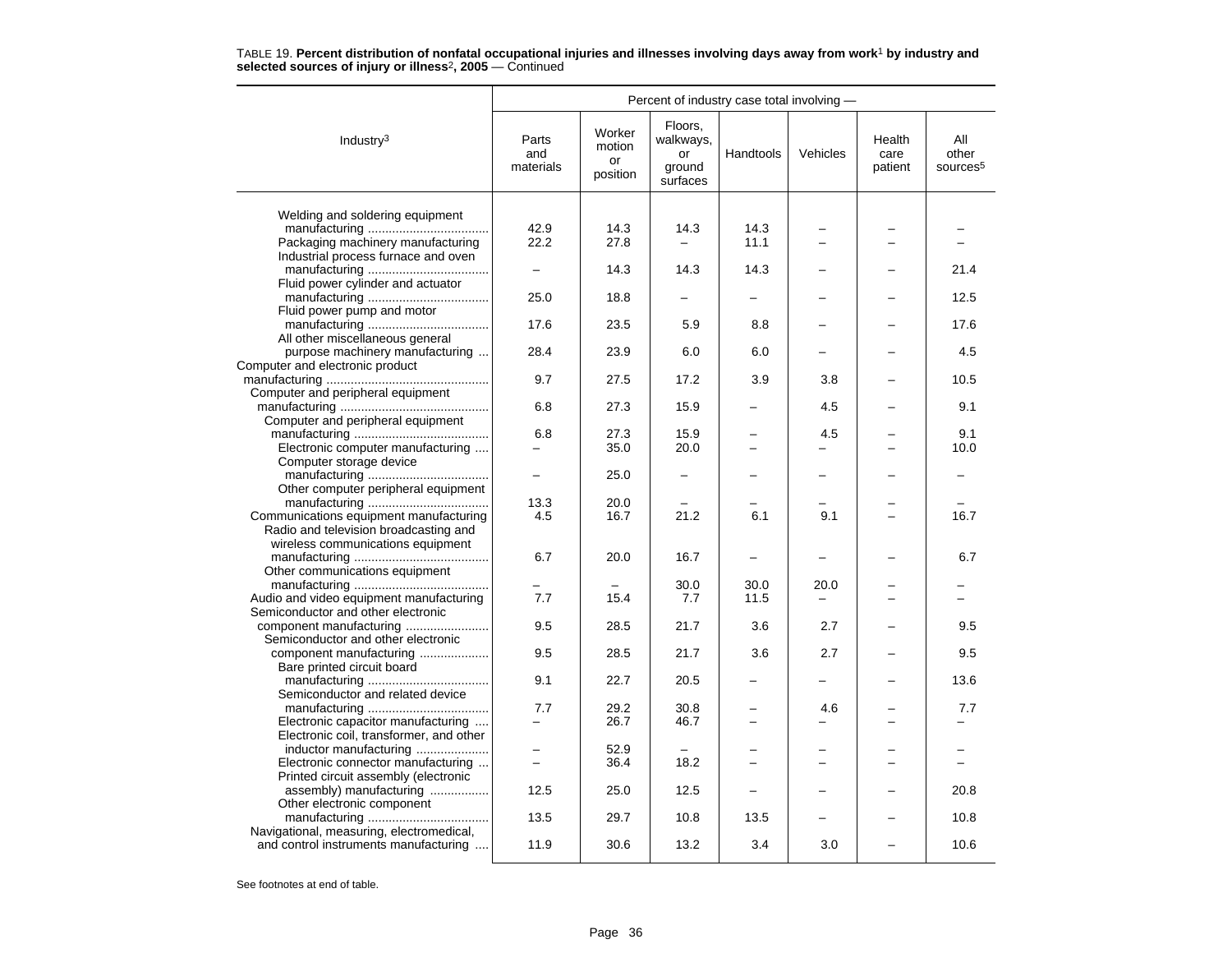|                                                                                   |                                   |                |                                          | Percent of industry case total involving - |                              |           |
|-----------------------------------------------------------------------------------|-----------------------------------|----------------|------------------------------------------|--------------------------------------------|------------------------------|-----------|
| Industry <sup>3</sup>                                                             | <b>NAICS</b><br>code <sup>4</sup> | Total<br>cases | Chemicals<br>and<br>chemical<br>products | Containers                                 | Furniture<br>and<br>fixtures | Machinery |
|                                                                                   |                                   |                |                                          |                                            |                              |           |
| Navigational, measuring, electromedical,<br>and control instruments manufacturing | 33451                             | 2,350          | 2.1                                      | 12.3                                       | 4.3                          | 8.5       |
| Electromedical and electrotherapeutic                                             |                                   |                |                                          |                                            |                              |           |
| apparatus manufacturing<br>Search, detection, navigation,                         | 334510                            | 260            | 11.5                                     | 11.5                                       |                              | 7.7       |
| guidance, aeronautical, and nautical                                              |                                   |                |                                          |                                            |                              |           |
| system and instrument                                                             |                                   |                |                                          |                                            |                              |           |
|                                                                                   | 334511                            | 540            |                                          | 9.3                                        | 3.7                          | 11.1      |
| Automatic environmental control                                                   |                                   |                |                                          |                                            |                              |           |
| manufacturing for residential,                                                    |                                   |                |                                          |                                            |                              |           |
| commercial, and appliance use                                                     | 334512                            | 260            |                                          |                                            |                              | 19.2      |
| Instruments and related products                                                  |                                   |                |                                          |                                            |                              |           |
| manufacturing for measuring,                                                      |                                   |                |                                          |                                            |                              |           |
| displaying, and controlling industrial<br>process variables                       | 334513                            | 470            |                                          | 10.6                                       | 8.5                          | 8.5       |
| Totalizing fluid meter and counting                                               |                                   |                |                                          |                                            |                              |           |
| device manufacturing                                                              | 334514                            | 90             |                                          |                                            |                              |           |
| Instrument manufacturing for                                                      |                                   |                |                                          |                                            |                              |           |
| measuring and testing electricity and                                             |                                   |                |                                          |                                            |                              |           |
|                                                                                   | 334515                            | 180            |                                          | 11.1                                       |                              |           |
| Analytical laboratory instrument                                                  |                                   |                |                                          |                                            |                              |           |
|                                                                                   | 334516                            | 220            |                                          | 13.6                                       |                              |           |
| Irradiation apparatus manufacturing<br>Other measuring and controlling            | 334517                            | 50             |                                          |                                            |                              |           |
| device manufacturing                                                              | 334519                            | 280            |                                          | 35.7                                       |                              |           |
| Manufacturing and reproducing magnetic                                            |                                   |                |                                          |                                            |                              |           |
|                                                                                   | 3346                              | 190            |                                          | 15.8                                       |                              |           |
| Manufacturing and reproducing                                                     |                                   |                |                                          |                                            |                              |           |
| magnetic and optical media                                                        | 33461                             | 190            |                                          | 15.8                                       |                              |           |
| Prerecorded compact disc (except                                                  |                                   |                |                                          |                                            |                              |           |
| software), tape, and record                                                       |                                   |                |                                          |                                            |                              |           |
| Electrical equipment, appliance, and                                              | 334612                            | 170            |                                          | 17.6                                       |                              |           |
|                                                                                   | 335                               | 4,700          | 1.9                                      | 12.1                                       | 3.6                          | 13.4      |
| Electric lighting equipment manufacturing                                         | 3351                              | 730            |                                          | 6.8                                        | 4.1                          | 20.5      |
| Electric lamp bulb and part                                                       |                                   |                |                                          |                                            |                              |           |
|                                                                                   | 33511                             | 70             |                                          |                                            |                              |           |
| Lighting fixture manufacturing                                                    | 33512                             | 660            |                                          | 7.6                                        | 4.5                          | 21.2      |
| Residential electric lighting fixture                                             |                                   |                |                                          |                                            |                              |           |
|                                                                                   | 335121                            | 180            |                                          | 16.7                                       |                              | 27.8      |
| Commercial, industrial, and                                                       |                                   |                |                                          |                                            |                              |           |
| institutional electric lighting fixture                                           | 335122                            | 390            |                                          |                                            |                              | 17.9      |
| Other lighting equipment                                                          |                                   |                |                                          |                                            |                              |           |
|                                                                                   | 335129                            | 90             |                                          |                                            |                              | 22.2      |
| Household appliance manufacturing                                                 | 3352                              | 730            |                                          | 11.0                                       | 4.1                          | 12.3      |
| Small electrical appliance manufacturing                                          | 33521                             | 170            |                                          | 11.8                                       |                              | 11.8      |
|                                                                                   |                                   |                |                                          |                                            |                              |           |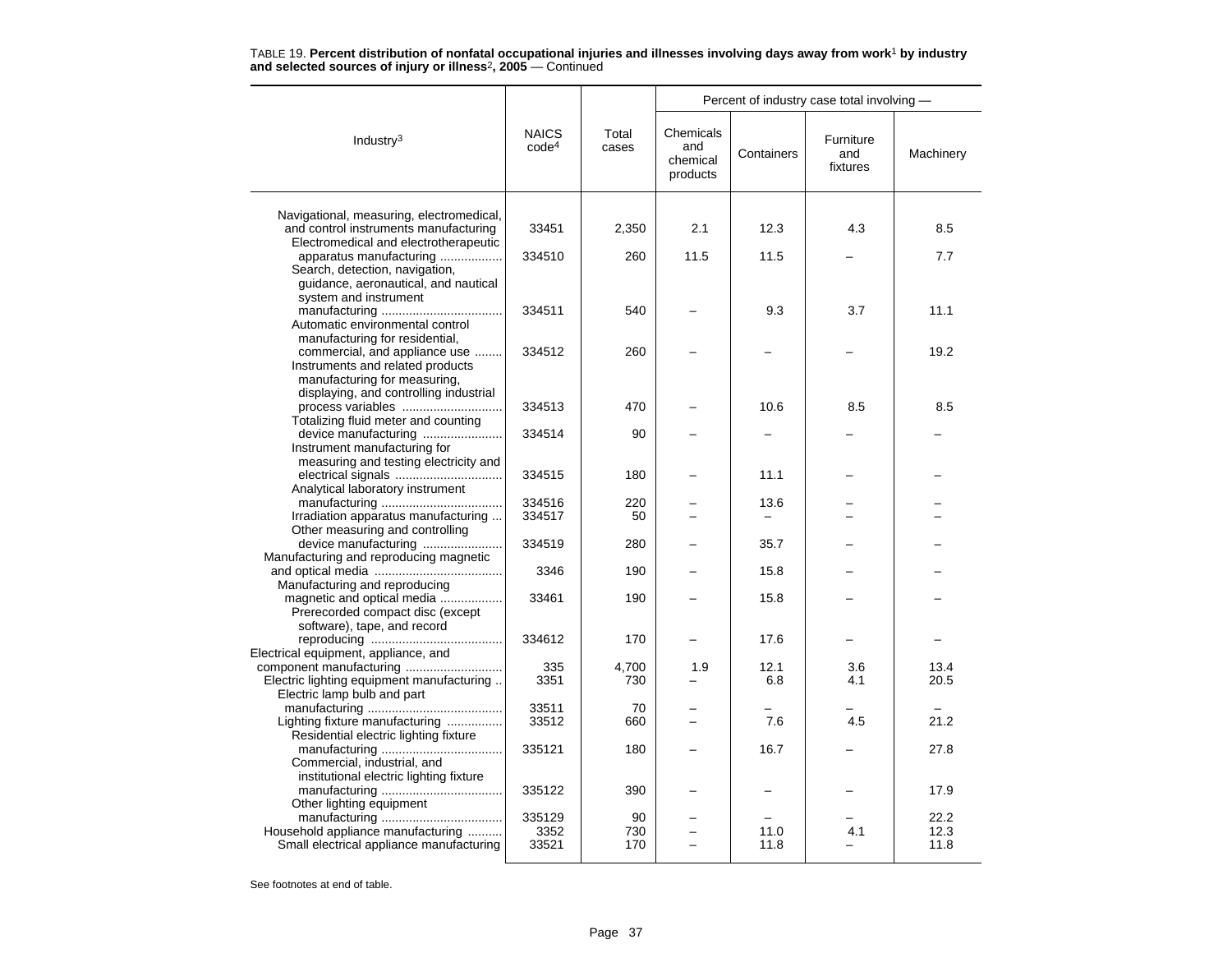|                                                                                                                            | Percent of industry case total involving - |                                    |                                                  |                       |                                      |                           |                                      |  |
|----------------------------------------------------------------------------------------------------------------------------|--------------------------------------------|------------------------------------|--------------------------------------------------|-----------------------|--------------------------------------|---------------------------|--------------------------------------|--|
| Industry $3$                                                                                                               | Parts<br>and<br>materials                  | Worker<br>motion<br>or<br>position | Floors,<br>walkways,<br>or<br>ground<br>surfaces | Handtools             | Vehicles                             | Health<br>care<br>patient | All<br>other<br>sources <sup>5</sup> |  |
|                                                                                                                            |                                            |                                    |                                                  |                       |                                      |                           |                                      |  |
| Navigational, measuring, electromedical,<br>and control instruments manufacturing<br>Electromedical and electrotherapeutic | 11.9                                       | 30.6                               | 13.2                                             | 3.4                   | 3.0                                  |                           | 10.6                                 |  |
| apparatus manufacturing<br>Search, detection, navigation,                                                                  |                                            | 34.6                               | 11.5                                             |                       |                                      |                           | 11.5                                 |  |
| guidance, aeronautical, and nautical<br>system and instrument                                                              | 3.7                                        | 38.9                               | 16.7                                             |                       | 3.7                                  |                           | 9.3                                  |  |
| Automatic environmental control<br>manufacturing for residential,                                                          |                                            |                                    |                                                  |                       |                                      |                           |                                      |  |
| commercial, and appliance use<br>Instruments and related products<br>manufacturing for measuring,                          | 19.2                                       | 30.8                               | 11.5                                             | 7.7                   | 7.7                                  |                           |                                      |  |
| displaying, and controlling industrial<br>process variables<br>Totalizing fluid meter and counting                         | 21.3                                       | 21.3                               | 6.4                                              | 4.3                   |                                      |                           | 19.1                                 |  |
| device manufacturing<br>Instrument manufacturing for                                                                       |                                            | 22.2                               |                                                  |                       |                                      |                           | 22.2                                 |  |
| measuring and testing electricity and<br>Analytical laboratory instrument                                                  | 11.1                                       | 38.9                               | 11.1                                             |                       |                                      |                           | 16.7                                 |  |
|                                                                                                                            | -                                          | 36.4                               | 31.8                                             |                       |                                      |                           |                                      |  |
| Irradiation apparatus manufacturing<br>Other measuring and controlling                                                     |                                            | 40.0                               |                                                  |                       |                                      |                           |                                      |  |
| device manufacturing<br>Manufacturing and reproducing magnetic                                                             | 17.9                                       | 17.9                               |                                                  |                       |                                      |                           |                                      |  |
| Manufacturing and reproducing                                                                                              |                                            | 26.3                               | 15.8                                             |                       |                                      |                           | 15.8                                 |  |
| magnetic and optical media<br>Prerecorded compact disc (except<br>software), tape, and record                              |                                            | 26.3                               | 15.8                                             |                       |                                      |                           | 15.8                                 |  |
| Electrical equipment, appliance, and                                                                                       |                                            | 29.4                               | 17.6                                             |                       |                                      |                           | 17.6                                 |  |
| component manufacturing<br>Electric lighting equipment manufacturing                                                       | 16.0<br>2.7                                | 23.6<br>34.2                       | 11.1<br>15.1                                     | 4.3<br>4.1            | 3.0                                  |                           | 10.9<br>11.0                         |  |
| Electric lamp bulb and part                                                                                                |                                            | 28.6                               |                                                  |                       |                                      |                           | 42.9                                 |  |
| Lighting fixture manufacturing<br>Residential electric lighting fixture                                                    | $\equiv$                                   | 34.8                               | 15.2                                             | 4.5                   | -                                    |                           | 7.6                                  |  |
| Commercial, industrial, and<br>institutional electric lighting fixture                                                     |                                            |                                    | 27.8                                             | 11.1                  |                                      |                           |                                      |  |
| Other lighting equipment                                                                                                   |                                            | 51.3                               | 10.3                                             |                       |                                      |                           | 7.7                                  |  |
| Household appliance manufacturing<br>Small electrical appliance manufacturing                                              | 16.4<br>$\overline{\phantom{0}}$           | 33.3<br>27.4<br>41.2               | 22.2<br>13.7<br>11.8                             | 4.1<br>$\overline{a}$ | ═<br>2.7<br>$\overline{\phantom{0}}$ |                           | 8.2<br>11.8                          |  |
|                                                                                                                            |                                            |                                    |                                                  |                       |                                      |                           |                                      |  |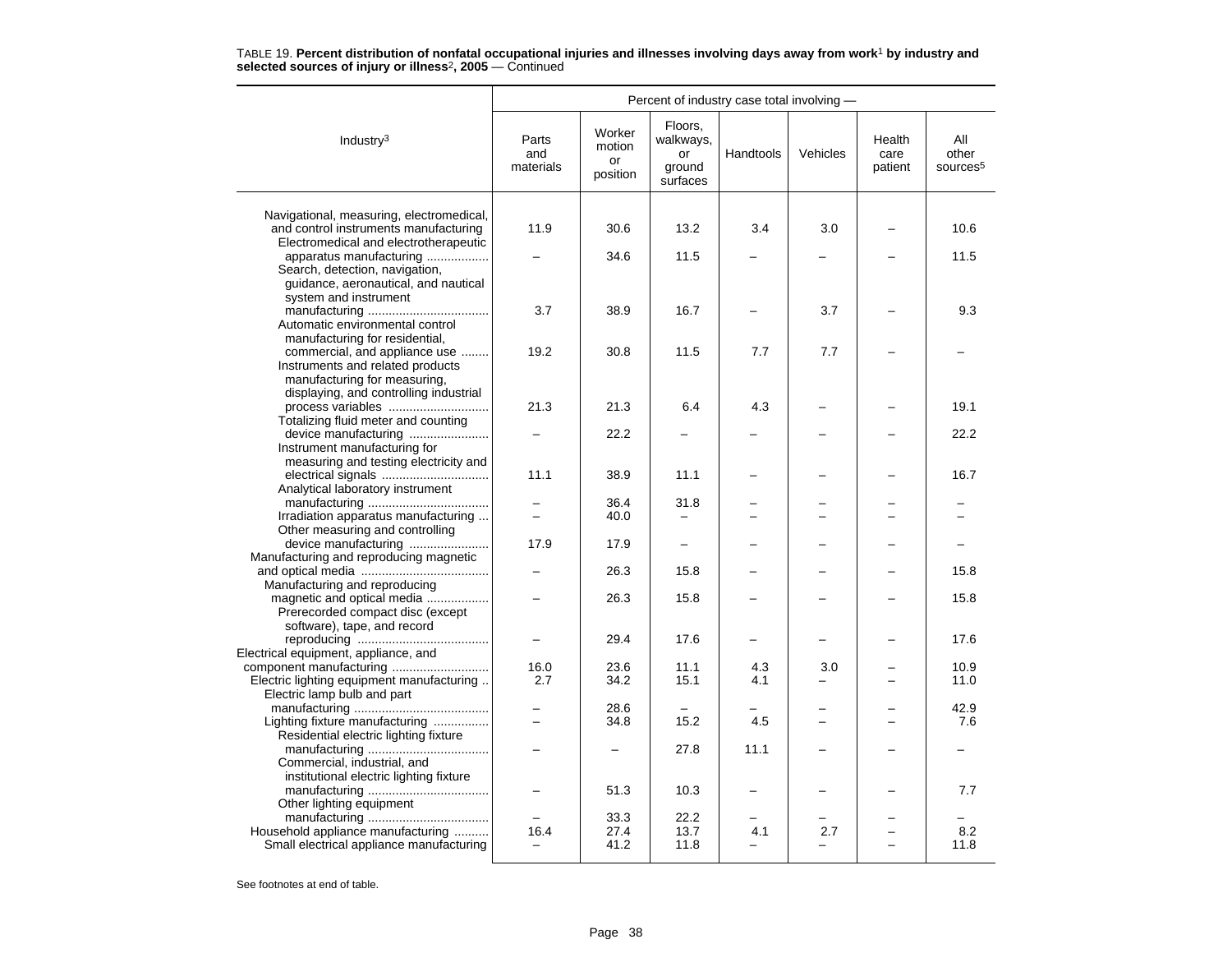|                                          |                                   |                |                                          |              | Percent of industry case total involving - |              |
|------------------------------------------|-----------------------------------|----------------|------------------------------------------|--------------|--------------------------------------------|--------------|
| Industry $3$                             | <b>NAICS</b><br>code <sup>4</sup> | Total<br>cases | Chemicals<br>and<br>chemical<br>products | Containers   | Furniture<br>and<br>fixtures               | Machinery    |
| Electric housewares and household        |                                   |                |                                          |              |                                            |              |
|                                          |                                   |                |                                          |              |                                            |              |
| fan manufacturing                        | 335211<br>33522                   | 110<br>560     | $\equiv$                                 | 18.2<br>10.7 | 5.4                                        | 18.2<br>12.5 |
| Major appliance manufacturing            |                                   |                |                                          |              |                                            |              |
| Household refrigerator and home          |                                   |                |                                          |              |                                            |              |
| freezer manufacturing                    | 335222                            | 130            |                                          |              |                                            | 23.1         |
| Other major household appliance          |                                   |                |                                          |              |                                            |              |
|                                          | 335228                            | 80             |                                          |              |                                            |              |
| Electrical equipment manufacturing       | 3353                              | 1.680          | 3.0                                      | 11.3         | 1.8                                        | 12.5         |
| Electrical equipment manufacturing       | 33531                             | 1,680          | 3.0                                      | 11.3         | 1.8                                        | 12.5         |
| Power, distribution, and specialty       |                                   |                |                                          |              |                                            |              |
| transformer manufacturing                | 335311                            | 480            | 4.2                                      | 8.3          |                                            | 12.5         |
| Motor and generator manufacturing        | 335312                            | 590            |                                          | 10.2         |                                            | 16.9         |
| Switchgear and switchboard               |                                   |                |                                          |              |                                            |              |
| apparatus manufacturing                  | 335313                            | 340            |                                          | 14.7         |                                            | 11.8         |
| Relay and industrial control             |                                   |                |                                          |              |                                            |              |
|                                          | 335314                            | 270            | 11.1                                     | 14.8         |                                            |              |
| Other electrical equipment and component |                                   |                |                                          |              |                                            |              |
|                                          | 3359                              | 1,550          | 1.9                                      | 16.1         | 5.2                                        | 12.3         |
|                                          | 33591                             | 310            |                                          | 9.7          |                                            | 6.5          |
| Storage battery manufacturing            | 335911                            | 130            | $\overline{\phantom{0}}$                 | -            |                                            | -            |
| Primary battery manufacturing            | 335912                            | 180            |                                          | 16.7         |                                            | -            |
| Fiber optic cable manufacturing          | 335921                            | 60             | $\overline{a}$                           |              |                                            | $\equiv$     |
| Wiring device manufacturing              | 33593                             | 570            | -                                        | 19.3         |                                            | 15.8         |
| Current-carrying wiring device           |                                   |                |                                          |              |                                            |              |
|                                          | 335931                            | 360            |                                          | 22.2         |                                            | 16.7         |
| Noncurrent-carrying wiring device        |                                   |                |                                          |              |                                            |              |
|                                          | 335932                            | 220            |                                          | 13.6         |                                            | 18.2         |
| All other electrical equipment and       |                                   |                |                                          |              |                                            |              |
| component manufacturing                  | 33599                             | 380            |                                          | 10.5         | 10.5                                       | 10.5         |
| All other miscellaneous electrical       |                                   |                |                                          |              |                                            |              |
| equipment and component                  |                                   |                |                                          |              |                                            |              |
|                                          | 335999                            | 320            |                                          | 9.4          |                                            | 12.5         |
| Transportation equipment manufacturing   | 336                               | 29,800         | 1.4                                      | 7.5          | 2.5                                        | 7.8          |
| Motor vehicle manufacturing              | 3361                              | 5,380          | .7                                       | 4.3          | 2.8                                        | 3.5          |
| Automobile and light duty motor vehicle  |                                   |                |                                          |              |                                            |              |
|                                          | 33611                             | 4,070          | .7                                       | 3.9          | 2.2                                        | 3.7          |
| Automobile manufacturing                 | 336111                            |                | .9                                       | 2.6          | 3.0                                        | 3.0          |
|                                          |                                   | 2,320          |                                          |              |                                            |              |
| Light truck and utility vehicle          |                                   |                |                                          |              |                                            |              |
|                                          | 336112                            | 1,750          |                                          | 6.3          | 1.1                                        | 5.1          |
| Heavy duty truck manufacturing           | 33612                             | 1,310          | 1.5                                      | 5.3          | 4.6                                        | 3.1          |
| Motor vehicle body and trailer           |                                   |                |                                          |              |                                            |              |
|                                          | 3362                              | 3,880          | 1.3                                      | 4.4          | 3.4                                        | 8.8          |
| Motor vehicle body and trailer           |                                   |                |                                          |              |                                            |              |
|                                          | 33621                             | 3,880          | 1.3                                      | 4.4          | 3.4                                        | 8.8          |
| Motor vehicle body manufacturing         | 336211                            | 1,440          |                                          | 4.9          | 3.5                                        | 10.4         |
| Truck trailer manufacturing              | 336212                            | 1,180          | 1.7                                      | 2.5          | 2.5                                        | 7.6          |
| Travel trailer and camper                |                                   |                |                                          |              |                                            |              |
|                                          | 336214                            | 1,020          | 2.0                                      | 5.9          | 2.0                                        | 7.8          |
|                                          |                                   |                |                                          |              |                                            |              |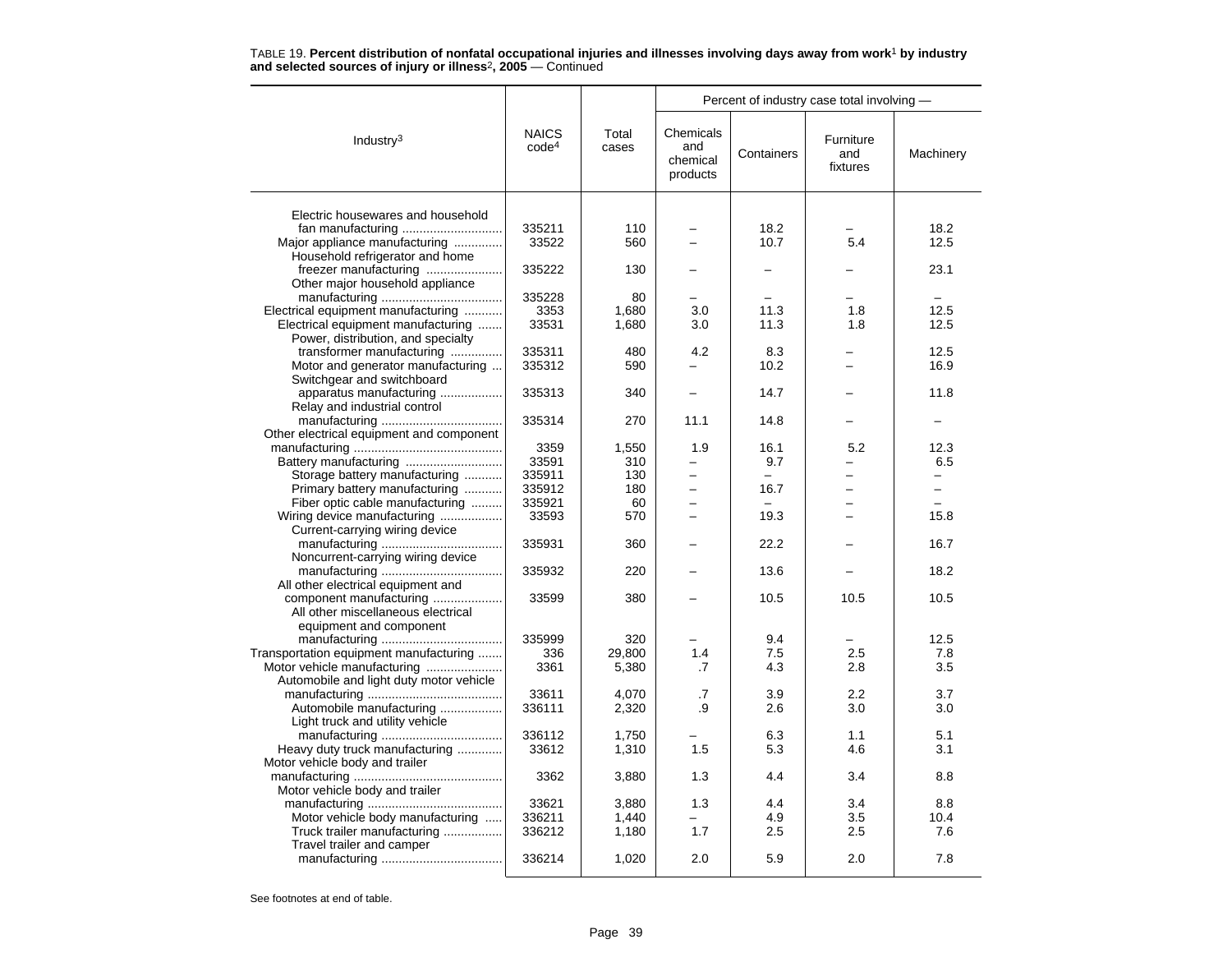|                                          | Percent of industry case total involving - |                                    |                                                  |                          |                          |                           |                                      |  |
|------------------------------------------|--------------------------------------------|------------------------------------|--------------------------------------------------|--------------------------|--------------------------|---------------------------|--------------------------------------|--|
| Industry <sup>3</sup>                    | Parts<br>and<br>materials                  | Worker<br>motion<br>or<br>position | Floors,<br>walkways,<br>or<br>ground<br>surfaces | Handtools                | Vehicles                 | Health<br>care<br>patient | All<br>other<br>sources <sup>5</sup> |  |
| Electric housewares and household        |                                            |                                    |                                                  |                          |                          |                           |                                      |  |
|                                          |                                            | 36.4                               |                                                  |                          |                          |                           |                                      |  |
| Major appliance manufacturing            | 19.6                                       | 23.2                               | 12.5                                             | 3.6                      | 3.6                      |                           | 7.1                                  |  |
| Household refrigerator and home          |                                            |                                    |                                                  |                          |                          |                           |                                      |  |
| freezer manufacturing                    |                                            | 30.8                               | 15.4                                             |                          |                          |                           |                                      |  |
| Other major household appliance          |                                            |                                    |                                                  |                          |                          |                           |                                      |  |
|                                          |                                            | 25.0                               |                                                  |                          |                          |                           |                                      |  |
| Electrical equipment manufacturing       | 22.0                                       | 20.8                               | 10.1                                             | 6.0                      | 2.4                      |                           | 10.1                                 |  |
| Electrical equipment manufacturing       | 22.0                                       | 20.8                               | 10.1                                             | 6.0                      | 2.4                      |                           | 10.1                                 |  |
|                                          |                                            |                                    |                                                  |                          |                          |                           |                                      |  |
| Power, distribution, and specialty       | 16.7                                       | 29.2                               | 12.5                                             | 8.3                      |                          |                           | 8.3                                  |  |
| transformer manufacturing                |                                            |                                    | 10.2                                             | 3.4                      | 3.4                      |                           | 10.2                                 |  |
| Motor and generator manufacturing        | 25.4                                       | 18.6                               |                                                  |                          |                          |                           |                                      |  |
| Switchgear and switchboard               |                                            |                                    |                                                  |                          |                          |                           |                                      |  |
| apparatus manufacturing                  | 17.6                                       | 20.6                               | 14.7                                             |                          |                          |                           | 17.6                                 |  |
| Relay and industrial control             |                                            |                                    |                                                  |                          |                          |                           |                                      |  |
|                                          | 33.3                                       | 11.1                               |                                                  | 11.1                     | -                        |                           |                                      |  |
| Other electrical equipment and component |                                            |                                    |                                                  |                          |                          |                           |                                      |  |
|                                          | 14.2                                       | 20.0                               | 9.7                                              | 3.2                      | 4.5                      |                           | 12.9                                 |  |
|                                          | 22.6                                       | 29.0                               | 6.5                                              |                          | 6.5                      |                           | 9.7                                  |  |
| Storage battery manufacturing            | 15.4                                       | 30.8                               | $\equiv$                                         | $\overline{a}$           | $\overline{\phantom{0}}$ |                           |                                      |  |
| Primary battery manufacturing            | 22.2                                       | 22.2                               | 11.1                                             | $\overline{\phantom{0}}$ | $\overline{\phantom{0}}$ | $\equiv$                  | 11.1                                 |  |
| Fiber optic cable manufacturing          | $\equiv$                                   |                                    | 33.3                                             |                          |                          |                           |                                      |  |
| Wiring device manufacturing              | 19.3                                       | 14.0                               | 10.5                                             | 5.3                      |                          |                           | 10.5                                 |  |
| Current-carrying wiring device           |                                            |                                    |                                                  |                          |                          |                           |                                      |  |
|                                          | 19.4                                       | 16.7                               | 5.6                                              |                          |                          |                           | 8.3                                  |  |
| Noncurrent-carrying wiring device        |                                            |                                    |                                                  |                          |                          |                           |                                      |  |
|                                          | 18.2                                       | 13.6                               | 13.6                                             | 9.1                      |                          |                           | 13.6                                 |  |
| All other electrical equipment and       |                                            |                                    |                                                  |                          |                          |                           |                                      |  |
| component manufacturing                  | 5.3                                        | 26.3                               | 7.9                                              |                          | 7.9                      |                           | 18.4                                 |  |
| All other miscellaneous electrical       |                                            |                                    |                                                  |                          |                          |                           |                                      |  |
| equipment and component                  |                                            |                                    |                                                  |                          |                          |                           |                                      |  |
|                                          |                                            | 31.2                               | 9.4                                              |                          |                          |                           | 18.8                                 |  |
| Transportation equipment manufacturing   | 20.8                                       | 25.7                               | 12.6                                             | 5.6                      | 6.4                      |                           | 9.8                                  |  |
| Motor vehicle manufacturing              | 23.4                                       | 36.4                               | 9.9                                              | 5.4                      | 7.8                      |                           | 5.8                                  |  |
| Automobile and light duty motor vehicle  |                                            |                                    |                                                  |                          |                          |                           |                                      |  |
|                                          | 21.6                                       | 40.8                               | 10.3                                             | 5.2                      | 6.4                      |                           | 5.2                                  |  |
| Automobile manufacturing                 | 22.4                                       | 41.8                               | 8.6                                              | 3.4                      | 8.6                      |                           | 6.0                                  |  |
| Light truck and utility vehicle          |                                            |                                    |                                                  |                          |                          |                           |                                      |  |
|                                          | 21.1                                       | 39.4                               | 12.6                                             | 8.0                      | 3.4                      |                           | 3.4                                  |  |
| Heavy duty truck manufacturing           | 28.2                                       | 22.9                               | 9.2                                              | 6.1                      | 12.2                     |                           | 7.6                                  |  |
| Motor vehicle body and trailer           |                                            |                                    |                                                  |                          |                          |                           |                                      |  |
|                                          | 29.6                                       | 15.7                               | 13.4                                             | 8.2                      | 4.6                      |                           | 10.8                                 |  |
| Motor vehicle body and trailer           |                                            |                                    |                                                  |                          |                          |                           |                                      |  |
|                                          | 29.6                                       | 15.7                               | 13.4                                             | 8.2                      | 4.6                      |                           | 10.8                                 |  |
| Motor vehicle body manufacturing         | 29.2                                       | 12.5                               | 12.5                                             | 9.7                      | 6.2                      |                           | 10.4                                 |  |
| Truck trailer manufacturing              | 36.4                                       | 12.7                               | 13.6                                             | 9.3                      | 1.7                      |                           | 11.9                                 |  |
| Travel trailer and camper                |                                            |                                    |                                                  |                          |                          |                           |                                      |  |
|                                          | 25.5                                       | 23.5                               | 15.7                                             | 4.9                      | 2.9                      |                           | 9.8                                  |  |
|                                          |                                            |                                    |                                                  |                          |                          |                           |                                      |  |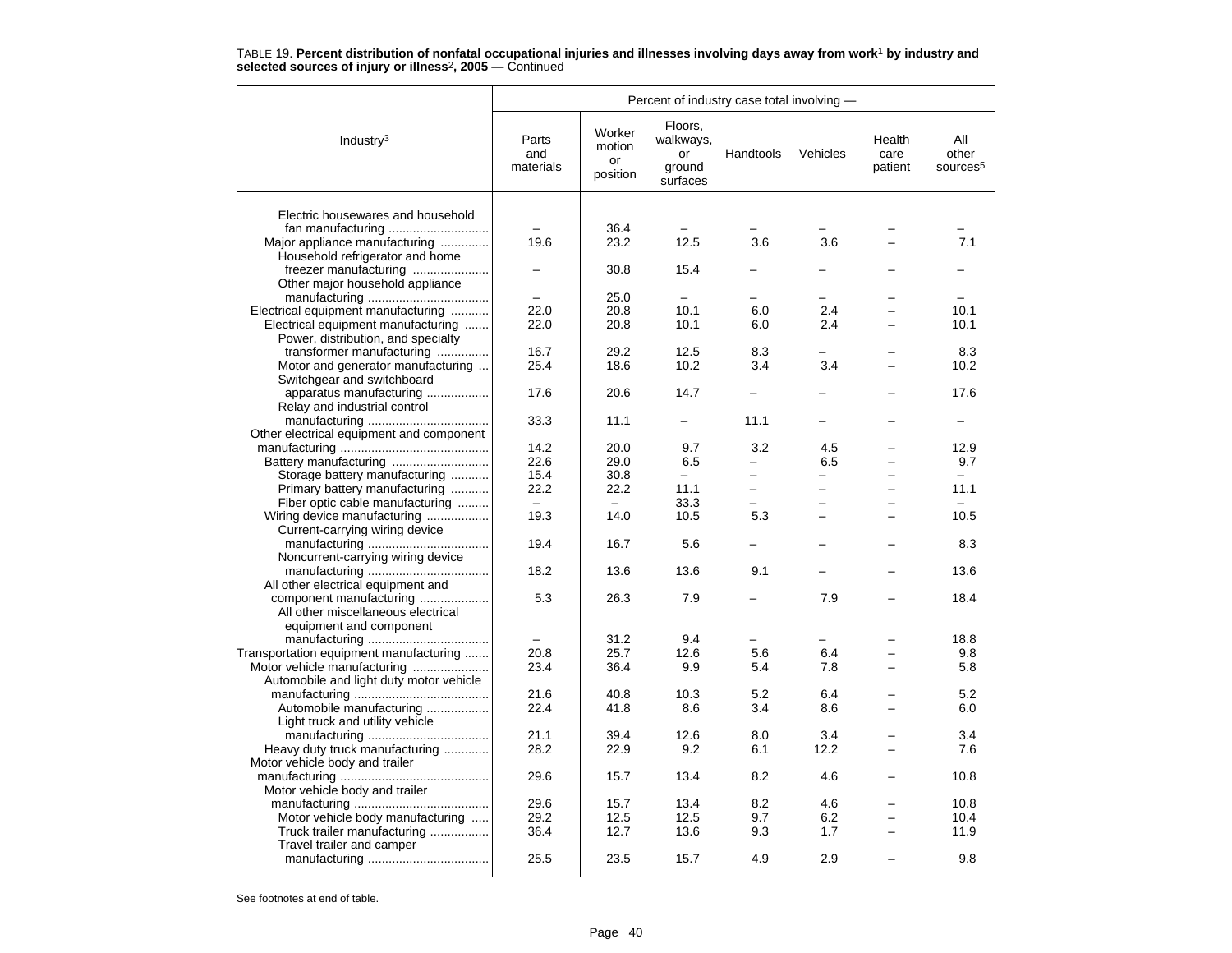| <b>NAICS</b><br>Chemicals<br>Total<br>Industry $3$<br>Furniture<br>code <sup>4</sup><br>and<br>cases<br>Containers<br>and<br>chemical<br>fixtures<br>products<br>3363<br>10,430<br>2.1<br>2.9<br>11.2<br>Motor vehicle parts manufacturing<br>12.2<br>Motor vehicle gasoline engine and<br>engine parts manufacturing<br>33631<br>850<br>12.9<br>11.8<br>Carburetor, piston, piston ring, and<br>valve manufacturing<br>336311<br>210<br>19.0<br>14.3<br>Gasoline engine and engine parts<br>336312<br>650<br>10.8<br>10.8<br>Motor vehicle electrical and electronic<br>equipment manufacturing<br>2.9<br>17.3<br>5.0<br>33632<br>1,390<br>8.6<br>Other motor vehicle electrical and<br>electronic equipment manufacturing<br>336322<br>940<br>4.3<br>14.9<br>3.2<br>11.7<br>Motor vehicle steering and suspension<br>components (except spring)<br>820<br>2.4<br>33633<br>11.0<br>14.6<br>Motor vehicle brake system<br>29.6<br>33634<br>710<br>5.6<br>8.5<br>Motor vehicle transmission and power<br>train parts manufacturing<br>33635<br>990<br>3.0<br>10.1<br>2.0<br>8.1<br>Motor vehicle seating and interior trim<br>33636<br>750<br>12.0<br>13.3<br>24.0<br>1.4<br>Motor vehicle metal stamping<br>33637<br>2,160<br>9.7<br>1.9<br>5.1<br>Motor vehicle air-conditioning<br>336391<br>250<br>12.0<br>8.0<br>$\overline{\phantom{0}}$<br>Aerospace product and parts<br>7.2<br>3364<br>4,460<br>.7<br>6.7<br>2.0<br>Aerospace product and parts<br>33641<br>6.7<br>2.0<br>7.2<br>$\cdot$ 7 |  |       |  | Percent of industry case total involving - |           |
|----------------------------------------------------------------------------------------------------------------------------------------------------------------------------------------------------------------------------------------------------------------------------------------------------------------------------------------------------------------------------------------------------------------------------------------------------------------------------------------------------------------------------------------------------------------------------------------------------------------------------------------------------------------------------------------------------------------------------------------------------------------------------------------------------------------------------------------------------------------------------------------------------------------------------------------------------------------------------------------------------------------------------------------------------------------------------------------------------------------------------------------------------------------------------------------------------------------------------------------------------------------------------------------------------------------------------------------------------------------------------------------------------------------------------------------------------------------------------------------------------|--|-------|--|--------------------------------------------|-----------|
|                                                                                                                                                                                                                                                                                                                                                                                                                                                                                                                                                                                                                                                                                                                                                                                                                                                                                                                                                                                                                                                                                                                                                                                                                                                                                                                                                                                                                                                                                                    |  |       |  |                                            | Machinery |
|                                                                                                                                                                                                                                                                                                                                                                                                                                                                                                                                                                                                                                                                                                                                                                                                                                                                                                                                                                                                                                                                                                                                                                                                                                                                                                                                                                                                                                                                                                    |  |       |  |                                            |           |
|                                                                                                                                                                                                                                                                                                                                                                                                                                                                                                                                                                                                                                                                                                                                                                                                                                                                                                                                                                                                                                                                                                                                                                                                                                                                                                                                                                                                                                                                                                    |  |       |  |                                            |           |
|                                                                                                                                                                                                                                                                                                                                                                                                                                                                                                                                                                                                                                                                                                                                                                                                                                                                                                                                                                                                                                                                                                                                                                                                                                                                                                                                                                                                                                                                                                    |  |       |  |                                            |           |
|                                                                                                                                                                                                                                                                                                                                                                                                                                                                                                                                                                                                                                                                                                                                                                                                                                                                                                                                                                                                                                                                                                                                                                                                                                                                                                                                                                                                                                                                                                    |  |       |  |                                            |           |
|                                                                                                                                                                                                                                                                                                                                                                                                                                                                                                                                                                                                                                                                                                                                                                                                                                                                                                                                                                                                                                                                                                                                                                                                                                                                                                                                                                                                                                                                                                    |  |       |  |                                            |           |
|                                                                                                                                                                                                                                                                                                                                                                                                                                                                                                                                                                                                                                                                                                                                                                                                                                                                                                                                                                                                                                                                                                                                                                                                                                                                                                                                                                                                                                                                                                    |  |       |  |                                            |           |
|                                                                                                                                                                                                                                                                                                                                                                                                                                                                                                                                                                                                                                                                                                                                                                                                                                                                                                                                                                                                                                                                                                                                                                                                                                                                                                                                                                                                                                                                                                    |  |       |  |                                            |           |
|                                                                                                                                                                                                                                                                                                                                                                                                                                                                                                                                                                                                                                                                                                                                                                                                                                                                                                                                                                                                                                                                                                                                                                                                                                                                                                                                                                                                                                                                                                    |  |       |  |                                            |           |
|                                                                                                                                                                                                                                                                                                                                                                                                                                                                                                                                                                                                                                                                                                                                                                                                                                                                                                                                                                                                                                                                                                                                                                                                                                                                                                                                                                                                                                                                                                    |  |       |  |                                            |           |
|                                                                                                                                                                                                                                                                                                                                                                                                                                                                                                                                                                                                                                                                                                                                                                                                                                                                                                                                                                                                                                                                                                                                                                                                                                                                                                                                                                                                                                                                                                    |  |       |  |                                            |           |
|                                                                                                                                                                                                                                                                                                                                                                                                                                                                                                                                                                                                                                                                                                                                                                                                                                                                                                                                                                                                                                                                                                                                                                                                                                                                                                                                                                                                                                                                                                    |  |       |  |                                            |           |
|                                                                                                                                                                                                                                                                                                                                                                                                                                                                                                                                                                                                                                                                                                                                                                                                                                                                                                                                                                                                                                                                                                                                                                                                                                                                                                                                                                                                                                                                                                    |  |       |  |                                            |           |
|                                                                                                                                                                                                                                                                                                                                                                                                                                                                                                                                                                                                                                                                                                                                                                                                                                                                                                                                                                                                                                                                                                                                                                                                                                                                                                                                                                                                                                                                                                    |  |       |  |                                            |           |
|                                                                                                                                                                                                                                                                                                                                                                                                                                                                                                                                                                                                                                                                                                                                                                                                                                                                                                                                                                                                                                                                                                                                                                                                                                                                                                                                                                                                                                                                                                    |  |       |  |                                            |           |
|                                                                                                                                                                                                                                                                                                                                                                                                                                                                                                                                                                                                                                                                                                                                                                                                                                                                                                                                                                                                                                                                                                                                                                                                                                                                                                                                                                                                                                                                                                    |  | 4,460 |  |                                            |           |
| Aircraft manufacturing<br>336411<br>2,020<br>1.5<br>2.5<br>1.0<br>8.4<br>Other aircraft parts and auxiliary                                                                                                                                                                                                                                                                                                                                                                                                                                                                                                                                                                                                                                                                                                                                                                                                                                                                                                                                                                                                                                                                                                                                                                                                                                                                                                                                                                                        |  |       |  |                                            |           |
| equipment manufacturing<br>2.8<br>12.8<br>336413<br>1,090<br>3.7<br>Guided missile and space vehicle                                                                                                                                                                                                                                                                                                                                                                                                                                                                                                                                                                                                                                                                                                                                                                                                                                                                                                                                                                                                                                                                                                                                                                                                                                                                                                                                                                                               |  |       |  |                                            |           |
| 336414<br>160<br>12.5<br>Guided missile and space vehicle<br>propulsion unit and propulsion unit                                                                                                                                                                                                                                                                                                                                                                                                                                                                                                                                                                                                                                                                                                                                                                                                                                                                                                                                                                                                                                                                                                                                                                                                                                                                                                                                                                                                   |  |       |  |                                            |           |
| parts manufacturing<br>336415<br>40                                                                                                                                                                                                                                                                                                                                                                                                                                                                                                                                                                                                                                                                                                                                                                                                                                                                                                                                                                                                                                                                                                                                                                                                                                                                                                                                                                                                                                                                |  |       |  |                                            |           |
| Railroad rolling stock manufacturing<br>330<br>6.1<br>3365                                                                                                                                                                                                                                                                                                                                                                                                                                                                                                                                                                                                                                                                                                                                                                                                                                                                                                                                                                                                                                                                                                                                                                                                                                                                                                                                                                                                                                         |  |       |  |                                            |           |
| 1.3<br>5.2<br>3366<br>4,620<br>4.8<br>1.1<br>Ship and boat building<br>5.2<br>33661<br>4,620<br>1.3<br>4.8<br>1.1                                                                                                                                                                                                                                                                                                                                                                                                                                                                                                                                                                                                                                                                                                                                                                                                                                                                                                                                                                                                                                                                                                                                                                                                                                                                                                                                                                                  |  |       |  |                                            |           |
| Ship building and repairing<br>336611<br>2,970<br>5.7<br>1.0<br>5.1                                                                                                                                                                                                                                                                                                                                                                                                                                                                                                                                                                                                                                                                                                                                                                                                                                                                                                                                                                                                                                                                                                                                                                                                                                                                                                                                                                                                                                |  |       |  |                                            |           |
| 336612<br>3.0<br>1.2<br>1,650<br>3.0<br>6.1                                                                                                                                                                                                                                                                                                                                                                                                                                                                                                                                                                                                                                                                                                                                                                                                                                                                                                                                                                                                                                                                                                                                                                                                                                                                                                                                                                                                                                                        |  |       |  |                                            |           |
| Other transportation equipment<br>700<br>7.1<br>5.7<br>3369                                                                                                                                                                                                                                                                                                                                                                                                                                                                                                                                                                                                                                                                                                                                                                                                                                                                                                                                                                                                                                                                                                                                                                                                                                                                                                                                                                                                                                        |  |       |  |                                            |           |
| Other transportation equipment                                                                                                                                                                                                                                                                                                                                                                                                                                                                                                                                                                                                                                                                                                                                                                                                                                                                                                                                                                                                                                                                                                                                                                                                                                                                                                                                                                                                                                                                     |  |       |  |                                            |           |
| 33699<br>700<br>7.1<br>5.7<br>Motorcycle, bicycle, and parts                                                                                                                                                                                                                                                                                                                                                                                                                                                                                                                                                                                                                                                                                                                                                                                                                                                                                                                                                                                                                                                                                                                                                                                                                                                                                                                                                                                                                                       |  |       |  |                                            |           |
| 336991<br>350<br>5.7<br>8.6<br>Military armored vehicle, tank, and                                                                                                                                                                                                                                                                                                                                                                                                                                                                                                                                                                                                                                                                                                                                                                                                                                                                                                                                                                                                                                                                                                                                                                                                                                                                                                                                                                                                                                 |  |       |  |                                            |           |
| tank component manufacturing<br>70<br>336992                                                                                                                                                                                                                                                                                                                                                                                                                                                                                                                                                                                                                                                                                                                                                                                                                                                                                                                                                                                                                                                                                                                                                                                                                                                                                                                                                                                                                                                       |  |       |  |                                            |           |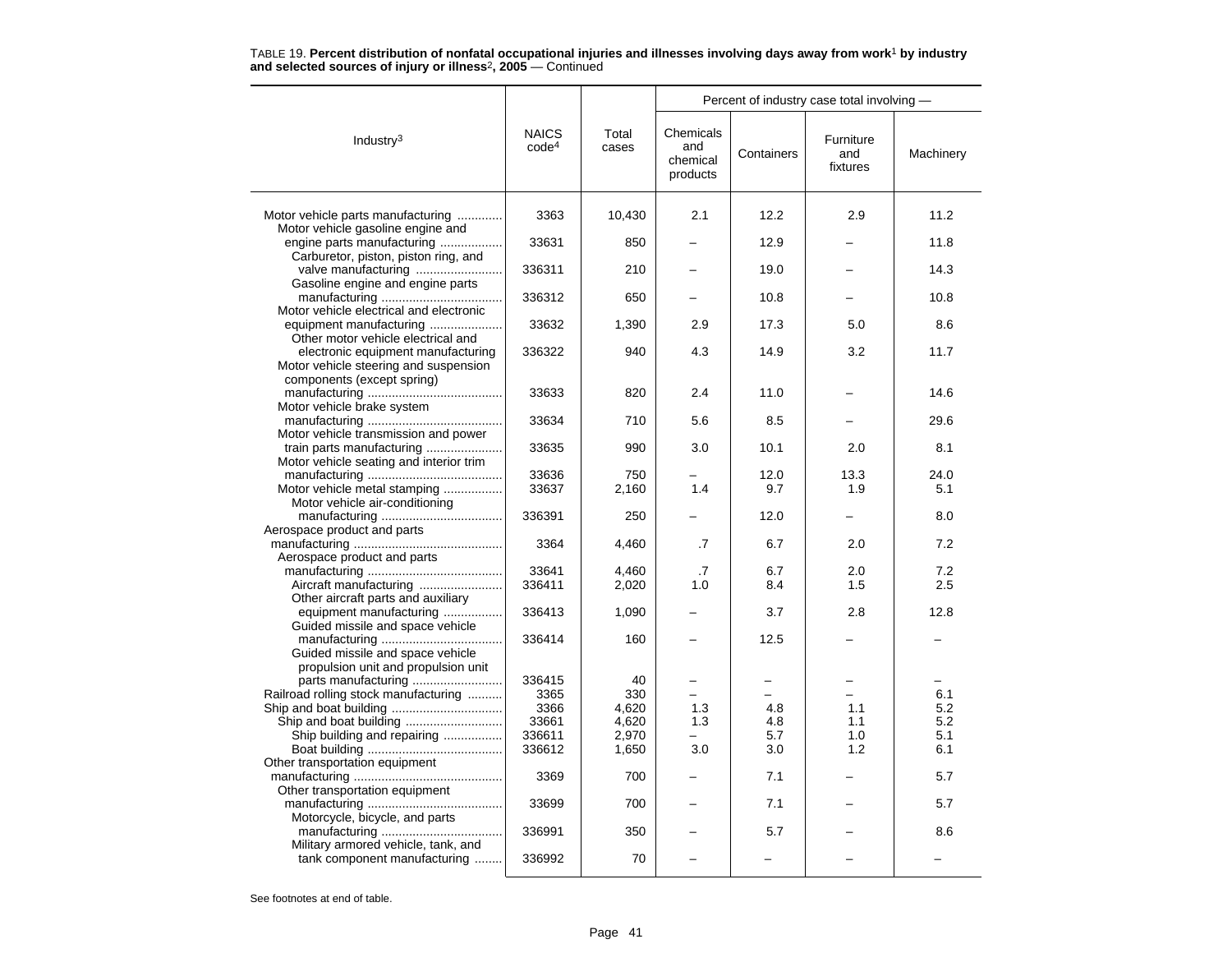|                                                                                                           | Percent of industry case total involving - |                                    |                                                  |                          |             |                           |                                      |  |  |
|-----------------------------------------------------------------------------------------------------------|--------------------------------------------|------------------------------------|--------------------------------------------------|--------------------------|-------------|---------------------------|--------------------------------------|--|--|
| Industry <sup>3</sup>                                                                                     | Parts<br>and<br>materials                  | Worker<br>motion<br>or<br>position | Floors,<br>walkways,<br>or<br>ground<br>surfaces | Handtools                | Vehicles    | Health<br>care<br>patient | All<br>other<br>sources <sup>5</sup> |  |  |
| Motor vehicle parts manufacturing<br>Motor vehicle gasoline engine and                                    | 18.3                                       | 22.7                               | 11.8                                             | 3.0                      | 6.5         |                           | 9.2                                  |  |  |
| engine parts manufacturing                                                                                | 27.1                                       | 28.2                               | 9.4                                              |                          | 2.4         |                           | 7.1                                  |  |  |
| Carburetor, piston, piston ring, and<br>valve manufacturing                                               | 14.3                                       | 33.3                               | 9.5                                              |                          |             |                           |                                      |  |  |
| Gasoline engine and engine parts                                                                          | 30.8                                       | 26.2                               | 9.2                                              |                          |             |                           | 7.7                                  |  |  |
| Motor vehicle electrical and electronic<br>equipment manufacturing                                        | 9.4                                        | 33.8                               | 9.4                                              | $2.2\phantom{0}$         | 4.3         |                           | 6.5                                  |  |  |
| Other motor vehicle electrical and                                                                        |                                            |                                    |                                                  |                          |             |                           |                                      |  |  |
| electronic equipment manufacturing<br>Motor vehicle steering and suspension<br>components (except spring) | 12.8                                       | 28.7                               | 8.5                                              | 2.1                      | 4.3         |                           | 9.6                                  |  |  |
| Motor vehicle brake system                                                                                | 13.4                                       | 22.0                               | 12.2                                             | 7.3                      | 4.9         |                           | 11.0                                 |  |  |
| Motor vehicle transmission and power                                                                      | 22.5                                       | 11.3                               | 4.2                                              | 4.2                      | 4.2         |                           | 9.9                                  |  |  |
| train parts manufacturing<br>Motor vehicle seating and interior trim                                      | 29.3                                       | 19.2                               | 9.1                                              |                          | 6.1         |                           | 13.1                                 |  |  |
|                                                                                                           | 6.7                                        | 25.3                               | 2.7                                              | 2.7                      | 6.7         |                           | 4.0                                  |  |  |
| Motor vehicle metal stamping<br>Motor vehicle air-conditioning                                            | 21.8                                       | 11.6                               | 19.9                                             | 2.3                      | 10.2        |                           | 15.7                                 |  |  |
| Aerospace product and parts                                                                               | 20.0                                       | 24.0                               |                                                  | $\overline{\phantom{0}}$ | 8.0         |                           | 8.0                                  |  |  |
| Aerospace product and parts                                                                               | 17.3                                       | 28.9                               | 13.7                                             | 7.0                      | 5.8         |                           | 10.8                                 |  |  |
|                                                                                                           | 17.3                                       | 28.9                               | 13.7                                             | 7.0                      | 5.8         |                           | 10.8                                 |  |  |
| Other aircraft parts and auxiliary                                                                        | 8.9                                        | 42.6                               | 14.4                                             | 5.0                      | 7.9         |                           | 6.9                                  |  |  |
| equipment manufacturing<br>Guided missile and space vehicle                                               | 31.2                                       | 17.4                               | 7.3                                              | 9.2                      | 3.7         |                           | 10.1                                 |  |  |
| Guided missile and space vehicle<br>propulsion unit and propulsion unit<br>parts manufacturing            | $\overline{\phantom{0}}$                   | 18.8<br>$\overline{\phantom{0}}$   | 31.2                                             |                          |             |                           | 12.5                                 |  |  |
| Railroad rolling stock manufacturing                                                                      | 21.2                                       | 18.2                               | 12.1                                             | 6.1                      |             |                           | 33.3                                 |  |  |
| Ship and boat building                                                                                    | 19.3                                       | 27.1                               | 16.5                                             | 7.8                      | 4.5         |                           | 12.6                                 |  |  |
|                                                                                                           | 19.3                                       | 27.1                               | 16.5                                             | 7.8                      | 4.5         | $\overline{\phantom{0}}$  | 12.6                                 |  |  |
| Ship building and repairing                                                                               | 21.9<br>14.5                               | 21.5<br>37.0                       | 18.9                                             | 8.8                      | 3.7         | $\overline{\phantom{0}}$  | 12.5<br>12.7                         |  |  |
| Other transportation equipment                                                                            | 21.4                                       | 17.1                               | 12.1<br>8.6                                      | 6.1<br>5.7               | 5.5<br>22.9 |                           | 7.1                                  |  |  |
| Other transportation equipment                                                                            |                                            |                                    |                                                  |                          |             |                           |                                      |  |  |
| Motorcycle, bicycle, and parts                                                                            | 21.4                                       | 17.1                               | 8.6                                              | 5.7                      | 22.9        |                           | 7.1                                  |  |  |
| Military armored vehicle, tank, and                                                                       | 8.6                                        | 22.9                               | 8.6                                              |                          | 28.6        |                           | 11.4                                 |  |  |
| tank component manufacturing                                                                              | 42.9                                       |                                    |                                                  |                          |             |                           |                                      |  |  |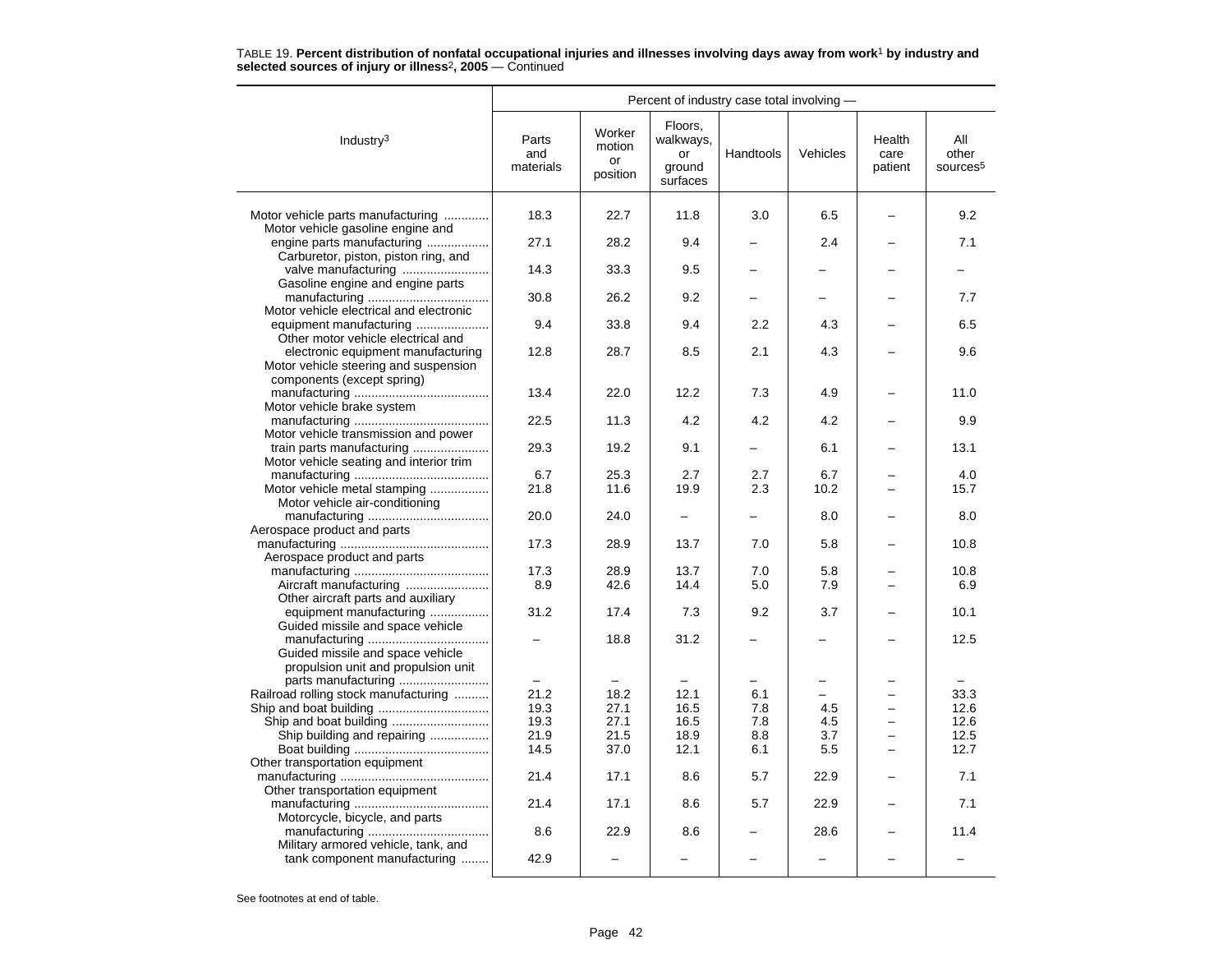|                                                                                |                                   |                |                                          |            | Percent of industry case total involving - |             |
|--------------------------------------------------------------------------------|-----------------------------------|----------------|------------------------------------------|------------|--------------------------------------------|-------------|
| Industry <sup>3</sup>                                                          | <b>NAICS</b><br>code <sup>4</sup> | Total<br>cases | Chemicals<br>and<br>chemical<br>products | Containers | Furniture<br>and<br>fixtures               | Machinery   |
|                                                                                |                                   |                |                                          |            |                                            |             |
| All other transportation equipment                                             |                                   |                |                                          |            |                                            |             |
|                                                                                | 336999                            | 280            |                                          | 7.1        |                                            |             |
| Furniture and related product manufacturing                                    | 337                               | 9,460          | 0.8                                      | 8.2        | 15.0                                       | 15.8        |
| Household and institutional furniture and                                      |                                   |                |                                          |            |                                            |             |
| kitchen cabinet manufacturing                                                  | 3371                              | 6,760          | .7                                       | 7.7        | 16.7                                       | 15.7        |
| Wood kitchen cabinet and countertop                                            |                                   |                |                                          |            |                                            |             |
|                                                                                | 33711                             | 3,370          | 1.2                                      | 5.9        | 17.8                                       | 18.7        |
| Household and institutional furniture                                          |                                   |                |                                          |            |                                            |             |
|                                                                                | 33712                             | 3,380          |                                          | 9.5        | 15.7                                       | 12.4        |
| Upholstered household furniture                                                |                                   |                |                                          |            |                                            |             |
|                                                                                | 337121                            | 1,310          |                                          | 7.6        | 21.4                                       | 6.1         |
| Nonupholstered wood household                                                  |                                   |                |                                          |            |                                            |             |
| furniture manufacturing                                                        | 337122                            | 1,030          |                                          | 7.8        | 11.7                                       | 9.7         |
| Metal household furniture                                                      |                                   |                |                                          |            |                                            |             |
|                                                                                | 337124                            | 200<br>490     |                                          | 15.0       | 30.0                                       | 10.0<br>8.2 |
| Institutional furniture manufacturing<br>Office furniture (including fixtures) | 337127                            |                |                                          | 6.1        | 10.2                                       |             |
|                                                                                | 3372                              |                | 1.4                                      | 10.3       | 7.9                                        | 18.7        |
| Office furniture (including fixtures)                                          |                                   | 2,140          |                                          |            |                                            |             |
|                                                                                | 33721                             | 2,140          | 1.4                                      | 10.3       | 7.9                                        | 18.7        |
| Custom architectural woodwork and                                              |                                   |                |                                          |            |                                            |             |
| millwork manufacturing                                                         | 337212                            | 430            |                                          |            | 4.7                                        | 41.9        |
| Office furniture (except wood)                                                 |                                   |                |                                          |            |                                            |             |
|                                                                                | 337214                            | 250            |                                          |            | 8.0                                        | 8.0         |
| Showcase, partition, shelving, and                                             |                                   |                |                                          |            |                                            |             |
| locker manufacturing                                                           | 337215                            | 1,200          |                                          | 15.0       | 6.7                                        | 13.3        |
| Other furniture related product                                                |                                   |                |                                          |            |                                            |             |
|                                                                                | 3379                              | 560            |                                          | 8.9        | 21.4                                       | 5.4         |
| Mattress manufacturing                                                         | 33791                             | 440            |                                          | 9.1        | 20.5                                       | 6.8         |
| Blind and shade manufacturing                                                  | 33792                             | 120            |                                          |            | 25.0                                       |             |
| Miscellaneous manufacturing                                                    | 339                               | 6,420          | 2.2                                      | 13.9       | 2.6                                        | 12.3        |
| Medical equipment and supplies                                                 |                                   |                |                                          |            |                                            |             |
|                                                                                | 3391                              | 2,020          | 3.0                                      | 9.9        | 3.0                                        | 13.4        |
| Medical equipment and supplies                                                 |                                   |                |                                          |            |                                            |             |
|                                                                                | 33911                             | 2,020          | 3.0                                      | 9.9        | 3.0                                        | 13.4        |
| Laboratory apparatus and furniture                                             |                                   |                |                                          |            |                                            |             |
|                                                                                | 339111                            | 100            |                                          |            |                                            |             |
| Surgical and medical instrument                                                |                                   |                |                                          |            |                                            |             |
|                                                                                | 339112                            | 610            |                                          | 16.4       | 4.9                                        | 8.2         |
| Surgical appliance and supplies                                                |                                   |                |                                          |            |                                            |             |
|                                                                                | 339113                            | 760            | 2.6                                      | 7.9        |                                            | 15.8        |
| Dental equipment and supplies                                                  |                                   |                |                                          |            |                                            |             |
|                                                                                | 339114                            | 110            |                                          |            |                                            |             |
| Ophthalmic goods manufacturing                                                 | 339115                            | 270            |                                          | 11.1       |                                            |             |
| Dental laboratories                                                            | 339116                            | 160            |                                          | $\equiv$   |                                            |             |
| Other miscellaneous manufacturing                                              | 3399                              | 4,400          | 1.8                                      | 15.7       | 2.5                                        | 11.8        |
| Jewelry and silverware manufacturing                                           | 33991                             | 230            |                                          | 13.0       |                                            | 17.4        |
|                                                                                |                                   |                |                                          |            |                                            |             |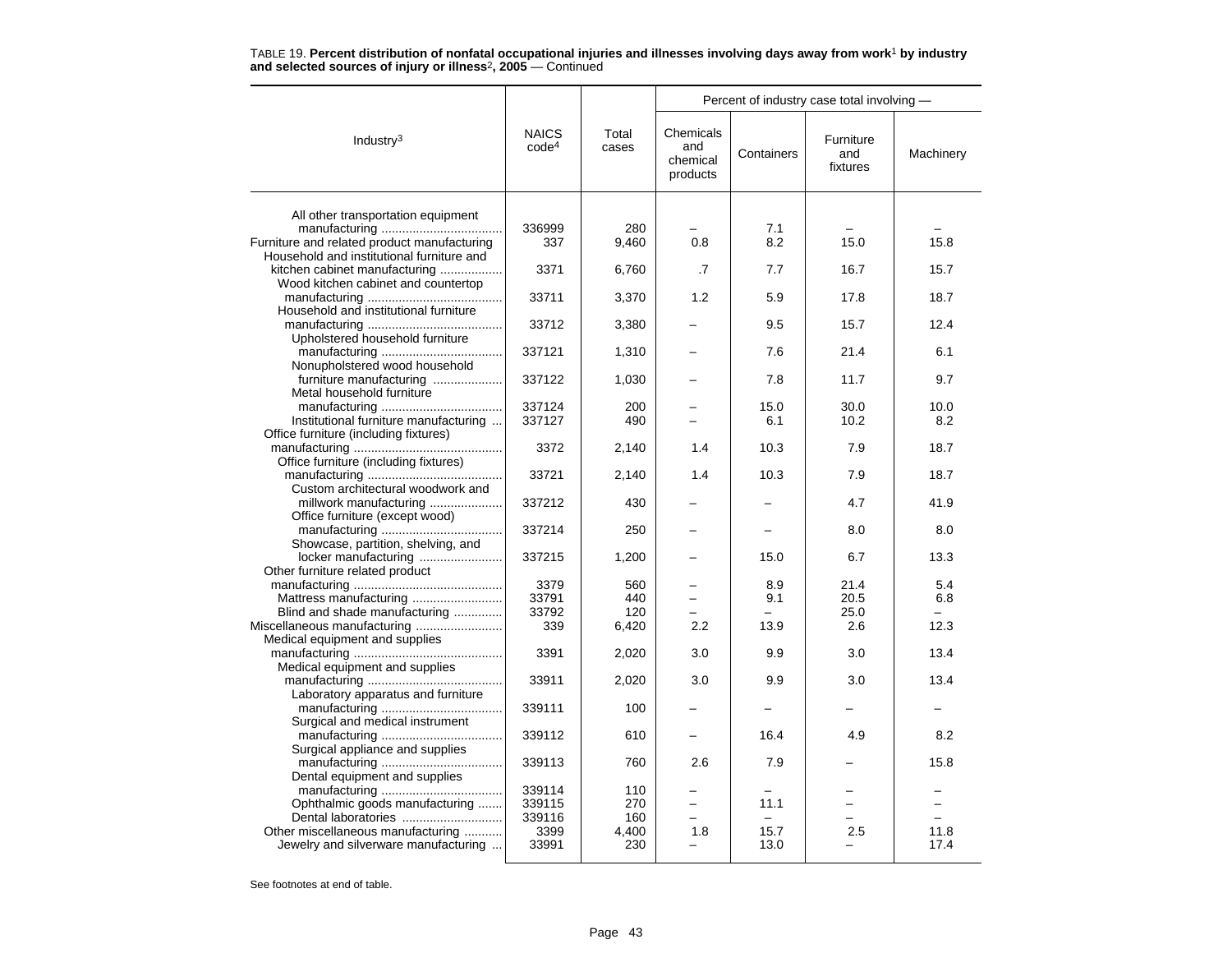|                                                                            | Percent of industry case total involving - |                                    |                                                  |                          |          |                           |                                      |  |
|----------------------------------------------------------------------------|--------------------------------------------|------------------------------------|--------------------------------------------------|--------------------------|----------|---------------------------|--------------------------------------|--|
| Industry <sup>3</sup>                                                      | Parts<br>and<br>materials                  | Worker<br>motion<br>or<br>position | Floors.<br>walkways,<br>or<br>ground<br>surfaces | Handtools                | Vehicles | Health<br>care<br>patient | All<br>other<br>sources <sup>5</sup> |  |
|                                                                            |                                            |                                    |                                                  |                          |          |                           |                                      |  |
| All other transportation equipment                                         |                                            | 14.3                               |                                                  |                          | 21.4     |                           |                                      |  |
| Furniture and related product manufacturing                                | 35.7<br>16.4                               | 15.8                               | 7.1<br>7.4                                       | 7.1<br>6.2               | 3.9      |                           | 10.3                                 |  |
|                                                                            |                                            |                                    |                                                  |                          |          |                           |                                      |  |
| Household and institutional furniture and<br>kitchen cabinet manufacturing | 14.6                                       | 15.5                               | 6.8                                              | 6.5                      | 3.7      |                           | 11.8                                 |  |
|                                                                            |                                            |                                    |                                                  |                          |          |                           |                                      |  |
| Wood kitchen cabinet and countertop                                        | 15.7                                       | 10.7                               | 5.9                                              | 8.0                      | 3.0      |                           | 13.1                                 |  |
|                                                                            |                                            |                                    |                                                  |                          |          |                           |                                      |  |
| Household and institutional furniture                                      | 13.6                                       | 20.4                               | 7.7                                              | 5.0                      | 4.4      |                           | 10.9                                 |  |
|                                                                            |                                            |                                    |                                                  |                          |          |                           |                                      |  |
| Upholstered household furniture                                            |                                            |                                    |                                                  |                          |          |                           |                                      |  |
|                                                                            | 9.2                                        | 26.7                               | 8.4                                              | 4.6                      | 6.9      |                           | 8.4                                  |  |
| Nonupholstered wood household                                              |                                            |                                    |                                                  |                          |          |                           |                                      |  |
| furniture manufacturing                                                    | 16.5                                       | 17.5                               | 11.7                                             | 5.8                      | 4.9      |                           | 14.6                                 |  |
| Metal household furniture                                                  |                                            |                                    |                                                  |                          |          |                           |                                      |  |
|                                                                            |                                            | 30.0                               |                                                  |                          | $\equiv$ |                           | 10.0                                 |  |
| Institutional furniture manufacturing                                      | 34.7                                       | 18.4                               | 6.1                                              | 8.2                      |          |                           | 4.1                                  |  |
| Office furniture (including fixtures)                                      |                                            |                                    |                                                  |                          |          |                           |                                      |  |
|                                                                            | 22.4                                       | 15.9                               | 8.4                                              | 5.1                      | 3.7      |                           | 6.1                                  |  |
| Office furniture (including fixtures)                                      |                                            |                                    |                                                  |                          |          |                           |                                      |  |
|                                                                            | 22.4                                       | 15.9                               | 8.4                                              | 5.1                      | 3.7      |                           | 6.1                                  |  |
| Custom architectural woodwork and                                          |                                            |                                    |                                                  |                          |          |                           |                                      |  |
| millwork manufacturing                                                     | 27.9                                       | 4.7                                | 4.7                                              | 7.0                      |          |                           |                                      |  |
| Office furniture (except wood)                                             |                                            |                                    |                                                  |                          |          |                           |                                      |  |
|                                                                            | 12.0                                       | 20.0                               | 24.0                                             | $\overline{\phantom{0}}$ | 12.0     |                           | 8.0                                  |  |
| Showcase, partition, shelving, and                                         |                                            |                                    |                                                  |                          |          |                           |                                      |  |
| locker manufacturing                                                       | 21.7                                       | 18.3                               | 7.5                                              | 5.0                      | 3.3      |                           | 7.5                                  |  |
| Other furniture related product                                            |                                            |                                    |                                                  |                          |          |                           |                                      |  |
|                                                                            | 14.3                                       | 17.9                               | 8.9                                              | 7.1                      | 5.4      |                           | 7.1                                  |  |
| Mattress manufacturing                                                     | 13.6                                       | 20.5                               | 11.4                                             | 6.8                      | 6.8      |                           | 4.5                                  |  |
| Blind and shade manufacturing                                              | 16.7                                       |                                    |                                                  |                          |          |                           |                                      |  |
|                                                                            | 14.6                                       | 24.3                               | 9.8                                              | 6.5                      | 3.7      | $\overline{\phantom{0}}$  | 10.0                                 |  |
| Medical equipment and supplies                                             |                                            |                                    |                                                  |                          |          |                           |                                      |  |
|                                                                            | 11.9                                       | 25.7                               | 11.4                                             | 7.4                      | 3.0      |                           | 11.9                                 |  |
| Medical equipment and supplies                                             |                                            |                                    |                                                  |                          |          |                           |                                      |  |
|                                                                            | 11.9                                       | 25.7                               | 11.4                                             | 7.4                      | 3.0      |                           | 11.9                                 |  |
| Laboratory apparatus and furniture                                         |                                            |                                    |                                                  |                          |          |                           |                                      |  |
|                                                                            | 30.0                                       |                                    |                                                  |                          |          |                           |                                      |  |
| Surgical and medical instrument                                            |                                            |                                    |                                                  |                          |          |                           |                                      |  |
|                                                                            | 11.5                                       | 26.2                               | 14.8                                             | 4.9                      | 3.3      |                           | 9.8                                  |  |
| Surgical appliance and supplies                                            |                                            |                                    |                                                  |                          |          |                           |                                      |  |
|                                                                            | 15.8                                       | 23.7                               | 7.9                                              | 10.5                     | 2.6      |                           | 14.5                                 |  |
| Dental equipment and supplies                                              |                                            |                                    |                                                  |                          |          |                           |                                      |  |
|                                                                            | $\equiv$                                   | 45.5                               | 18.2                                             |                          | -        |                           |                                      |  |
| Ophthalmic goods manufacturing                                             |                                            | 44.4                               | 18.5                                             | 7.4                      | $=$      |                           | 7.4                                  |  |
| Dental laboratories                                                        | $\equiv$                                   | $\equiv$                           | $\sim$                                           |                          |          |                           |                                      |  |
| Other miscellaneous manufacturing                                          | 15.9                                       | 23.6                               | 9.1                                              | 5.9                      | 4.1      |                           | 9.3                                  |  |
| Jewelry and silverware manufacturing                                       | 13.0                                       | 17.4                               | 13.0                                             | 8.7                      |          |                           | 13.0                                 |  |
|                                                                            |                                            |                                    |                                                  |                          |          |                           |                                      |  |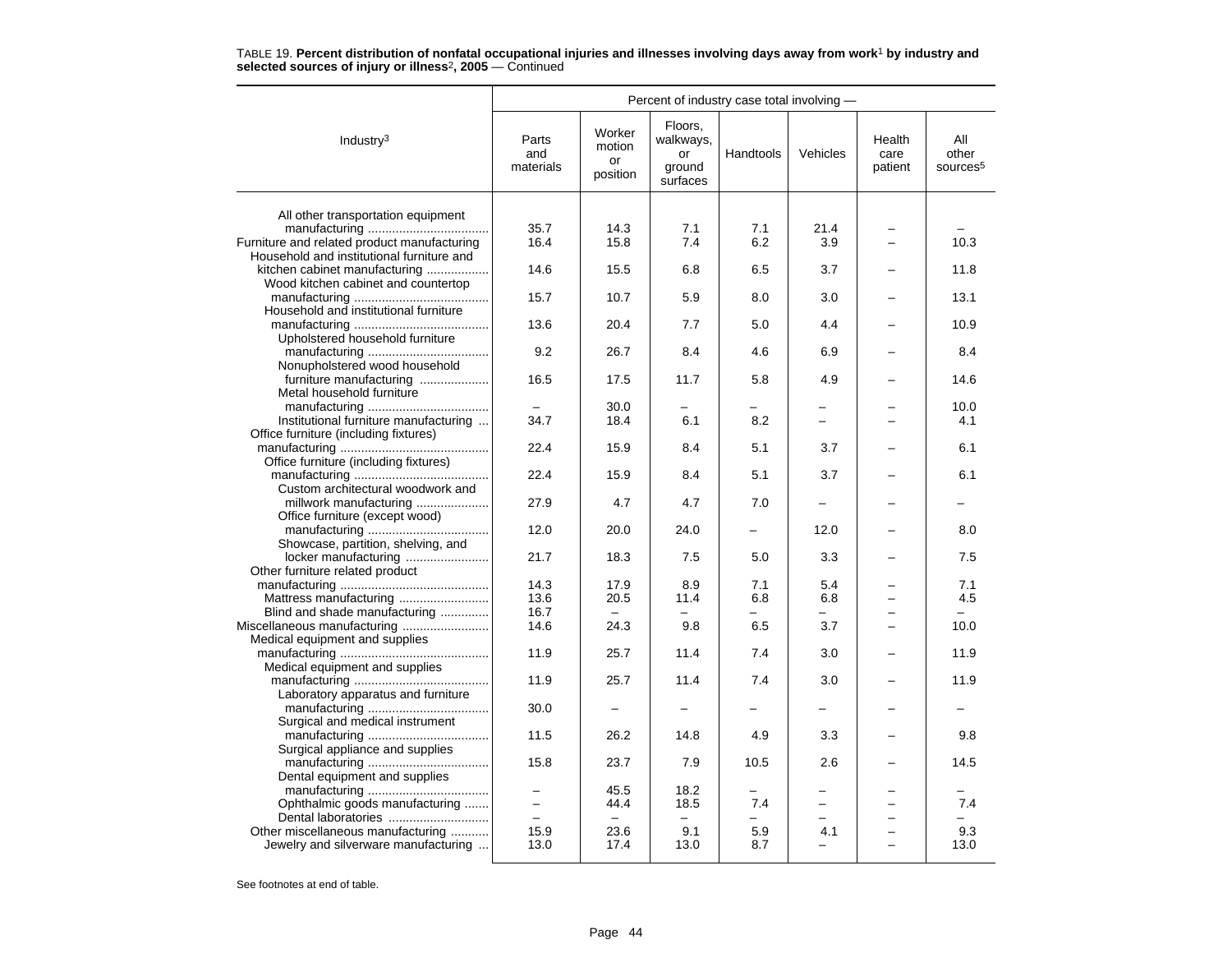|                                                                                  |                                   |                |                                          |            | Percent of industry case total involving - |           |
|----------------------------------------------------------------------------------|-----------------------------------|----------------|------------------------------------------|------------|--------------------------------------------|-----------|
| Industry <sup>3</sup>                                                            | <b>NAICS</b><br>code <sup>4</sup> | Total<br>cases | Chemicals<br>and<br>chemical<br>products | Containers | Furniture<br>and<br>fixtures               | Machinery |
|                                                                                  |                                   |                |                                          |            |                                            |           |
| Jewelry (except costume)                                                         | 339911                            | 130            |                                          |            |                                            | 23.1      |
| Sporting and athletic goods                                                      |                                   |                |                                          |            |                                            |           |
|                                                                                  | 33992                             | 880            | 2.3                                      | 18.2       | 3.4                                        | 10.2      |
| Doll, toy, and game manufacturing                                                | 33993                             | 110            |                                          |            |                                            | 18.2      |
| Game, toy, and children's vehicle                                                |                                   |                |                                          |            |                                            |           |
|                                                                                  | 339932                            | 100            |                                          |            |                                            | 20.0      |
| Office supplies (except paper)                                                   | 33994                             | 300            |                                          | 33.3       |                                            | 13.3      |
| Pen and mechanical pencil                                                        |                                   |                |                                          |            |                                            |           |
|                                                                                  | 339941                            | 60             |                                          |            |                                            |           |
| Carbon paper and inked ribbon                                                    |                                   |                |                                          |            |                                            |           |
|                                                                                  | 339944                            | 50             |                                          |            |                                            |           |
|                                                                                  | 33995                             | 1,200          |                                          | 4.2        | 1.7                                        | 11.7      |
| All other miscellaneous manufacturing                                            | 33999                             | 1,680          | 2.4                                      | 20.2       | 2.4                                        | 10.7      |
| Gasket, packing, and sealing device                                              |                                   |                |                                          |            |                                            |           |
| Burial casket manufacturing                                                      | 339991<br>339995                  | 360<br>70      |                                          | 13.9       |                                            | 27.8      |
| All other miscellaneous manufacturing                                            | 339999                            | 580            | $\overline{\phantom{0}}$                 | 22.4       | $\overline{\phantom{0}}$                   | 8.6       |
|                                                                                  |                                   |                |                                          |            |                                            |           |
| Service providing                                                                |                                   | 840,580        | 1.3                                      | 14.1       | 4.5                                        | 4.9       |
| Trade, transportation, and utilities <sup>10</sup>                               |                                   | 380,720        | 1.1                                      | 20.7       | 4.1                                        | 5.3       |
|                                                                                  | 42                                | 80,170         | .8                                       | 20.5       | 2.4                                        | 6.1       |
| Merchant wholesalers, durable goods<br>Motor vehicle and motor vehicle parts and | 423                               | 37,920         | .8                                       | 13.3       | 2.9                                        | 6.4       |
| supplies merchant wholesalers                                                    | 4231                              | 6,820          | .6                                       | 9.4        | 1.2                                        | 2.6       |
| Furniture and home furnishing merchant                                           |                                   |                |                                          |            |                                            |           |
| Lumber and other construction materials                                          | 4232                              | 1,500          |                                          | 16.7       | 24.7                                       | 6.7       |
| merchant wholesalers                                                             | 4233                              | 5,300          |                                          | 14.7       | .8                                         | 2.5       |
| Professional and commercial equipment                                            |                                   |                |                                          |            |                                            |           |
| and supplies merchant wholesalers                                                | 4234                              | 3,670          | 2.5                                      | 15.0       | 3.8                                        | 9.0       |
| Metal and mineral (except petroleum)                                             |                                   |                |                                          |            |                                            |           |
| merchant wholesalers                                                             | 4235                              | 2,700          |                                          | 9.6        | 4.8                                        | 6.7       |
| Electrical goods merchant wholesalers                                            | 4236                              | 2,430          | 1.2                                      | 15.6       | 1.2                                        | 8.2       |
| Hardware, and plumbing and heating<br>equipment and supplies merchant            |                                   |                |                                          |            |                                            |           |
|                                                                                  | 4237                              | 3,280          |                                          | 19.2       | 4.0                                        | 7.6       |
| Machinery, equipment, and supplies                                               |                                   |                |                                          |            |                                            |           |
| merchant wholesalers                                                             | 4238                              | 8,830          | .6                                       | 12.6       | 1.5                                        | 8.8       |
| Miscellaneous durable goods merchant                                             |                                   |                |                                          |            |                                            |           |
|                                                                                  | 4239                              | 3,380          | 1.5                                      | 13.0       | 1.5                                        | 8.3       |
| Merchant wholesalers, nondurable goods                                           | 424                               | 36,550         | .6                                       | 29.2       | 1.7                                        | 5.4       |
| Paper and paper product merchant                                                 | 4241                              | 1,590          |                                          | 24.5       | 6.3                                        | 6.3       |
|                                                                                  |                                   |                |                                          |            |                                            |           |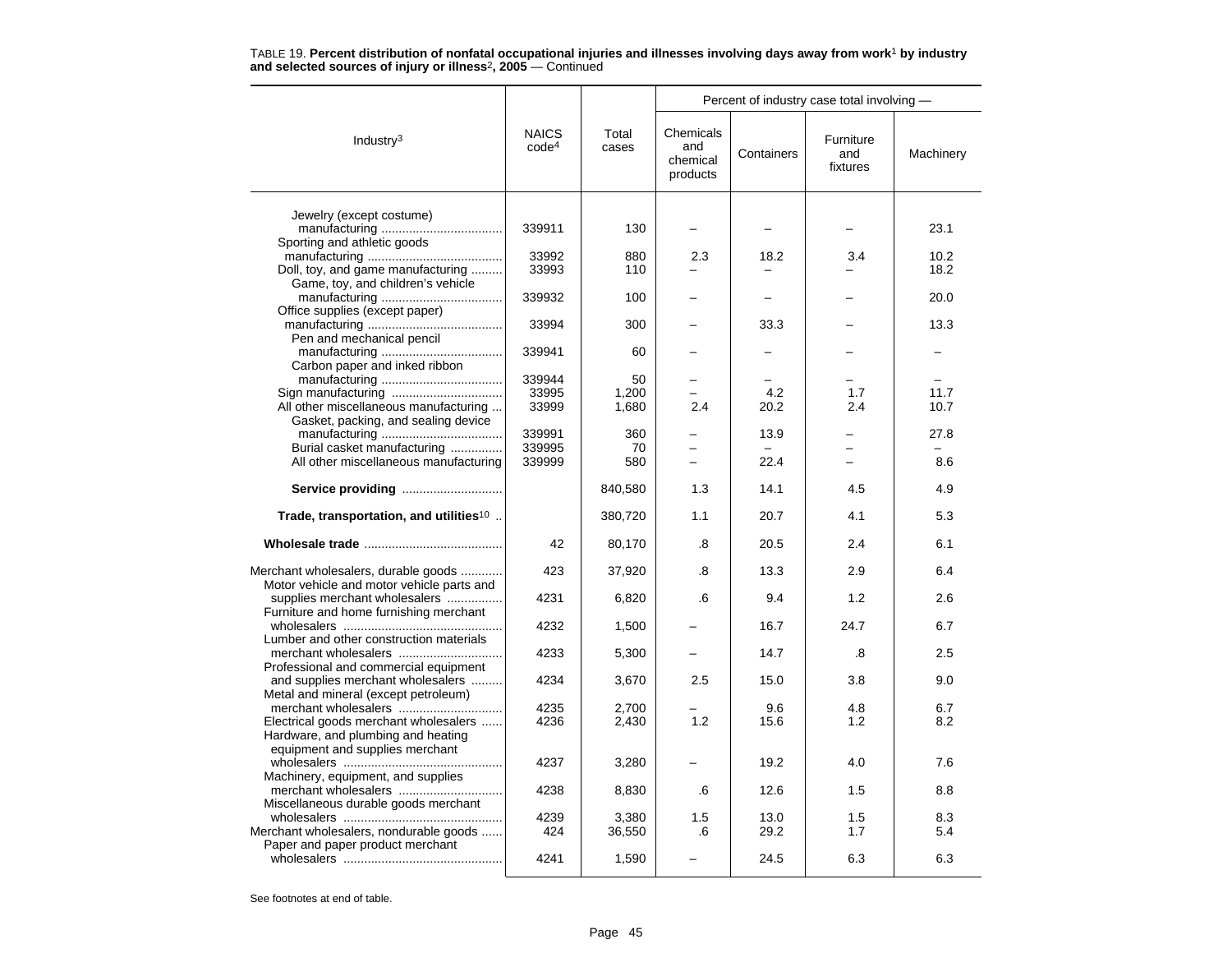|                                                                                  | Percent of industry case total involving - |                                    |                                                  |           |            |                           |                                      |  |  |
|----------------------------------------------------------------------------------|--------------------------------------------|------------------------------------|--------------------------------------------------|-----------|------------|---------------------------|--------------------------------------|--|--|
| Industry <sup>3</sup>                                                            | Parts<br>and<br>materials                  | Worker<br>motion<br>or<br>position | Floors,<br>walkways,<br>or<br>ground<br>surfaces | Handtools | Vehicles   | Health<br>care<br>patient | All<br>other<br>sources <sup>5</sup> |  |  |
|                                                                                  |                                            |                                    |                                                  |           |            |                           |                                      |  |  |
| Jewelry (except costume)                                                         |                                            | 15.4                               | 15.4                                             | 15.4      |            |                           | 23.1                                 |  |  |
| Sporting and athletic goods                                                      |                                            |                                    |                                                  |           |            |                           |                                      |  |  |
|                                                                                  | 15.9                                       | 22.7                               | 6.8                                              | 4.5       | 5.7        |                           | 10.2                                 |  |  |
| Doll, toy, and game manufacturing                                                |                                            | 18.2                               | 27.3                                             |           |            |                           |                                      |  |  |
| Game, toy, and children's vehicle                                                |                                            |                                    |                                                  |           |            |                           |                                      |  |  |
|                                                                                  |                                            | 20.0                               | 20.0                                             |           |            |                           |                                      |  |  |
| Office supplies (except paper)                                                   |                                            |                                    |                                                  |           |            |                           |                                      |  |  |
|                                                                                  | 6.7                                        | 20.0                               | 10.0                                             |           |            |                           | 6.7                                  |  |  |
| Pen and mechanical pencil                                                        |                                            |                                    |                                                  |           |            |                           |                                      |  |  |
|                                                                                  |                                            | 50.0                               |                                                  |           |            |                           |                                      |  |  |
| Carbon paper and inked ribbon                                                    |                                            |                                    |                                                  |           |            |                           |                                      |  |  |
|                                                                                  | 26.7                                       | 11.7                               |                                                  | 6.7       |            |                           | 15.0                                 |  |  |
| Sign manufacturing<br>All other miscellaneous manufacturing                      | 10.7                                       | 33.9                               | 15.0<br>4.8                                      | 6.5       | 5.8<br>2.4 |                           | 5.4                                  |  |  |
| Gasket, packing, and sealing device                                              |                                            |                                    |                                                  |           |            |                           |                                      |  |  |
|                                                                                  | 16.7                                       | 19.4                               | 8.3                                              | 5.6       |            |                           | 5.6                                  |  |  |
| Burial casket manufacturing                                                      |                                            |                                    |                                                  |           | L.         |                           |                                      |  |  |
| All other miscellaneous manufacturing                                            | 17.2                                       | 17.2                               | 3.4                                              | 10.3      | 3.4        | $\overline{\phantom{0}}$  | 8.6                                  |  |  |
|                                                                                  |                                            |                                    |                                                  |           |            |                           |                                      |  |  |
|                                                                                  | 6.2                                        | 14.4                               | 20.6                                             | 3.6       | 10.4       | 6.5                       | 13.7                                 |  |  |
| Trade, transportation, and utilities <sup>10</sup>                               | 9.0                                        | 14.4                               | 17.8                                             | 3.4       | 13.5       | (7)                       | 10.8                                 |  |  |
|                                                                                  | 12.9                                       | 14.2                               | 15.1                                             | 3.1       | 15.4       |                           | 9.5                                  |  |  |
| Merchant wholesalers, durable goods<br>Motor vehicle and motor vehicle parts and | 21.7                                       | 12.4                               | 14.5                                             | 4.0       | 13.4       |                           | 10.5                                 |  |  |
| supplies merchant wholesalers                                                    | 31.2                                       | 14.8                               | 10.9                                             | 2.8       | 18.9       |                           | 7.6                                  |  |  |
| Furniture and home furnishing merchant                                           |                                            |                                    |                                                  |           |            |                           |                                      |  |  |
|                                                                                  | 8.0                                        | 8.0                                | 13.3                                             | 9.3       | 4.7        |                           | 8.0                                  |  |  |
| Lumber and other construction materials                                          | 24.2                                       | 10.8                               | 17.2                                             | 2.3       | 11.5       |                           | 15.7                                 |  |  |
| Professional and commercial equipment                                            |                                            |                                    |                                                  |           |            |                           |                                      |  |  |
| and supplies merchant wholesalers                                                | 4.4                                        | 19.6                               | 19.1                                             | 3.3       | 18.3       |                           | 5.4                                  |  |  |
| Metal and mineral (except petroleum)                                             |                                            |                                    |                                                  |           |            |                           |                                      |  |  |
|                                                                                  | 30.0                                       | 10.4                               | 17.0                                             | 4.1       | 4.1        |                           | 13.3                                 |  |  |
| Electrical goods merchant wholesalers                                            | 14.4                                       | 20.2                               | 17.3                                             | 4.9       | 8.6        |                           | 8.2                                  |  |  |
| Hardware, and plumbing and heating                                               |                                            |                                    |                                                  |           |            |                           |                                      |  |  |
| equipment and supplies merchant                                                  |                                            |                                    |                                                  |           |            |                           |                                      |  |  |
|                                                                                  | 12.2                                       | 11.9                               | 18.9                                             | 1.5       | 16.2       |                           | 8.2                                  |  |  |
| Machinery, equipment, and supplies                                               |                                            |                                    |                                                  |           |            |                           |                                      |  |  |
| merchant wholesalers                                                             | 27.9                                       | 8.9                                | 12.8                                             | 6.3       | 12.7       |                           | 8.0                                  |  |  |
| Miscellaneous durable goods merchant                                             | 15.7                                       | 10.7                               | 9.5                                              | 3.0       | 13.9       |                           | 22.8                                 |  |  |
| Merchant wholesalers, nondurable goods                                           | 4.1                                        | 15.8                               | 15.7                                             | 1.8       | 17.2       |                           | 8.5                                  |  |  |
| Paper and paper product merchant                                                 |                                            |                                    |                                                  |           |            |                           |                                      |  |  |
|                                                                                  | 6.9                                        | 22.0                               | 10.1                                             | 2.5       | 16.4       |                           | 4.4                                  |  |  |
|                                                                                  |                                            |                                    |                                                  |           |            |                           |                                      |  |  |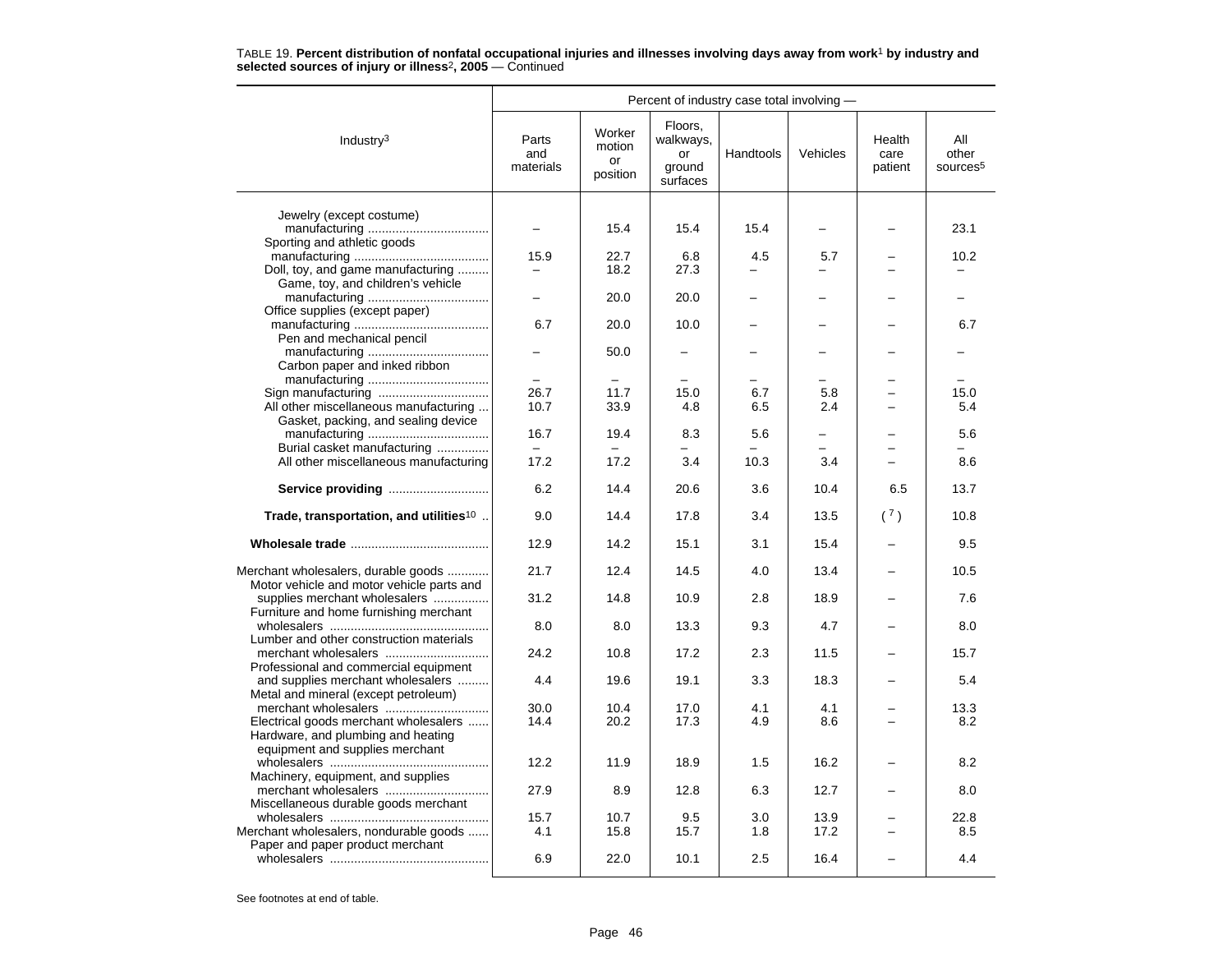|                                                                      |                                   |                |                                          |            | Percent of industry case total involving - |           |
|----------------------------------------------------------------------|-----------------------------------|----------------|------------------------------------------|------------|--------------------------------------------|-----------|
| Industry $3$                                                         | <b>NAICS</b><br>code <sup>4</sup> | Total<br>cases | Chemicals<br>and<br>chemical<br>products | Containers | Furniture<br>and<br>fixtures               | Machinery |
|                                                                      |                                   |                |                                          |            |                                            |           |
| Drugs and druggists' sundries merchant                               | 4242                              | 1,380          |                                          | 24.6       | 4.3                                        |           |
| Apparel, piece goods, and notions                                    | 4243                              | 1,340          |                                          | 32.8       | 2.2                                        | 6.7       |
| Grocery and related product merchant                                 | 4244                              | 18,260         | 0.5                                      | 31.7       | 1.4                                        | 5.8       |
| Farm product raw material merchant                                   | 4245                              | 1,120          |                                          | 9.8        |                                            | 4.5       |
| Chemical and allied products merchant                                | 4246                              | 1,470          |                                          | 31.3       |                                            | 10.2      |
| Petroleum and petroleum products<br>merchant wholesalers             | 4247                              | 1,920          |                                          | 18.8       |                                            | 3.1       |
| Beer, wine, and distilled alcoholic<br>beverage merchant wholesalers | 4248                              | 5,160          |                                          | 37.2       | 1.4                                        | 1.4       |
| Miscellaneous nondurable goods merchant                              | 4249                              | 4,320          | 1.4                                      | 20.4       | 2.5                                        | 8.8       |
| Wholesale electronic markets and agents and                          | 425                               | 5,690          | 2.8                                      | 12.0       | 2.5                                        | 8.8       |
| Wholesale electronic markets and agents                              | 4251                              | 5,690          | 2.8                                      | 12.0       | 2.5                                        | 8.8       |
|                                                                      | 44-45                             | 175,880        | 1.4                                      | 19.9       | 6.4                                        | 6.8       |
|                                                                      | 441                               | 25,790         | 3.2                                      | 4.0        | 3.5                                        | 1.9       |
|                                                                      | 4411                              | 16,740         | 3.1                                      | 3.5        | 1.9                                        | 1.7       |
|                                                                      | 44111                             | 15,900         | 3.1                                      | 3.5        | 2.0<br>-                                   | 1.8       |
|                                                                      | 44112<br>4412                     | 840            | 2.4<br>—                                 | 2.4        |                                            |           |
| Recreational vehicle dealers                                         | 44121                             | 1,840<br>600   | $=$                                      | 10.9       | 10.3                                       |           |
| Motorcycle, boat, and other motor                                    |                                   |                |                                          |            |                                            |           |
|                                                                      | 44122                             | 1,240          |                                          | 16.1       | 14.5                                       |           |
| Automotive parts, accessories, and tire                              |                                   |                |                                          |            |                                            |           |
|                                                                      | 4413                              | 7,220          | 3.9                                      | 3.3        | 5.4                                        | 2.5       |
| Automotive parts and accessories stores                              | 44131                             | 3,650          | 7.7                                      | 6.0        | 3.0                                        | 1.4       |
|                                                                      | 44132                             | 3,570          |                                          |            | 7.8                                        | 3.6       |
| Furniture and home furnishings stores                                | 442                               | 8,580          | $\overline{\phantom{0}}$                 | 15.6       | 25.9                                       | 2.7       |
|                                                                      | 4421                              | 4,160          | $\overline{\phantom{0}}$                 | 6.5        | 39.9                                       | 2.4       |
|                                                                      | 4422                              | 4,420          | $\overline{\phantom{0}}$                 | 24.2       | 12.7                                       | 2.9       |
| Floor covering stores                                                | 44221                             | 1,710          | $\overline{a}$                           | 18.7       | 5.8                                        | ÷         |
| Other home furnishings stores                                        | 44229                             | 2,710          |                                          | 27.7       | 17.0                                       | 4.1       |
| Electronics and appliance stores                                     | 443                               | 2,910          | $\overline{\phantom{0}}$                 | 10.3       | 4.1                                        | 29.6      |
| Electronics and appliance stores                                     | 4431                              | 2,910          | -                                        | 10.3       | 4.1                                        | 29.6      |
| Appliance, television, and other                                     |                                   |                |                                          |            |                                            |           |
|                                                                      | 44311                             | 2,260          |                                          | 8.4        | 4.9                                        | 33.2      |
| Computer and software stores                                         | 44312                             | 550            | -                                        | 16.4       |                                            | 20.0      |
| Camera and photographic supplies                                     |                                   |                |                                          |            |                                            |           |
|                                                                      | 44313                             | 100            |                                          |            |                                            |           |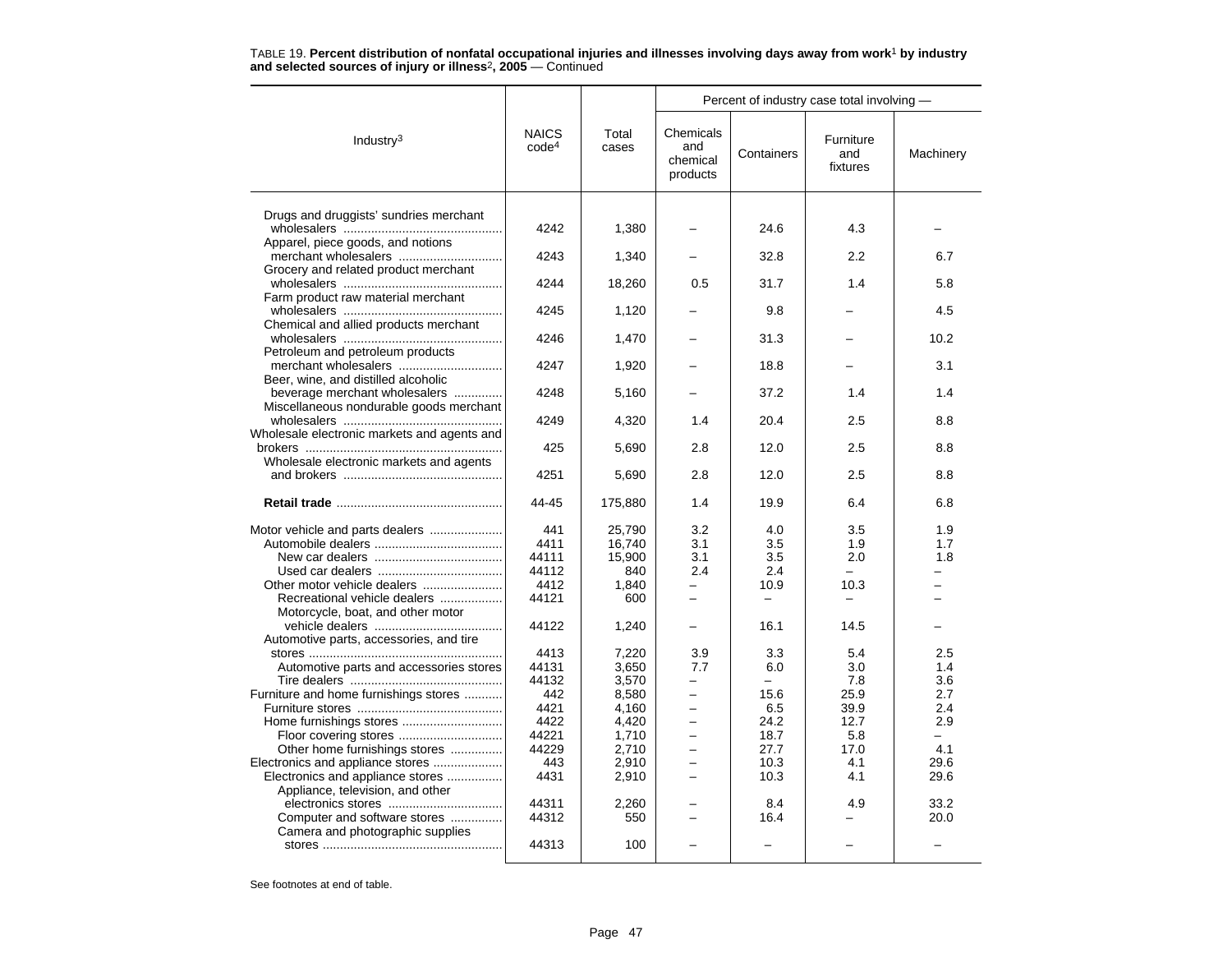|                                                                      |                           | Percent of industry case total involving - |                                                  |           |          |                           |                                      |
|----------------------------------------------------------------------|---------------------------|--------------------------------------------|--------------------------------------------------|-----------|----------|---------------------------|--------------------------------------|
| Industry $3$                                                         | Parts<br>and<br>materials | Worker<br>motion<br>or<br>position         | Floors,<br>walkways,<br>or<br>ground<br>surfaces | Handtools | Vehicles | Health<br>care<br>patient | All<br>other<br>sources <sup>5</sup> |
|                                                                      |                           |                                            |                                                  |           |          |                           |                                      |
| Drugs and druggists' sundries merchant                               |                           |                                            |                                                  |           |          |                           |                                      |
| Apparel, piece goods, and notions                                    | 4.3                       | 12.3                                       | 17.4                                             | 3.6       | 26.8     |                           | 5.1                                  |
|                                                                      | 9.0                       | 13.4                                       | 14.2                                             |           | 3.7      |                           | 17.2                                 |
| Grocery and related product merchant                                 |                           |                                            |                                                  |           |          |                           |                                      |
|                                                                      | 3.2                       | 14.7                                       | 16.3                                             | .9        | 17.9     |                           | 7.6                                  |
| Farm product raw material merchant                                   | 5.4                       | 5.4                                        | 35.7                                             | 4.5       | 13.4     |                           | 18.8                                 |
| Chemical and allied products merchant                                |                           |                                            |                                                  |           |          |                           |                                      |
|                                                                      | 2.0                       | 27.9                                       | 10.9                                             | 4.8       | 4.8      |                           | 6.1                                  |
| Petroleum and petroleum products                                     |                           |                                            |                                                  |           |          |                           |                                      |
|                                                                      | 12.5                      | 9.9                                        | 15.6                                             |           | 17.2     |                           | 22.4                                 |
| Beer, wine, and distilled alcoholic<br>beverage merchant wholesalers | .8                        | 19.0                                       | 12.8                                             | .6        | 22.7     |                           | 4.1                                  |
| Miscellaneous nondurable goods merchant                              |                           |                                            |                                                  |           |          |                           |                                      |
|                                                                      | 5.3                       | 16.9                                       | 15.5                                             | 5.6       | 14.1     |                           | 9.7                                  |
| Wholesale electronic markets and agents and                          |                           |                                            |                                                  |           |          |                           |                                      |
|                                                                      | 10.5                      | 16.5                                       | 14.6                                             | 5.6       | 17.4     |                           | 9.3                                  |
| Wholesale electronic markets and agents                              | 10.5                      | 16.5                                       | 14.6                                             | 5.6       | 17.4     |                           | 9.3                                  |
|                                                                      |                           |                                            |                                                  |           |          |                           |                                      |
|                                                                      | 7.9                       | 14.2                                       | 19.6                                             | 4.6       | 7.8      |                           | 11.4                                 |
|                                                                      | 20.9                      | 14.9                                       | 18.8                                             | 6.7       | 15.3     |                           | 10.8                                 |
|                                                                      | 18.5                      | 15.7                                       | 20.8                                             | 7.6       | 15.6     |                           | 11.6                                 |
|                                                                      | 19.0                      | 15.7                                       | 21.3                                             | 7.4       | 15.5     |                           | 10.6                                 |
|                                                                      | 8.3                       | 15.5                                       | 10.7                                             | 11.9      | 15.5     |                           | 32.1                                 |
| Other motor vehicle dealers                                          | 16.3                      | 16.8                                       | 23.4                                             | 3.3       | 11.4     |                           | 4.9                                  |
| Recreational vehicle dealers                                         | 13.3                      | 41.7                                       | 25.0                                             | ÷         | 13.3     |                           |                                      |
| Motorcycle, boat, and other motor                                    | 17.7                      | 4.8                                        | 22.6                                             | 4.8       | 10.5     |                           | 6.5                                  |
| Automotive parts, accessories, and tire                              |                           |                                            |                                                  |           |          |                           |                                      |
|                                                                      | 27.7                      | 12.5                                       | 13.2                                             | 5.5       | 15.7     |                           | 10.2                                 |
| Automotive parts and accessories stores                              | 17.5                      | 10.4                                       | 11.8                                             | 2.5       | 26.8     |                           | 12.6                                 |
|                                                                      | 38.4                      | 14.3                                       | 14.6                                             | 8.4       | 4.2      |                           | 7.8                                  |
| Furniture and home furnishings stores                                | 6.9                       | 11.9                                       | 15.4                                             | 5.6       | 4.5      |                           | 11.3                                 |
|                                                                      | 6.2                       | 9.1                                        | 19.2                                             | 2.2       | 4.8      |                           | 9.4                                  |
|                                                                      | 7.5                       | 14.5                                       | 11.8                                             | 8.8       | 4.3      | -                         | 13.1                                 |
|                                                                      | 10.5                      | 25.1                                       | 7.6                                              | 14.0      | 4.1      | $\overline{a}$            | 11.7                                 |
| Other home furnishings stores                                        | 5.5                       | 7.7                                        | 14.4                                             | 5.5       | 4.4      |                           | 13.7                                 |
| Electronics and appliance stores                                     | 4.1                       | 9.6                                        | 25.1                                             | 2.4       | 7.6      | $\overline{a}$            | 6.9                                  |
| Electronics and appliance stores                                     | 4.1                       | 9.6                                        | 25.1                                             | 2.4       | 7.6      | -                         | 6.9                                  |
| Appliance, television, and other                                     |                           |                                            |                                                  |           |          |                           |                                      |
|                                                                      | 3.5                       | 9.7                                        | 23.9                                             | 2.7       | 7.5      |                           | 6.2                                  |
| Computer and software stores                                         | 7.3                       | 10.9                                       | 25.5                                             | 3.6       | 7.3      |                           | 7.3                                  |
| Camera and photographic supplies                                     |                           |                                            |                                                  |           |          |                           |                                      |
|                                                                      |                           |                                            | 50.0                                             |           |          |                           |                                      |
|                                                                      |                           |                                            |                                                  |           |          |                           |                                      |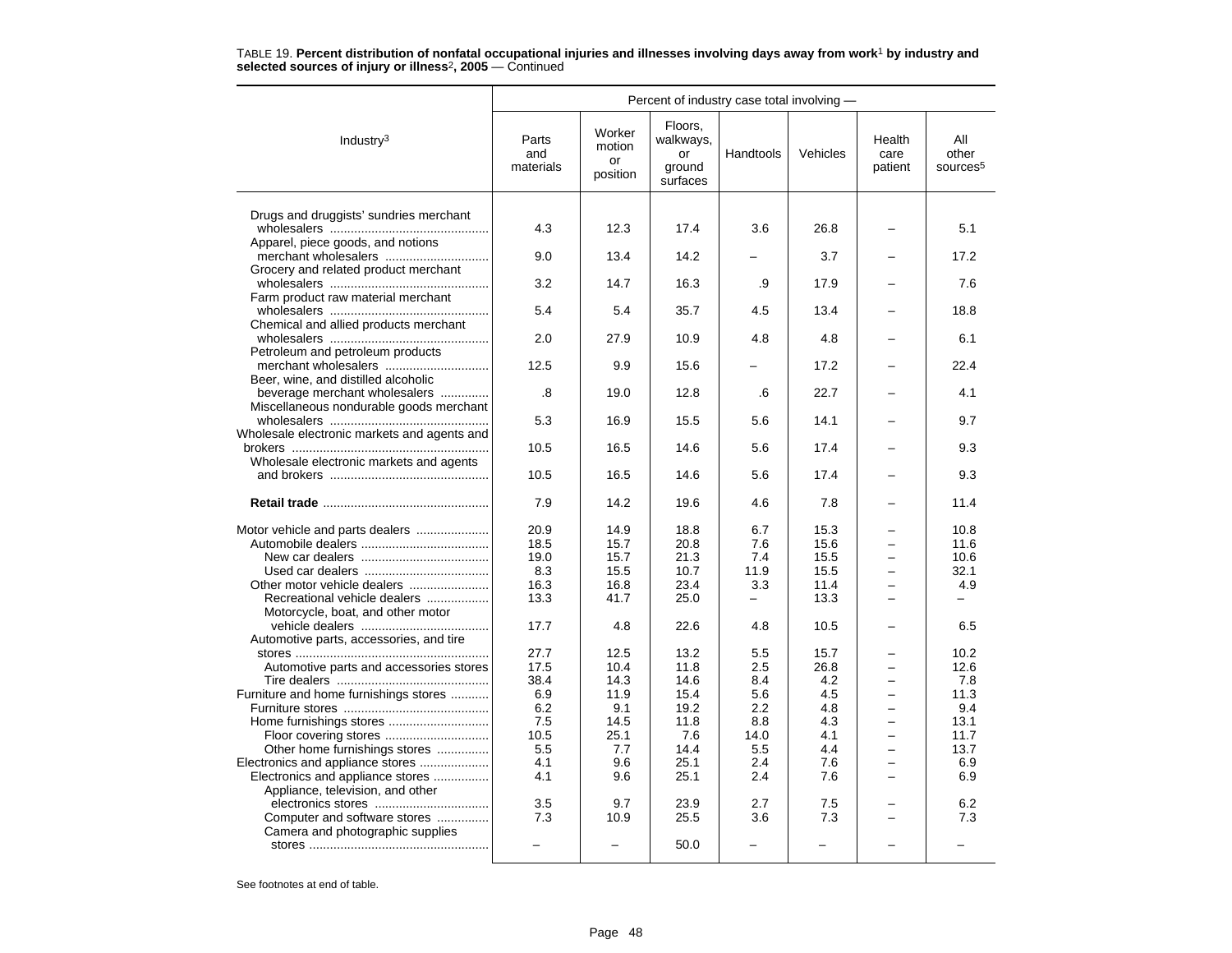|                                            |                                   |                | Percent of industry case total involving - |                          |                              |           |
|--------------------------------------------|-----------------------------------|----------------|--------------------------------------------|--------------------------|------------------------------|-----------|
| Industry <sup>3</sup>                      | <b>NAICS</b><br>code <sup>4</sup> | Total<br>cases | Chemicals<br>and<br>chemical<br>products   | Containers               | Furniture<br>and<br>fixtures | Machinery |
|                                            |                                   |                |                                            |                          |                              |           |
| Building material and garden equipment and |                                   |                |                                            |                          |                              |           |
|                                            | 444                               | 24,600         | 0.9                                        | 14.2                     | 4.6                          | 6.0       |
| Building material and supplies dealers     | 4441                              | 22,860         | .7                                         | 14.4                     | 4.8                          | 6.0       |
|                                            | 44411                             | 14,050         | .6                                         | 16.8                     | 6.4                          | 6.4       |
| Paint and wallpaper stores                 | 44412                             | 410            |                                            | $\overline{\phantom{0}}$ | $\overline{\phantom{0}}$     |           |
|                                            | 44413                             | 1.660          | 3.0                                        | 9.6                      |                              | 10.8      |
| Other building material dealers            | 44419                             | 6,740          |                                            | 10.2                     | 2.7                          | 4.3       |
| Lawn and garden equipment and supplies     |                                   |                |                                            |                          |                              |           |
|                                            | 4442                              | 1,740          |                                            | 10.3                     |                              | 6.3       |
| Outdoor power equipment stores             | 44421                             | 130            | $\overline{\phantom{0}}$                   | $\equiv$                 | ÷                            | 38.5      |
| Nursery and garden centers                 | 44422                             | 1,610          |                                            | 11.2                     |                              | 3.7       |
|                                            | 445                               | 40,760         | .6                                         | 24.9                     | 2.9                          | 13.1      |
|                                            | 4451                              | 36,640         | .7                                         | 25.1                     | 3.1                          | 13.9      |
| Supermarkets and other grocery (except     |                                   |                |                                            |                          |                              |           |
|                                            | 44511                             | 35.430         | $\cdot$ 7                                  | 25.7                     | 3.2                          | 13.4      |
|                                            | 4452                              | 2,750          |                                            | 19.3                     | 1.5                          | 9.1       |
|                                            | 44521                             | 650            |                                            | 6.2                      |                              | 23.1      |
| Fruit and vegetable markets                | 44523                             | 370            | $\overline{\phantom{0}}$                   | 13.5                     | $\overline{\phantom{0}}$     | 8.1       |
| Other specialty food stores                | 44529                             | 1,730          | $\overline{\phantom{0}}$                   | 25.4                     | -                            | 4.0       |
| Health and personal care stores            | 446                               | 5,400          | 5.2                                        | 21.3                     | 4.6                          | 2.4       |
| Health and personal care stores            | 4461                              | 5,400          | 5.2                                        | 21.3                     | 4.6                          | 2.4       |
| Pharmacies and drug stores                 | 44611                             | 4.100          | 1.2                                        | 23.9                     | 4.9                          | 2.7       |
| Cosmetics, beauty supplies, and            |                                   |                |                                            |                          |                              |           |
|                                            | 44612                             | 280            |                                            | 21.4                     | 7.1                          |           |
|                                            | 44613                             | 60             | $\overline{\phantom{0}}$                   | $\overline{\phantom{m}}$ | $\overline{\phantom{0}}$     | ÷.        |
| Other health and personal care stores      | 44619                             | 960            |                                            | 11.5                     |                              |           |
|                                            | 447                               | 8,490          | 1.8                                        | 24.5                     | 3.4                          | 4.5       |
|                                            | 4471                              | 8,490          | 1.8                                        | 24.5                     | 3.4                          | 4.5       |
| Gasoline stations with convenience         |                                   |                |                                            |                          |                              |           |
|                                            | 44711                             | 7,310          | 1.2                                        | 27.8                     | 3.8                          | 4.8       |
| Other gasoline stations                    | 44719                             | 1,190          | 4.2                                        | 4.2                      |                              |           |
| Clothing and clothing accessories stores   | 448                               | 5.950          | .3                                         | 15.1                     | 15.6                         | 2.2       |
|                                            | 4481                              | 4.760          | $\cdot$                                    | 17.6                     | 16.4                         | 2.5       |
|                                            | 44811                             | 130            |                                            | 23.1                     | $\equiv$                     |           |
|                                            | 44812                             | 880            | $\overline{\phantom{0}}$                   | 8.0                      | 15.9                         | $=$       |
|                                            | 44814                             | 3.020          | .7                                         | 16.9                     | 16.9                         | 3.6       |
| Clothing accessories stores                | 44815                             | 40             |                                            |                          | $\equiv$                     |           |
|                                            | 44819                             | 170            | $\equiv$                                   | 11.8                     | 11.8                         |           |
|                                            | 4482                              | 1.030          | $\equiv$                                   | 4.9                      | 12.6                         | ÷.        |
| Jewelry, luggage, and leather goods stores | 4483                              | 160            |                                            |                          | $\overline{\phantom{0}}$     |           |
|                                            | 44831                             | 140            | $\overline{\phantom{0}}$                   | $\overline{\phantom{0}}$ | $\equiv$                     |           |
| Sporting goods, hobby, book, and music     |                                   |                |                                            |                          |                              |           |
|                                            | 451                               | 3,340          |                                            | 21.0                     | 10.8                         | 2.4       |
| Sporting goods, hobby, and musical         |                                   |                |                                            |                          |                              |           |
|                                            | 4511                              | 2,690          |                                            | 18.2                     | 12.3                         | 2.6       |
|                                            | 45111                             | 1,120          |                                            | 11.6                     | 13.4                         | 3.6       |
| Hobby, toy, and game stores                | 45112                             | 1,170          |                                            | 21.4                     | 14.5                         | 2.6       |
|                                            |                                   |                |                                            |                          |                              |           |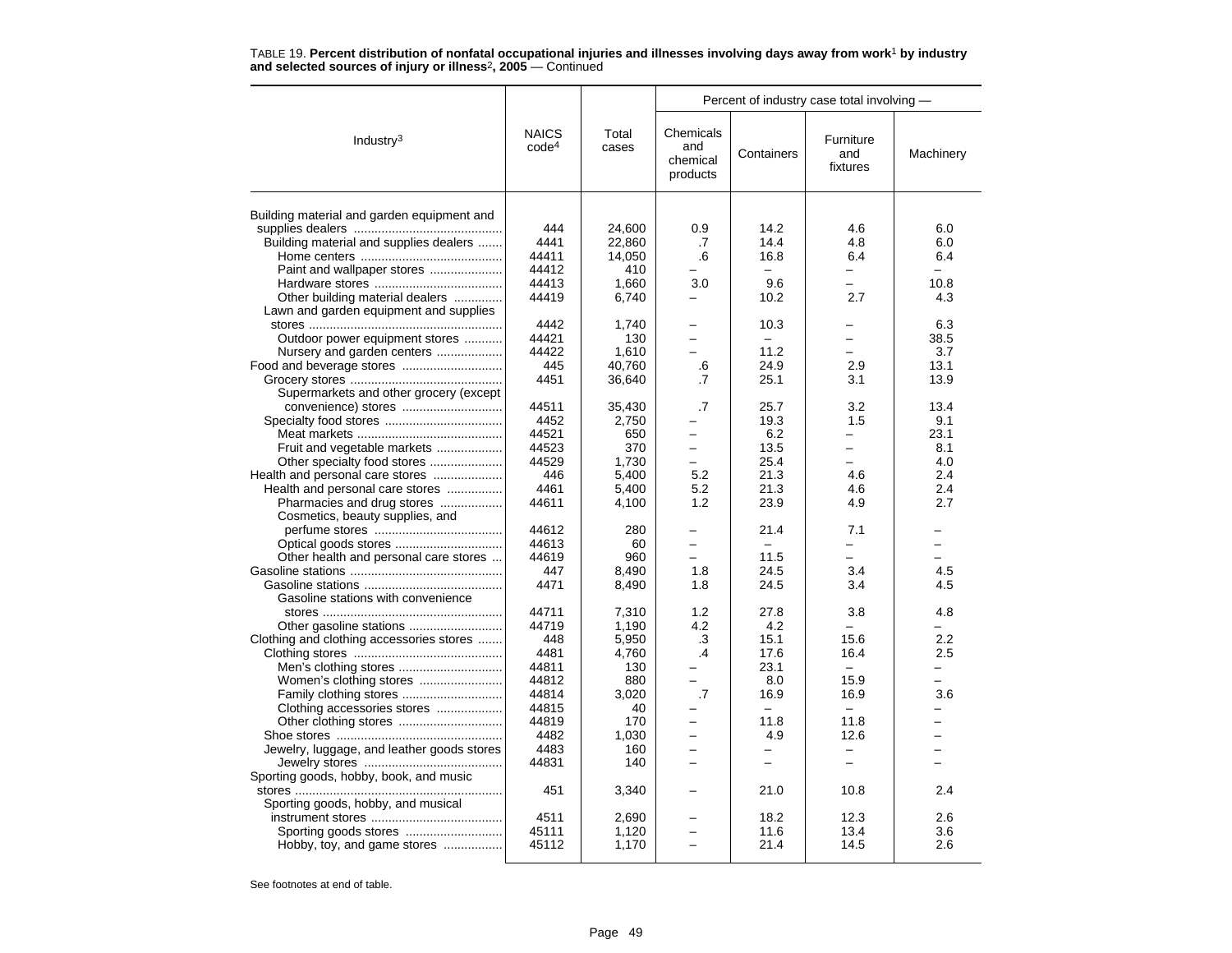|                                            |                                | Percent of industry case total involving —           |                                                  |                                      |                               |                                      |                                      |
|--------------------------------------------|--------------------------------|------------------------------------------------------|--------------------------------------------------|--------------------------------------|-------------------------------|--------------------------------------|--------------------------------------|
| Industry <sup>3</sup>                      | Parts<br>and<br>materials      | Worker<br>motion<br>or<br>position                   | Floors,<br>walkways,<br>or<br>ground<br>surfaces | Handtools                            | Vehicles                      | Health<br>care<br>patient            | All<br>other<br>sources <sup>5</sup> |
|                                            |                                |                                                      |                                                  |                                      |                               |                                      |                                      |
| Building material and garden equipment and |                                |                                                      |                                                  |                                      |                               |                                      |                                      |
|                                            | 19.9<br>20.5                   | 12.6<br>12.8                                         | 15.9<br>15.9                                     | 3.1<br>2.8                           | 9.9<br>9.1                    |                                      | 12.9<br>12.9                         |
| Building material and supplies dealers     |                                |                                                      |                                                  |                                      |                               |                                      |                                      |
|                                            | 20.1<br>$\sim$                 | 14.7                                                 | 12.1                                             | 2.6<br>$\equiv$                      | 8.5<br>-                      | $\equiv$                             | 11.7<br>$\equiv$                     |
| Paint and wallpaper stores                 |                                | $\overline{\phantom{0}}$                             | 53.7                                             |                                      |                               |                                      |                                      |
|                                            | 14.5                           | 12.0                                                 | 35.5                                             | 1.2                                  | 4.8                           |                                      | 6.6                                  |
| Other building material dealers            | 24.2                           | 9.5                                                  | 16.6                                             | 3.3                                  | 12.2                          |                                      | 16.6                                 |
| Lawn and garden equipment and supplies     |                                |                                                      |                                                  |                                      |                               |                                      |                                      |
|                                            | 11.5                           | 10.9                                                 | 14.4                                             | 7.5                                  | 19.5                          |                                      | 14.4<br>$\equiv$                     |
| Outdoor power equipment stores             | $\frac{1}{2}$                  | $\equiv$                                             | ÷                                                | $\equiv$                             | $\equiv$                      |                                      |                                      |
| Nursery and garden centers                 | 12.4                           | 9.3                                                  | 15.5                                             | 8.1                                  | 19.9                          | $\overline{\phantom{0}}$             | 15.5                                 |
|                                            | .9                             | 15.7                                                 | 18.1                                             | 7.2                                  | 5.3                           |                                      | 11.1                                 |
|                                            | 1.0                            | 15.4                                                 | 17.5                                             | 7.6                                  | 4.2                           |                                      | 11.6                                 |
| Supermarkets and other grocery (except     |                                |                                                      |                                                  |                                      |                               |                                      |                                      |
|                                            | 1.0                            | 15.6                                                 | 17.5                                             | 7.8                                  | 4.4                           |                                      | 10.8                                 |
|                                            | —                              | 21.5                                                 | 22.5                                             | 5.1                                  | 13.5                          |                                      | 6.5                                  |
|                                            | $\overline{a}$<br>$=$          | 21.5                                                 | 21.5                                             | 10.8                                 | 6.2                           |                                      | 4.6                                  |
| Fruit and vegetable markets                |                                | 21.6                                                 | 27.0                                             | 5.4                                  | 18.9                          | $\equiv$                             | 8.1                                  |
| Other specialty food stores                | $\overline{\phantom{0}}$       | 21.4                                                 | 22.0                                             | 2.9                                  | 15.6                          |                                      | 6.9                                  |
| Health and personal care stores            | .4                             | 16.3                                                 | 36.1                                             | 1.7                                  | 4.3                           |                                      | 7.8                                  |
| Health and personal care stores            | .4                             | 16.3                                                 | 36.1                                             | 1.7                                  | 4.3                           | $\equiv$                             | 7.8                                  |
| Pharmacies and drug stores                 |                                | 15.9                                                 | 37.6                                             | 1.0                                  | 4.6                           | $\equiv$                             | 8.0                                  |
| Cosmetics, beauty supplies, and            |                                |                                                      |                                                  |                                      |                               |                                      |                                      |
|                                            |                                | 28.6                                                 | 10.7                                             |                                      | 7.1                           |                                      | 21.4                                 |
|                                            | $\overline{\phantom{0}}$       | $\equiv$                                             | 50.0                                             |                                      | $\overline{\phantom{0}}$      |                                      | $\overline{\phantom{0}}$             |
| Other health and personal care stores      |                                | 15.6                                                 | 35.4                                             | 4.2                                  | $\overline{\phantom{0}}$      |                                      | 4.2                                  |
|                                            | 3.3                            | 12.4                                                 | 29.6                                             | 3.8                                  | 4.1                           |                                      | 12.8                                 |
|                                            | 3.3                            | 12.4                                                 | 29.6                                             | 3.8                                  | 4.1                           | $\overline{\phantom{0}}$             | 12.8                                 |
| Gasoline stations with convenience         |                                |                                                      |                                                  |                                      |                               |                                      |                                      |
|                                            | 2.5                            | 11.9                                                 | 26.8                                             | 4.1                                  | 3.4                           |                                      | 13.4                                 |
|                                            | 7.6                            | 14.3                                                 | 46.2                                             | $\overline{\phantom{0}}$             | 8.4                           | $\equiv$                             | 9.2                                  |
| Clothing and clothing accessories stores   | 3.7                            | 13.4                                                 | 28.1                                             | 2.5                                  | 2.4                           |                                      | 16.5                                 |
|                                            | 4.6                            | 11.8                                                 | 23.3                                             | 3.2                                  | 2.5                           |                                      | 17.4                                 |
|                                            | $\overline{\phantom{0}}$       | 15.4                                                 | 15.4                                             | $\overline{\phantom{0}}$             | —                             | $\overline{\phantom{0}}$             | 23.1                                 |
| Women's clothing stores                    | 11.4                           | 6.8                                                  | 31.8                                             |                                      | $\overline{\phantom{0}}$      |                                      | 25.0                                 |
|                                            | 3.3                            | 13.9                                                 | 23.2                                             | 2.0                                  | 3.0                           |                                      | 17.2                                 |
| Clothing accessories stores                | $\overline{\phantom{0}}$       | $\overline{\phantom{0}}$                             | $\overline{\phantom{m}}$                         | $\overline{\phantom{0}}$             | -                             | $\overline{\phantom{0}}$             | $\equiv$                             |
|                                            | $\overline{\phantom{0}}$       | 29.4                                                 | 17.6                                             |                                      | -                             |                                      | 23.5                                 |
|                                            |                                | 22.3                                                 | 44.7                                             |                                      |                               |                                      | 13.6                                 |
| Jewelry, luggage, and leather goods stores | $\overline{\phantom{0}}$<br>L. | $\overline{\phantom{0}}$<br>$\overline{\phantom{0}}$ | 62.5<br>64.3                                     | $\overline{\phantom{0}}$<br>$\equiv$ | $\overline{\phantom{0}}$<br>÷ | $\overline{\phantom{0}}$<br>$\equiv$ | $\overline{\phantom{0}}$<br>$\equiv$ |
| Sporting goods, hobby, book, and music     |                                |                                                      |                                                  |                                      |                               |                                      |                                      |
|                                            | .9                             | 10.8                                                 | 24.9                                             | 6.0                                  | 9.3                           |                                      | 13.8                                 |
| Sporting goods, hobby, and musical         |                                |                                                      |                                                  |                                      |                               |                                      |                                      |
|                                            | 1.1                            | 10.4                                                 | 22.7                                             | 6.7                                  | 10.4                          |                                      | 16.0                                 |
|                                            | 1.8                            | 9.8                                                  | 20.5                                             | 8.9                                  | 18.8                          |                                      | 11.6                                 |
| Hobby, toy, and game stores                | $\overline{\phantom{0}}$       | 12.8                                                 | 17.9                                             | 5.1                                  | 4.3                           | $\equiv$                             | 20.5                                 |
|                                            |                                |                                                      |                                                  |                                      |                               |                                      |                                      |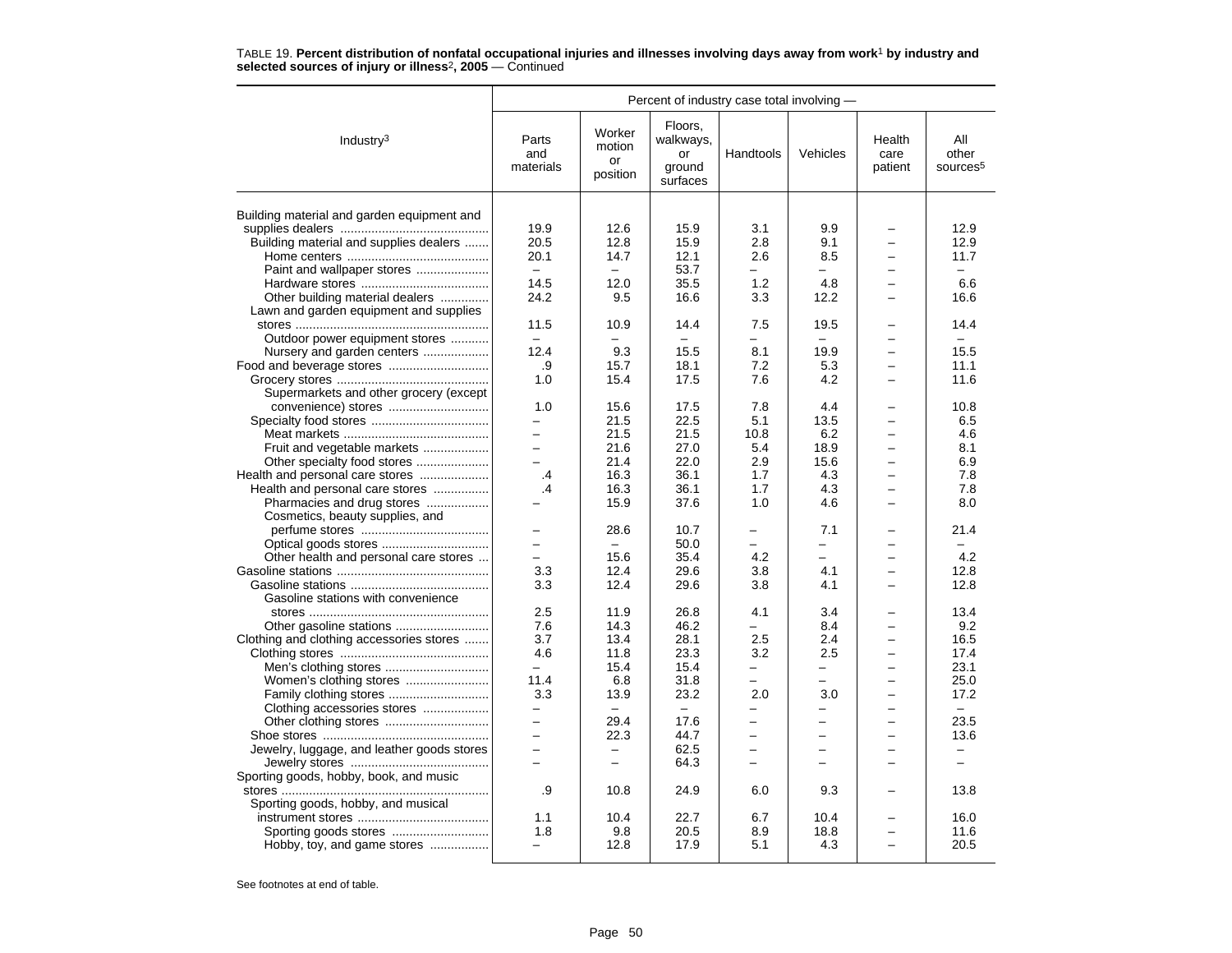|                                              |                                   |                | Percent of industry case total involving - |                          |                              |           |
|----------------------------------------------|-----------------------------------|----------------|--------------------------------------------|--------------------------|------------------------------|-----------|
| Industry <sup>3</sup>                        | <b>NAICS</b><br>code <sup>4</sup> | Total<br>cases | Chemicals<br>and<br>chemical<br>products   | Containers               | Furniture<br>and<br>fixtures | Machinery |
|                                              |                                   |                |                                            |                          |                              |           |
| Sewing, needlework, and piece goods          |                                   |                |                                            |                          |                              |           |
|                                              | 45113                             | 270            |                                            | 33.3                     |                              |           |
| Musical instrument and supplies stores       | 45114                             | 130            |                                            | 15.4                     | $\overline{\phantom{0}}$     |           |
| Book, periodical, and music stores           | 4512                              | 650            | -                                          | 33.8                     | 6.2                          |           |
| Book stores and news dealers                 | 45121                             | 550            |                                            | 30.9                     | 5.5                          |           |
| Prerecorded tape, compact disc, and          |                                   |                |                                            |                          |                              |           |
|                                              | 45122                             | 100            |                                            | 40.0                     |                              |           |
|                                              | 452                               | 37,390         | 1.4                                        | 29.1                     | 8.3                          | 6.3       |
|                                              | 4521                              | 20,110         | 1.6                                        | 25.5                     | 9.7                          | 4.7       |
| Other general merchandise stores             | 4529                              | 17,280         | 1.0                                        | 33.3                     | 6.7                          | 8.1       |
| Warehouse clubs and superstores              | 45291                             | 12,720         | 1.3                                        | 33.0                     | 4.6                          | 7.4       |
| All other general merchandise stores         | 45299                             |                | -                                          | $\sim$                   | $\sim$                       | ÷.        |
|                                              | 453                               | 7,810          |                                            | 21.5                     | 8.6                          | 4.6       |
|                                              | 4531                              | 470            | $\overline{\phantom{0}}$                   | 12.8                     | $\overline{\phantom{0}}$     |           |
| Office supplies, stationery, and gift stores | 4532                              | 3,040          | $\overline{\phantom{0}}$                   | 24.7                     | 11.2                         | 3.9       |
| Office supplies and stationery stores        | 45321                             | 1,920          |                                            | 25.5                     | 12.0                         | 6.2       |
| Gift, novelty, and souvenir stores           | 45322                             | 1,120          | $\overline{\phantom{0}}$                   | 23.2                     | 9.8                          |           |
| Used merchandise stores                      | 4533                              | 1,410          | $\overline{\phantom{0}}$                   | 29.1                     | 7.1                          | 2.8       |
| Other miscellaneous store retailers          | 4539                              | 2,890          |                                            | 15.9                     | 8.0                          | 4.8       |
| Pet and pet supplies stores                  | 45391                             | 1,040          | $\overline{\phantom{0}}$                   | 25.0                     | 5.8                          | 1.9       |
| Manufactured (mobile) home dealers           | 45393                             | 350            | $\overline{\phantom{0}}$                   | $\overline{\phantom{0}}$ | $\overline{\phantom{0}}$     | 11.4      |
| All other miscellaneous store retailers      | 45399                             | 1,470          | $\overline{\phantom{0}}$                   | 12.9                     | 10.9                         | 5.4       |
|                                              | 454                               | 4.860          | 1.6                                        | 28.0                     | 1.0                          | 4.3       |
| Electronic shopping and mail-order houses    | 4541                              | 1,300          | 1.5                                        | 26.9                     | 3.1                          | 6.2       |
|                                              | 4542                              | 740            | $=$                                        | 27.0                     | $\equiv$                     | 6.8       |
| Direct selling establishments                | 4543                              | 2,820          | 2.1                                        | 28.4                     | -                            | 2.8       |
|                                              | 45431                             | 1,910          | 3.1                                        | 18.8                     |                              | 3.1       |
| Other direct selling establishments          | 45439                             | 910            |                                            | 48.4                     | $\overline{\phantom{0}}$     |           |
| Transportation and warehousing <sup>10</sup> | 48-49                             | 117,440        | .8                                         | 22.9                     | 2.0                          | 2.4       |
|                                              | 481                               | 21,730         | .4                                         | 37.7                     | 1.5                          | 2.0       |
|                                              | 4811                              | 21,010         | $\overline{A}$                             | 38.3                     | 1.4                          | 2.1       |
| Nonscheduled air transportation              | 4812                              | 720            |                                            | 20.8                     | 2.8                          |           |
|                                              | 482                               | 3,900          |                                            | 1.5                      | -                            | .8        |
|                                              | 483                               | 1,100          | 1.8                                        | 8.2                      | -                            | 3.6       |
| Deep sea, coastal, and great lakes water     |                                   |                |                                            |                          |                              |           |
|                                              | 4831                              | 610            |                                            | 6.6                      |                              |           |
|                                              | 4832                              | 490            | $\equiv$                                   | 10.2                     | -                            | 4.1       |
|                                              | 484                               | 42,340         | 1.1                                        | 14.8                     | 3.0                          | 2.2       |
|                                              | 4841                              | 30,510         | 1.4                                        | 16.9                     | 1.3                          | 2.1       |
| General freight trucking, local              | 48411                             | 5,000          | 2.0                                        | 21.6                     | 2.8                          | 2.4       |
| General freight trucking, long-distance      | 48412                             | 25,510         | 1.3                                        | 15.9                     | 1.1                          | 2.1       |
| Specialized freight trucking                 | 4842                              | 11,840         |                                            | 9.5                      | 7.3                          | 2.4       |
| Used household and office goods              |                                   |                |                                            |                          |                              |           |
|                                              | 48421                             | 2,620          |                                            | 11.8                     | 29.0                         | 5.7       |
| Specialized freight (except used goods)      |                                   |                |                                            |                          |                              |           |
|                                              | 48422                             | 5.490          |                                            | 9.3                      |                              | 1.6       |

TABLE 19. **Percent distribution of nonfatal occupational injuries and illnesses involving days away from work**<sup>1</sup> **by industry and selected sources of injury or illness**<sup>2</sup>**, 2005** — Continued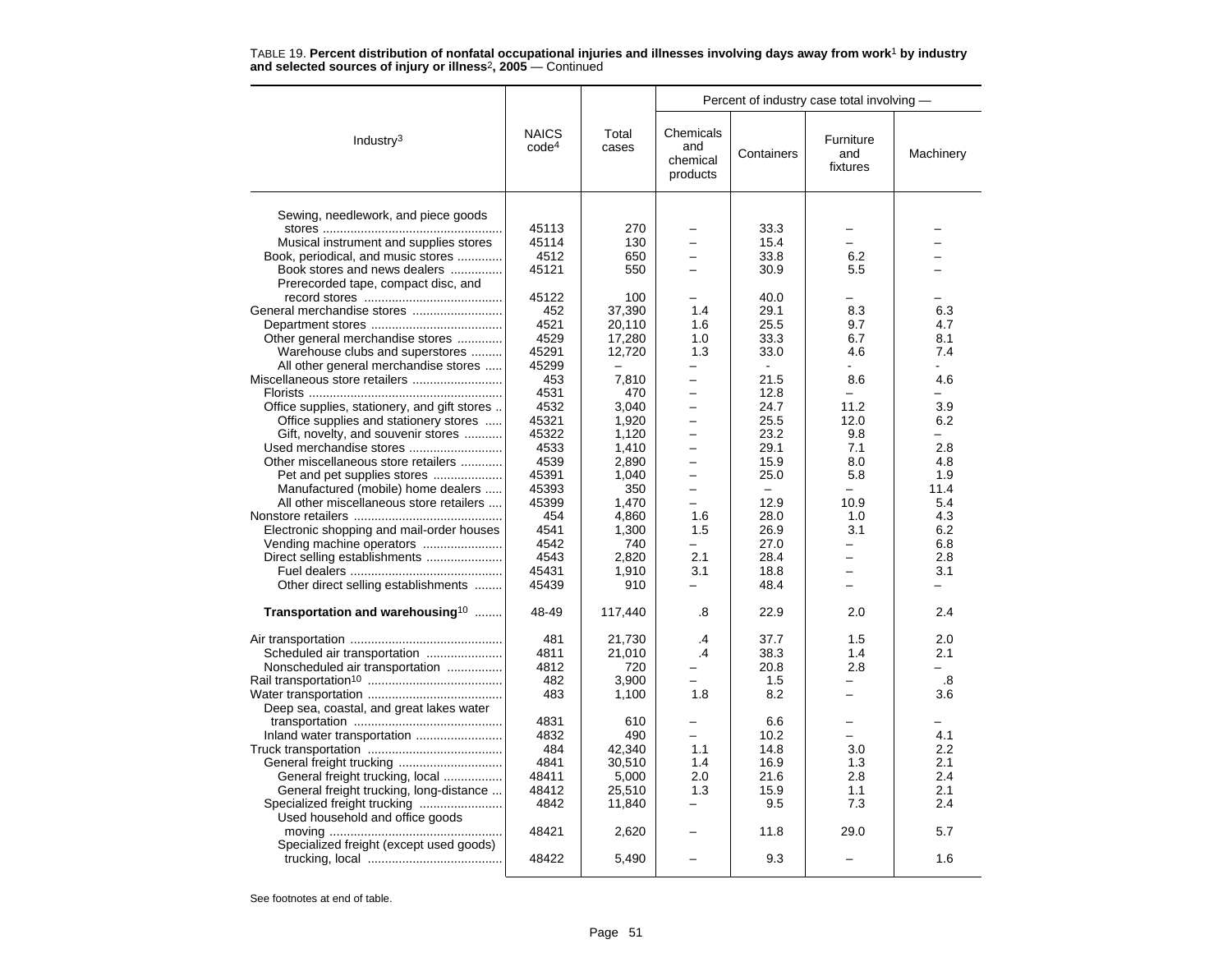|                                                                               |                           |                                    |                                                  | Percent of industry case total involving - |                                 |                           |                                      |  |  |
|-------------------------------------------------------------------------------|---------------------------|------------------------------------|--------------------------------------------------|--------------------------------------------|---------------------------------|---------------------------|--------------------------------------|--|--|
| Industry $3$                                                                  | Parts<br>and<br>materials | Worker<br>motion<br>or<br>position | Floors,<br>walkways,<br>or<br>ground<br>surfaces | Handtools                                  | Vehicles                        | Health<br>care<br>patient | All<br>other<br>sources <sup>5</sup> |  |  |
| Sewing, needlework, and piece goods                                           |                           |                                    |                                                  |                                            |                                 |                           |                                      |  |  |
|                                                                               |                           |                                    | 55.6                                             |                                            |                                 |                           |                                      |  |  |
| Musical instrument and supplies stores                                        | $\overline{\phantom{0}}$  | $\overline{\phantom{0}}$           | 15.4                                             | 15.4                                       | 15.4                            |                           | 30.8                                 |  |  |
| Book, periodical, and music stores                                            |                           | 12.3                               | 33.8                                             | 4.6                                        | 4.6                             |                           | 4.6                                  |  |  |
| Book stores and news dealers                                                  |                           | 10.9                               | 36.4                                             | 5.5                                        | 5.5                             |                           | 5.5                                  |  |  |
| Prerecorded tape, compact disc, and                                           |                           |                                    |                                                  |                                            |                                 |                           |                                      |  |  |
|                                                                               |                           | 20.0                               | 30.0                                             |                                            |                                 |                           |                                      |  |  |
| General merchandise stores                                                    | 3.8                       | 14.1                               | 18.1                                             | 2.6                                        | 5.7                             |                           | 10.7                                 |  |  |
|                                                                               | 2.9                       | 14.9                               | 20.4                                             | 2.5                                        | 5.0                             |                           | 12.8                                 |  |  |
| Other general merchandise stores                                              | 4.9                       | 13.3                               | 15.4                                             | 2.7                                        | 6.5                             |                           | 8.2                                  |  |  |
| Warehouse clubs and superstores                                               | 4.1                       | 12.5                               | 16.6                                             | 3.4                                        | 8.2                             | $\overline{\phantom{0}}$  | 8.9                                  |  |  |
| All other general merchandise stores                                          | $\mathbf{r}$              | $\sim$                             | ÷                                                |                                            |                                 |                           | $\sim$                               |  |  |
| Miscellaneous store retailers                                                 | 3.8                       | 13.4                               | 20.9                                             | 3.8                                        | 11.7                            |                           | 11.3                                 |  |  |
|                                                                               |                           | 19.1                               | 36.2                                             |                                            |                                 |                           | 10.6                                 |  |  |
| Office supplies, stationery, and gift stores                                  | 2.3                       | 16.1                               | 23.0                                             | 2.6                                        | 8.6                             | $\overline{\phantom{0}}$  | 6.9                                  |  |  |
| Office supplies and stationery stores                                         | 2.1                       | 14.6                               | 16.7                                             | 3.6                                        | 13.0                            | $\overline{\phantom{0}}$  | 5.7                                  |  |  |
| Gift, novelty, and souvenir stores                                            | 2.7                       | 18.8                               | 33.9                                             |                                            | 1.8                             |                           | 8.9                                  |  |  |
| Used merchandise stores                                                       | 3.5                       | 7.8                                | 16.3                                             | $\equiv$                                   | 20.6                            |                           | 11.3                                 |  |  |
| Other miscellaneous store retailers                                           | 6.2                       | 12.5                               | 18.7                                             | 6.6                                        | 11.8                            | $\overline{\phantom{0}}$  | 15.9                                 |  |  |
| Pet and pet supplies stores                                                   | 3.8<br>22.9               | 9.6                                | 23.1<br>25.7                                     | 1.9<br>$\equiv$                            | 4.8<br>$\overline{\phantom{0}}$ | $\overline{\phantom{0}}$  | 25.0<br>17.1                         |  |  |
| Manufactured (mobile) home dealers<br>All other miscellaneous store retailers | 3.4                       | 11.4<br>15.0                       | 14.3                                             | 10.2                                       | 19.7                            |                           | 8.8                                  |  |  |
|                                                                               | 3.1                       | 18.5                               | 20.2                                             | 2.3                                        | 11.1                            |                           | 9.7                                  |  |  |
| Electronic shopping and mail-order houses                                     | 1.5                       | 26.2                               | 20.8                                             | 2.3                                        | 3.8                             |                           | 7.7                                  |  |  |
|                                                                               | 2.7                       | 12.2                               | 13.5                                             | $\equiv$                                   | 12.2                            | $\equiv$                  | 21.6                                 |  |  |
| Direct selling establishments                                                 | 3.9                       | 16.7                               | 21.6                                             | 2.1                                        | 14.2                            | $\equiv$                  | 7.8                                  |  |  |
|                                                                               | 5.8                       | 17.8                               | 27.7                                             | 3.1                                        | 10.5                            |                           | 8.9                                  |  |  |
| Other direct selling establishments                                           | $\equiv$                  | 13.2                               | 8.8                                              | $\equiv$                                   | 22.0                            |                           | 4.4                                  |  |  |
|                                                                               |                           |                                    |                                                  |                                            |                                 |                           |                                      |  |  |
| Transportation and warehousing <sup>10</sup>                                  | 7.6                       | 14.3                               | 16.8                                             | 1.7                                        | 21.1                            | 0.1                       | 10.4                                 |  |  |
|                                                                               | 2.5                       | 13.4                               | 12.6                                             | .7                                         | 18.1                            |                           | 10.9                                 |  |  |
|                                                                               | 2.5                       | 13.3                               | 12.4                                             | .7                                         | 17.8                            |                           | 10.9                                 |  |  |
| Nonscheduled air transportation                                               | 2.8                       | 16.7                               | 20.8                                             |                                            | 26.4                            | $\equiv$                  | 9.7                                  |  |  |
|                                                                               | 4.6                       | 1.3                                | 20.0                                             | 4.6                                        | 12.8                            | $\overline{\phantom{0}}$  | 53.8                                 |  |  |
|                                                                               | 21.8                      | 20.0                               | 18.2                                             | 2.7                                        | 10.9                            |                           | 12.7                                 |  |  |
| Deep sea, coastal, and great lakes water                                      |                           |                                    |                                                  |                                            |                                 |                           |                                      |  |  |
|                                                                               | 19.7                      | 21.3                               | 21.3                                             |                                            | 13.1                            |                           | 11.5                                 |  |  |
| Inland water transportation                                                   | 24.5                      | 18.4                               | 14.3                                             | 6.1                                        | 8.2                             | $\equiv$                  | 14.3                                 |  |  |
|                                                                               | 10.2                      | 12.1                               | 21.3                                             | 1.9                                        | 26.1                            |                           | 7.3                                  |  |  |
|                                                                               | 10.9                      | 11.7                               | 21.3                                             | 1.7                                        | 25.5                            |                           | 7.0                                  |  |  |
| General freight trucking, local                                               | 8.6                       | 10.2                               | 19.2                                             | 1.6                                        | 23.0                            |                           | 8.4                                  |  |  |
| General freight trucking, long-distance                                       | 11.4<br>8.4               | 12.1                               | 21.7                                             | 1.7<br>2.4                                 | 26.0                            | $\equiv$                  | 6.8<br>7.9                           |  |  |
| Specialized freight trucking                                                  |                           | 13.0                               | 21.2                                             |                                            | 27.6                            |                           |                                      |  |  |
| Used household and office goods                                               | 4.2                       | 6.9                                | 20.2                                             | 2.3                                        | 13.7                            |                           | 6.9                                  |  |  |
| Specialized freight (except used goods)                                       |                           |                                    |                                                  |                                            |                                 |                           |                                      |  |  |
|                                                                               | 8.6                       | 16.0                               | 18.8                                             | 3.3                                        | 29.9                            |                           | 11.3                                 |  |  |
|                                                                               |                           |                                    |                                                  |                                            |                                 |                           |                                      |  |  |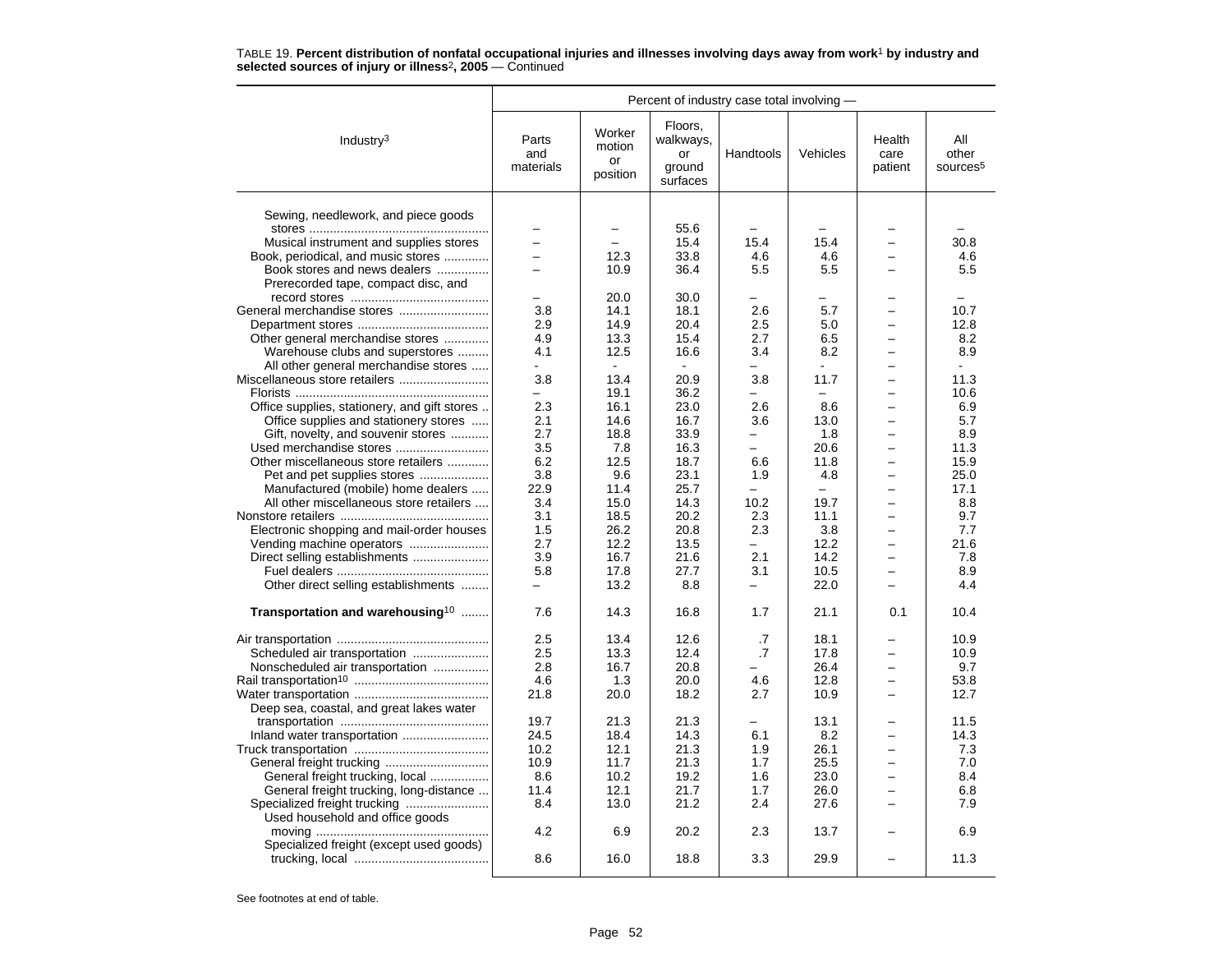|                                                                                           |                                   |                | Percent of industry case total involving - |                          |                              |           |  |
|-------------------------------------------------------------------------------------------|-----------------------------------|----------------|--------------------------------------------|--------------------------|------------------------------|-----------|--|
| Industry <sup>3</sup>                                                                     | <b>NAICS</b><br>code <sup>4</sup> | Total<br>cases | Chemicals<br>and<br>chemical<br>products   | Containers               | Furniture<br>and<br>fixtures | Machinery |  |
|                                                                                           |                                   |                |                                            |                          |                              |           |  |
| Specialized freight (except used goods)                                                   |                                   |                |                                            |                          |                              |           |  |
|                                                                                           | 48423                             | 3,720          |                                            | 8.3                      | 1.3                          | 1.1       |  |
| Transit and ground passenger transportation                                               | 485                               | 6,770          | 1.3                                        | 6.8                      |                              | .3        |  |
|                                                                                           | 4851                              | 1,500          | 4.0                                        | 3.3                      |                              |           |  |
|                                                                                           | 4853                              | 1,220          | $\overline{\phantom{0}}$                   | 9.8                      |                              |           |  |
|                                                                                           | 48531                             | 710            | —                                          | 7.0                      |                              |           |  |
|                                                                                           | 48532                             | 510            | ÷                                          | 11.8                     |                              |           |  |
| School and employee bus transportation                                                    | 4854                              | 1,810          | $\overline{\phantom{0}}$                   |                          |                              |           |  |
|                                                                                           | 4855                              | 370            |                                            | 10.8                     |                              |           |  |
| Other transit and ground passenger                                                        |                                   |                |                                            |                          |                              |           |  |
|                                                                                           | 4859                              | 1,170          |                                            | 10.3                     |                              |           |  |
|                                                                                           | 486                               | 230            |                                            |                          |                              |           |  |
| Pipeline transportation of natural gas                                                    | 4862                              | 200            |                                            | $\overline{\phantom{0}}$ |                              |           |  |
| Scenic and sightseeing transportation                                                     | 487                               | 410            |                                            | 9.8                      |                              |           |  |
| Scenic and sightseeing transportation,                                                    |                                   |                |                                            |                          |                              |           |  |
|                                                                                           | 4872                              | 180            |                                            |                          |                              |           |  |
| Support activities for transportation                                                     | 488                               | 11.800         | 1.2                                        | 12.7                     | .9                           | 3.6       |  |
| Support activities for air transportation                                                 | 4881                              | 2,470          | 1.2                                        | 20.2                     | .8                           | 3.2       |  |
|                                                                                           | 4882                              | 600            |                                            | 10.0                     |                              | 10.0      |  |
| Support activities for rail transportation<br>Support activities for water transportation | 4883                              | 3,760          | 1.1                                        | 6.4                      |                              | 4.3       |  |
|                                                                                           |                                   |                |                                            |                          | $\equiv$                     |           |  |
| Support activities for road transportation                                                | 4884                              | 1,410          | —<br>÷                                     | 7.8<br>$\sim$            | $\equiv$                     | -<br>-    |  |
|                                                                                           | 48841                             | 540            |                                            |                          |                              |           |  |
| Other support activities for transportation                                               | 4889                              | 340            | 5.9                                        | 29.4                     |                              | 8.8       |  |
|                                                                                           | 492                               | 17,040         | .2                                         | 36.9                     | 1.2                          | 1.9       |  |
|                                                                                           | 4921                              | 16,160         | .2                                         | 37.6                     | 1.1                          | 1.9       |  |
| Local messengers and local delivery                                                       | 4922                              | 880            |                                            | 23.9                     | $\overline{\phantom{0}}$     | ÷         |  |
|                                                                                           | 493                               | 12,120         | .8                                         | 32.8                     | 3.5                          | 5.0       |  |
|                                                                                           | 4931                              | 12,120         | .8                                         | 32.8                     | 3.5                          | 5.0       |  |
| General warehousing and storage                                                           | 49311                             | 9,910          | .9                                         | 34.3                     | 4.0                          | 5.8       |  |
| Refrigerated warehousing and storage                                                      | 49312                             | 12,120         | .8                                         | 32.8                     | 3.5                          | 5.0       |  |
| Other warehousing and storage                                                             | 49319                             | 820            |                                            | 24.4                     |                              |           |  |
|                                                                                           | 22                                | 7,230          | 1.2                                        | 4.7                      | .7                           | 4.6       |  |
|                                                                                           |                                   |                |                                            |                          |                              |           |  |
|                                                                                           | 221                               | 7,230          | 1.2                                        | 4.7                      | .7                           | 4.6       |  |
| Electric power generation, transmission                                                   |                                   |                |                                            |                          |                              |           |  |
|                                                                                           | 2211                              | 4.670          | .6                                         | 2.4                      | .9                           | 3.0       |  |
| Electric power transmission, control, and                                                 | 22111                             | 2,080          | 1.0                                        | 1.9                      | 1.0                          | 4.3       |  |
|                                                                                           | 22112                             | 2.590          |                                            | 2.7                      | .8                           | 2.3       |  |
|                                                                                           | 2212                              | 1,640          | 1.8                                        | 4.3                      |                              | 6.1       |  |
| Water, sewage and other systems                                                           | 2213                              | 920            | 3.3                                        | 17.4                     |                              | 8.7       |  |
| Water supply and irrigation systems                                                       | 22131                             | 510            | 3.9                                        | 13.7                     |                              | 7.8       |  |
| Sewage treatment facilities                                                               | 22132                             | 290            | $\overline{\phantom{0}}$                   | 17.2                     |                              | 13.8      |  |
|                                                                                           |                                   | 20,690         | 1.5                                        | 8.6                      | 2.1                          | 5.2       |  |
|                                                                                           | 51                                | 20,690         | 1.5                                        | 8.6                      | 2.1                          | 5.2       |  |
|                                                                                           |                                   |                |                                            |                          |                              |           |  |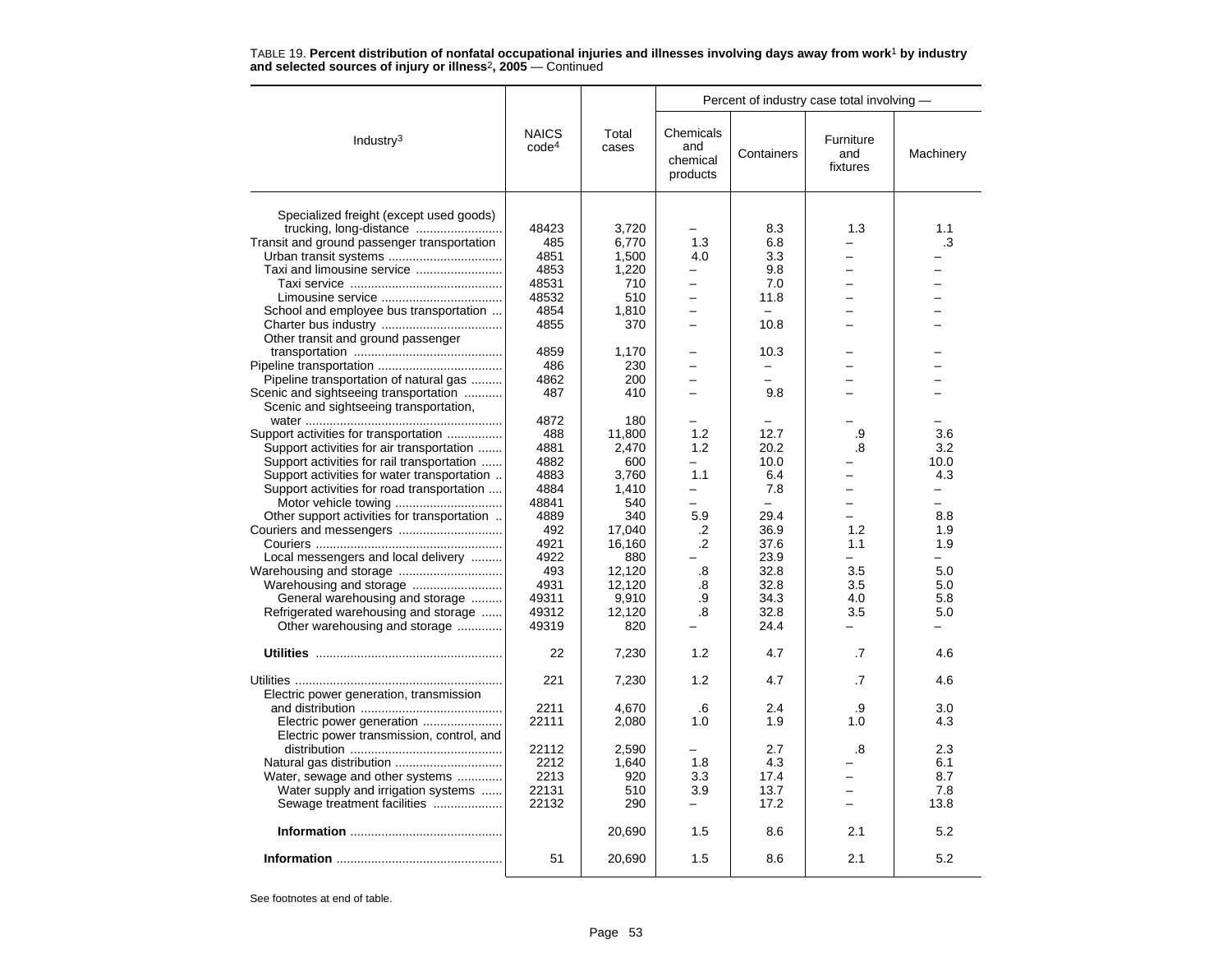|                                             | Percent of industry case total involving - |                                    |                                                  |                   |                          |                           |                                      |
|---------------------------------------------|--------------------------------------------|------------------------------------|--------------------------------------------------|-------------------|--------------------------|---------------------------|--------------------------------------|
| Industry <sup>3</sup>                       | Parts<br>and<br>materials                  | Worker<br>motion<br>or<br>position | Floors,<br>walkways,<br>or<br>ground<br>surfaces | Handtools         | Vehicles                 | Health<br>care<br>patient | All<br>other<br>sources <sup>5</sup> |
|                                             |                                            |                                    |                                                  |                   |                          |                           |                                      |
| Specialized freight (except used goods)     |                                            |                                    |                                                  |                   |                          |                           |                                      |
| trucking, long-distance                     | 11.6                                       | 13.2                               | 25.5                                             | 1.3               | 34.4                     |                           | 3.5                                  |
| Transit and ground passenger transportation | 3.8                                        | 12.9                               | 20.5                                             | 1.0<br>2.7        | 40.0                     | 1.6                       | 11.4<br>12.7                         |
| Urban transit systems                       | 6.0<br>2.5                                 | 16.7<br>9.8                        | 9.3<br>14.8                                      | $\equiv$          | 44.0<br>42.6             | 6.6                       | 12.3                                 |
|                                             | 2.8                                        | 7.0                                | 8.5                                              | $\equiv$          | 53.5                     | 8.5                       | 11.3                                 |
|                                             |                                            | 13.7                               | 23.5                                             |                   | 27.5                     | 3.9                       | 13.7                                 |
| School and employee bus transportation      | 3.9                                        | 12.2                               | 31.5                                             | 1.1               | 40.9                     |                           | 8.8                                  |
|                                             | 5.4                                        | 18.9                               | 24.3                                             |                   | 21.6                     |                           | 13.5                                 |
| Other transit and ground passenger          |                                            |                                    |                                                  |                   |                          |                           |                                      |
|                                             | 4.3                                        | 12.8                               | 18.8                                             |                   | 40.2                     | 1.7                       | 11.1                                 |
|                                             | 8.7                                        | 30.4                               | $\equiv$                                         | 26.1              | 8.7                      |                           | 17.4                                 |
| Pipeline transportation of natural gas      | 10.0                                       | 25.0                               |                                                  | 30.0              | 10.0                     |                           | 10.0                                 |
| Scenic and sightseeing transportation       | 24.4                                       | $\overline{\phantom{0}}$           | 22.0                                             |                   | 26.8                     |                           | 7.3                                  |
| Scenic and sightseeing transportation,      |                                            |                                    |                                                  |                   |                          |                           |                                      |
|                                             | 55.6                                       | $\overline{\phantom{m}}$           | 16.7                                             |                   | $\overline{\phantom{0}}$ |                           |                                      |
| Support activities for transportation       | 14.1                                       | 15.2                               | 17.1                                             | 4.3               | 19.3                     |                           | 11.7                                 |
| Support activities for air transportation   | 8.9                                        | 13.0                               | 24.3                                             | 2.4               | 13.8                     | $\overline{\phantom{0}}$  | 11.7                                 |
| Support activities for rail transportation  | 13.3                                       | $\equiv$                           | 35.0                                             |                   | 6.7                      | $\overline{\phantom{0}}$  | 16.7                                 |
| Support activities for water transportation | 15.7                                       | 17.8                               | 13.0                                             | 8.5               | 19.7                     | $\equiv$                  | 13.3                                 |
| Support activities for road transportation  | 7.8                                        | 14.2                               | 15.6                                             | $\qquad \qquad -$ | 45.4                     | $\overline{\phantom{0}}$  | 8.5                                  |
|                                             | 14.8                                       | 16.7                               | 24.1                                             |                   | 31.5                     |                           | 13.0                                 |
| Other support activities for transportation | 5.9                                        | $\overline{\phantom{0}}$           | 5.9                                              | 23.5              | 11.8                     |                           | 5.9                                  |
|                                             | 2.9                                        | 23.2                               | 12.6                                             | .2                | 13.8                     | $\overline{\phantom{0}}$  | 7.1                                  |
|                                             | 2.9                                        | 23.3                               | 12.9                                             | $\overline{2}$    | 12.9                     | $\equiv$                  | 7.0                                  |
| Local messengers and local delivery         | 3.4                                        | 21.6                               | 6.8                                              |                   | 31.8                     | $\overline{\phantom{0}}$  | 9.1                                  |
|                                             | 8.7                                        | 14.6                               | 10.8                                             | .7                | 14.1                     |                           | 8.7                                  |
|                                             | 8.7                                        | 14.6                               | 10.8                                             | .7                | 14.1                     | $\overline{\phantom{0}}$  | 8.7                                  |
| General warehousing and storage             | 9.2                                        | 14.8                               | 10.2                                             | .8                | 11.9                     | $\overline{\phantom{0}}$  | 8.2                                  |
| Refrigerated warehousing and storage        | 8.7                                        | 14.6                               | 10.8                                             | $\cdot$ 7         | 14.1                     |                           | 8.7                                  |
| Other warehousing and storage               | -                                          | 24.4                               | 22.0                                             |                   | 13.4                     | $\overline{\phantom{0}}$  | 12.2                                 |
|                                             |                                            |                                    |                                                  |                   |                          |                           |                                      |
|                                             | 14.9                                       | 23.4                               | 19.9                                             | 6.4               | 8.0                      |                           | 16.2                                 |
|                                             | 14.9                                       | 23.4                               | 19.9                                             | 6.4               | 8.0                      |                           | 16.2                                 |
| Electric power generation, transmission     |                                            |                                    |                                                  |                   |                          |                           |                                      |
|                                             | 18.2                                       | 25.1                               | 20.6                                             | 5.8               | 6.6                      |                           | 16.7                                 |
|                                             | 14.4                                       | 25.0                               | 22.1                                             | 6.7               | 8.7                      | $\overline{\phantom{0}}$  | 14.9                                 |
| Electric power transmission, control, and   |                                            |                                    |                                                  |                   |                          |                           |                                      |
|                                             | 21.2                                       | 25.1                               | 19.3                                             | 5.4               | 5.0                      |                           | 18.5                                 |
|                                             | 6.7                                        | 28.0                               | 18.9                                             | 8.5               | 12.2                     |                           | 12.8                                 |
| Water, sewage and other systems             | 14.1                                       | 6.5                                | 18.5                                             | 5.4               | 7.6                      |                           | 19.6                                 |
| Water supply and irrigation systems         | 9.8                                        | 9.8                                | 13.7                                             | 5.9               | 7.8                      | $\equiv$                  | 25.5                                 |
| Sewage treatment facilities                 | 10.3                                       | $\overline{\phantom{0}}$           | 20.7                                             | 6.9               | 10.3                     | $\equiv$                  | 17.2                                 |
|                                             | 7.0                                        | 21.4                               | 27.2                                             | 2.6               | 10.0                     |                           | 14.6                                 |
|                                             | 7.0                                        | 21.4                               | 27.2                                             | 2.6               | 10.0                     |                           | 14.6                                 |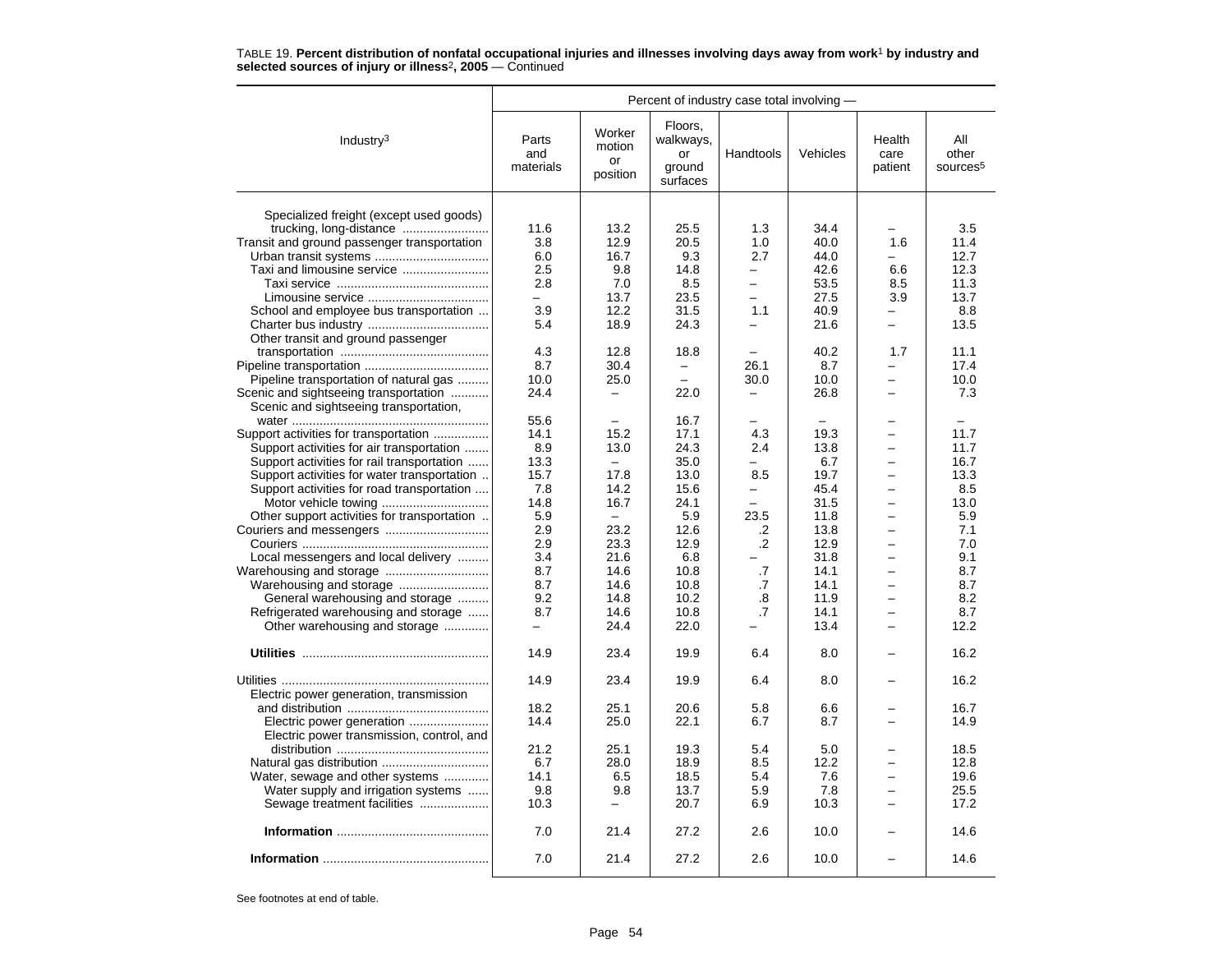| TABLE 19. Percent distribution of nonfatal occupational injuries and illnesses involving days away from work <sup>1</sup> by industry |  |  |
|---------------------------------------------------------------------------------------------------------------------------------------|--|--|
| and selected sources of injury or illness <sup>2</sup> , $2005 -$ Continued                                                           |  |  |

|                                                                                       |                                   |                | Percent of industry case total involving - |                          |                              |                          |
|---------------------------------------------------------------------------------------|-----------------------------------|----------------|--------------------------------------------|--------------------------|------------------------------|--------------------------|
| Industry <sup>3</sup>                                                                 | <b>NAICS</b><br>code <sup>4</sup> | Total<br>cases | Chemicals<br>and<br>chemical<br>products   | Containers               | Furniture<br>and<br>fixtures | Machinery                |
|                                                                                       |                                   |                |                                            |                          |                              |                          |
| Publishing industries (except Internet)<br>Newspaper, periodical, book, and directory | 511                               | 5,740          | 0.9                                        | 16.4                     | 1.4                          | 11.5                     |
|                                                                                       | 5111<br>51111                     | 5.420          | .9<br>$.5\,$                               | 17.2<br>17.0             | 1.3<br>1.2                   | 12.2<br>12.4             |
| Newspaper publishers                                                                  |                                   | 4,120          |                                            |                          |                              |                          |
| Periodical publishers                                                                 | 51112                             | 390            | 5.1                                        | 17.9                     | $\equiv$                     | 10.3                     |
|                                                                                       | 51113                             | 320            | -                                          | 18.8                     |                              | 9.4                      |
| Directory and mailing list publishers                                                 | 51114                             | 400            | -                                          | 22.5                     | $\overline{\phantom{0}}$     | 10.0                     |
|                                                                                       | 51119                             | 190            |                                            | 10.5                     |                              | 15.8                     |
|                                                                                       | 5112                              | 320            | ÷                                          | $\equiv$                 | $\equiv$                     | $\equiv$                 |
| Motion picture and video exhibition                                                   | 51213                             | 560            | $\overline{\phantom{0}}$                   | 10.7                     | 5.4                          | $\equiv$                 |
| Postproduction services and other                                                     |                                   |                |                                            |                          |                              |                          |
| motion picture and video industries                                                   | 51219                             | 90             | $\equiv$                                   |                          |                              |                          |
| Broadcasting (except Internet)                                                        | 515                               | 1,750          | 1.1                                        | 4.0                      | 4.0                          | 2.9                      |
| Radio and television broadcasting                                                     | 5151                              | 950            | 2.1                                        | 3.2                      | 6.3                          | 3.2                      |
|                                                                                       | 51511                             | 270            | $\overline{\phantom{0}}$                   |                          | 11.1                         | ÷.                       |
| Television broadcasting                                                               | 51512                             | 680            | 2.9                                        | 2.9                      | 4.4<br>$\equiv$              | 2.9                      |
| Cable and other subscription programming                                              | 5152                              | 800            |                                            | 5.0                      |                              | 2.5                      |
|                                                                                       | 517                               | 10,160         | 2.1                                        | 5.0                      | 1.4                          | 2.7                      |
| Wired telecommunications carriers                                                     | 5171                              | 5,530          | .4                                         | 4.2                      | 1.6                          | 4.3                      |
| Telecommunications resellers                                                          | 5173                              | 1,210          | 14.9                                       | 2.5                      | 1.7                          |                          |
| Cable and other program distribution                                                  | 5175                              | 2,810          | $\overline{\phantom{0}}$                   | 7.5                      | .7                           | 1.1                      |
| Internet service providers, web search                                                |                                   |                |                                            |                          |                              |                          |
| portals, and data processing services<br>Data processing, hosting, and related        | 518                               | 1,120          |                                            | 11.6                     | 3.6                          | 6.2                      |
|                                                                                       | 5182                              | 820            |                                            | 14.6                     | 4.9                          | 8.5                      |
|                                                                                       | 519                               | 120            | -                                          |                          |                              |                          |
|                                                                                       | 5191                              | 120            | -                                          | -                        | -                            | $\overline{\phantom{0}}$ |
|                                                                                       | 51911                             | 20             |                                            |                          |                              |                          |
| Libraries and archives                                                                | 51912                             | 70             |                                            | ÷                        |                              |                          |
| Other information services                                                            | 51919                             | 30             | $\overline{\phantom{0}}$                   | $\overline{\phantom{0}}$ | -                            | L.                       |
| Financial activities                                                                  |                                   | 38,250         | 2.8                                        | 7.3                      | 5.9                          | 5.2                      |
| Finance and insurance                                                                 | 52                                | 14,090         | 1.1                                        | 6.8                      | 5.1                          | 3.3                      |
| Monetary authorities - central bank                                                   | 521                               | 100            |                                            | 20.0                     | 20.0                         |                          |
| Credit intermediation and related activities                                          | 522                               | 7,240          | .4                                         | 7.9                      | 6.1                          | 4.8                      |
| Depository credit intermediation                                                      | 5221                              | 5,030          |                                            | 9.3                      | 7.6                          | 4.2                      |
|                                                                                       | 52211                             | 3,080          | -                                          | 8.8                      | 6.2                          | 4.9                      |
|                                                                                       | 52212                             | 1,080          | $\overline{a}$                             | 10.2                     | 10.2                         | $\overline{\phantom{a}}$ |
|                                                                                       | 52213                             | 850            | $\overline{\phantom{0}}$                   | 10.6                     | 9.4                          | 4.7                      |
| Nondepository credit intermediation                                                   | 5222                              | 1,530          | $\overline{\phantom{0}}$                   | 5.2                      | 3.9                          | 5.2                      |
|                                                                                       | 52221                             | 270            | $\overline{\phantom{0}}$                   | 14.8                     |                              |                          |
|                                                                                       | 52222                             | 140            |                                            | 14.3                     | $\overline{\phantom{0}}$     |                          |
| Other nondepository credit                                                            |                                   |                |                                            |                          |                              |                          |
|                                                                                       | 52229                             | 1,130          |                                            | 2.7                      | 3.5                          | 6.2                      |
|                                                                                       |                                   |                |                                            |                          |                              |                          |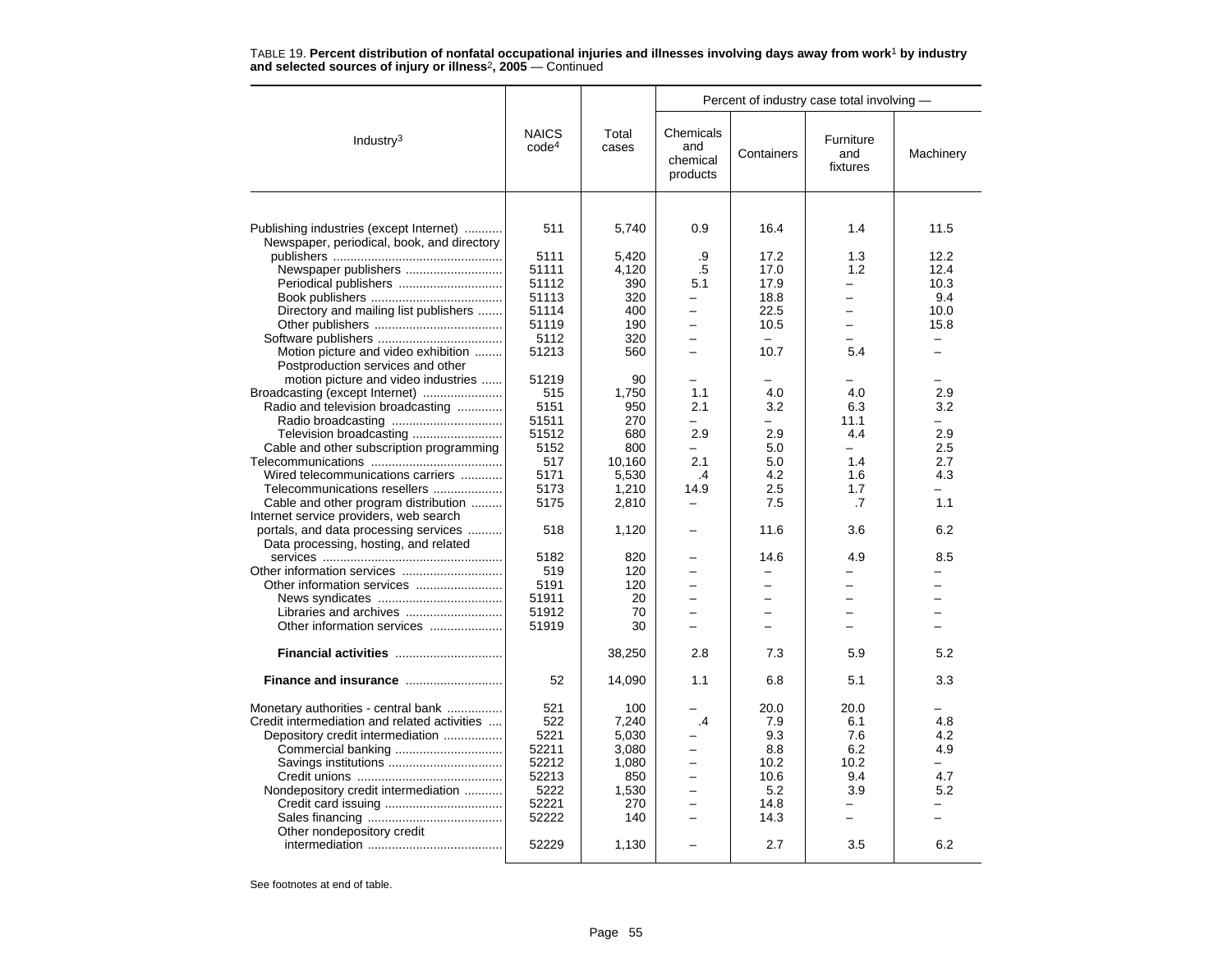|                                                                                       |                           |                                    |                                                  | Percent of industry case total involving - |                          |                           |                                      |  |  |
|---------------------------------------------------------------------------------------|---------------------------|------------------------------------|--------------------------------------------------|--------------------------------------------|--------------------------|---------------------------|--------------------------------------|--|--|
| Industry <sup>3</sup>                                                                 | Parts<br>and<br>materials | Worker<br>motion<br>or<br>position | Floors,<br>walkways,<br>or<br>ground<br>surfaces | Handtools                                  | Vehicles                 | Health<br>care<br>patient | All<br>other<br>sources <sup>5</sup> |  |  |
|                                                                                       |                           |                                    |                                                  |                                            |                          |                           |                                      |  |  |
| Publishing industries (except Internet)<br>Newspaper, periodical, book, and directory | 3.3                       | 16.6                               | 25.1                                             | 1.9                                        | 14.3                     |                           | 8.5                                  |  |  |
|                                                                                       | 3.5                       | 17.0                               | 22.5                                             | 2.0                                        | 14.8                     |                           | 8.9                                  |  |  |
| Newspaper publishers                                                                  | 3.6                       | 16.7                               | 22.1                                             | 1.7                                        | 16.3                     |                           | 8.7                                  |  |  |
| Periodical publishers                                                                 | 5.1                       | 12.8                               | 17.9                                             |                                            | 10.3                     |                           | 17.9                                 |  |  |
|                                                                                       | -                         | 25.0                               | 28.1                                             | 6.2                                        | 6.2                      |                           | $\equiv$                             |  |  |
| Directory and mailing list publishers                                                 | $\equiv$                  | 10.0                               | 32.5                                             | $\overline{\phantom{0}}$                   | 12.5                     | $\equiv$                  | 10.0                                 |  |  |
|                                                                                       | $\overline{a}$            | 31.6                               | 10.5                                             |                                            | 15.8                     |                           |                                      |  |  |
|                                                                                       | $\equiv$                  | 9.4                                | 68.8                                             | $\equiv$                                   | 9.4                      |                           | $\overline{\phantom{0}}$             |  |  |
| Motion picture and video exhibition                                                   | 5.4                       | 12.5                               | 57.1                                             | $\overline{\phantom{0}}$                   | $\overline{\phantom{0}}$ |                           | $\overline{\phantom{0}}$             |  |  |
| Postproduction services and other                                                     |                           |                                    |                                                  |                                            |                          |                           |                                      |  |  |
| motion picture and video industries                                                   |                           | 44.4                               |                                                  |                                            |                          |                           | 33.3                                 |  |  |
| Broadcasting (except Internet)                                                        | 3.4                       | 19.4                               | 26.9                                             | 2.3                                        | 12.0                     |                           | 24.0                                 |  |  |
| Radio and television broadcasting                                                     | 3.2                       | 12.6                               | 31.6                                             |                                            | 17.9                     |                           | 18.9                                 |  |  |
|                                                                                       | -                         | $\equiv$                           | 40.7                                             | $\overline{\phantom{0}}$                   | 25.9                     |                           | $\equiv$                             |  |  |
| Television broadcasting                                                               | 4.4                       | 14.7                               | 27.9                                             | $\overline{a}$                             | 14.7                     |                           | 23.5                                 |  |  |
| Cable and other subscription programming                                              | 3.8                       | 27.5                               | 21.2                                             | 3.8                                        | 3.8                      |                           | 30.0                                 |  |  |
|                                                                                       | 10.3                      | 23.8                               | 26.7                                             | 2.8                                        | 7.6                      |                           | 17.5                                 |  |  |
| Wired telecommunications carriers                                                     | 7.6                       | 22.2                               | 28.0                                             | 4.5                                        | 8.7                      |                           | 18.3                                 |  |  |
| Telecommunications resellers                                                          | 5.8                       | 41.3                               | 15.7                                             |                                            | 6.6                      | $\equiv$                  | 9.9                                  |  |  |
| Cable and other program distribution                                                  | 18.1                      | 17.4                               | 29.2                                             | $\equiv$                                   | 6.8                      | $\overline{a}$            | 18.5                                 |  |  |
| Internet service providers, web search                                                |                           |                                    |                                                  |                                            |                          |                           |                                      |  |  |
| portals, and data processing services                                                 | 2.7                       | 24.1                               | 34.8                                             | 5.4                                        | 7.1                      |                           | 3.6                                  |  |  |
| Data processing, hosting, and related                                                 |                           |                                    |                                                  |                                            |                          |                           |                                      |  |  |
|                                                                                       | 3.7                       | 31.7                               | 17.1                                             | 7.3                                        | 8.5                      |                           | 3.7                                  |  |  |
|                                                                                       | $\equiv$                  | 33.3                               | 41.7                                             |                                            | L.                       |                           |                                      |  |  |
|                                                                                       | $\overline{\phantom{0}}$  | 33.3                               | 41.7                                             | $\overline{\phantom{0}}$                   | $\overline{\phantom{0}}$ | $\equiv$                  | ÷                                    |  |  |
|                                                                                       | $\overline{\phantom{0}}$  |                                    | $\equiv$                                         |                                            | -                        |                           |                                      |  |  |
|                                                                                       | $\equiv$                  |                                    | 57.1                                             |                                            | L.                       |                           |                                      |  |  |
| Other information services                                                            | $\equiv$                  | 66.7                               | $\equiv$                                         |                                            | -                        |                           |                                      |  |  |
| Financial activities                                                                  | 5.4                       | 17.8                               | 24.6                                             | 4.3                                        | 8.9                      | 0.3                       | 17.5                                 |  |  |
| Finance and insurance                                                                 | 1.4                       | 26.8                               | 31.7                                             | 1.2                                        | 4.8                      | .4                        | 17.3                                 |  |  |
| Monetary authorities - central bank                                                   |                           | 20.0                               | 20.0                                             |                                            |                          |                           |                                      |  |  |
| Credit intermediation and related activities                                          | 1.0                       | 24.9                               | 31.8                                             | .3                                         | 3.3                      |                           | 19.6                                 |  |  |
| Depository credit intermediation                                                      | 1.0                       | 26.8                               | 28.0                                             |                                            | 3.0                      |                           | 19.7                                 |  |  |
|                                                                                       | $\overline{\phantom{0}}$  | 31.2                               | 31.2                                             | $\overline{\phantom{0}}$                   | 3.2                      | $\overline{\phantom{0}}$  | 13.0                                 |  |  |
|                                                                                       | $\overline{\phantom{0}}$  | 9.3                                | 18.5                                             | L.                                         | $\overline{\phantom{0}}$ | $\overline{\phantom{0}}$  | 44.4                                 |  |  |
|                                                                                       | $\overline{\phantom{0}}$  | 31.8                               | 28.2                                             | $\overline{\phantom{0}}$                   | -                        |                           | 12.9                                 |  |  |
| Nondepository credit intermediation                                                   | $\overline{a}$            | 20.3                               | 35.9                                             | $\overline{\phantom{0}}$                   | 5.2                      |                           | 22.9                                 |  |  |
|                                                                                       | $\equiv$                  | 18.5                               | 40.7                                             | $\equiv$                                   |                          | -                         | 14.8                                 |  |  |
|                                                                                       | $\overline{a}$            | 35.7                               | 14.3                                             | $\overline{\phantom{0}}$                   | 14.3                     |                           | 14.3                                 |  |  |
| Other nondepository credit                                                            |                           |                                    |                                                  |                                            |                          |                           |                                      |  |  |
|                                                                                       |                           | 19.5                               | 38.1                                             |                                            | 4.4                      |                           | 24.8                                 |  |  |
|                                                                                       |                           |                                    |                                                  |                                            |                          |                           |                                      |  |  |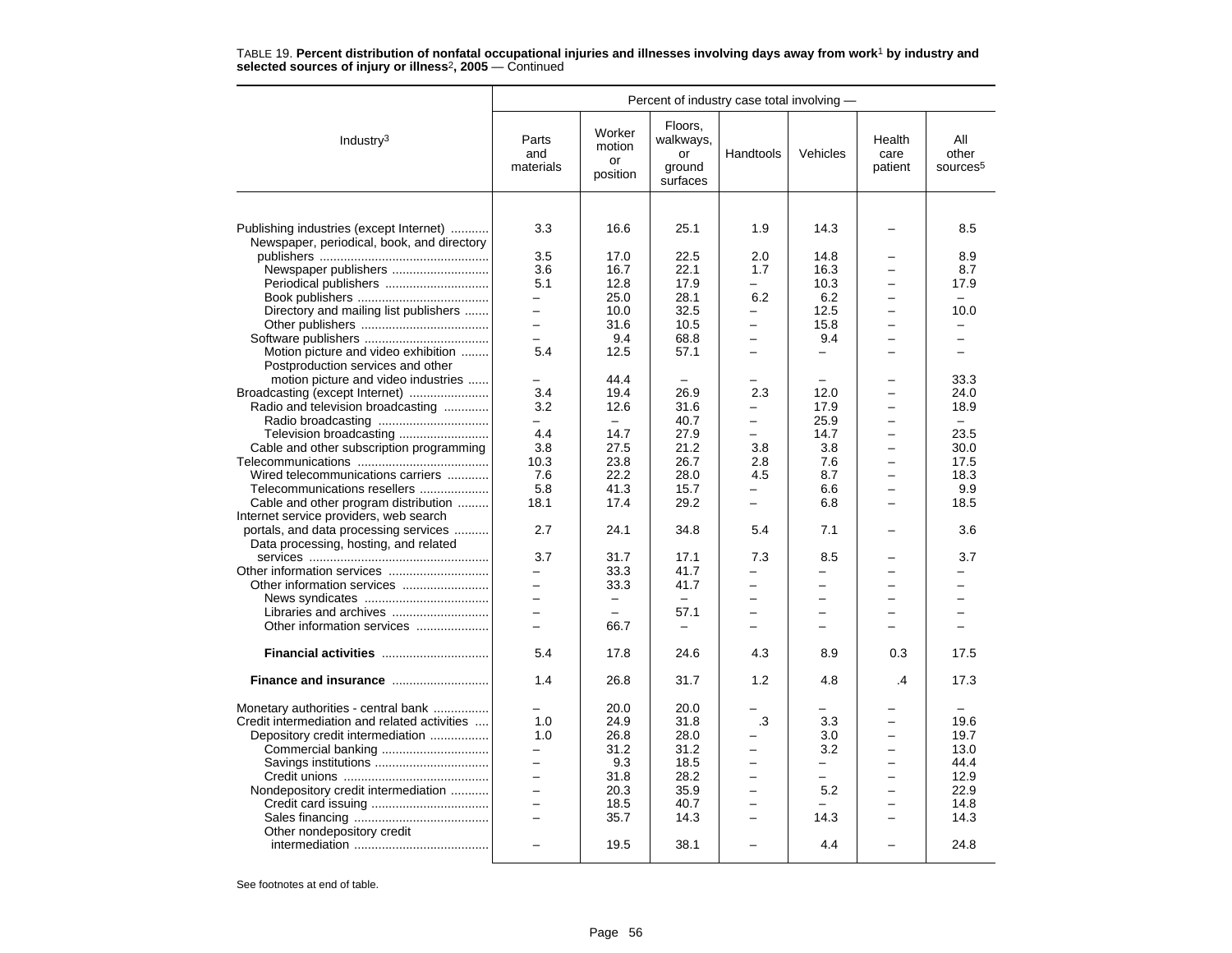|                                              |                                   |                | Percent of industry case total involving - |                          |                              |           |  |
|----------------------------------------------|-----------------------------------|----------------|--------------------------------------------|--------------------------|------------------------------|-----------|--|
| Industry <sup>3</sup>                        | <b>NAICS</b><br>code <sup>4</sup> | Total<br>cases | Chemicals<br>and<br>chemical<br>products   | Containers               | Furniture<br>and<br>fixtures | Machinery |  |
|                                              |                                   |                |                                            |                          |                              |           |  |
| Other activities related to credit           | 52239                             | 210            |                                            |                          |                              | 19.0      |  |
| Securities, commodity contracts, and other   |                                   |                |                                            |                          |                              |           |  |
| financial investments and related activities | 523                               | 950            | 2.1                                        | 6.3                      | 10.5                         | 4.2       |  |
| Securities and commodity contracts           |                                   |                |                                            |                          |                              |           |  |
| intermediation and brokerage                 | 5231                              | 580            | 3.4                                        | 6.9                      | 3.4                          | 5.2       |  |
| Investment banking and securities            |                                   |                |                                            |                          |                              |           |  |
|                                              | 52311                             | 220            |                                            |                          |                              |           |  |
|                                              | 52312                             | 270            |                                            |                          |                              |           |  |
| Other financial investment activities        | 5239                              | 310            |                                            | 6.5                      | 25.8                         |           |  |
|                                              | 52392                             | 120            | $=$                                        | $\overline{\phantom{0}}$ | 33.3                         |           |  |
|                                              | 52393                             | 90             |                                            |                          | 22.2                         |           |  |
| All other financial investment activities    | 52399                             | 60             |                                            |                          | 33.3                         |           |  |
| Insurance carriers and related activities    | 524                               | 5,640          | 1.8                                        | 5.3                      | 2.7                          | 1.2       |  |
|                                              | 5241                              | 3,650          | 2.2                                        | 4.7                      | 3.3                          | 1.6       |  |
| Direct life, health, and medical insurance   |                                   |                |                                            |                          |                              |           |  |
|                                              | 52411                             | 1,740          | 1.1                                        | 5.7                      | 4.0                          | 2.3       |  |
| Direct insurance (except life, health, and   |                                   |                |                                            |                          |                              |           |  |
|                                              | 52412                             | 1,890          | 2.6                                        | 3.2                      | 2.1                          | 1.1       |  |
| Reinsurance carriers                         | 52413                             | 20             |                                            |                          |                              |           |  |
| Agencies, brokerages, and other insurance    |                                   |                |                                            |                          |                              |           |  |
|                                              | 5242                              | 1,990          |                                            | 6.5                      | 1.5                          |           |  |
| Insurance agencies and brokerages            | 52421                             | 1,380          |                                            | 6.5                      |                              |           |  |
| Other insurance related activities           | 52429                             | 610            |                                            | 6.6                      |                              |           |  |
| Funds, trusts, and other financial vehicles  | 525<br>5251                       | 170            |                                            |                          |                              |           |  |
| Insurance and employee benefit funds         | 52511                             | 70<br>30       |                                            |                          |                              |           |  |
|                                              |                                   | 40             |                                            |                          | L.                           |           |  |
| Other investment pools and funds             | 52519<br>5259                     | 100            |                                            |                          |                              |           |  |
| Open-end investment funds                    | 52591                             | 30             |                                            |                          |                              |           |  |
|                                              |                                   |                |                                            |                          |                              |           |  |
| Real estate and rental and leasing           | 53                                | 24,150         | 3.8                                        | 7.6                      | 6.3                          | 6.3       |  |
|                                              | 531                               | 15.810         | 5.2                                        | 7.0                      | 7.0                          | 5.6       |  |
|                                              | 5311                              | 7,890          | 4.1                                        | 8.4                      | 8.7                          | 7.1       |  |
| Lessors of residential buildings and         |                                   |                |                                            |                          |                              |           |  |
|                                              | 53111                             | 5,590          | 5.4                                        | 7.0                      | 10.9                         | 9.1       |  |
| Lessors of nonresidential buildings          |                                   |                |                                            |                          |                              |           |  |
| (except miniwarehouses)                      | 53112                             | 1,490          |                                            | 10.1                     | 4.7                          | 2.7       |  |
| Lessors of miniwarehouses and                |                                   |                |                                            |                          |                              |           |  |
|                                              | 53113                             | 360            |                                            | 33.3                     |                              |           |  |
| Lessors of other real estate property        | 53119                             | 450            |                                            |                          |                              |           |  |
| Offices of real estate agents and brokers    | 5312                              |                |                                            |                          |                              |           |  |
| Activities related to real estate            | 5313                              | 5,680          | 3.9                                        | 7.2                      | 5.6                          | 4.8       |  |
| Real estate property managers                | 53131                             | 5.410          | 4.1                                        | 7.4                      | 5.7                          | 5.0       |  |
| Other activities related to real estate      | 53139                             | 200            |                                            |                          | -                            |           |  |
|                                              | 532                               | 8,230          | .9                                         | 8.9                      | 5.1                          | 7.4       |  |
| Automotive equipment rental and leasing      | 5321                              | 4,000          | .8                                         | 8.0                      | 1.5                          | 4.5       |  |
|                                              |                                   |                |                                            |                          |                              |           |  |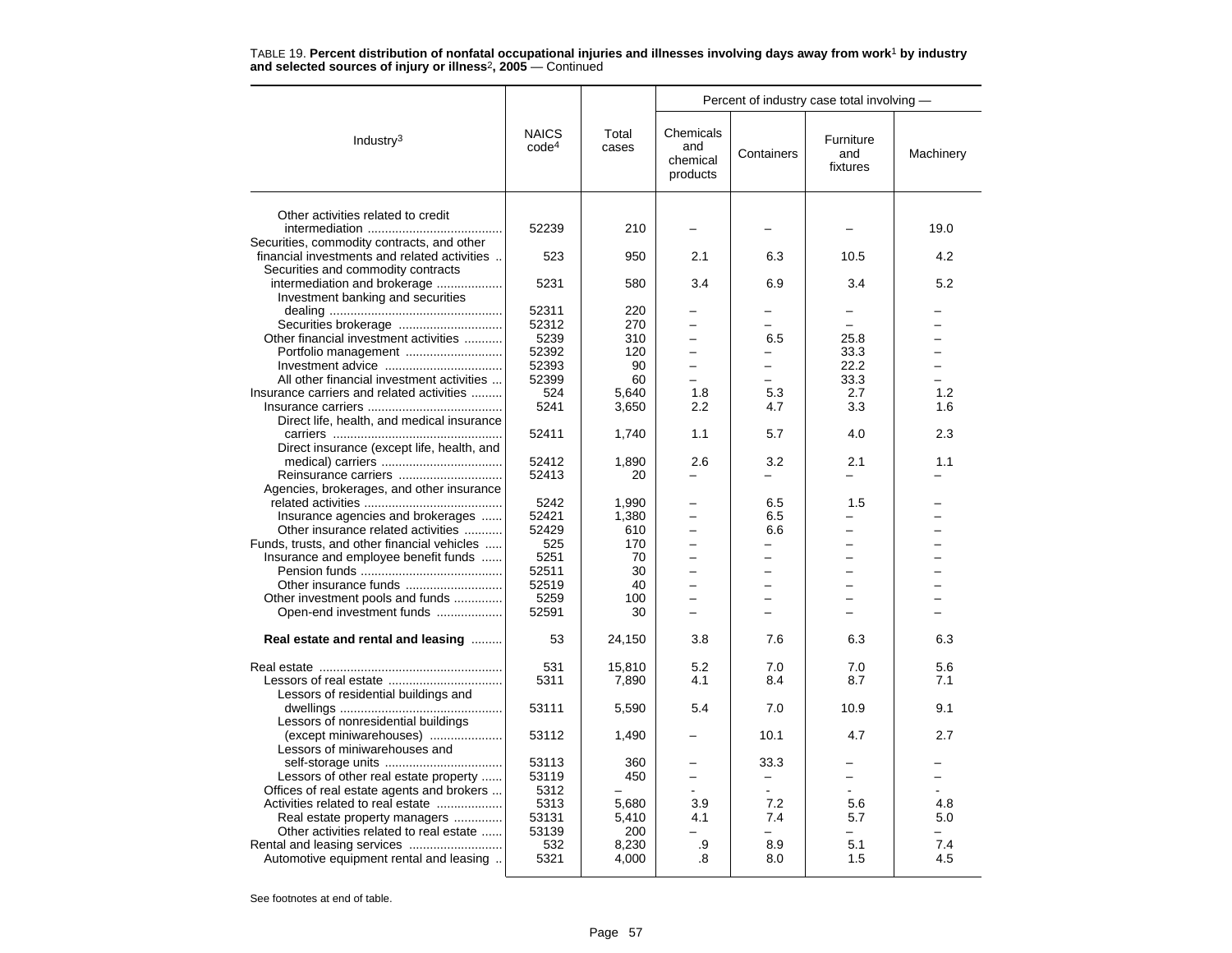|                                                                                     | Percent of industry case total involving -           |                                           |                                                  |           |                                  |                           |                                      |
|-------------------------------------------------------------------------------------|------------------------------------------------------|-------------------------------------------|--------------------------------------------------|-----------|----------------------------------|---------------------------|--------------------------------------|
| Industry <sup>3</sup>                                                               | Parts<br>and<br>materials                            | Worker<br>motion<br><b>or</b><br>position | Floors.<br>walkways,<br>or<br>ground<br>surfaces | Handtools | Vehicles                         | Health<br>care<br>patient | All<br>other<br>sources <sup>5</sup> |
|                                                                                     |                                                      |                                           |                                                  |           |                                  |                           |                                      |
| Other activities related to credit                                                  |                                                      | 28.6                                      | 42.9                                             |           |                                  |                           |                                      |
| Securities, commodity contracts, and other                                          |                                                      |                                           |                                                  |           |                                  |                           |                                      |
| financial investments and related activities                                        | 2.1                                                  | 18.9                                      | 35.8                                             |           | 9.5                              |                           | 7.4                                  |
| Securities and commodity contracts                                                  |                                                      |                                           |                                                  |           |                                  |                           |                                      |
| intermediation and brokerage                                                        | 3.4                                                  | 24.1                                      | 39.7                                             |           | 10.3                             |                           | 6.9                                  |
| Investment banking and securities                                                   |                                                      |                                           |                                                  |           |                                  |                           |                                      |
|                                                                                     |                                                      | 45.5                                      | 18.2                                             |           |                                  |                           |                                      |
|                                                                                     |                                                      | 11.1                                      | 66.7                                             |           | 7.4                              |                           |                                      |
| Other financial investment activities                                               |                                                      | 12.9                                      | 35.5                                             |           | 9.7                              |                           | 6.5                                  |
|                                                                                     | $\overline{\phantom{0}}$                             | $\equiv$                                  | 16.7                                             | $=$       | 25.0                             | $=$                       | $-$                                  |
|                                                                                     | -                                                    | 22.2                                      | $\overline{\phantom{0}}$                         |           | -                                |                           | ▃                                    |
| All other financial investment activities                                           | $\equiv$                                             | $\overline{\phantom{0}}$                  | 66.7                                             |           | $\overline{\phantom{0}}$         |                           | L.                                   |
| Insurance carriers and related activities                                           | 1.8                                                  | 30.7                                      | 31.2                                             | 2.7       | 5.9                              | 0.5                       | 16.1                                 |
|                                                                                     | 1.1                                                  | 31.5                                      | 33.7                                             | 3.8       | 7.4                              |                           | 10.7                                 |
| Direct life, health, and medical insurance                                          |                                                      |                                           |                                                  |           |                                  |                           |                                      |
|                                                                                     | 1.7                                                  | 32.8                                      | 35.6                                             | 1.1       | 6.9                              |                           | 8.0                                  |
| Direct insurance (except life, health, and                                          |                                                      |                                           |                                                  |           |                                  |                           |                                      |
|                                                                                     |                                                      | 30.2                                      | 32.3                                             | 6.3       | 7.9                              |                           | 13.2                                 |
| Reinsurance carriers                                                                |                                                      |                                           |                                                  |           |                                  |                           |                                      |
| Agencies, brokerages, and other insurance                                           |                                                      |                                           |                                                  |           |                                  |                           |                                      |
|                                                                                     | 3.0                                                  | 29.1                                      | 26.6                                             |           | 3.5                              |                           | 26.1                                 |
| Insurance agencies and brokerages                                                   | 3.6                                                  | 31.9                                      | 19.6                                             |           |                                  |                           | 34.1                                 |
| Other insurance related activities                                                  | —                                                    | 23.0                                      | 41.0<br>29.4                                     |           | 6.6                              |                           | 8.2<br>11.8                          |
| Funds, trusts, and other financial vehicles<br>Insurance and employee benefit funds | $\overline{\phantom{0}}$<br>$\overline{\phantom{0}}$ | 23.5<br>28.6                              | 28.6                                             |           | 11.8<br>$\overline{\phantom{0}}$ |                           | 28.6                                 |
|                                                                                     |                                                      | $\overline{\phantom{0}}$                  |                                                  |           |                                  |                           | 66.7                                 |
|                                                                                     | $\equiv$                                             | $\equiv$                                  | 50.0                                             | $\equiv$  | -                                | $\equiv$                  | L.                                   |
| Other investment pools and funds                                                    | $\overline{\phantom{0}}$                             | 20.0                                      | 30.0                                             | $\equiv$  | -                                | $\equiv$                  | $\overline{\phantom{0}}$             |
| Open-end investment funds                                                           |                                                      |                                           |                                                  |           |                                  |                           |                                      |
|                                                                                     |                                                      |                                           |                                                  |           |                                  |                           |                                      |
| Real estate and rental and leasing                                                  | 7.7                                                  | 12.5                                      | 20.4                                             | 6.2       | 11.3                             | .3                        | 17.6                                 |
|                                                                                     | 8.1                                                  | 13.3                                      | 21.6                                             | 7.0       | 4.2                              | $\mathbf{.4}$             | 20.7                                 |
|                                                                                     | 9.3                                                  | 13.2                                      | 22.2                                             | 4.2       | 3.5                              | .5                        | 19.0                                 |
| Lessors of residential buildings and                                                |                                                      |                                           |                                                  |           |                                  |                           |                                      |
|                                                                                     | 6.6                                                  | 13.1                                      | 21.5                                             | 3.8       | 3.6                              | .5                        | 18.6                                 |
| Lessors of nonresidential buildings                                                 |                                                      |                                           |                                                  |           |                                  |                           |                                      |
| (except miniwarehouses)                                                             | 17.4                                                 | 8.1                                       | 30.2                                             | 6.0       | 2.7                              |                           | 18.1                                 |
| Lessors of miniwarehouses and                                                       |                                                      |                                           |                                                  |           |                                  |                           |                                      |
|                                                                                     |                                                      |                                           | 16.7                                             |           |                                  |                           | 25.0                                 |
| Lessors of other real estate property                                               | 15.6                                                 | 37.8                                      | 6.7                                              | 6.7       | 6.7                              | -                         | 22.2                                 |
| Offices of real estate agents and brokers                                           |                                                      |                                           |                                                  |           |                                  |                           |                                      |
| Activities related to real estate                                                   | 6.5                                                  | 14.8                                      | 24.1                                             | 3.2       | 4.8                              | .5                        | 24.6                                 |
| Real estate property managers                                                       | 6.5                                                  | 15.0                                      | 23.5                                             | 3.3       | 5.0                              | .6                        | 23.8                                 |
| Other activities related to real estate                                             |                                                      |                                           |                                                  |           |                                  |                           | 55.0                                 |
|                                                                                     | 6.9                                                  | 10.9                                      | 18.1                                             | 4.7       | 25.0                             |                           | 12.0                                 |
| Automotive equipment rental and leasing                                             | 5.8                                                  | 10.5                                      | 17.5                                             | 6.0       | 32.5                             |                           | 12.8                                 |
|                                                                                     |                                                      |                                           |                                                  |           |                                  |                           |                                      |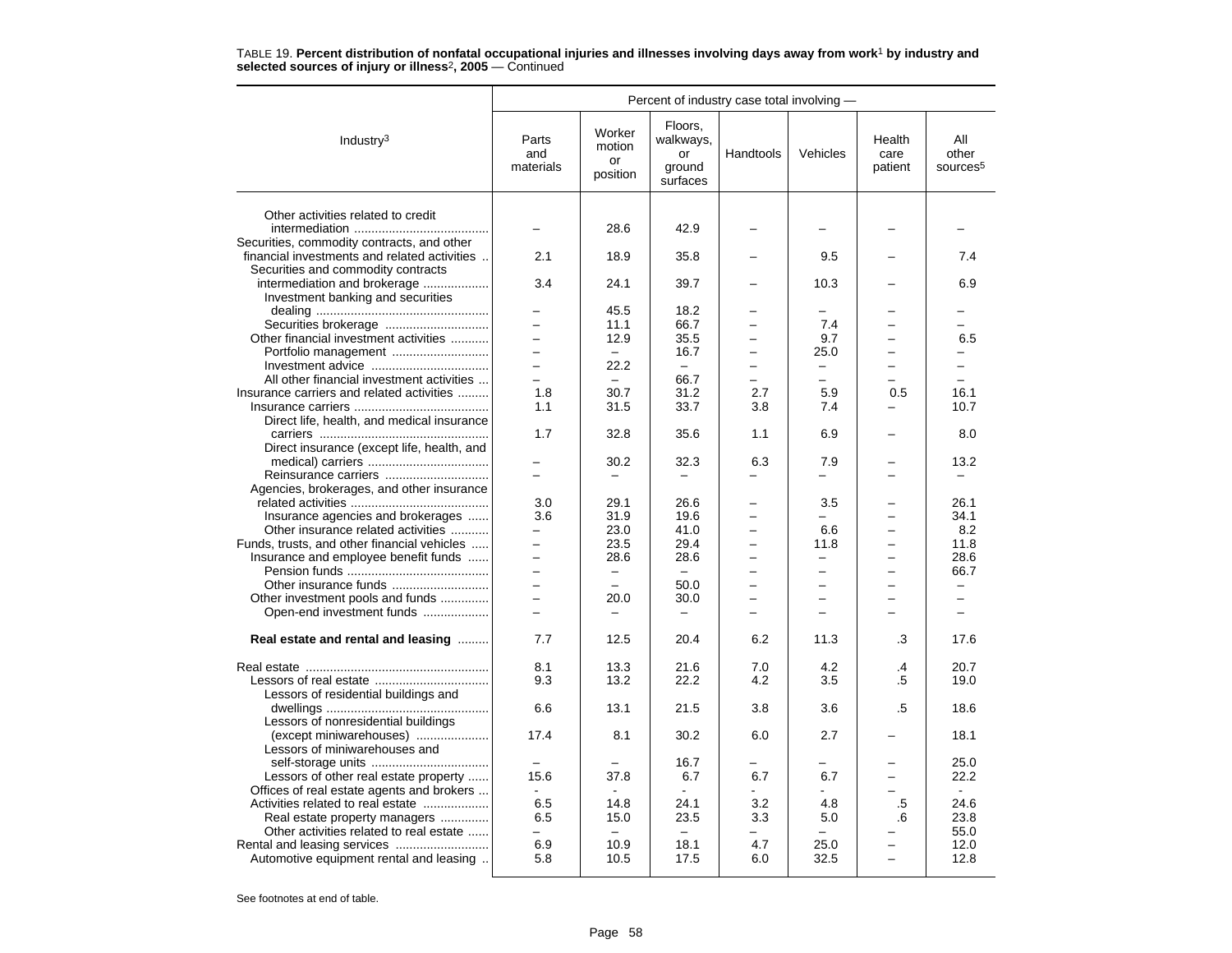|                                                                                  |                                   |                |                                          | Percent of industry case total involving - |                              |                |
|----------------------------------------------------------------------------------|-----------------------------------|----------------|------------------------------------------|--------------------------------------------|------------------------------|----------------|
| Industry $3$                                                                     | <b>NAICS</b><br>code <sup>4</sup> | Total<br>cases | Chemicals<br>and<br>chemical<br>products | Containers                                 | Furniture<br>and<br>fixtures | Machinery      |
| Passenger car rental and leasing<br>Truck, utility trailer, and rv (recreational | 53211                             | 2,250          | 0.9                                      | 9.8                                        | 0.9                          | 0.9            |
| vehicle) rental and leasing                                                      | 53212                             | 1,750          | $\overline{\phantom{0}}$                 | 5.7                                        | 2.9                          | 9.1            |
| Consumer goods rental                                                            | 5322                              | 1,910          |                                          | 6.8                                        | 11.5                         | 6.3            |
| Formal wear and costume rental                                                   | 53222                             | 80             | $\overline{\phantom{0}}$                 | $\overline{\phantom{0}}$                   | $\overline{\phantom{0}}$     | Ξ.             |
| Video tape and disc rental                                                       | 53223                             | 220            | $\overline{\phantom{0}}$                 | $\equiv$                                   | 18.2                         | -              |
| Other consumer goods rental                                                      | 53229                             | 1,120          |                                          | 10.7                                       | 13.4                         | 4.5            |
|                                                                                  | 5323                              | 1,120          | 1.8                                      | 13.4                                       | 11.6                         | 8.9            |
| Commercial and industrial machinery and                                          |                                   |                |                                          |                                            |                              |                |
| equipment rental and leasing                                                     | 5324                              | 1,190          |                                          | 10.9                                       |                              | 17.6           |
| Construction, transportation, mining, and                                        |                                   |                |                                          |                                            |                              |                |
| forestry machinery and equipment                                                 |                                   |                |                                          |                                            |                              |                |
|                                                                                  | 53241                             | 810            |                                          | 8.6                                        |                              | 16.0           |
| Other commercial and industrial                                                  |                                   |                |                                          |                                            |                              |                |
| machinery and equipment rental and                                               |                                   |                |                                          |                                            |                              |                |
|                                                                                  | 53249                             | 270            |                                          | 22.2                                       |                              | 14.8           |
| Lessors of nonfinancial intangible assets                                        |                                   |                |                                          |                                            |                              |                |
|                                                                                  | 533                               | 110            |                                          |                                            |                              | 18.2           |
| Professional and business services                                               |                                   | 91,840         | 1.4                                      | 10.7                                       | 4.7                          | 5.7            |
| Professional, scientific, and technical                                          |                                   |                |                                          |                                            |                              |                |
|                                                                                  | 54                                | 24,810         | 1.3                                      | 7.1                                        | 4.0                          | 5.4            |
|                                                                                  |                                   |                |                                          |                                            |                              |                |
| Professional, scientific, and technical                                          |                                   |                |                                          |                                            |                              |                |
|                                                                                  | 541<br>5411                       | 24,810         | 1.3<br>1.7                               | 7.1<br>15.3                                | 4.0                          | 5.4<br>3.4     |
|                                                                                  |                                   | 1,760          |                                          |                                            | 4.0                          |                |
| Accounting, tax preparation, bookkeeping,                                        | 5412                              |                |                                          | 7.3                                        | 5.3                          | 3.3            |
| Accounting, tax preparation,                                                     |                                   | 1,510          |                                          |                                            |                              |                |
| bookkeeping, and payroll services                                                | 54121                             | 1,510          |                                          | 7.3                                        | 5.3                          | 3.3            |
| Offices of certified public accountants                                          | 541211                            | 170            |                                          | 17.6                                       |                              |                |
| Tax preparation services                                                         | 541213                            | 30             |                                          | ÷                                          |                              | $\overline{a}$ |
| Other accounting services                                                        | 541219                            | 610            |                                          | 8.2                                        | 4.9                          | 8.2            |
| Architectural, engineering, and related                                          |                                   |                |                                          |                                            |                              |                |
|                                                                                  | 5413                              | 6,420          | .8                                       | 4.8                                        | 2.0                          | 3.4            |
| Architectural services                                                           | 54131                             | 440            |                                          |                                            |                              |                |
| Landscape architectural services                                                 | 54132                             | 220            |                                          | $\overline{\phantom{0}}$                   |                              |                |
| Engineering services                                                             | 54133                             | 3,190          | .6                                       | 3.8                                        | 2.8                          | 5.3            |
| Surveying and mapping (except                                                    |                                   |                |                                          |                                            |                              |                |
| geophysical) services                                                            | 54137                             | 620            |                                          |                                            |                              |                |
| Computer systems design and related                                              |                                   |                |                                          |                                            |                              |                |
|                                                                                  | 5415                              |                |                                          |                                            |                              |                |
| Computer systems design and related                                              |                                   |                |                                          |                                            |                              |                |
|                                                                                  | 54151                             |                |                                          |                                            |                              |                |
| Custom computer programming                                                      |                                   |                |                                          |                                            |                              |                |
|                                                                                  | 541511                            | 840            |                                          |                                            |                              |                |
| Computer systems design services                                                 | 541512                            | 1,050          |                                          | 3.8                                        | 3.8                          | 9.5            |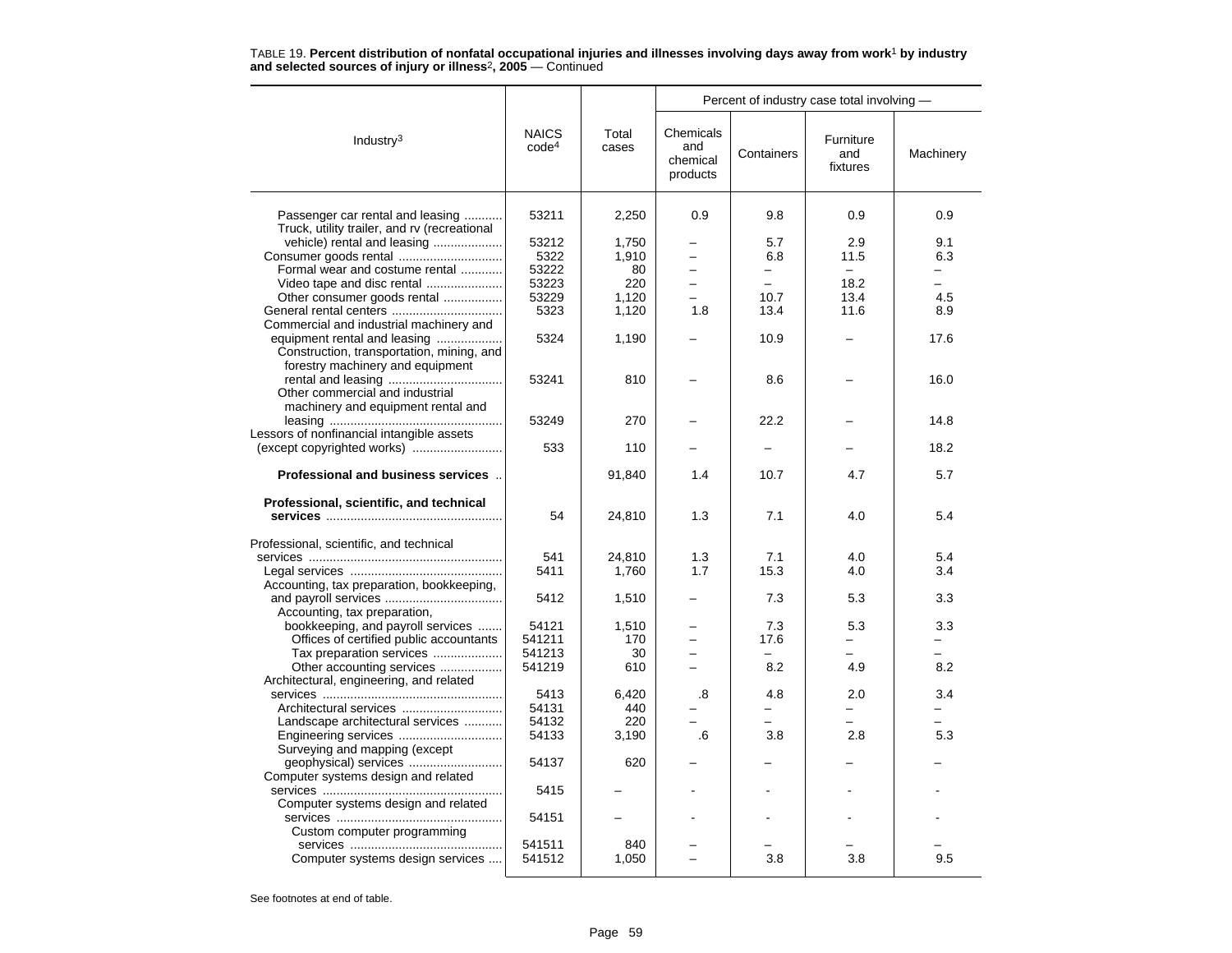|                                                                                  | Percent of industry case total involving - |                                    |                                                  |            |                          |                           |                                      |  |
|----------------------------------------------------------------------------------|--------------------------------------------|------------------------------------|--------------------------------------------------|------------|--------------------------|---------------------------|--------------------------------------|--|
| Industry <sup>3</sup>                                                            | Parts<br>and<br>materials                  | Worker<br>motion<br>or<br>position | Floors,<br>walkways,<br>or<br>ground<br>surfaces | Handtools  | Vehicles                 | Health<br>care<br>patient | All<br>other<br>sources <sup>5</sup> |  |
| Passenger car rental and leasing<br>Truck, utility trailer, and rv (recreational | 0.9                                        | 13.3                               | 20.0                                             | 0.9        | 46.7                     |                           | 6.2                                  |  |
| vehicle) rental and leasing                                                      | 12.6                                       | 6.9                                | 14.3                                             | 12.6       | 14.3                     |                           | 21.1                                 |  |
|                                                                                  | 4.7                                        | 13.6                               | 20.4                                             | 1.0        | 23.0                     |                           | 11.5                                 |  |
| Formal wear and costume rental                                                   | $-$                                        | 62.5                               | $\equiv$                                         |            | $\equiv$                 |                           | $\equiv$                             |  |
| Video tape and disc rental                                                       | $-$                                        | 27.3                               | 22.7                                             | 9.1        | $\overline{\phantom{0}}$ | $\overline{\phantom{0}}$  | $\equiv$                             |  |
| Other consumer goods rental                                                      | 8.0                                        | 8.9                                | 15.2                                             |            | 20.5                     |                           | 18.8                                 |  |
| General rental centers                                                           | 8.9                                        | 4.5                                | 20.5                                             | 6.2        | 12.5                     |                           | 11.6                                 |  |
| Commercial and industrial machinery and                                          |                                            |                                    |                                                  |            |                          |                           |                                      |  |
| equipment rental and leasing                                                     | 12.6                                       | 14.3                               | 13.4                                             | 5.0        | 15.1                     |                           | 10.9                                 |  |
| Construction, transportation, mining, and                                        |                                            |                                    |                                                  |            |                          |                           |                                      |  |
| forestry machinery and equipment                                                 |                                            |                                    |                                                  |            |                          |                           |                                      |  |
|                                                                                  | 12.3                                       | 19.8                               | 13.6                                             | 6.2        | 16.0                     |                           | 6.2                                  |  |
| Other commercial and industrial                                                  |                                            |                                    |                                                  |            |                          |                           |                                      |  |
| machinery and equipment rental and                                               |                                            |                                    |                                                  |            |                          |                           |                                      |  |
|                                                                                  |                                            |                                    | 18.5                                             |            | 7.4                      |                           | 29.6                                 |  |
| Lessors of nonfinancial intangible assets                                        |                                            |                                    |                                                  |            |                          |                           |                                      |  |
|                                                                                  |                                            |                                    | 27.3                                             |            |                          |                           |                                      |  |
|                                                                                  |                                            |                                    |                                                  |            |                          |                           |                                      |  |
| Professional and business services                                               | 6.3                                        | 16.0                               | 21.1                                             | 4.4        | 12.1                     | 0.5                       | 16.9                                 |  |
| Professional, scientific, and technical                                          |                                            |                                    |                                                  |            |                          |                           |                                      |  |
|                                                                                  | 6.2                                        | 19.3                               | 22.5                                             | 4.3        | 10.2                     | .2                        | 19.4                                 |  |
|                                                                                  |                                            |                                    |                                                  |            |                          |                           |                                      |  |
| Professional, scientific, and technical                                          |                                            |                                    |                                                  |            |                          | $\cdot$ .2                |                                      |  |
|                                                                                  | 6.2<br>1.1                                 | 19.3<br>18.2                       | 22.5<br>33.0                                     | 4.3<br>3.4 | 10.2<br>8.0              |                           | 19.4<br>11.4                         |  |
|                                                                                  |                                            |                                    |                                                  |            |                          |                           |                                      |  |
| Accounting, tax preparation, bookkeeping,                                        | 6.6                                        | 16.6                               | 22.5                                             | 2.6        | 31.1                     |                           | 4.6                                  |  |
| Accounting, tax preparation,                                                     |                                            |                                    |                                                  |            |                          |                           |                                      |  |
| bookkeeping, and payroll services                                                | 6.6                                        | 16.6                               | 22.5                                             | 2.6        | 31.1                     |                           | 4.6                                  |  |
| Offices of certified public accountants                                          |                                            | 35.3                               |                                                  |            | 35.3                     |                           |                                      |  |
| Tax preparation services                                                         | $\overline{\phantom{0}}$                   |                                    |                                                  |            | $\overline{a}$           |                           | $\overline{\phantom{0}}$             |  |
| Other accounting services                                                        | 6.6                                        | 19.7                               | 39.3                                             | -          | 3.3                      | -                         | 3.3                                  |  |
| Architectural, engineering, and related                                          |                                            |                                    |                                                  |            |                          |                           |                                      |  |
|                                                                                  | 7.3                                        | 21.3                               | 22.4                                             | 8.4        | 6.4                      |                           | 23.1                                 |  |
| Architectural services                                                           |                                            |                                    |                                                  |            |                          |                           | 63.6                                 |  |
| Landscape architectural services                                                 | $\overline{\phantom{0}}$                   | $\overline{\phantom{0}}$           | 36.4                                             |            |                          |                           | 31.8                                 |  |
| Engineering services                                                             | 10.0                                       | 16.3                               | 21.9                                             | 6.3        | 10.3                     | $\overline{\phantom{0}}$  | 22.6                                 |  |
| Surveying and mapping (except                                                    |                                            |                                    |                                                  |            |                          |                           |                                      |  |
|                                                                                  |                                            |                                    |                                                  | 35.5       |                          |                           | 33.9                                 |  |
| Computer systems design and related                                              |                                            |                                    |                                                  |            |                          |                           |                                      |  |
|                                                                                  |                                            |                                    |                                                  |            |                          |                           |                                      |  |
| Computer systems design and related                                              |                                            |                                    |                                                  |            |                          |                           |                                      |  |
|                                                                                  |                                            |                                    |                                                  |            |                          |                           |                                      |  |
| Custom computer programming                                                      |                                            |                                    |                                                  |            |                          |                           |                                      |  |
|                                                                                  |                                            | 34.5                               | 59.5                                             |            |                          |                           |                                      |  |
| Computer systems design services                                                 |                                            | 41.0                               | 12.4                                             |            | 22.9                     |                           | 3.8                                  |  |
|                                                                                  |                                            |                                    |                                                  |            |                          |                           |                                      |  |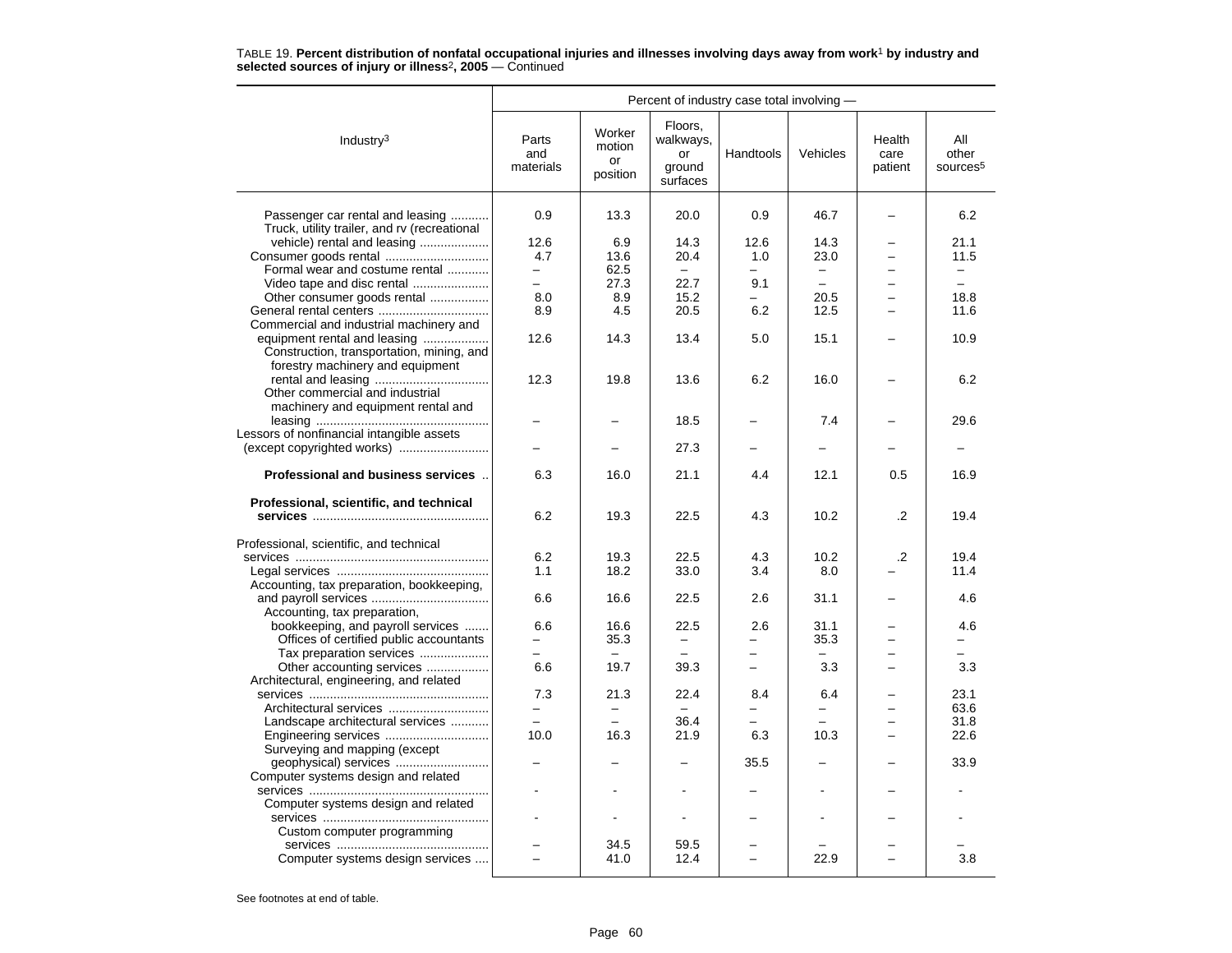|                                               |                                   |                | Percent of industry case total involving - |                          |                              |           |  |
|-----------------------------------------------|-----------------------------------|----------------|--------------------------------------------|--------------------------|------------------------------|-----------|--|
| Industry <sup>3</sup>                         | <b>NAICS</b><br>code <sup>4</sup> | Total<br>cases | Chemicals<br>and<br>chemical<br>products   | Containers               | Furniture<br>and<br>fixtures | Machinery |  |
|                                               |                                   |                |                                            |                          |                              |           |  |
| Computer facilities management                |                                   |                |                                            |                          |                              |           |  |
|                                               | 541513                            | 610            |                                            | 19.7                     |                              |           |  |
| Other computer related services               | 541519                            | 210            | ÷                                          | -                        |                              |           |  |
| Environmental consulting services             | 54162                             | 590            |                                            |                          |                              |           |  |
| Advertising and related services              | 5418                              |                |                                            |                          |                              |           |  |
| Other professional, scientific, and technical |                                   |                |                                            |                          |                              |           |  |
|                                               | 5419                              | 3,240          |                                            | 2.2                      |                              | 2.2       |  |
| Marketing research and public opinion         |                                   |                |                                            |                          |                              |           |  |
|                                               | 54191                             | 120            |                                            |                          |                              |           |  |
| Photographic services                         | 54192                             | 170            |                                            | 11.8                     |                              |           |  |
| Veterinary services                           | 54194                             |                |                                            |                          |                              |           |  |
| All other professional, scientific, and       |                                   |                |                                            |                          |                              |           |  |
|                                               | 54199                             | 90             |                                            |                          |                              |           |  |
| <b>Management of companies and</b>            |                                   |                |                                            |                          |                              |           |  |
|                                               | 55                                | 9,710          | 0.2                                        | 12.3                     | 10.1                         | 4.2       |  |
| Administrative and support and waste          |                                   |                |                                            |                          |                              |           |  |
| management and remediation services           | 56                                | 57,320         | 1.7                                        | 12.0                     | 4.2                          | 6.1       |  |
|                                               |                                   |                |                                            |                          |                              |           |  |
| Administrative and support services           | 561                               | 47,990         | 1.9                                        | 10.9                     | 4.7                          | 6.6       |  |
| Facilities support services                   | 5612                              | 1,140          | 2.6                                        | 6.1                      | 6.1                          | 1.8       |  |
|                                               | 5613                              |                | L.                                         | $\blacksquare$           | $\sim$                       |           |  |
| Employment placement agencies                 | 56131                             | 310            | ÷                                          | -                        |                              | -         |  |
| Temporary help services                       | 56132                             |                |                                            |                          |                              |           |  |
| Business support services                     | 5614                              | 2.400          |                                            | 3.8                      | 2.5                          | 6.2       |  |
| Telephone call centers                        | 56142                             | 880            |                                            | 2.3                      | 3.4                          | 2.3       |  |
| Business service centers                      | 56143                             | 270            | $\overline{\phantom{0}}$                   | $\overline{\phantom{0}}$ |                              | -         |  |
|                                               | 56144                             | 450            | $\overline{a}$                             | ÷.                       | 6.7                          | 6.7       |  |
| Other business support services               | 56149                             | 790            | $\overline{\phantom{0}}$                   | 7.6                      | $=$                          | $=$       |  |
|                                               | 56151                             | 360            |                                            |                          | 38.9                         |           |  |
|                                               | 56152                             | 80             | $\overline{\phantom{0}}$                   |                          |                              |           |  |
| Investigation and security services           | 5616                              | 8,150          | $\equiv$                                   | 5.2                      | 1.3                          | .6        |  |
| Services to buildings and dwellings           | 5617                              | 23,920         | 2.4                                        | 8.6                      | 5.4                          | 8.9       |  |
|                                               | 56172                             | 11,550         | 4.2                                        | 15.5                     | 6.3                          | 7.4       |  |
|                                               | 56173                             | 8,790          | .9                                         | 2.4                      |                              | 12.9      |  |
| Other services to buildings and               |                                   |                |                                            |                          |                              |           |  |
|                                               | 56179                             | 1,550          |                                            |                          | 19.4                         |           |  |
| Waste management and remediation              |                                   |                |                                            |                          |                              |           |  |
|                                               | 562                               | 9.330          | 1.2                                        | 17.5                     | 1.5                          | 3.4       |  |
|                                               | 5621                              | 4,570          | .9                                         | 19.7                     | .4                           | 2.0       |  |
| Waste treatment and disposal                  | 5622                              | 3,160          | 1.3                                        | 17.7                     | 3.2                          | 2.2       |  |
| Remediation and other waste management        |                                   |                |                                            |                          |                              |           |  |
|                                               | 5629                              | 1,590          | 1.9                                        | 10.7                     | 1.3                          | 9.4       |  |
|                                               | 56291                             | 670            |                                            | 13.4                     | 3.0                          | 6.0       |  |
| All other waste management services           | 56299                             | 480            | $\equiv$                                   |                          |                              | 25.0      |  |
| Education and health services                 |                                   | 186,400        | 1.3                                        | 5.9                      | 5.0                          | 2.3       |  |
|                                               |                                   |                |                                            |                          |                              |           |  |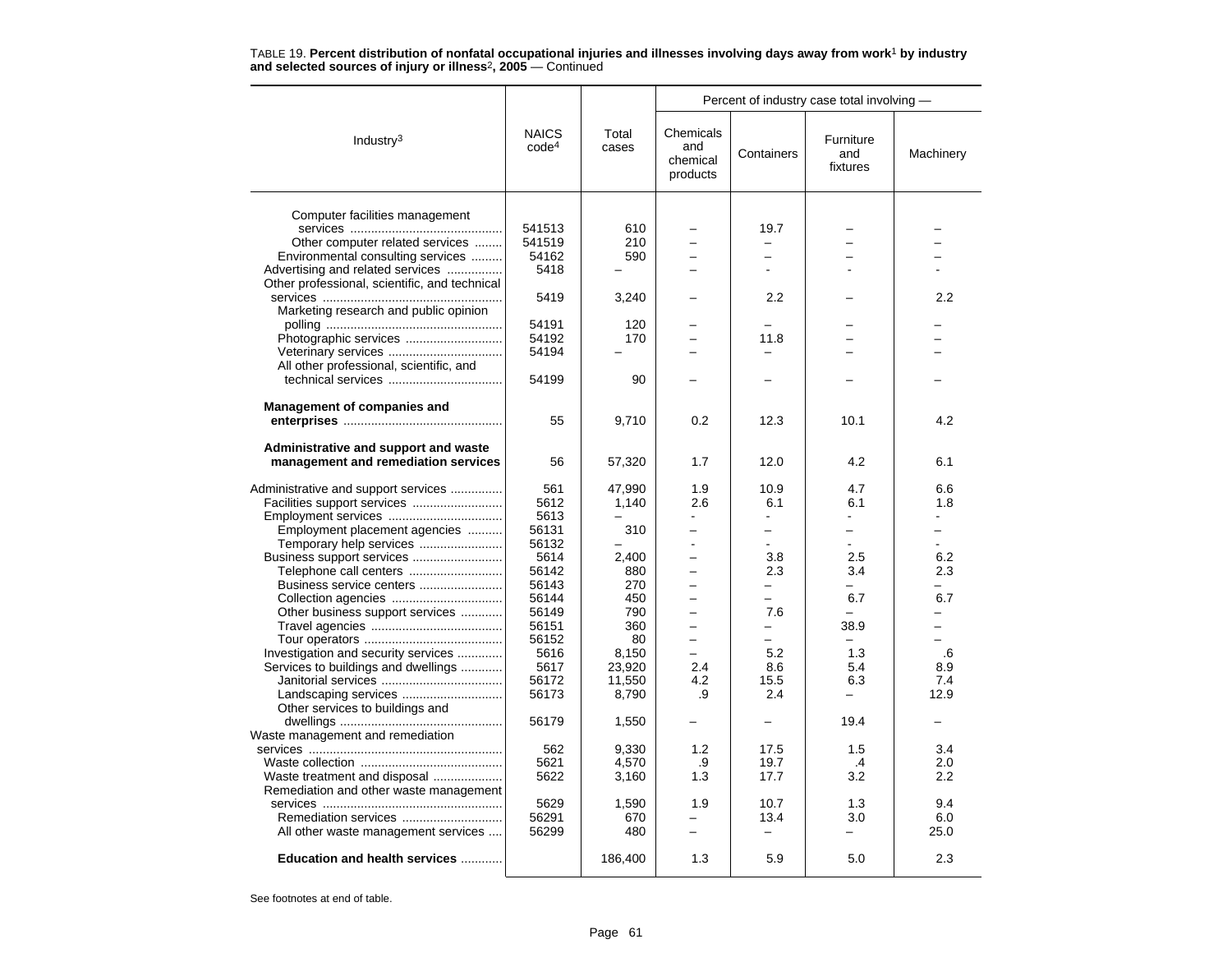|                                               | Percent of industry case total involving - |                                    |                                                  |                          |                          |                           |                                      |  |
|-----------------------------------------------|--------------------------------------------|------------------------------------|--------------------------------------------------|--------------------------|--------------------------|---------------------------|--------------------------------------|--|
| Industry <sup>3</sup>                         | Parts<br>and<br>materials                  | Worker<br>motion<br>or<br>position | Floors.<br>walkways,<br>or<br>ground<br>surfaces | Handtools                | Vehicles                 | Health<br>care<br>patient | All<br>other<br>sources <sup>5</sup> |  |
|                                               |                                            |                                    |                                                  |                          |                          |                           |                                      |  |
| Computer facilities management                |                                            |                                    |                                                  |                          |                          |                           |                                      |  |
|                                               | 13.1                                       | 29.5                               | 11.5                                             |                          |                          |                           | 14.8                                 |  |
| Other computer related services               | $\qquad \qquad -$                          | 47.6                               | 33.3                                             |                          |                          |                           |                                      |  |
| Environmental consulting services             |                                            |                                    |                                                  |                          |                          |                           |                                      |  |
| Advertising and related services              | $\overline{a}$                             | $\blacksquare$                     | $\mathbf{r}$                                     |                          |                          |                           |                                      |  |
| Other professional, scientific, and technical |                                            |                                    |                                                  |                          |                          |                           |                                      |  |
|                                               |                                            | 15.1                               | 24.7                                             |                          |                          |                           | 53.7                                 |  |
| Marketing research and public opinion         |                                            |                                    |                                                  |                          |                          |                           |                                      |  |
|                                               | $\overline{\phantom{0}}$                   |                                    | 75.0                                             |                          |                          |                           |                                      |  |
|                                               | $\overline{\phantom{0}}$                   | 11.8                               | 41.2                                             |                          |                          |                           | 11.8                                 |  |
|                                               | -                                          |                                    |                                                  |                          |                          |                           |                                      |  |
| All other professional, scientific, and       |                                            |                                    |                                                  |                          |                          |                           |                                      |  |
|                                               |                                            | 33.3                               | 22.2                                             |                          |                          |                           |                                      |  |
| <b>Management of companies and</b>            |                                            |                                    |                                                  |                          |                          |                           |                                      |  |
|                                               | 5.7                                        | 18.9                               | 19.8                                             | 5.1                      | 9.7                      | 1.0                       | 13.2                                 |  |
| Administrative and support and waste          |                                            |                                    |                                                  |                          |                          |                           |                                      |  |
| management and remediation services           | 6.4                                        | 14.1                               | 20.8                                             | 4.4                      | 13.4                     | .5                        | 16.4                                 |  |
|                                               |                                            |                                    |                                                  |                          |                          |                           |                                      |  |
| Administrative and support services           | 6.0                                        | 13.6                               | 22.3                                             | 4.8                      | 12.3                     | .6                        | 16.3                                 |  |
|                                               | 7.0                                        | 20.2                               | 24.6                                             |                          | 7.9                      |                           | 22.8                                 |  |
| Employment services                           | $\mathbf{r}$                               |                                    |                                                  |                          | $\mathbf{r}$             |                           |                                      |  |
| Employment placement agencies                 | -                                          | $\overline{\phantom{0}}$           | 22.6                                             |                          | -                        | $\overline{\phantom{0}}$  | 41.9                                 |  |
| Temporary help services                       | $\overline{a}$                             | $\overline{a}$                     |                                                  |                          | $\sim$                   | ÷                         |                                      |  |
| Business support services                     | 2.1                                        | 14.2                               | 23.8                                             | $\overline{a}$           | 26.2                     | $\overline{\phantom{0}}$  | 20.0                                 |  |
| Telephone call centers                        |                                            | 29.5                               | 35.2                                             |                          | -                        |                           | 25.0                                 |  |
| Business service centers                      | $\overline{\phantom{0}}$                   |                                    | $\equiv$                                         |                          | $\equiv$                 | $\overline{\phantom{0}}$  | $\equiv$                             |  |
|                                               | $\overline{\phantom{0}}$                   | 4.4                                | 37.8                                             | $\overline{\phantom{0}}$ | 13.3                     | $\overline{\phantom{0}}$  | 28.9                                 |  |
| Other business support services               | $\equiv$                                   |                                    | 11.4                                             |                          | 59.5                     | ÷                         | 13.9                                 |  |
|                                               | $\overline{\phantom{0}}$                   | 25.0                               | 30.6                                             |                          | $\qquad \qquad -$        | $\overline{\phantom{0}}$  | $\equiv$                             |  |
|                                               | $\equiv$                                   |                                    | 50.0                                             |                          | $\overline{\phantom{0}}$ |                           | 25.0                                 |  |
| Investigation and security services           | 3.2                                        | 9.3                                | 39.1                                             | 1.3                      | 16.8                     | .9                        | 22.1                                 |  |
| Services to buildings and dwellings           | 5.3                                        | 15.0                               | 20.7                                             | 7.2                      | 10.4                     |                           | 16.2                                 |  |
|                                               | 5.3                                        | 13.4                               | 24.9                                             | 2.5                      | 6.9                      |                           | 13.6                                 |  |
| Landscaping services                          | 5.0                                        | 14.0                               | 12.4                                             | 15.9                     | 15.0                     |                           | 21.5                                 |  |
| Other services to buildings and               |                                            |                                    |                                                  |                          |                          |                           |                                      |  |
|                                               |                                            | 20.0                               | 30.3                                             |                          | $\overline{\phantom{0}}$ |                           |                                      |  |
| Waste management and remediation              |                                            |                                    |                                                  |                          |                          |                           |                                      |  |
|                                               | 8.6                                        | 17.0                               | 12.8                                             | 2.4                      | 19.1                     |                           | 16.6                                 |  |
|                                               | 9.6                                        | 13.8                               | 13.1                                             | 1.1                      | 20.8                     |                           | 18.4                                 |  |
| Waste treatment and disposal                  | 6.6                                        | 21.5                               | 14.2                                             | 2.2                      | 20.9                     |                           | 10.1                                 |  |
| Remediation and other waste management        |                                            |                                    |                                                  |                          |                          |                           |                                      |  |
|                                               | 9.4                                        | 17.6                               | 8.8                                              | 5.7                      | 10.1                     |                           | 23.9                                 |  |
| Remediation services                          | 14.9                                       | 13.4                               | 11.9                                             | 10.4                     | 9.0                      |                           | 17.9                                 |  |
| All other waste management services           | $-$                                        | 16.7                               | 6.2                                              | $\overline{\phantom{0}}$ | 14.6                     |                           | 18.8                                 |  |
| Education and health services                 | 1.2                                        | 12.0                               | 22.6                                             | 1.3                      | 5.7                      | 28.8                      | 13.8                                 |  |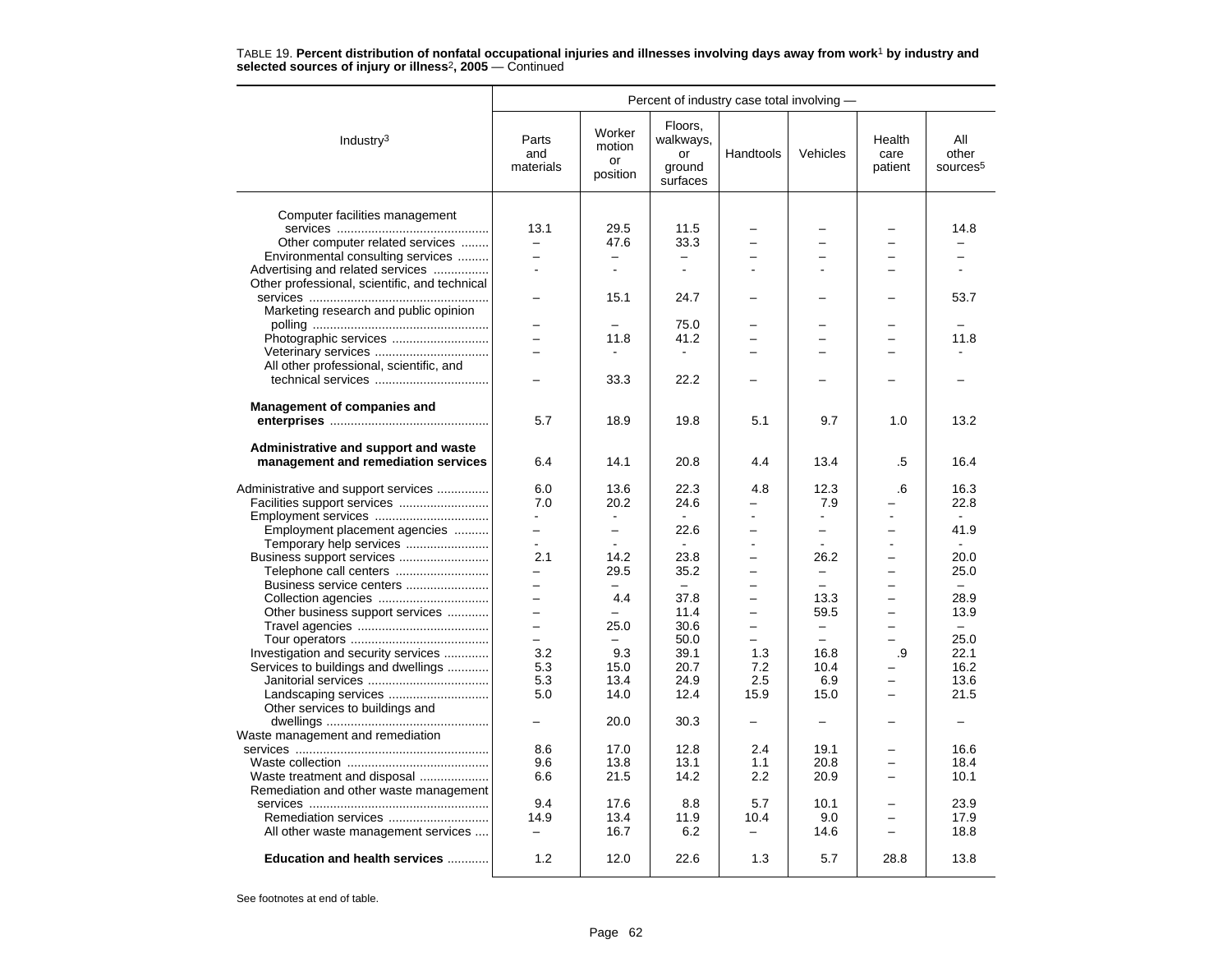|                                                |                                   |                | Percent of industry case total involving - |            |                              |           |  |
|------------------------------------------------|-----------------------------------|----------------|--------------------------------------------|------------|------------------------------|-----------|--|
| Industry <sup>3</sup>                          | <b>NAICS</b><br>code <sup>4</sup> | Total<br>cases | Chemicals<br>and<br>chemical<br>products   | Containers | Furniture<br>and<br>fixtures | Machinery |  |
|                                                | 61                                | 10,500         | 0.9                                        | 9.4        | 6.8                          | 3.1       |  |
|                                                | 611                               | 10,500         | .9                                         | 9.4        | 6.8                          | 3.1       |  |
| Elementary and secondary schools               | 6111                              | 3,670          | .5                                         | 6.3        | 6.5                          | 1.4       |  |
|                                                | 6112                              | 130            |                                            | 23.1       | $\equiv$                     | $-$       |  |
| Colleges, universities, and professional       |                                   |                |                                            |            |                              |           |  |
|                                                | 6113                              | 5,560          | 1.3                                        | 12.4       | 6.7                          | 4.7       |  |
| Business schools and computer and              |                                   |                |                                            |            |                              |           |  |
|                                                | 6114                              | 160            |                                            |            |                              |           |  |
| Business and secretarial schools               | 61141                             | 70             | $\overline{\phantom{0}}$                   |            |                              |           |  |
| Professional and management                    |                                   |                |                                            |            |                              |           |  |
| development training                           | 61143                             | 80             |                                            |            |                              | -         |  |
| Technical and trade schools                    | 6115                              | 390            |                                            |            | 12.8                         |           |  |
| Other schools and instruction                  | 6116                              | 440            | $\overline{\phantom{0}}$                   |            |                              |           |  |
| Sports and recreation instruction              | 61162                             | 200            | $\overline{\phantom{0}}$                   |            | -                            |           |  |
| All other schools and instruction              | 61169                             | 240            |                                            |            |                              |           |  |
| Health care and social assistance              | 62                                | 175,900        | 1.3                                        | 5.7        | 4.9                          | 2.3       |  |
|                                                | 621                               | 25,390         | 1.3                                        | 4.3        | 6.4                          | 1.9       |  |
|                                                | 6211                              | 5,420          | 2.6                                        | 5.2        | 3.3                          | 3.5       |  |
|                                                | 6212                              | 1,010          | $\overline{\phantom{0}}$                   | -          | 15.8                         | Ξ.        |  |
| Offices of other health practitioners          | 6213                              | 900            | $-$                                        | $\equiv$   | 7.8                          | ÷         |  |
|                                                | 6214                              | 4,380          | .9                                         | 4.1        | 7.1                          | 2.5       |  |
| Medical and diagnostic laboratories            | 6215                              | 840            | 3.6                                        | 6.0        | 6.0                          | 2.4       |  |
|                                                | 6216                              | 9,660          | .5                                         | 4.3        | 4.3                          | .9        |  |
| Other ambulatory health care services          | 6219                              | 3,180          | .9                                         | 3.8        | 13.5                         | 1.9       |  |
|                                                | 622                               | 62,930         | 2.1                                        | 7.5        | 5.5                          | 2.7       |  |
| Nursing and residential care facilities        | 623                               | 66,620         | .8                                         | 4.3        | 3.5                          | 1.9       |  |
|                                                | 624                               | 20,960         | 1.0                                        | 6.4        | 5.2                          | 2.8       |  |
|                                                |                                   |                |                                            |            |                              |           |  |
| Leisure and hospitality                        |                                   | 93,900         | 1.5                                        | 13.3       | 5.2                          | 6.7       |  |
| Arts, entertainment, and recreation            | 71                                | 18,230         | .8                                         | 7.7        | 2.5                          | 5.2       |  |
| Performing arts, spectator sports, and related |                                   |                |                                            |            |                              |           |  |
|                                                | 711                               | 4,150          | .5                                         | 4.6        | $2.2\phantom{0}$             | 3.4       |  |
|                                                | 7111                              | 800            |                                            | 5.0        | 3.8                          |           |  |
| Promoters of performing arts, sports, and      |                                   |                |                                            |            |                              |           |  |
|                                                | 7113                              | 490            |                                            | 4.1        | 4.1                          |           |  |
| Agents and managers for artists, athletes,     |                                   |                |                                            |            |                              |           |  |
| entertainers, and other public figures         | 7114                              | 90             |                                            |            |                              |           |  |
| Independent artists, writers, and              |                                   |                |                                            |            |                              |           |  |
|                                                | 7115                              | 230            |                                            |            |                              | 13.0      |  |
| Museums, historical sites, and similar         |                                   |                |                                            |            |                              |           |  |
|                                                | 712                               | 990            | 2.0                                        | 11.1       | 4.0                          | 3.0       |  |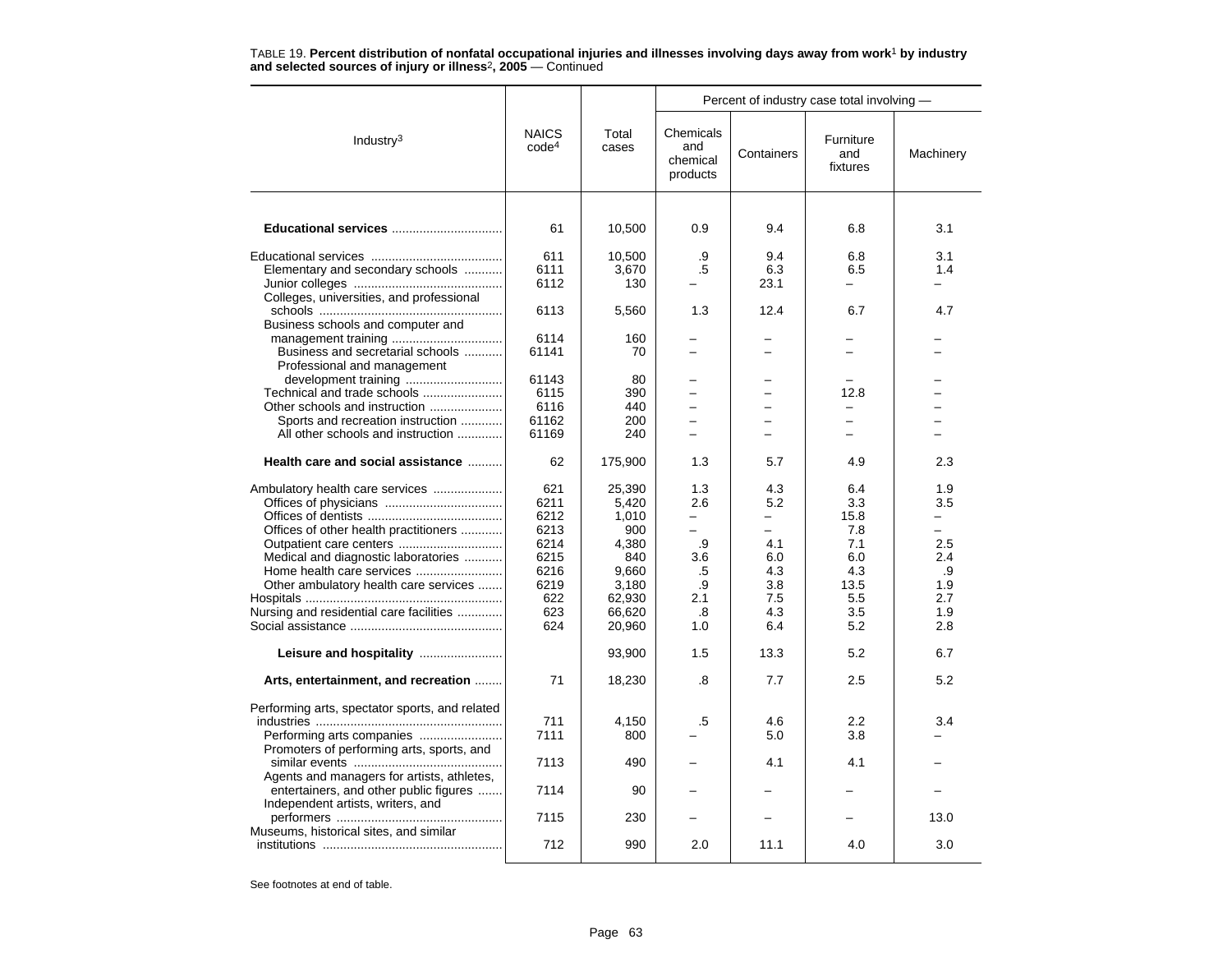|                                                | Percent of industry case total involving - |                                    |                                                  |            |                          |                           |                                      |  |
|------------------------------------------------|--------------------------------------------|------------------------------------|--------------------------------------------------|------------|--------------------------|---------------------------|--------------------------------------|--|
| Industry <sup>3</sup>                          | Parts<br>and<br>materials                  | Worker<br>motion<br>or<br>position | Floors,<br>walkways,<br>or<br>ground<br>surfaces | Handtools  | Vehicles                 | Health<br>care<br>patient | All<br>other<br>sources <sup>5</sup> |  |
|                                                |                                            |                                    |                                                  |            |                          |                           |                                      |  |
| Educational services                           | 3.8                                        | 13.1                               | 32.3                                             | 3.1        | 6.0                      | 1.0                       | 20.5                                 |  |
|                                                | 3.8                                        | 13.1                               | 32.3                                             | 3.1        | 6.0                      | 1.0                       | 20.5                                 |  |
| Elementary and secondary schools               | 2.5                                        | 10.6                               | 30.8                                             | 2.2        | 5.7                      | 2.2                       | 31.1                                 |  |
|                                                |                                            | 15.4                               | 23.1                                             |            |                          |                           | 15.4                                 |  |
| Colleges, universities, and professional       |                                            |                                    |                                                  |            |                          |                           |                                      |  |
| Business schools and computer and              | 4.1                                        | 15.1                               | 31.3                                             | 4.3        | 5.6                      | .4                        | 14.6                                 |  |
|                                                |                                            |                                    | 43.8                                             |            |                          |                           |                                      |  |
| Business and secretarial schools               | $\overline{a}$                             | $\overline{\phantom{0}}$           | $\equiv$                                         | $\equiv$   | ÷                        | $\equiv$                  | ÷                                    |  |
| Professional and management                    |                                            |                                    |                                                  |            |                          |                           |                                      |  |
| development training                           | $\overline{a}$                             |                                    |                                                  |            |                          |                           | $\sim$                               |  |
| Technical and trade schools                    | L.                                         | 5.1                                | 51.3                                             |            | -                        | -                         | 15.4                                 |  |
| Other schools and instruction                  |                                            | 20.5                               | 38.6                                             |            |                          |                           | 25.0                                 |  |
| Sports and recreation instruction              | $-$                                        | $\equiv$                           | 40.0                                             |            | $\overline{a}$           |                           | 45.0                                 |  |
| All other schools and instruction              | $\equiv$                                   | 29.2                               | 37.5                                             | $\equiv$   | $\overline{\phantom{0}}$ | -                         | $\overline{\phantom{0}}$             |  |
| Health care and social assistance              | 1.1                                        | 12.0                               | 22.1                                             | 1.2        | 5.7                      | 30.5                      | 13.4                                 |  |
| Ambulatory health care services                | .6                                         | 13.0                               | 26.6                                             | .6         | 10.9                     | 20.8                      | 13.5                                 |  |
|                                                | .9                                         | 18.1                               | 36.0                                             | .4         | 5.0                      | 10.0                      | 14.9                                 |  |
|                                                | -                                          | 31.7                               | 21.8                                             |            | $\overline{\phantom{0}}$ |                           | $-$                                  |  |
| Offices of other health practitioners          | $-$                                        | 7.8                                | 62.2                                             |            | ÷                        | 8.9                       | $\overline{\phantom{0}}$             |  |
| Outpatient care centers                        | .9                                         | 10.3                               | 24.4                                             | 1.1        | 9.4                      | 24.7                      | 14.6                                 |  |
| Medical and diagnostic laboratories            |                                            | 15.5                               | 35.7                                             | $\cdot$ .2 | 20.2                     |                           | 7.1                                  |  |
| Other ambulatory health care services          | $\cdot$ 3<br>$\overline{\phantom{0}}$      | 11.7<br>7.2                        | 23.4<br>12.3                                     | 1.9        | 13.0<br>15.1             | 30.2<br>20.8              | 11.2<br>22.3                         |  |
|                                                | 1.1                                        | 14.6                               | 18.8                                             | 1.3        | 3.9                      | 29.4                      | 13.0                                 |  |
| Nursing and residential care facilities        | 1.0                                        | 9.0                                | 20.7                                             | 1.2        | 3.8                      | 41.7                      | 12.1                                 |  |
|                                                | 1.7                                        | 12.1                               | 30.8                                             | 1.3        | 10.4                     | 9.6                       | 18.6                                 |  |
|                                                | 3.3                                        | 13.7                               | 25.1                                             | 6.9        | 5.9                      |                           | 18.3                                 |  |
| Arts, entertainment, and recreation            | 7.0                                        | 19.4                               | 23.1                                             | 4.5        | 9.7                      |                           | 20.1                                 |  |
| Performing arts, spectator sports, and related |                                            |                                    |                                                  |            |                          |                           |                                      |  |
|                                                | 4.8                                        | 31.1                               | 15.7                                             | 2.2        | 2.7                      |                           | 33.0                                 |  |
|                                                | 13.8                                       | 23.8                               | 25.0                                             |            | 5.0                      |                           | 20.0                                 |  |
| Promoters of performing arts, sports, and      |                                            |                                    |                                                  |            |                          |                           |                                      |  |
|                                                |                                            | 42.9                               | 20.4                                             |            |                          |                           | 18.4                                 |  |
| Agents and managers for artists, athletes,     |                                            |                                    |                                                  |            |                          |                           |                                      |  |
| entertainers, and other public figures         |                                            |                                    |                                                  |            |                          |                           |                                      |  |
| Independent artists, writers, and              | 8.7                                        | 17.4                               | 13.0                                             | 17.4       |                          |                           | 21.7                                 |  |
| Museums, historical sites, and similar         |                                            |                                    |                                                  |            |                          |                           |                                      |  |
|                                                | 4.0                                        | 19.2                               | 23.2                                             | 4.0        | 6.1                      |                           | 23.2                                 |  |
|                                                |                                            |                                    |                                                  |            |                          |                           |                                      |  |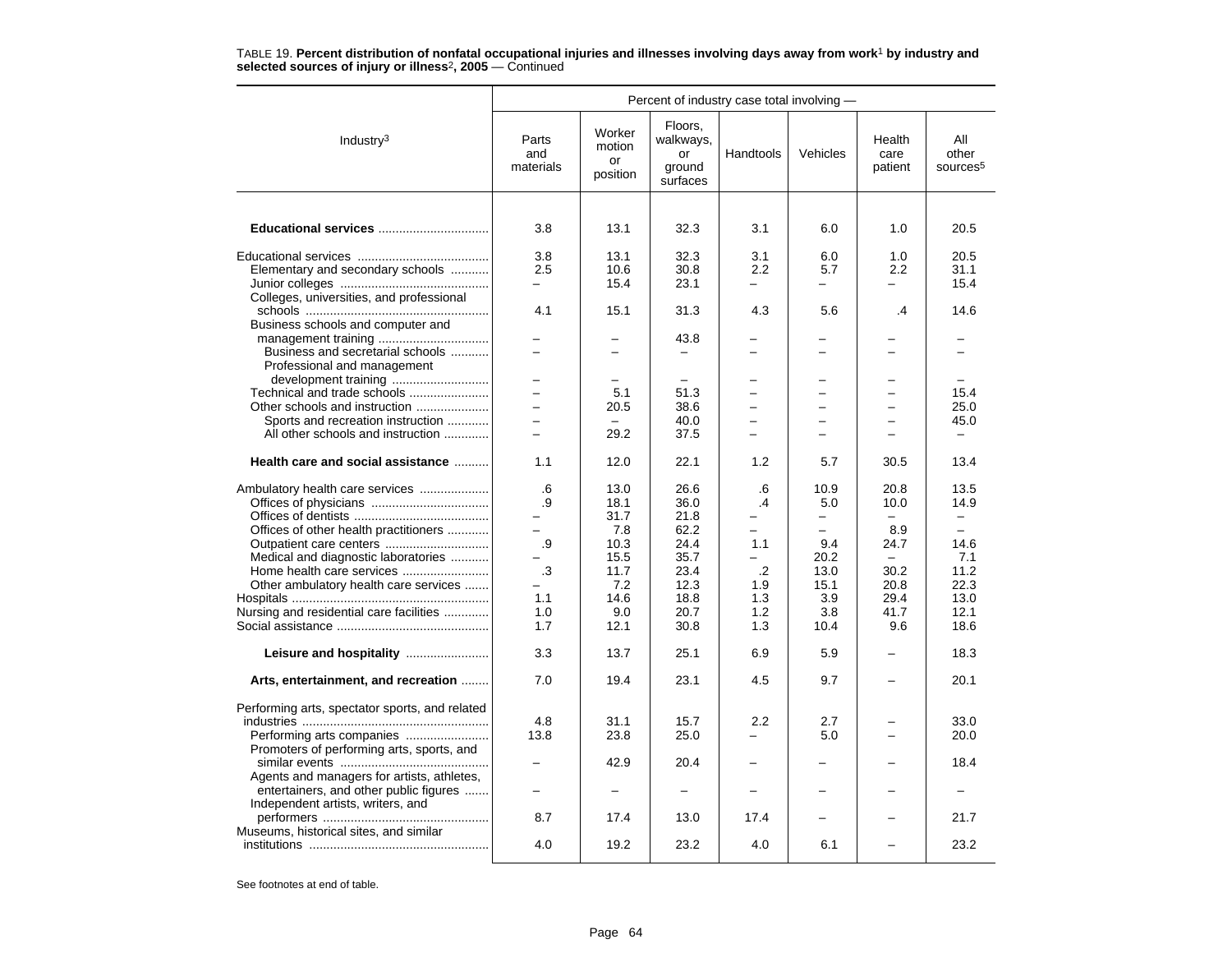|                                                                                                                                                                                                                               |                                                                                      |                                                                                                 | Percent of industry case total involving -                |                                                                                                                      |                                                                |                                                                     |  |  |  |  |
|-------------------------------------------------------------------------------------------------------------------------------------------------------------------------------------------------------------------------------|--------------------------------------------------------------------------------------|-------------------------------------------------------------------------------------------------|-----------------------------------------------------------|----------------------------------------------------------------------------------------------------------------------|----------------------------------------------------------------|---------------------------------------------------------------------|--|--|--|--|
| Industry $3$                                                                                                                                                                                                                  | <b>NAICS</b><br>code <sup>4</sup>                                                    | Total<br>cases                                                                                  | Chemicals<br>and<br>chemical<br>products                  | Containers                                                                                                           | Furniture<br>and<br>fixtures                                   | Machinery                                                           |  |  |  |  |
| Amusement, gambling, and recreation                                                                                                                                                                                           | 713                                                                                  | 13,090                                                                                          | 0.9                                                       | 8.3                                                                                                                  | 2.4                                                            | 6.0                                                                 |  |  |  |  |
| Amusement parks and arcades                                                                                                                                                                                                   | 7131                                                                                 | 2,230                                                                                           | 1.3                                                       | 14.8                                                                                                                 | 3.1                                                            | 2.7                                                                 |  |  |  |  |
| Other amusement and recreation                                                                                                                                                                                                | 7132                                                                                 | 1,530                                                                                           | 1.3                                                       | 16.3                                                                                                                 | 4.6                                                            | 3.3                                                                 |  |  |  |  |
|                                                                                                                                                                                                                               | 7139                                                                                 | 9,330                                                                                           | .8                                                        | 5.5                                                                                                                  | 1.8                                                            | 7.3                                                                 |  |  |  |  |
| Accommodation and food services                                                                                                                                                                                               | 72                                                                                   | 75,670                                                                                          | 1.7                                                       | 14.7                                                                                                                 | 5.9                                                            | 7.1                                                                 |  |  |  |  |
| Hotels (except casino hotels) and motels<br>Rv (recreational vehicle) parks and<br>Rooming and boarding houses<br>Food services and drinking places<br>Limited-service eating places<br>Drinking places (alcoholic beverages) | 721<br>7211<br>72111<br>72112<br>7212<br>7213<br>722<br>7221<br>7222<br>7223<br>7224 | 23,540<br>22,560<br>19,600<br>2,930<br>600<br>380<br>52,130<br>20,860<br>23,730<br>6,950<br>590 | 1.5<br>1.6<br>1.3<br>3.4<br>Ξ.<br>1.8<br>.7<br>2.1<br>4.3 | 10.9<br>11.3<br>10.8<br>15.4<br>$\overline{\phantom{0}}$<br>16.4<br>21.1<br>12.3<br>17.1<br>$\overline{\phantom{0}}$ | 10.9<br>11.3<br>11.2<br>12.3<br>۰.<br>3.6<br>5.3<br>2.2<br>3.7 | 6.5<br>6.2<br>6.7<br>2.7<br>23.3<br>$-$<br>7.4<br>6.5<br>9.7<br>2.6 |  |  |  |  |
|                                                                                                                                                                                                                               |                                                                                      | 28,790                                                                                          | 1.6                                                       | 6.9                                                                                                                  | 2.7                                                            | 6.6                                                                 |  |  |  |  |
| Other services, except public                                                                                                                                                                                                 | 81                                                                                   | 28,790                                                                                          | 1.6                                                       | 6.9                                                                                                                  | 2.7                                                            | 6.6                                                                 |  |  |  |  |
| Automotive repair and maintenance<br>Electronic and precision equipment repair                                                                                                                                                | 811<br>8111                                                                          | 14,300<br>9,740                                                                                 | 1.9<br>2.1                                                | 5.0<br>5.0                                                                                                           | 1.0<br>.3                                                      | 8.9<br>4.3                                                          |  |  |  |  |
|                                                                                                                                                                                                                               | 8112                                                                                 | 730                                                                                             |                                                           | 8.2                                                                                                                  | 6.8                                                            | 24.7                                                                |  |  |  |  |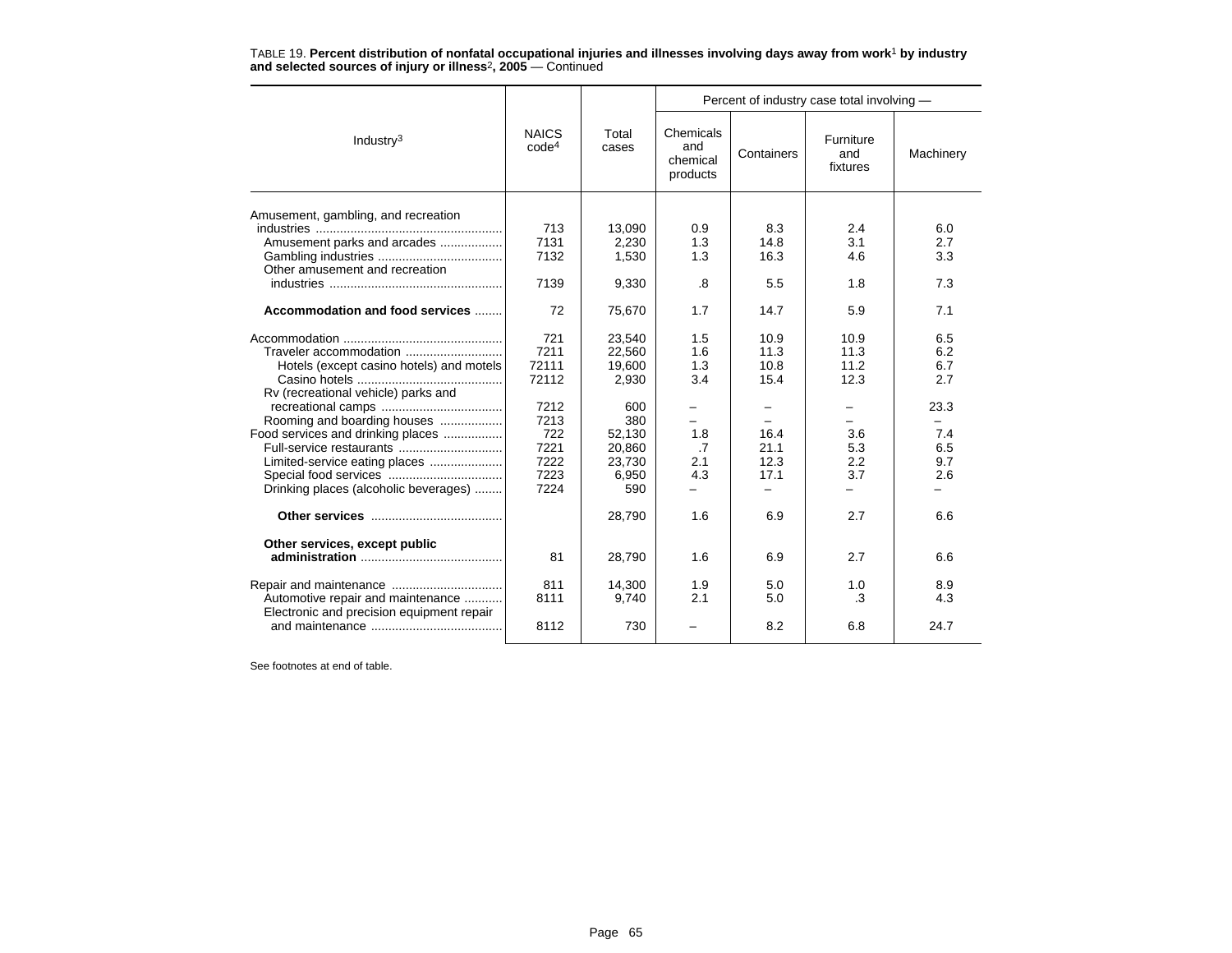|                                           | Percent of industry case total involving - |                                    |                                                  |           |            |                           |                                      |  |
|-------------------------------------------|--------------------------------------------|------------------------------------|--------------------------------------------------|-----------|------------|---------------------------|--------------------------------------|--|
| Industry $3$                              | Parts<br>and<br>materials                  | Worker<br>motion<br>or<br>position | Floors.<br>walkways,<br>or<br>ground<br>surfaces | Handtools | Vehicles   | Health<br>care<br>patient | All<br>other<br>sources <sup>5</sup> |  |
| Amusement, gambling, and recreation       | 7.9                                        | 15.7                               | 25.4                                             | 5.3       | 12.3       |                           | 15.7                                 |  |
| Amusement parks and arcades               | 1.3                                        | 22.9                               | 22.4                                             | 3.1       | 9.9        |                           | 18.8                                 |  |
| Other amusement and recreation            | $-$                                        | 17.6                               | 36.6                                             | 2.6       | 3.9        |                           | 13.1                                 |  |
|                                           | 10.6                                       | 13.7                               | 24.2                                             | 6.2       | 14.4       |                           | 15.4                                 |  |
| Accommodation and food services           | 2.4                                        | 12.3                               | 25.6                                             | 7.5       | 4.9        | -                         | 17.9                                 |  |
| Traveler accommodation                    | 3.9                                        | 18.1<br>18.7                       | 23.8<br>23.8                                     | 2.5       | 6.5<br>6.7 |                           | 15.2<br>13.9                         |  |
|                                           | 3.9                                        |                                    |                                                  | 2.6       |            |                           |                                      |  |
| Hotels (except casino hotels) and motels  | 4.2                                        | 19.0                               | 23.7                                             | 2.8       | 6.5        |                           | 13.8                                 |  |
| Rv (recreational vehicle) parks and       | 1.7                                        | 17.1                               | 23.2                                             | 2.0       | 7.8        |                           | 14.7                                 |  |
|                                           | -                                          | -                                  | 15.0                                             |           | -          |                           | 50.0                                 |  |
| Rooming and boarding houses               |                                            |                                    |                                                  |           |            |                           |                                      |  |
| Food services and drinking places         | 1.8                                        | 9.6                                | 26.3                                             | 9.7       | 4.2        | $\equiv$                  | 19.1                                 |  |
| Full-service restaurants                  |                                            | 9.8                                | 24.2                                             | 13.0      | .8         |                           | 18.3                                 |  |
| Limited-service eating places             | 1.6                                        | 9.2                                | 26.5                                             | 8.3       | 6.2        |                           | 21.9                                 |  |
|                                           | 6.9                                        | 11.5                               | 34.1                                             | 5.2       | 7.9        |                           | 6.6                                  |  |
| Drinking places (alcoholic beverages)     |                                            |                                    |                                                  |           |            |                           | 88.1                                 |  |
|                                           | 10.7                                       | 16.3                               | 17.8                                             | 6.6       | 10.0       | 0.3                       | 20.5                                 |  |
| Other services, except public             | 10.7                                       | 16.3                               | 17.8                                             | 6.6       | 10.0       | .3                        | 20.5                                 |  |
|                                           |                                            |                                    |                                                  |           |            |                           |                                      |  |
|                                           | 18.3                                       | 19.0                               | 12.2                                             | 7.2       | 10.5       |                           | 16.1                                 |  |
| Automotive repair and maintenance         | 19.5                                       | 18.8                               | 12.0                                             | 8.4       | 12.3       |                           | 17.4                                 |  |
| Electronic and precision equipment repair |                                            | 17.8                               | 8.2                                              | 2.7       |            |                           |                                      |  |
|                                           | 6.8                                        |                                    |                                                  |           | 5.5        |                           | 20.5                                 |  |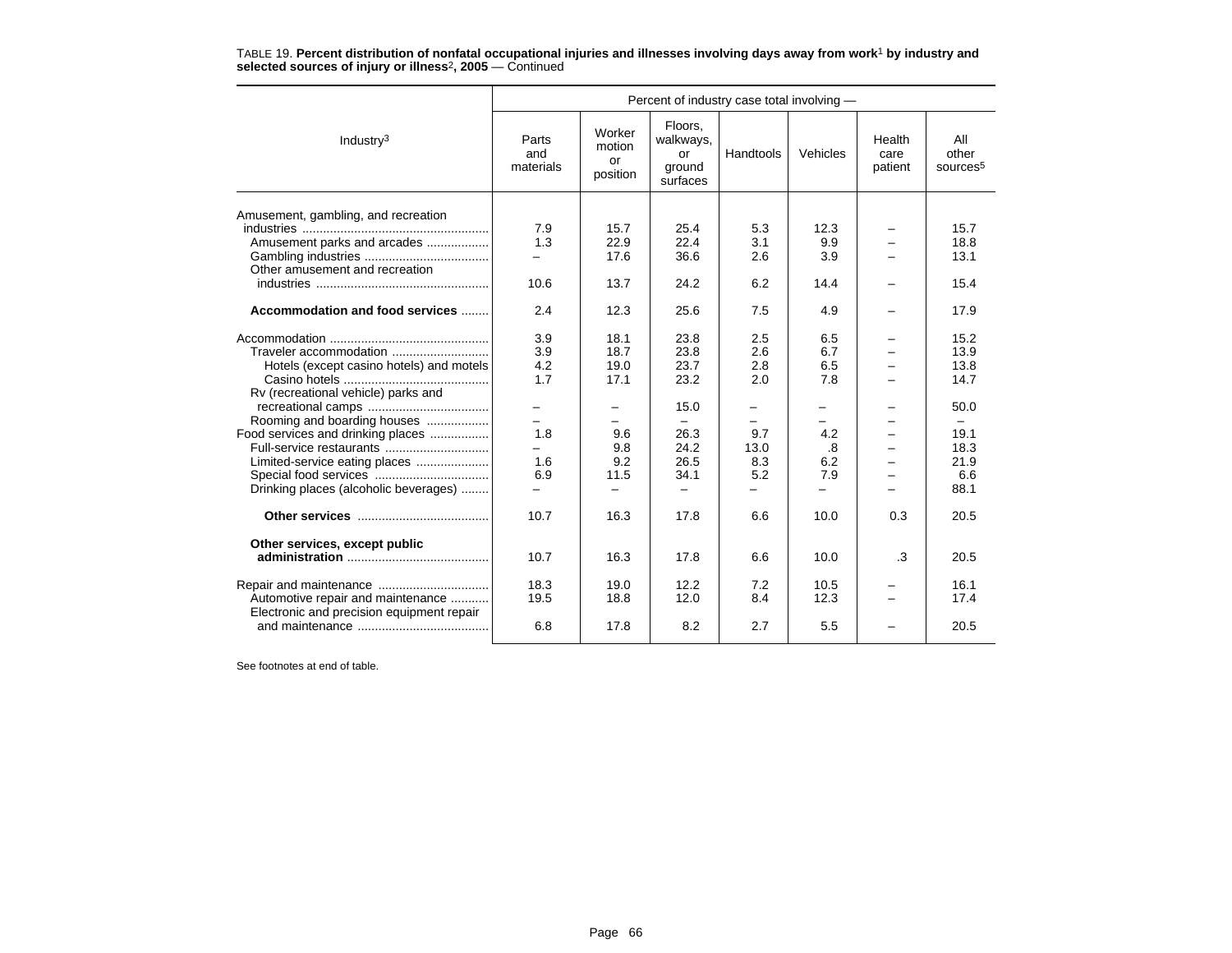|                                                                                                                   |                                   |                |                                          |            | Percent of industry case total involving - |           |
|-------------------------------------------------------------------------------------------------------------------|-----------------------------------|----------------|------------------------------------------|------------|--------------------------------------------|-----------|
| Industry <sup>3</sup>                                                                                             | <b>NAICS</b><br>code <sup>4</sup> | Total<br>cases | Chemicals<br>and<br>chemical<br>products | Containers | Furniture<br>and<br>fixtures               | Machinery |
| Commercial and industrial machinery and<br>equipment (except automotive and<br>electronic) repair and maintenance | 8113                              | 2,630          | 2.7                                      | 4.9        | 0.8                                        | 12.9      |
| Personal and household goods repair and                                                                           |                                   |                |                                          |            | 3.3                                        |           |
|                                                                                                                   | 8114                              | 1,200          |                                          | 3.3        |                                            | 26.7      |
|                                                                                                                   | 812                               | 7,890          | 1.5                                      | 9.9        | 3.2                                        | 6.0       |
|                                                                                                                   | 8121                              | 1,770          |                                          | 3.4        | 2.3                                        |           |
|                                                                                                                   | 8122                              | 880            |                                          | 11.4       | 2.3                                        | 5.7       |
| Drycleaning and laundry services                                                                                  | 8123                              | 3,720          | 2.7                                      | 12.4       | 4.6                                        | 9.9       |
|                                                                                                                   | 8129                              | 1,520          |                                          | 9.9        | 1.3                                        | 2.6       |
| Religious, grantmaking, civic, professional,                                                                      |                                   |                |                                          |            |                                            |           |
| and similar organizations                                                                                         | 813                               | 6,600          | 1.1                                      | 7.7        | 6.2                                        | 2.7       |